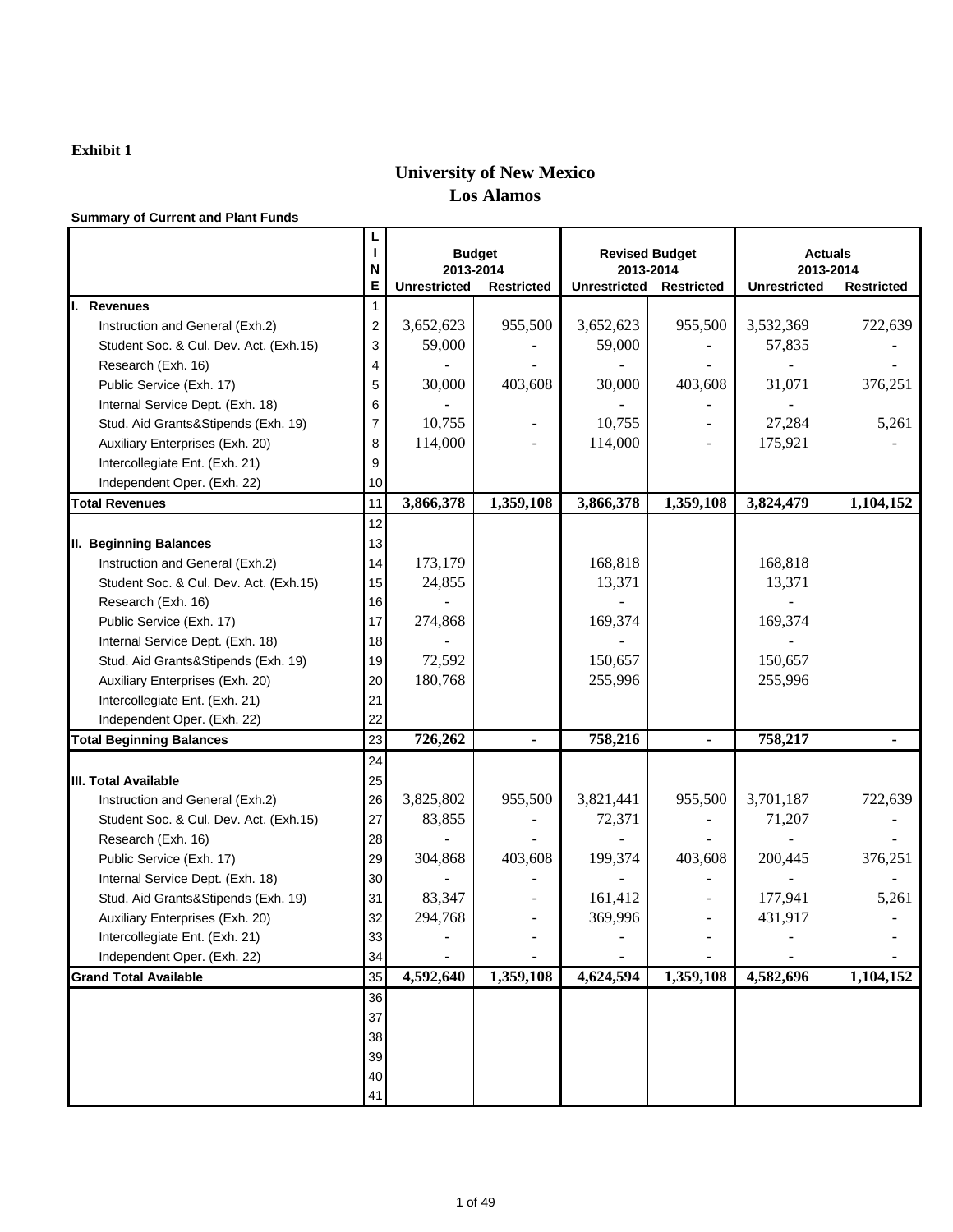## **Los Alamos University of New Mexico**

#### **Summary of Current and Plant Funds**

|                                                     | N              | <b>Budget</b><br>2013-2014 |                   | <b>Revised Budget</b><br>2013-2014 |                   | <b>Actuals</b><br>2013-2014 |                   |
|-----------------------------------------------------|----------------|----------------------------|-------------------|------------------------------------|-------------------|-----------------------------|-------------------|
|                                                     | E.             | <b>Unrestricted</b>        | <b>Restricted</b> | <b>Unrestricted</b>                | <b>Restricted</b> | <b>Unrestricted</b>         | <b>Restricted</b> |
| <b>IV. Expenditures</b>                             |                |                            |                   |                                    |                   |                             |                   |
| Instruction and General (Exh.2)                     | $\overline{c}$ | 3,658,523                  | 955,500           | 3,580,150                          | 955,500           | 3,446,276                   | 722,639           |
| Student Soc. & Cul. Dev. Act. (Exh.15)              | 3              | 19,000                     |                   | 19,000                             |                   | 17,663                      |                   |
| Research (Exh. 16)                                  | 4              |                            |                   |                                    |                   |                             |                   |
| Public Service (Exh. 17)                            | 5              | 28,362                     | 403,608           | 58,362                             | 403,608           | 38,411                      | 382,916           |
| Internal Service Dept. (Exh. 18)                    | 6              |                            |                   |                                    |                   |                             |                   |
| Stud. Aid Grants&Stipends (Exh. 19)                 | 7              | 49,075                     |                   | 79,894                             |                   | 65,024                      | 5,261             |
| Auxiliary Enterprises (Exh. 20)                     | 8              | 85,365                     |                   | 85,365                             |                   | 149,605                     |                   |
| Intercollegiate Ent. (Exh. 21)                      | 9              |                            |                   |                                    |                   |                             |                   |
| Independent Oper. (Exh. 22)                         | 10             |                            |                   |                                    |                   |                             |                   |
| <b>Total Expenditures</b>                           | 11             | 3,840,325                  | 1,359,108         | 3,822,771                          | 1,359,108         | 3,716,978                   | 1,110,817         |
|                                                     | 12             |                            |                   |                                    |                   |                             |                   |
| V. Transfers To(From)                               | 13             |                            |                   |                                    |                   |                             |                   |
| Instruction and General (Exh.2)                     | 14             | 20,000                     |                   | (68, 373)                          |                   | (72,038)                    |                   |
| Student Soc. & Cul. Dev. Act. (Exh.15)              | 15             | (40,000)                   |                   | (40,000)                           |                   | (40,000)                    |                   |
| Research (Exh. 16)                                  | 16             |                            |                   |                                    |                   |                             |                   |
| Public Service (Exh. 17)                            | 17             |                            |                   | 30,000                             |                   | 27,000                      | 6,665             |
| Internal Service Dept. (Exh. 18)                    | 18             |                            |                   |                                    |                   |                             |                   |
| Stud. Aid Grants&Stipends (Exh. 19)                 | 19             | 8,000                      |                   | 38,819                             |                   | 37,435                      |                   |
| Auxiliary Enterprises (Exh. 20)                     | 20             |                            |                   | (30,000)                           |                   | (30,000)                    |                   |
| Intercollegiate Ent. (Exh. 21)                      | 21             |                            |                   |                                    |                   |                             |                   |
| Independent Oper. (Exh. 22)                         | 22             |                            |                   |                                    |                   |                             |                   |
| <b>Total Net Transfers</b>                          | 23             | (12,000)                   |                   | (69, 554)                          | $\blacksquare$    | (77, 603)                   | 6,665             |
|                                                     | 24             |                            |                   |                                    |                   |                             |                   |
| <b>VI. Ending Balances</b>                          | 25             |                            |                   |                                    |                   |                             |                   |
| Instruction and General (Exh.2)                     | 26             | 187,279                    |                   | 172,918                            |                   | 182,873                     |                   |
| Student Soc. & Cul. Dev. Act. (Exh.15)              | 27             | 24,855                     |                   | 13,371                             |                   | 13,543                      |                   |
| Research (Exh. 16)                                  | 28             |                            |                   |                                    |                   |                             |                   |
| Public Service (Exh. 17)                            | 29             | 276,506                    |                   | 171,012                            |                   | 189,034                     |                   |
| Internal Service Dept. (Exh. 18)                    | 30             |                            |                   |                                    |                   |                             |                   |
| Stud. Aid Grants&Stipends (Exh. 19)                 | 31             | 42,272                     |                   | 120,337                            |                   | 150,352                     |                   |
| Auxiliary Enterprises (Exh. 20)                     | 32             | 209,403                    |                   | 254,631                            |                   | 252,312                     |                   |
| Intercollegiate Ent. (Exh. 21)                      | 33             |                            |                   |                                    |                   |                             |                   |
| Independent Oper. (Exh. 22)                         | 34             |                            |                   |                                    |                   |                             |                   |
| <b>Total Ending Balances</b>                        | 35             | 740,315                    | Ξ.                | 732,269                            | $\blacksquare$    | 788,115                     | $\blacksquare$    |
|                                                     | 36             |                            |                   |                                    |                   |                             |                   |
| <b>Total Expenditures, Transfers &amp; Balances</b> | 37             | 4,592,640                  | 1,359,108         | 4,624,594                          | 1,359,108         | 4,582,696                   | 1,104,152         |
|                                                     | 38             |                            |                   |                                    |                   |                             |                   |
|                                                     | 39             |                            |                   |                                    |                   |                             |                   |
|                                                     | 40             |                            |                   |                                    |                   |                             |                   |
|                                                     | 41             |                            |                   |                                    |                   |                             |                   |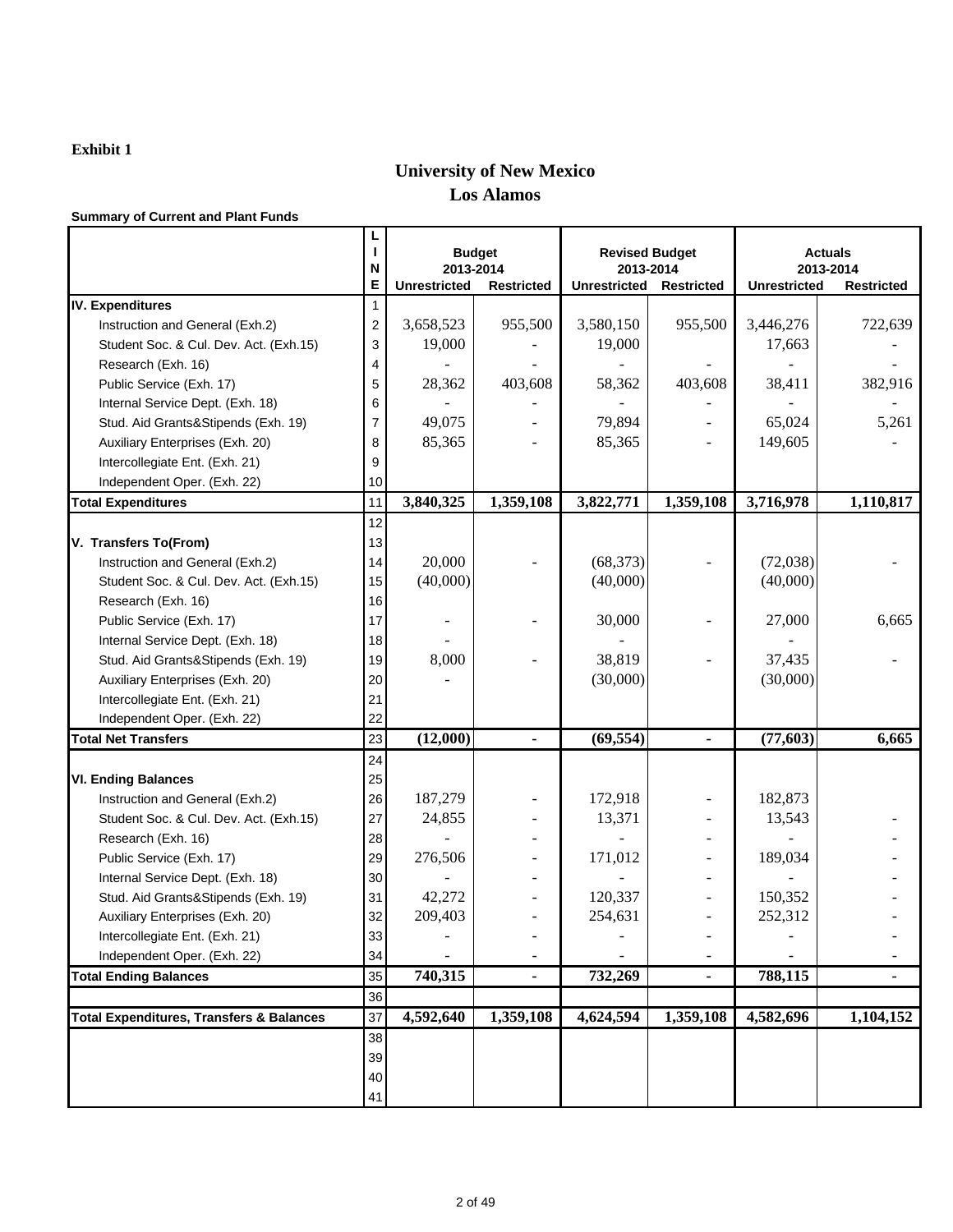#### **EXHIBIT 1A. DETAIL OF TRANSFERS - LOS ALAMOS**

| <b>BUDGET</b><br><b>BUDGET</b><br><b>ACTUALS</b><br>2013-2014<br>2013-2014<br>2013-2014<br>A. TRANSFERS TO (FROM) INSTRUCTION & GENERAL:<br>20,000<br>(72, 038)<br><b>NON-MANDATORY TRANSFERS:</b><br><b>PUBLIC SERVICE</b><br>(3,665)<br><b>LOS ALAMOS I&amp;G</b><br>(10,000)<br>MAIN I&G EXTENDED UNIVERSITY<br>20,000<br>20,000<br>20,000<br>20,000<br><b>TOTAL NON-MANDATORY TRANSFERS</b><br>6,335<br>6,335<br><b>REQUIRED TRANSFERS:</b><br>STUDENT AID GRANTS AND STIPENDS-3%<br>(30, 819)<br><b>BLDG RENEWAL/REPLACEMENT</b><br>(35,034)<br>PLANT FUND MINOR-ER&R<br>(12,520)<br><b>TOTAL REQUIRED TRANSFERS</b><br>(78, 373)<br><b>B. TO (FROM) STUDENT SOCIAL CULTURAL</b><br>(40,000)<br>(40,000)<br>RENEWAL AND REPLACEMENT<br>(40,000)<br>(40,000)<br>C. TO (FROM) PUBLIC SERVICE<br>33,665<br>33,665<br>18G<br>3,665<br>3,665<br><b>AUXILIARIES</b><br>30,000<br>30,000<br><b>RESTRICTED PUBLIC SVC</b><br>3,000<br>UNRESTRICTED PUBLIC SVC<br>D. TO (FROM) INTERNAL SERVICE<br><b>E. TO (FROM) STUDENT AID</b><br>8,000<br>38,819<br>37,435<br>1&6<br>30,819<br>30,819<br><b>ENDOWMENTS</b><br>8,000<br>8,000<br>6,616<br><b>F. TO (FROM) AUXILIARIES</b><br>(30,000)<br><b>PUBLIC SERVICE</b><br>(30,000)<br><b>G. TO (FROM) MAIN CAMPUS</b><br>(20,000)<br>(20,000)<br><b>FROM MAIN CAMPUS I&amp;G EU</b><br>(20,000)<br>(20,000)<br>H. TO (FROM) PLANT FUND UNEXP. CAPITAL OUTLAY<br>12,520<br>12,520<br>I. TO (FROM) RENEWAL REPLACEMENT<br>40,000<br>85,034<br>85,034<br>LOS ALAMOS STUDENT SOC CULTURAL<br>40,000<br>40,000<br>40,000<br>LOS ALAMOS I & G<br>45,034<br>45,034<br><b>J. TO (FROM) ENDOWMENTS</b><br>(8,000)<br>(8,000)<br>LOS ALAMOS STUDENT AID<br>(8,000)<br>(8,000)<br><b>K. TO RESTRICTED PUBLIC SERVICE</b><br>UNRESTRICTED PUBLIC SERVICE<br>NET TRANSFER TO (FROM):<br>A. INSTR. & GEN'L<br>20,000<br>(72,038)<br>B. STU SOC & CULT DEV ACT<br>(40,000)<br>(40,000)<br><b>C. PUBLIC SERVICE</b><br>33,665<br>33,665<br>D. INTERNAL SERVICE DEPART<br>E. STUDENT AID GRANTS & STIPENDS<br>8,000<br>38,819<br>37,435<br>F. AUXIL ENTERPRISES<br>(30,000)<br><b>NET TRANSFERS TO (FROM):</b><br><b>CURRENT FUNDS LOS ALAMOS</b><br>(12,000)<br>(69, 554)<br><b>CURRENT FUNDS MAIN CAMPUS - EU</b><br>(20,000)<br>(20,000)<br><b>CURRENT FUNDS MAIN CAMPUS - ENDOWMENTS</b><br>(8,000)<br>(8,000)<br>RENEWALS & REPLACEMENTS (EXH. II)<br>85,034<br>40,000<br><b>RESTRICTED PUBLIC SERVICE</b><br><b>GRAND TOTAL NET TRANSFERS</b> | <b>ORIGINAL</b> | <b>REVISED</b> |  |
|----------------------------------------------------------------------------------------------------------------------------------------------------------------------------------------------------------------------------------------------------------------------------------------------------------------------------------------------------------------------------------------------------------------------------------------------------------------------------------------------------------------------------------------------------------------------------------------------------------------------------------------------------------------------------------------------------------------------------------------------------------------------------------------------------------------------------------------------------------------------------------------------------------------------------------------------------------------------------------------------------------------------------------------------------------------------------------------------------------------------------------------------------------------------------------------------------------------------------------------------------------------------------------------------------------------------------------------------------------------------------------------------------------------------------------------------------------------------------------------------------------------------------------------------------------------------------------------------------------------------------------------------------------------------------------------------------------------------------------------------------------------------------------------------------------------------------------------------------------------------------------------------------------------------------------------------------------------------------------------------------------------------------------------------------------------------------------------------------------------------------------------------------------------------------------------------------------------------------------------------------------------------------------------------------------------------------------------------------------------------------------------------------------------------------------------------------------------------------|-----------------|----------------|--|
| (72, 038)<br>(3,000)<br>85,034                                                                                                                                                                                                                                                                                                                                                                                                                                                                                                                                                                                                                                                                                                                                                                                                                                                                                                                                                                                                                                                                                                                                                                                                                                                                                                                                                                                                                                                                                                                                                                                                                                                                                                                                                                                                                                                                                                                                                                                                                                                                                                                                                                                                                                                                                                                                                                                                                                             |                 |                |  |
| (3,665)                                                                                                                                                                                                                                                                                                                                                                                                                                                                                                                                                                                                                                                                                                                                                                                                                                                                                                                                                                                                                                                                                                                                                                                                                                                                                                                                                                                                                                                                                                                                                                                                                                                                                                                                                                                                                                                                                                                                                                                                                                                                                                                                                                                                                                                                                                                                                                                                                                                                    |                 |                |  |
|                                                                                                                                                                                                                                                                                                                                                                                                                                                                                                                                                                                                                                                                                                                                                                                                                                                                                                                                                                                                                                                                                                                                                                                                                                                                                                                                                                                                                                                                                                                                                                                                                                                                                                                                                                                                                                                                                                                                                                                                                                                                                                                                                                                                                                                                                                                                                                                                                                                                            |                 |                |  |
|                                                                                                                                                                                                                                                                                                                                                                                                                                                                                                                                                                                                                                                                                                                                                                                                                                                                                                                                                                                                                                                                                                                                                                                                                                                                                                                                                                                                                                                                                                                                                                                                                                                                                                                                                                                                                                                                                                                                                                                                                                                                                                                                                                                                                                                                                                                                                                                                                                                                            |                 |                |  |
| (10,000)                                                                                                                                                                                                                                                                                                                                                                                                                                                                                                                                                                                                                                                                                                                                                                                                                                                                                                                                                                                                                                                                                                                                                                                                                                                                                                                                                                                                                                                                                                                                                                                                                                                                                                                                                                                                                                                                                                                                                                                                                                                                                                                                                                                                                                                                                                                                                                                                                                                                   |                 |                |  |
|                                                                                                                                                                                                                                                                                                                                                                                                                                                                                                                                                                                                                                                                                                                                                                                                                                                                                                                                                                                                                                                                                                                                                                                                                                                                                                                                                                                                                                                                                                                                                                                                                                                                                                                                                                                                                                                                                                                                                                                                                                                                                                                                                                                                                                                                                                                                                                                                                                                                            |                 |                |  |
|                                                                                                                                                                                                                                                                                                                                                                                                                                                                                                                                                                                                                                                                                                                                                                                                                                                                                                                                                                                                                                                                                                                                                                                                                                                                                                                                                                                                                                                                                                                                                                                                                                                                                                                                                                                                                                                                                                                                                                                                                                                                                                                                                                                                                                                                                                                                                                                                                                                                            |                 |                |  |
| (30, 819)<br>(35,034)<br>(12, 520)<br>(78, 373)<br>(40,000)<br>(40,000)<br>(30,000)<br>(30,000)<br>(20,000)<br>(20,000)<br>(6, 616)<br>(6,616)<br>(72,038)<br>(40,000)<br>(30,000)<br>(70, 938)<br>(20,000)<br>(6,616)                                                                                                                                                                                                                                                                                                                                                                                                                                                                                                                                                                                                                                                                                                                                                                                                                                                                                                                                                                                                                                                                                                                                                                                                                                                                                                                                                                                                                                                                                                                                                                                                                                                                                                                                                                                                                                                                                                                                                                                                                                                                                                                                                                                                                                                     |                 |                |  |
|                                                                                                                                                                                                                                                                                                                                                                                                                                                                                                                                                                                                                                                                                                                                                                                                                                                                                                                                                                                                                                                                                                                                                                                                                                                                                                                                                                                                                                                                                                                                                                                                                                                                                                                                                                                                                                                                                                                                                                                                                                                                                                                                                                                                                                                                                                                                                                                                                                                                            |                 |                |  |
|                                                                                                                                                                                                                                                                                                                                                                                                                                                                                                                                                                                                                                                                                                                                                                                                                                                                                                                                                                                                                                                                                                                                                                                                                                                                                                                                                                                                                                                                                                                                                                                                                                                                                                                                                                                                                                                                                                                                                                                                                                                                                                                                                                                                                                                                                                                                                                                                                                                                            |                 |                |  |
|                                                                                                                                                                                                                                                                                                                                                                                                                                                                                                                                                                                                                                                                                                                                                                                                                                                                                                                                                                                                                                                                                                                                                                                                                                                                                                                                                                                                                                                                                                                                                                                                                                                                                                                                                                                                                                                                                                                                                                                                                                                                                                                                                                                                                                                                                                                                                                                                                                                                            |                 |                |  |
|                                                                                                                                                                                                                                                                                                                                                                                                                                                                                                                                                                                                                                                                                                                                                                                                                                                                                                                                                                                                                                                                                                                                                                                                                                                                                                                                                                                                                                                                                                                                                                                                                                                                                                                                                                                                                                                                                                                                                                                                                                                                                                                                                                                                                                                                                                                                                                                                                                                                            |                 |                |  |
|                                                                                                                                                                                                                                                                                                                                                                                                                                                                                                                                                                                                                                                                                                                                                                                                                                                                                                                                                                                                                                                                                                                                                                                                                                                                                                                                                                                                                                                                                                                                                                                                                                                                                                                                                                                                                                                                                                                                                                                                                                                                                                                                                                                                                                                                                                                                                                                                                                                                            |                 |                |  |
|                                                                                                                                                                                                                                                                                                                                                                                                                                                                                                                                                                                                                                                                                                                                                                                                                                                                                                                                                                                                                                                                                                                                                                                                                                                                                                                                                                                                                                                                                                                                                                                                                                                                                                                                                                                                                                                                                                                                                                                                                                                                                                                                                                                                                                                                                                                                                                                                                                                                            |                 |                |  |
|                                                                                                                                                                                                                                                                                                                                                                                                                                                                                                                                                                                                                                                                                                                                                                                                                                                                                                                                                                                                                                                                                                                                                                                                                                                                                                                                                                                                                                                                                                                                                                                                                                                                                                                                                                                                                                                                                                                                                                                                                                                                                                                                                                                                                                                                                                                                                                                                                                                                            |                 |                |  |
|                                                                                                                                                                                                                                                                                                                                                                                                                                                                                                                                                                                                                                                                                                                                                                                                                                                                                                                                                                                                                                                                                                                                                                                                                                                                                                                                                                                                                                                                                                                                                                                                                                                                                                                                                                                                                                                                                                                                                                                                                                                                                                                                                                                                                                                                                                                                                                                                                                                                            |                 |                |  |
|                                                                                                                                                                                                                                                                                                                                                                                                                                                                                                                                                                                                                                                                                                                                                                                                                                                                                                                                                                                                                                                                                                                                                                                                                                                                                                                                                                                                                                                                                                                                                                                                                                                                                                                                                                                                                                                                                                                                                                                                                                                                                                                                                                                                                                                                                                                                                                                                                                                                            |                 |                |  |
|                                                                                                                                                                                                                                                                                                                                                                                                                                                                                                                                                                                                                                                                                                                                                                                                                                                                                                                                                                                                                                                                                                                                                                                                                                                                                                                                                                                                                                                                                                                                                                                                                                                                                                                                                                                                                                                                                                                                                                                                                                                                                                                                                                                                                                                                                                                                                                                                                                                                            |                 |                |  |
|                                                                                                                                                                                                                                                                                                                                                                                                                                                                                                                                                                                                                                                                                                                                                                                                                                                                                                                                                                                                                                                                                                                                                                                                                                                                                                                                                                                                                                                                                                                                                                                                                                                                                                                                                                                                                                                                                                                                                                                                                                                                                                                                                                                                                                                                                                                                                                                                                                                                            |                 |                |  |
|                                                                                                                                                                                                                                                                                                                                                                                                                                                                                                                                                                                                                                                                                                                                                                                                                                                                                                                                                                                                                                                                                                                                                                                                                                                                                                                                                                                                                                                                                                                                                                                                                                                                                                                                                                                                                                                                                                                                                                                                                                                                                                                                                                                                                                                                                                                                                                                                                                                                            |                 |                |  |
|                                                                                                                                                                                                                                                                                                                                                                                                                                                                                                                                                                                                                                                                                                                                                                                                                                                                                                                                                                                                                                                                                                                                                                                                                                                                                                                                                                                                                                                                                                                                                                                                                                                                                                                                                                                                                                                                                                                                                                                                                                                                                                                                                                                                                                                                                                                                                                                                                                                                            |                 |                |  |
|                                                                                                                                                                                                                                                                                                                                                                                                                                                                                                                                                                                                                                                                                                                                                                                                                                                                                                                                                                                                                                                                                                                                                                                                                                                                                                                                                                                                                                                                                                                                                                                                                                                                                                                                                                                                                                                                                                                                                                                                                                                                                                                                                                                                                                                                                                                                                                                                                                                                            |                 |                |  |
|                                                                                                                                                                                                                                                                                                                                                                                                                                                                                                                                                                                                                                                                                                                                                                                                                                                                                                                                                                                                                                                                                                                                                                                                                                                                                                                                                                                                                                                                                                                                                                                                                                                                                                                                                                                                                                                                                                                                                                                                                                                                                                                                                                                                                                                                                                                                                                                                                                                                            |                 |                |  |
|                                                                                                                                                                                                                                                                                                                                                                                                                                                                                                                                                                                                                                                                                                                                                                                                                                                                                                                                                                                                                                                                                                                                                                                                                                                                                                                                                                                                                                                                                                                                                                                                                                                                                                                                                                                                                                                                                                                                                                                                                                                                                                                                                                                                                                                                                                                                                                                                                                                                            |                 |                |  |
|                                                                                                                                                                                                                                                                                                                                                                                                                                                                                                                                                                                                                                                                                                                                                                                                                                                                                                                                                                                                                                                                                                                                                                                                                                                                                                                                                                                                                                                                                                                                                                                                                                                                                                                                                                                                                                                                                                                                                                                                                                                                                                                                                                                                                                                                                                                                                                                                                                                                            |                 |                |  |
|                                                                                                                                                                                                                                                                                                                                                                                                                                                                                                                                                                                                                                                                                                                                                                                                                                                                                                                                                                                                                                                                                                                                                                                                                                                                                                                                                                                                                                                                                                                                                                                                                                                                                                                                                                                                                                                                                                                                                                                                                                                                                                                                                                                                                                                                                                                                                                                                                                                                            |                 |                |  |
|                                                                                                                                                                                                                                                                                                                                                                                                                                                                                                                                                                                                                                                                                                                                                                                                                                                                                                                                                                                                                                                                                                                                                                                                                                                                                                                                                                                                                                                                                                                                                                                                                                                                                                                                                                                                                                                                                                                                                                                                                                                                                                                                                                                                                                                                                                                                                                                                                                                                            |                 |                |  |
|                                                                                                                                                                                                                                                                                                                                                                                                                                                                                                                                                                                                                                                                                                                                                                                                                                                                                                                                                                                                                                                                                                                                                                                                                                                                                                                                                                                                                                                                                                                                                                                                                                                                                                                                                                                                                                                                                                                                                                                                                                                                                                                                                                                                                                                                                                                                                                                                                                                                            |                 |                |  |
|                                                                                                                                                                                                                                                                                                                                                                                                                                                                                                                                                                                                                                                                                                                                                                                                                                                                                                                                                                                                                                                                                                                                                                                                                                                                                                                                                                                                                                                                                                                                                                                                                                                                                                                                                                                                                                                                                                                                                                                                                                                                                                                                                                                                                                                                                                                                                                                                                                                                            |                 |                |  |
|                                                                                                                                                                                                                                                                                                                                                                                                                                                                                                                                                                                                                                                                                                                                                                                                                                                                                                                                                                                                                                                                                                                                                                                                                                                                                                                                                                                                                                                                                                                                                                                                                                                                                                                                                                                                                                                                                                                                                                                                                                                                                                                                                                                                                                                                                                                                                                                                                                                                            |                 |                |  |
|                                                                                                                                                                                                                                                                                                                                                                                                                                                                                                                                                                                                                                                                                                                                                                                                                                                                                                                                                                                                                                                                                                                                                                                                                                                                                                                                                                                                                                                                                                                                                                                                                                                                                                                                                                                                                                                                                                                                                                                                                                                                                                                                                                                                                                                                                                                                                                                                                                                                            |                 |                |  |
|                                                                                                                                                                                                                                                                                                                                                                                                                                                                                                                                                                                                                                                                                                                                                                                                                                                                                                                                                                                                                                                                                                                                                                                                                                                                                                                                                                                                                                                                                                                                                                                                                                                                                                                                                                                                                                                                                                                                                                                                                                                                                                                                                                                                                                                                                                                                                                                                                                                                            |                 |                |  |
|                                                                                                                                                                                                                                                                                                                                                                                                                                                                                                                                                                                                                                                                                                                                                                                                                                                                                                                                                                                                                                                                                                                                                                                                                                                                                                                                                                                                                                                                                                                                                                                                                                                                                                                                                                                                                                                                                                                                                                                                                                                                                                                                                                                                                                                                                                                                                                                                                                                                            |                 |                |  |
|                                                                                                                                                                                                                                                                                                                                                                                                                                                                                                                                                                                                                                                                                                                                                                                                                                                                                                                                                                                                                                                                                                                                                                                                                                                                                                                                                                                                                                                                                                                                                                                                                                                                                                                                                                                                                                                                                                                                                                                                                                                                                                                                                                                                                                                                                                                                                                                                                                                                            |                 |                |  |
|                                                                                                                                                                                                                                                                                                                                                                                                                                                                                                                                                                                                                                                                                                                                                                                                                                                                                                                                                                                                                                                                                                                                                                                                                                                                                                                                                                                                                                                                                                                                                                                                                                                                                                                                                                                                                                                                                                                                                                                                                                                                                                                                                                                                                                                                                                                                                                                                                                                                            |                 |                |  |
|                                                                                                                                                                                                                                                                                                                                                                                                                                                                                                                                                                                                                                                                                                                                                                                                                                                                                                                                                                                                                                                                                                                                                                                                                                                                                                                                                                                                                                                                                                                                                                                                                                                                                                                                                                                                                                                                                                                                                                                                                                                                                                                                                                                                                                                                                                                                                                                                                                                                            |                 |                |  |
|                                                                                                                                                                                                                                                                                                                                                                                                                                                                                                                                                                                                                                                                                                                                                                                                                                                                                                                                                                                                                                                                                                                                                                                                                                                                                                                                                                                                                                                                                                                                                                                                                                                                                                                                                                                                                                                                                                                                                                                                                                                                                                                                                                                                                                                                                                                                                                                                                                                                            |                 |                |  |
|                                                                                                                                                                                                                                                                                                                                                                                                                                                                                                                                                                                                                                                                                                                                                                                                                                                                                                                                                                                                                                                                                                                                                                                                                                                                                                                                                                                                                                                                                                                                                                                                                                                                                                                                                                                                                                                                                                                                                                                                                                                                                                                                                                                                                                                                                                                                                                                                                                                                            |                 |                |  |
|                                                                                                                                                                                                                                                                                                                                                                                                                                                                                                                                                                                                                                                                                                                                                                                                                                                                                                                                                                                                                                                                                                                                                                                                                                                                                                                                                                                                                                                                                                                                                                                                                                                                                                                                                                                                                                                                                                                                                                                                                                                                                                                                                                                                                                                                                                                                                                                                                                                                            |                 |                |  |
|                                                                                                                                                                                                                                                                                                                                                                                                                                                                                                                                                                                                                                                                                                                                                                                                                                                                                                                                                                                                                                                                                                                                                                                                                                                                                                                                                                                                                                                                                                                                                                                                                                                                                                                                                                                                                                                                                                                                                                                                                                                                                                                                                                                                                                                                                                                                                                                                                                                                            |                 |                |  |
|                                                                                                                                                                                                                                                                                                                                                                                                                                                                                                                                                                                                                                                                                                                                                                                                                                                                                                                                                                                                                                                                                                                                                                                                                                                                                                                                                                                                                                                                                                                                                                                                                                                                                                                                                                                                                                                                                                                                                                                                                                                                                                                                                                                                                                                                                                                                                                                                                                                                            |                 |                |  |
|                                                                                                                                                                                                                                                                                                                                                                                                                                                                                                                                                                                                                                                                                                                                                                                                                                                                                                                                                                                                                                                                                                                                                                                                                                                                                                                                                                                                                                                                                                                                                                                                                                                                                                                                                                                                                                                                                                                                                                                                                                                                                                                                                                                                                                                                                                                                                                                                                                                                            |                 |                |  |
|                                                                                                                                                                                                                                                                                                                                                                                                                                                                                                                                                                                                                                                                                                                                                                                                                                                                                                                                                                                                                                                                                                                                                                                                                                                                                                                                                                                                                                                                                                                                                                                                                                                                                                                                                                                                                                                                                                                                                                                                                                                                                                                                                                                                                                                                                                                                                                                                                                                                            |                 |                |  |
|                                                                                                                                                                                                                                                                                                                                                                                                                                                                                                                                                                                                                                                                                                                                                                                                                                                                                                                                                                                                                                                                                                                                                                                                                                                                                                                                                                                                                                                                                                                                                                                                                                                                                                                                                                                                                                                                                                                                                                                                                                                                                                                                                                                                                                                                                                                                                                                                                                                                            |                 |                |  |
|                                                                                                                                                                                                                                                                                                                                                                                                                                                                                                                                                                                                                                                                                                                                                                                                                                                                                                                                                                                                                                                                                                                                                                                                                                                                                                                                                                                                                                                                                                                                                                                                                                                                                                                                                                                                                                                                                                                                                                                                                                                                                                                                                                                                                                                                                                                                                                                                                                                                            |                 |                |  |
|                                                                                                                                                                                                                                                                                                                                                                                                                                                                                                                                                                                                                                                                                                                                                                                                                                                                                                                                                                                                                                                                                                                                                                                                                                                                                                                                                                                                                                                                                                                                                                                                                                                                                                                                                                                                                                                                                                                                                                                                                                                                                                                                                                                                                                                                                                                                                                                                                                                                            |                 |                |  |
|                                                                                                                                                                                                                                                                                                                                                                                                                                                                                                                                                                                                                                                                                                                                                                                                                                                                                                                                                                                                                                                                                                                                                                                                                                                                                                                                                                                                                                                                                                                                                                                                                                                                                                                                                                                                                                                                                                                                                                                                                                                                                                                                                                                                                                                                                                                                                                                                                                                                            |                 |                |  |
|                                                                                                                                                                                                                                                                                                                                                                                                                                                                                                                                                                                                                                                                                                                                                                                                                                                                                                                                                                                                                                                                                                                                                                                                                                                                                                                                                                                                                                                                                                                                                                                                                                                                                                                                                                                                                                                                                                                                                                                                                                                                                                                                                                                                                                                                                                                                                                                                                                                                            |                 |                |  |
|                                                                                                                                                                                                                                                                                                                                                                                                                                                                                                                                                                                                                                                                                                                                                                                                                                                                                                                                                                                                                                                                                                                                                                                                                                                                                                                                                                                                                                                                                                                                                                                                                                                                                                                                                                                                                                                                                                                                                                                                                                                                                                                                                                                                                                                                                                                                                                                                                                                                            |                 |                |  |
|                                                                                                                                                                                                                                                                                                                                                                                                                                                                                                                                                                                                                                                                                                                                                                                                                                                                                                                                                                                                                                                                                                                                                                                                                                                                                                                                                                                                                                                                                                                                                                                                                                                                                                                                                                                                                                                                                                                                                                                                                                                                                                                                                                                                                                                                                                                                                                                                                                                                            |                 |                |  |
|                                                                                                                                                                                                                                                                                                                                                                                                                                                                                                                                                                                                                                                                                                                                                                                                                                                                                                                                                                                                                                                                                                                                                                                                                                                                                                                                                                                                                                                                                                                                                                                                                                                                                                                                                                                                                                                                                                                                                                                                                                                                                                                                                                                                                                                                                                                                                                                                                                                                            |                 |                |  |
|                                                                                                                                                                                                                                                                                                                                                                                                                                                                                                                                                                                                                                                                                                                                                                                                                                                                                                                                                                                                                                                                                                                                                                                                                                                                                                                                                                                                                                                                                                                                                                                                                                                                                                                                                                                                                                                                                                                                                                                                                                                                                                                                                                                                                                                                                                                                                                                                                                                                            |                 |                |  |
|                                                                                                                                                                                                                                                                                                                                                                                                                                                                                                                                                                                                                                                                                                                                                                                                                                                                                                                                                                                                                                                                                                                                                                                                                                                                                                                                                                                                                                                                                                                                                                                                                                                                                                                                                                                                                                                                                                                                                                                                                                                                                                                                                                                                                                                                                                                                                                                                                                                                            |                 |                |  |
|                                                                                                                                                                                                                                                                                                                                                                                                                                                                                                                                                                                                                                                                                                                                                                                                                                                                                                                                                                                                                                                                                                                                                                                                                                                                                                                                                                                                                                                                                                                                                                                                                                                                                                                                                                                                                                                                                                                                                                                                                                                                                                                                                                                                                                                                                                                                                                                                                                                                            |                 |                |  |
|                                                                                                                                                                                                                                                                                                                                                                                                                                                                                                                                                                                                                                                                                                                                                                                                                                                                                                                                                                                                                                                                                                                                                                                                                                                                                                                                                                                                                                                                                                                                                                                                                                                                                                                                                                                                                                                                                                                                                                                                                                                                                                                                                                                                                                                                                                                                                                                                                                                                            |                 |                |  |
|                                                                                                                                                                                                                                                                                                                                                                                                                                                                                                                                                                                                                                                                                                                                                                                                                                                                                                                                                                                                                                                                                                                                                                                                                                                                                                                                                                                                                                                                                                                                                                                                                                                                                                                                                                                                                                                                                                                                                                                                                                                                                                                                                                                                                                                                                                                                                                                                                                                                            |                 |                |  |
|                                                                                                                                                                                                                                                                                                                                                                                                                                                                                                                                                                                                                                                                                                                                                                                                                                                                                                                                                                                                                                                                                                                                                                                                                                                                                                                                                                                                                                                                                                                                                                                                                                                                                                                                                                                                                                                                                                                                                                                                                                                                                                                                                                                                                                                                                                                                                                                                                                                                            |                 |                |  |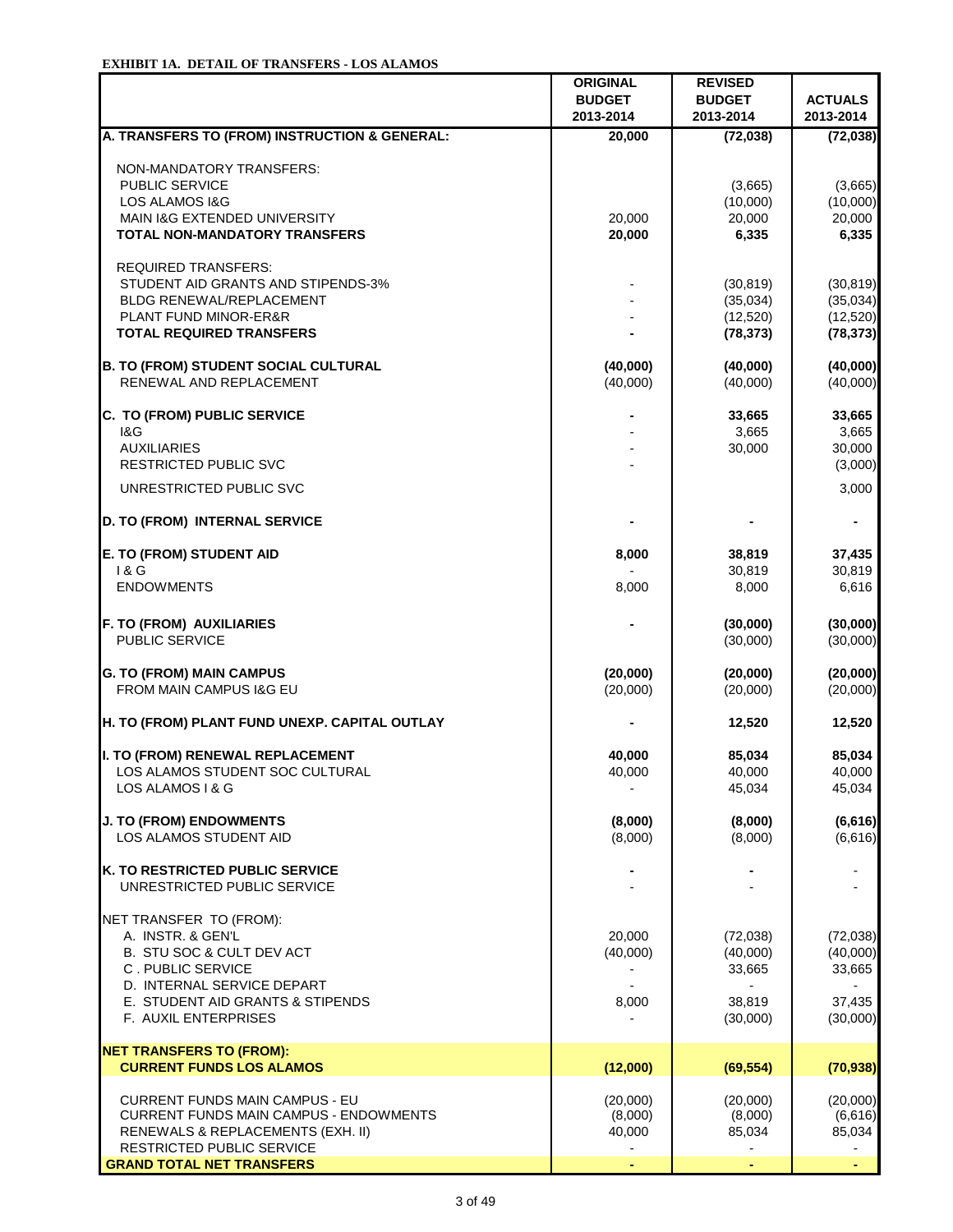## **University of New Mexico Los Alamos**

### **Summary of Instruction & General**

|                                          | N              | 2013-2014           | <b>Budget</b>     | <b>Revised Budget</b><br>2013-2014 |                   | <b>Actuals</b><br>2013-2014 |                   |
|------------------------------------------|----------------|---------------------|-------------------|------------------------------------|-------------------|-----------------------------|-------------------|
|                                          | E              | <b>Unrestricted</b> | <b>Restricted</b> | <b>Unrestricted</b>                | <b>Restricted</b> | <b>Unrestricted</b>         | <b>Restricted</b> |
| <b>Revenues</b><br>Ι.                    |                |                     |                   |                                    |                   |                             |                   |
| Tuition and Misc. Fees (Exh. 3)          | $\overline{2}$ | 970,123             |                   | 970,123                            |                   | 896,207                     |                   |
| Federal Appropriations (Exh. 4)          | 3              |                     |                   |                                    |                   |                             |                   |
| State Appropriations (Exh. 4)            | 4              | 1,876,000           |                   | 1,876,000                          |                   | 1,876,000                   |                   |
| Local Appropriations (Exh. 4)            | 5              | 686,500             |                   | 686,500                            |                   | 691,214                     |                   |
| Federal Grants&Contracts (Exh. 5)        | 6              |                     | 839,500           |                                    | 839,500           |                             | 599,262           |
| State Grants&Contracts (Exh. 5)          | $\overline{7}$ | 20,000              | 116,000           | 20,000                             | 116,000           | 2,284                       | 114,580           |
| Local Grants&Contracts (Exh. 5)          | 8              |                     |                   |                                    |                   |                             |                   |
| Private Gifts and Grants (Exh. 6)        | 9              |                     |                   |                                    |                   |                             | 8,798             |
| Endow., Land, Perm Inc. (Exh. 7)         | 10             |                     |                   |                                    |                   |                             |                   |
| Sales & Service Edu. Act. (Exh. 8)       | 11             |                     |                   |                                    |                   |                             |                   |
| Other Sources (Exh. 9)                   | 12             | 100,000             |                   | 100,000                            |                   | 66,664                      |                   |
| <b>Total Revenue (Exh. 1)</b>            | 13             | 3,652,623           | 955,500           | 3,652,623                          | 955,500           | 3,532,369                   | 722,639           |
|                                          | 14             |                     |                   |                                    |                   |                             |                   |
| <b>Beginning Balances (Exh. 1)</b><br>Ш. | 15             | 173,179             |                   | 168,818                            |                   | 168,818                     |                   |
|                                          | 16             |                     |                   |                                    |                   |                             |                   |
| III. Total Available (Exh. 1)            | 17             | 3,825,802           | 955,500           | 3,821,441                          | 955,500           | 3,701,187                   | 722,639           |
|                                          | 18             |                     |                   |                                    |                   |                             |                   |
| <b>IV.</b> Expenditures                  | 19             |                     |                   |                                    |                   |                             |                   |
| Instruction (Exh. 10)                    | 20             | 1,391,967           | 919,000           | 1,381,491                          | 919,000           | 1,356,254                   | 709,696           |
| Academic Support (Exh. 11)               | 21             | 572,055             | 10,500            | 560,164                            | 10,500            | 542,483                     | 5,969             |
| Student Services (Exh. 12)               | 22             | 391,713             | 12,500            | 348,376                            | 12,500            | 312,432                     | 6,974             |
| Institutional Support (Exh.13)           | 23             | 888,317             | 13,500            | 875,648                            | 13,500            | 841,025                     |                   |
| Operation & Maint. Plant (Exh. 14)       | 24             | 414,471             |                   | 414,471                            |                   | 394,081                     |                   |
| <b>Total Expenditures (Exh. 1)</b>       | 25             | 3,658,523           | 955,500           | 3,580,150                          | 955,500           | 3,446,276                   | 722,639           |
|                                          | 26             |                     |                   |                                    |                   |                             |                   |
| V. Transfers To (From)                   | 27             |                     |                   |                                    |                   |                             |                   |
| <b>Capital Outlay</b>                    | 28             |                     |                   |                                    |                   |                             |                   |
| Public Service Restricted (Exh 17)       | 29             |                     |                   |                                    |                   | 3,665                       |                   |
| <b>Equipment Renewal and Replacement</b> | 30             |                     |                   | 12,520                             |                   | 12,520                      |                   |
| <b>Building Renewal and Replacement</b>  | 31             |                     |                   | 35,034                             |                   | 35,034                      |                   |
| Non-Mandatory Transfers                  | 32             |                     |                   |                                    |                   |                             |                   |
| To (From) I&G                            | 33             |                     |                   | 10,000                             |                   | 10,000                      |                   |
| To (From) Main Campus                    | 34             | (20,000)            |                   | (20,000)                           |                   | (20,000)                    |                   |
| To (From) Research                       | 35             |                     |                   |                                    |                   |                             |                   |
| To (From) Student Aid                    | 36             |                     |                   | 30,819                             |                   | 30,819                      |                   |
| <b>Total Net Transfers (Exh. 1)</b>      | 37             | (20,000)            |                   | 68,373                             | $\blacksquare$    | 72,038                      | $\blacksquare$    |
|                                          | 38             |                     |                   |                                    |                   |                             |                   |
|                                          | 39             |                     |                   |                                    |                   |                             |                   |
|                                          | 40             |                     |                   |                                    |                   |                             |                   |
|                                          | 41             |                     |                   |                                    |                   |                             |                   |
| <b>VI. Ending Balance</b>                | 42             | 187,279             | $\blacksquare$    | 172,918                            |                   | 182,873                     |                   |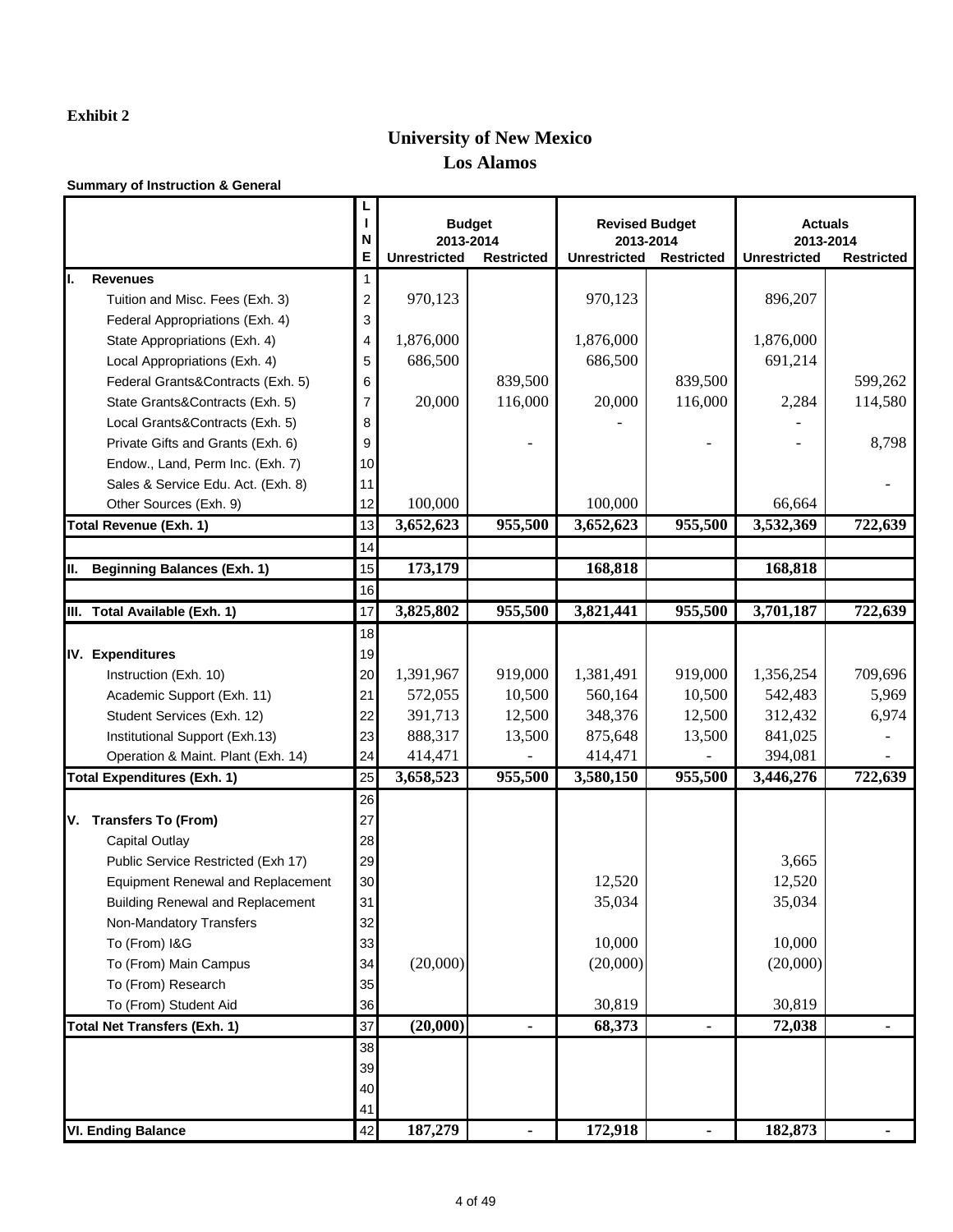## **University of New Mexico**

### **Los Alamos**

#### **Student Tuitions and Miscellaneous Fees for Instruction & General**

|                                                         | N  | <b>ORIGINAL</b><br><b>BUDGET</b> | <b>REVISED</b><br><b>BUDGET</b> | <b>ACTUALS</b> |
|---------------------------------------------------------|----|----------------------------------|---------------------------------|----------------|
|                                                         | E  | 2013-2014                        | 2013-2014                       | 2013-2014      |
| Regular Academic - Main Campus<br>I.                    | 1  |                                  |                                 |                |
| <b>Resident Student Full Time</b>                       | 2  |                                  |                                 |                |
| Summer - 144001                                         | 3  | 43,613                           | 43,452                          | 42,247         |
| Fall - 144059                                           | 4  | 146,333                          | 147,833                         | 148,410        |
| Spring - 144060                                         | 6  | 127,266                          | 128,516                         | 136,419        |
| <b>Resident Student Part Time</b>                       | 7  |                                  |                                 |                |
| Summer                                                  | 8  | 63,917                           | 64,078                          | 61,494         |
| Fall                                                    | 9  | 158,438                          | 156,938                         | 158,147        |
| Spring                                                  | 11 | 197,190                          | 196,440                         | 195,663        |
| Interim                                                 | 12 |                                  |                                 |                |
| <b>Total Tuition from Resident Students</b>             | 13 | 736,757                          | 737,257                         | 742,380        |
|                                                         | 14 |                                  |                                 |                |
| Non-Resident Student Full Time                          | 15 |                                  |                                 |                |
| Summer                                                  | 16 |                                  |                                 |                |
| Fall                                                    | 17 | 17,969                           | 19,469                          | 6,570          |
| Spring                                                  | 19 | 15,762                           | 16,012                          | 7,031          |
| Non-Resident Student Part Time                          | 20 |                                  |                                 |                |
| Summer                                                  | 21 |                                  |                                 |                |
| Fall                                                    | 22 | 19,790                           | 18,290                          | 11,314         |
| Spring                                                  | 24 | 19,071                           | 18,321                          | 16,298         |
| <b>Total Tuition from Non-Resident Students</b>         | 25 | 72,592                           | 72,092                          | 41,213         |
| Waivers/Uncollectible                                   | 26 | (103, 926)                       | (103, 926)                      | (114, 897)     |
| <b>Grand Total Tuition</b>                              | 27 | 705,423                          | 705,423                         | 668,696        |
|                                                         | 28 |                                  |                                 |                |
| <b>Occupational&amp;Vocational - Main Campus</b><br>II. | 29 |                                  |                                 |                |
|                                                         | 30 |                                  |                                 |                |
| III.<br><b>Community Education</b>                      | 31 |                                  |                                 |                |
| Children's College 144027                               | 32 | 22,275                           | 22,275                          | 13,496         |
| CAT 144042                                              | 33 |                                  |                                 |                |
| Specialized Training 144061                             | 34 | 22,725                           | 22,725                          | 18,970         |
| <b>Community Education 144062</b>                       | 35 | 50,000                           | 50,000                          | 29,221         |
| IT Academy 199000                                       | 36 |                                  |                                 |                |
| <b>NMCLA 183000</b>                                     | 37 |                                  |                                 |                |
| Other                                                   | 38 |                                  |                                 |                |
| <b>Total Tuition from Community Education</b>           | 39 | 95,000                           | 95,000                          | 61,687         |
|                                                         | 40 |                                  |                                 |                |
| <b>Off-Campus Extension</b><br>IV.                      | 41 |                                  |                                 |                |
| <b>Total Tuition from off-Campus Extension</b>          | 42 |                                  |                                 |                |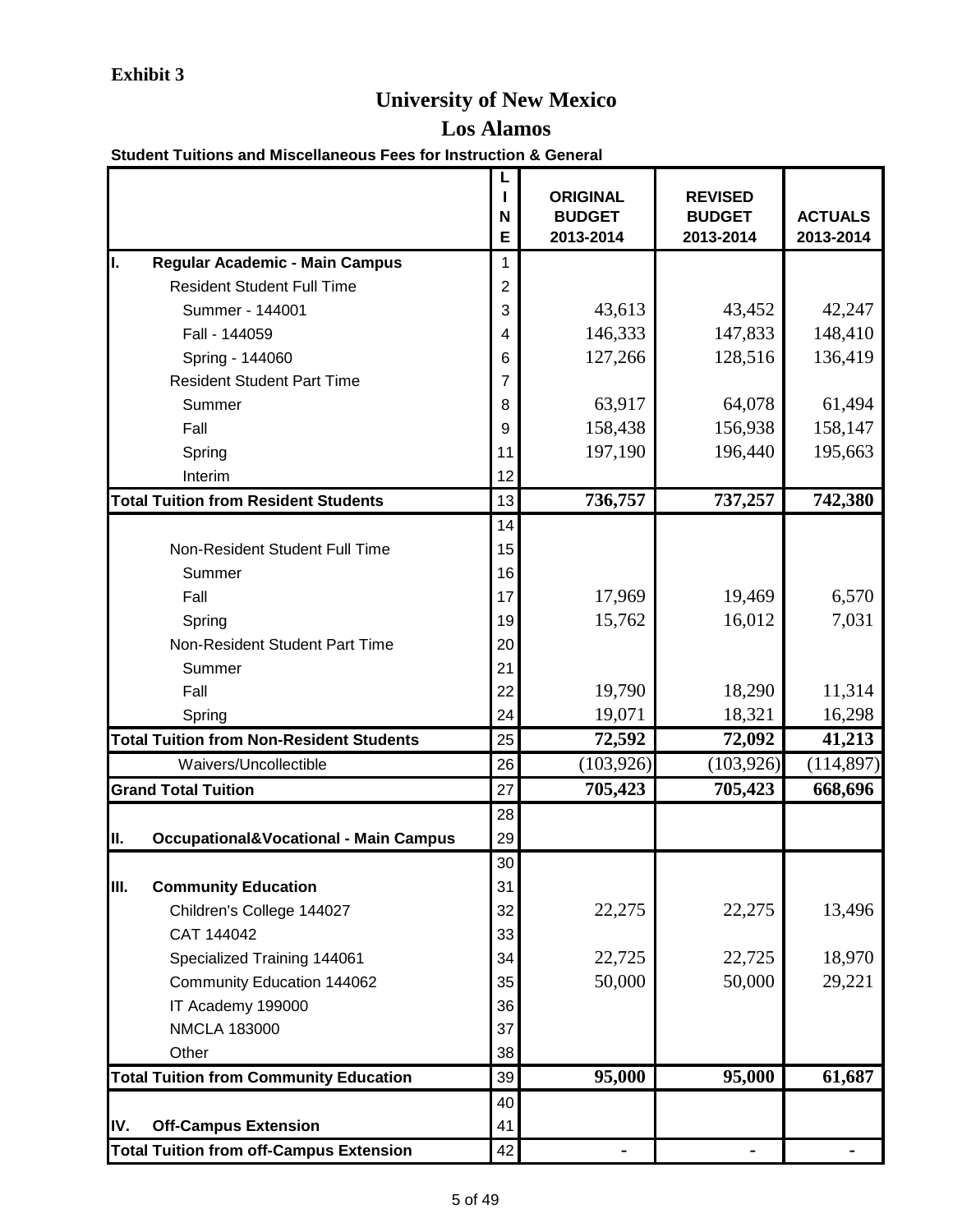## **University of New Mexico**

**Los Alamos**

#### **Student Tuitions and Miscellaneous Fees for Instruction & General**

|       |                                               | т<br>N<br>E    | <b>ORIGINAL</b><br><b>BUDGET</b><br>2013-2014 | <b>REVISED</b><br><b>BUDGET</b><br>2013-2014 | <b>ACTUALS</b><br>2013-2014 |
|-------|-----------------------------------------------|----------------|-----------------------------------------------|----------------------------------------------|-----------------------------|
| V.    | <b>Off Campus Centers</b>                     | 1              |                                               |                                              |                             |
|       |                                               | $\overline{c}$ |                                               |                                              |                             |
| VI.   | <b>Miscellaneous Fees-Main Campus</b>         | 3              |                                               |                                              |                             |
|       | Application Fees - 144026                     | 4              | 3,500                                         | 3,500                                        | 3,170                       |
|       | ABE Reg and Testing - 138000                  | 5              | 2,000                                         | 2,000                                        | 1,925                       |
|       | Late Registration Fee - 144063                | 6              | 6,500                                         | 6,500                                        | 5,170                       |
|       | Laboratory/Computer Fees - 144035             | 7              | 100,000                                       | 100,000                                      | 117,680                     |
|       | Library Fines - 144034                        | 9              | 250                                           | 250                                          | 277                         |
|       | Rental of Facilities - 144047                 | 10             | 45,000                                        | 45,000                                       | 33,593                      |
|       | Misc Fees - 144030                            | 11             | 200                                           | 200                                          | 1,190                       |
|       | Institutional Copy Charges - 450015           | 12             | 12,000                                        | 12,000                                       | 675                         |
|       | Print Management Fees - 144137                | 13             |                                               |                                              | 2,045                       |
|       | Course Change Fee - 144064                    | 14             | 250                                           | 250                                          | 100                         |
|       | <b>Total Miscellaneous Fees - Main Campus</b> | 15             | 169,700                                       | 169,700                                      | 165,825                     |
|       |                                               | 16             |                                               |                                              |                             |
| VII.  | Miscellaneous Fees Off Campus Ext.            | 17             |                                               |                                              |                             |
|       |                                               | 18             |                                               |                                              |                             |
| VIII. | <b>Miscellaneous Fees Off Campus Centers</b>  | 19             |                                               |                                              |                             |
|       |                                               | 20             |                                               |                                              |                             |
|       |                                               | 21             |                                               |                                              |                             |
|       |                                               | 22             |                                               |                                              |                             |
|       |                                               | 23             |                                               |                                              |                             |
|       |                                               | 24             |                                               |                                              |                             |
|       |                                               | 25             |                                               |                                              |                             |
|       |                                               | 26             |                                               |                                              |                             |
|       |                                               | 27             |                                               |                                              |                             |
|       |                                               | 28             |                                               |                                              |                             |
|       |                                               | 29             |                                               |                                              |                             |
|       |                                               | 30             |                                               |                                              |                             |
|       |                                               | 31             |                                               |                                              |                             |
|       |                                               | 32             |                                               |                                              |                             |
|       |                                               | 33             |                                               |                                              |                             |
|       |                                               | 34             |                                               |                                              |                             |
|       |                                               | 35             |                                               |                                              |                             |
|       |                                               | 36             |                                               |                                              |                             |
|       |                                               | 37             |                                               |                                              |                             |
|       |                                               | 38             |                                               |                                              |                             |
|       |                                               | 39             |                                               |                                              |                             |
|       | Total Tuition & Fees Income I&G (Exh. 2)      | 40             | 970,123                                       | 970,123                                      | 896,207                     |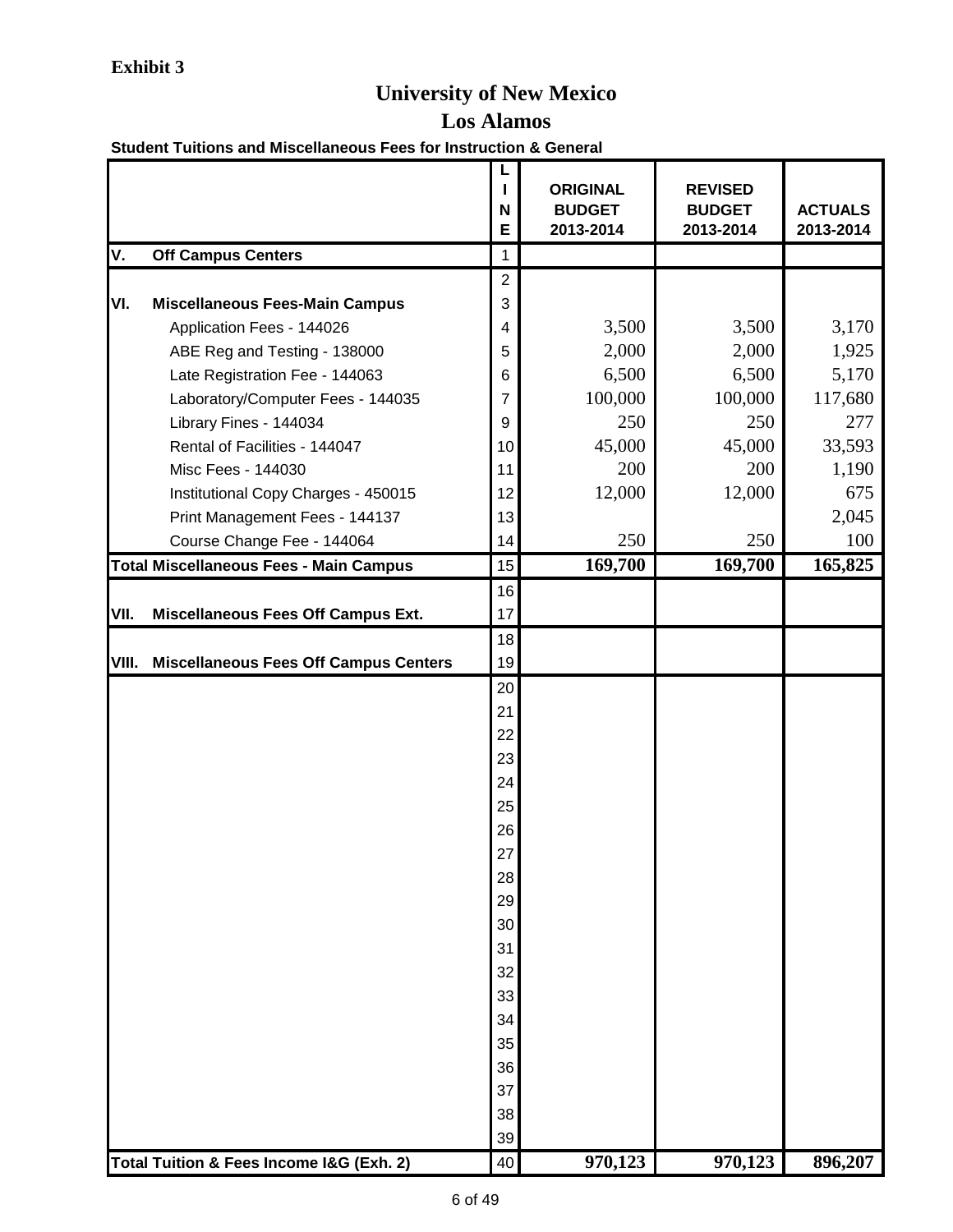## **University of New Mexico Los Alamos**

|                                                     | N<br>Е         | <b>ORIGINAL</b><br><b>BUDGET</b><br>2013-2014 | <b>REVISED</b><br><b>BUDGET</b><br>2013-2014 | <b>ACTUALS</b><br>2013-2014 |
|-----------------------------------------------------|----------------|-----------------------------------------------|----------------------------------------------|-----------------------------|
| <b>Exhibit 4 Governmental Appropriation I&amp;G</b> | 1              |                                               |                                              |                             |
| Unrestricted                                        | $\overline{2}$ |                                               |                                              |                             |
| Federal                                             | 3              |                                               |                                              |                             |
|                                                     | 4              |                                               |                                              |                             |
| <b>Total Federal (Exh. 2)</b>                       | 5              |                                               |                                              |                             |
| <b>State</b>                                        | 6              |                                               |                                              |                             |
| Regular - 144033                                    | 7              | 1,876,000                                     | 1,876,000                                    | 1,876,000                   |
| Special ERB                                         | 8              |                                               |                                              |                             |
| Special                                             | 9              |                                               |                                              |                             |
| <b>Total State (Exh. 2)</b>                         | 10             | 1,876,000                                     | 1,876,000                                    | 1,876,000                   |
|                                                     | 11             |                                               |                                              |                             |
| Local                                               | 12             |                                               |                                              |                             |
| Regular Levy - 144036                               | 13             | 686,500                                       | 686,500                                      | 691,214                     |
| <b>Total Local (Exh. 2)</b>                         | 14             | 686,500                                       | 686,500                                      | 691,214                     |
|                                                     | 15             |                                               |                                              |                             |
| Exhibit 5 Government Grants&Contracts I&G           | 16             |                                               |                                              |                             |
| <b>Unrestricted</b>                                 | 17             |                                               |                                              |                             |
| Federal                                             | 18             |                                               |                                              |                             |
| <b>Total Federal (Exh. 2)</b>                       | 19             | ۰                                             |                                              |                             |
| State - High Skills 144033                          | 20             | 20,000                                        | 20,000                                       | 2,284                       |
| <b>Total State (Exh. 2)</b>                         | 21             | 20,000                                        | 20,000                                       | 2,284                       |
| Local - Special                                     | 22             |                                               |                                              |                             |
| <b>Total Local (Exh. 2)</b>                         | 23             | $\blacksquare$                                | $\blacksquare$                               |                             |
| <b>Restricted</b>                                   | 24             |                                               |                                              |                             |
| Federal                                             | 25             |                                               |                                              |                             |
| <b>Adult Basic Education</b>                        | 26             | 58,500                                        | 58,500                                       | 55,634                      |
| Work-Study Funds I&G                                | 27             | 31,000                                        | 31,000                                       | 6,806                       |
| Work-Study Funds Other                              | 28             |                                               |                                              |                             |
| <b>ARRA Stimulus</b>                                | 29             |                                               |                                              |                             |
|                                                     | 30             |                                               |                                              |                             |
| Capacity Serving 452005                             | 31             | 250,000                                       | 250,000                                      | 252,778                     |
| A Model for Improving Technology 994004             | 32             | 250,000<br>250,000                            | 250,000<br>250,000                           | 248,912                     |
| Reinvigorating IT Education 463001                  | 33             |                                               |                                              | 35,131                      |
| <b>Total Federal (Exh. 2)</b>                       | 34             | 839,500                                       | 839,500                                      | 599,262                     |
| <b>State</b>                                        | 35             |                                               |                                              |                             |
| State Work-Study<br><b>Adult Basic Education</b>    | 36<br>37       | 15,000<br>101,000                             | 15,000<br>101,000                            | 9,346<br>102,413            |
| <b>ABE Instructional Materials</b>                  | 38             |                                               |                                              | 2,821                       |
| <b>Total State (Exh. 2)</b>                         | 39             | 116,000                                       | 116,000                                      | 114,580                     |
| Local                                               | 40             |                                               |                                              |                             |
| <b>LANL</b>                                         | 41             |                                               |                                              |                             |
| <b>Total Local (Exh. 2)</b>                         | 42             |                                               |                                              |                             |
|                                                     |                |                                               |                                              |                             |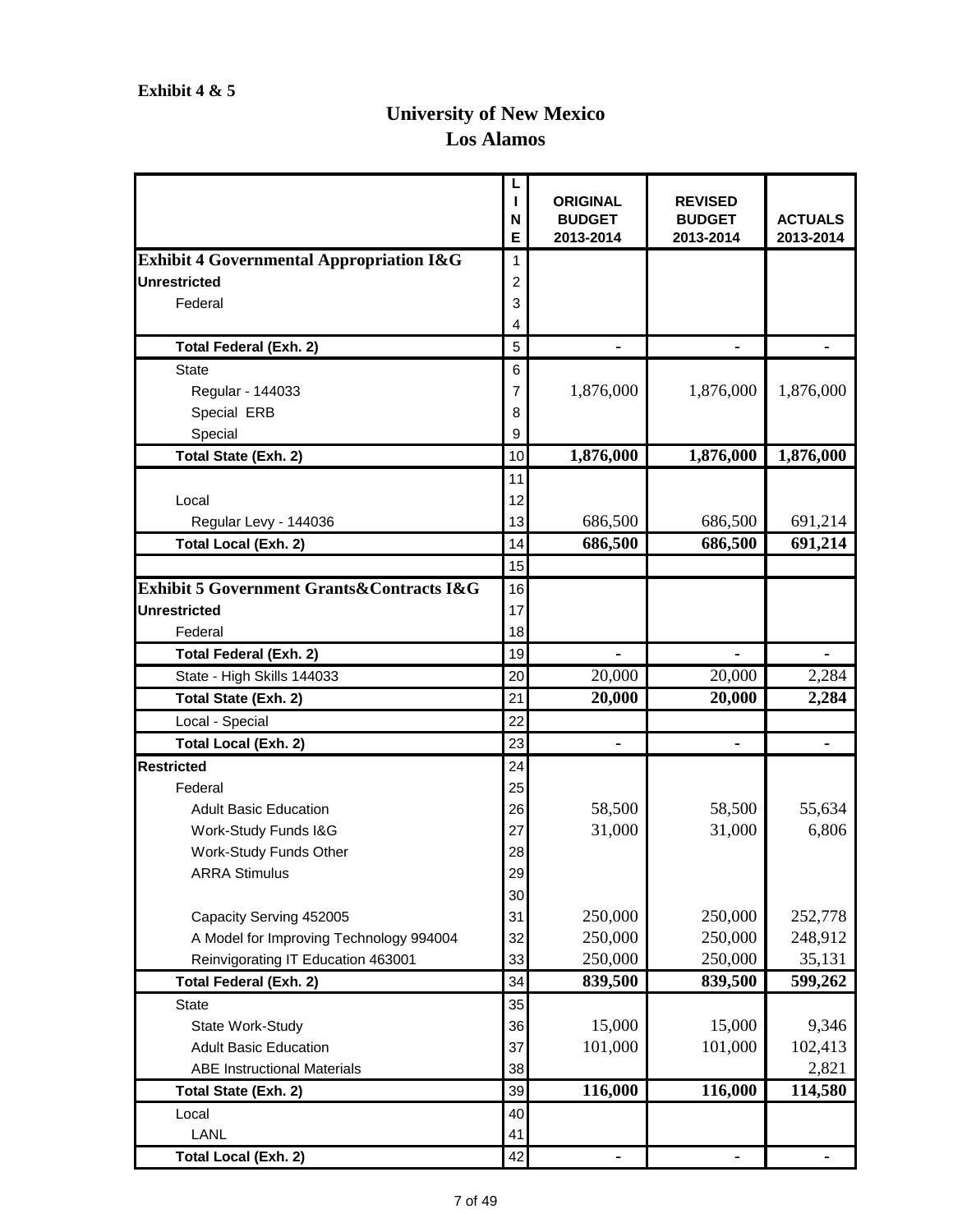### **University of New Mexico Los Alamos**

|                                                                                                                                                                              | L<br>л.<br>N<br>Ε                      | <b>ORIGINAL</b><br><b>BUDGET</b><br>2013-2014 | <b>REVISED</b><br><b>BUDGET</b><br>2013-2014 | <b>ACTUALS</b><br>2013-2014 |
|------------------------------------------------------------------------------------------------------------------------------------------------------------------------------|----------------------------------------|-----------------------------------------------|----------------------------------------------|-----------------------------|
| Exhibit 6 Private Gifts, Grants & Contrib I&G<br>Unrestricted                                                                                                                | 1<br>$\overline{2}$<br>3               |                                               |                                              |                             |
| <b>Total Unrestricted (Exh. 2)</b>                                                                                                                                           | 4                                      | $\blacksquare$                                | $\blacksquare$                               | $\blacksquare$              |
| Restricted                                                                                                                                                                   | 5<br>6                                 |                                               |                                              |                             |
| LANL Foundation-Applied Tech - 144097                                                                                                                                        | 7                                      |                                               |                                              | 8,798                       |
| <b>Total Restricted (Exh. 2)</b>                                                                                                                                             | 8                                      | $\blacksquare$                                | $\blacksquare$                               | 8,798                       |
| Exhibit 7 Endowment, Land, Perm. Inc. I&G<br>Unrestricted                                                                                                                    | 9<br>10<br>11<br>12                    |                                               |                                              |                             |
| <b>Total Unrestricted (Exh. 2)</b>                                                                                                                                           | 13                                     | $\blacksquare$                                | $\blacksquare$                               |                             |
| Restricted                                                                                                                                                                   | 14<br>15<br>16                         |                                               |                                              |                             |
| <b>Total Restricted (Exh. 2)</b>                                                                                                                                             | 17                                     |                                               | $\blacksquare$                               |                             |
| <b>Exhibit 8 Sales and Services of Edu. Activities</b><br>Unrestricted                                                                                                       | 18<br>19<br>20<br>21                   |                                               |                                              |                             |
| <b>Total Unrestricted (Exh. 2)</b>                                                                                                                                           | 22                                     |                                               | $\blacksquare$                               |                             |
| Restricted                                                                                                                                                                   | 23<br>24<br>27                         |                                               |                                              |                             |
| <b>Total Restricted (Exh. 2)</b>                                                                                                                                             | 28                                     |                                               |                                              | $\blacksquare$              |
| <b>Exhibit 9 Other Sources of Revenue I&amp;G</b><br>Interest on fund balances 144055<br>F&A<br>F&A-Other I&G Prog 450040<br>F&A-Research Prog.<br>F&A-Public Service 450041 | 29<br>30<br>31<br>32<br>33<br>34<br>35 | 100,000                                       | 100,000                                      | 3,103<br>53,899<br>9,662    |
| Miscellaneous                                                                                                                                                                | 36<br>37<br>38                         |                                               |                                              |                             |
| Total Other Sources of Rev. I&G (Exh. 2)                                                                                                                                     | 39                                     | 100,000                                       | 100,000                                      | 66,664                      |
|                                                                                                                                                                              | 40<br>41<br>42<br>43                   |                                               |                                              |                             |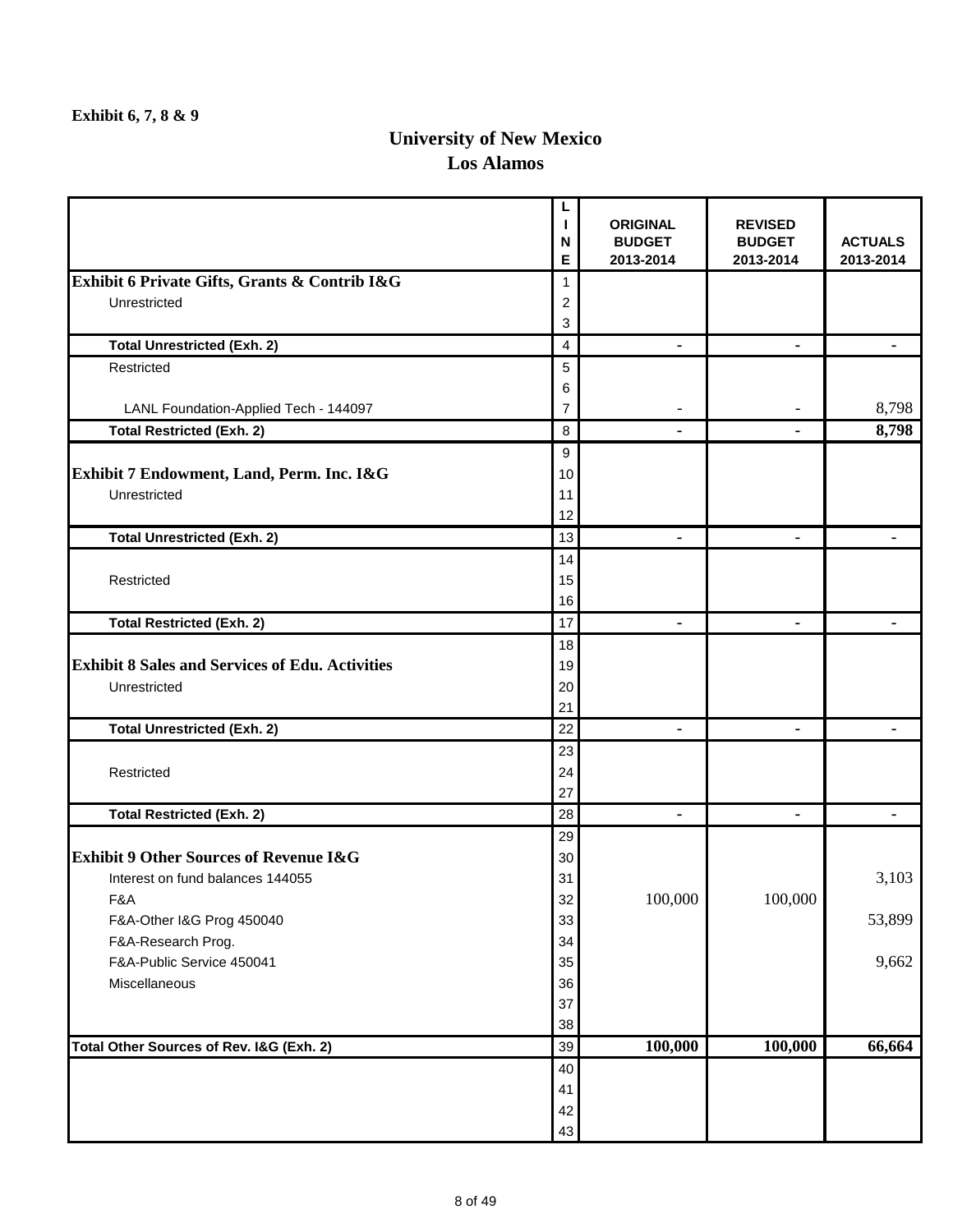## **University of New Mexico Los Alamos**

#### **Expenditures for Instruction**

|                                                     | I<br>N         | <b>Budget</b><br>2013-2014 |                   | <b>Revised Budget</b><br>2013-2014 |                   |                     | <b>Actuals</b><br>2013-2014 |
|-----------------------------------------------------|----------------|----------------------------|-------------------|------------------------------------|-------------------|---------------------|-----------------------------|
|                                                     | E              | <b>Unrestricted</b>        | <b>Restricted</b> | <b>Unrestricted</b>                | <b>Restricted</b> | <b>Unrestricted</b> | <b>Restricted</b>           |
| <b>Credit Instruction</b>                           | 1              |                            |                   |                                    |                   |                     |                             |
| <b>Business</b>                                     | $\overline{2}$ | 28,049                     |                   | 50,569                             |                   | 53,464              |                             |
| Fine Arts                                           | 3              | 55,676                     |                   | 79,551                             |                   | 78,490              |                             |
| <b>General Education</b>                            | 4              | 29,156                     |                   | 71,219                             |                   | 70,653              |                             |
| <b>Instruction Delivery</b>                         | 5              | 52,386                     |                   | 52,386                             |                   | 49,826              |                             |
| Communications                                      | 6              | 76,593                     |                   | 168,289                            |                   | 168,550             |                             |
| <b>Mathematics</b>                                  | $\overline{7}$ | 130,486                    |                   | 191,911                            |                   | 188,672             |                             |
| <b>Natural Sciences</b>                             | 8              | 90,576                     |                   | 163,010                            |                   | 162,234             |                             |
| <b>Computer Science</b>                             | 9              | 33,740                     |                   | 48,084                             |                   | 47,813              |                             |
| <b>EMS/Fire Science</b>                             | 10             |                            |                   |                                    |                   |                     |                             |
| Info Technical Programs                             | 11             | 27,706                     |                   | 39,634                             |                   | 39,567              |                             |
| <b>Applied Sciences</b>                             | 12             | 41,579                     |                   | 87,135                             |                   | 75,479              |                             |
| Engineering                                         | 13             |                            |                   |                                    |                   |                     |                             |
| Unallocated Instruction                             | 14             | 427,520                    |                   | 4,797                              |                   | 3,627               |                             |
| <b>Summer Instruction</b>                           | 15             | 75,632                     |                   | 85,516                             |                   | 102,284             |                             |
| <b>Total Credit Instruction</b>                     | 16             | 1,069,099                  |                   | 1,042,101                          |                   | 1,040,657           |                             |
|                                                     | 17             |                            |                   |                                    |                   |                     |                             |
| <b>Non-Credit Instruction</b>                       | 18             |                            |                   |                                    |                   |                     |                             |
| <b>Community Education</b>                          | 19             | 112,026                    |                   | 112,026                            |                   | 80,386              |                             |
| <b>Specialized Training</b>                         | 20             | 18,489                     |                   | 18,489                             |                   | 15,865              |                             |
| <b>Computer Application Training</b>                | 21             |                            |                   |                                    |                   | 3,281               |                             |
| Children's College                                  | 22             | 21,864                     |                   | 21,865                             |                   | 16,354              |                             |
| <b>Other Non-Credit Instruction</b>                 | 23             |                            |                   | 16,521                             |                   | 16,890              |                             |
| Other Non-Credit Program                            | 24             |                            |                   |                                    |                   |                     |                             |
| Other Non-Credit Program                            | 25             |                            |                   |                                    |                   |                     |                             |
| <b>Total Non-Credit Instruction</b>                 | 26             | 152,379                    |                   | 168,901                            |                   | 132,777             |                             |
|                                                     | 27             |                            |                   |                                    |                   |                     |                             |
|                                                     | 28             |                            |                   |                                    |                   |                     |                             |
|                                                     | 29             |                            |                   |                                    |                   |                     |                             |
|                                                     | 30             |                            |                   |                                    |                   |                     |                             |
|                                                     | 31             |                            |                   |                                    |                   |                     |                             |
|                                                     | 32             |                            |                   |                                    |                   |                     |                             |
|                                                     | 33             |                            |                   |                                    |                   |                     |                             |
|                                                     | 34             |                            |                   |                                    |                   |                     |                             |
|                                                     | 34             |                            |                   |                                    |                   |                     |                             |
|                                                     | 35             |                            |                   |                                    |                   |                     |                             |
|                                                     | 36             |                            |                   |                                    |                   |                     |                             |
|                                                     | 37             |                            |                   |                                    |                   |                     |                             |
|                                                     | 38             |                            |                   |                                    |                   |                     |                             |
|                                                     | 39             |                            |                   |                                    |                   |                     |                             |
|                                                     | 40             |                            |                   |                                    |                   |                     |                             |
| Total Credit/Non-Credit Instruction Exp. (Exh. 10A) | 41             | 1,221,478                  |                   | 1,211,002                          |                   | 1,173,433           |                             |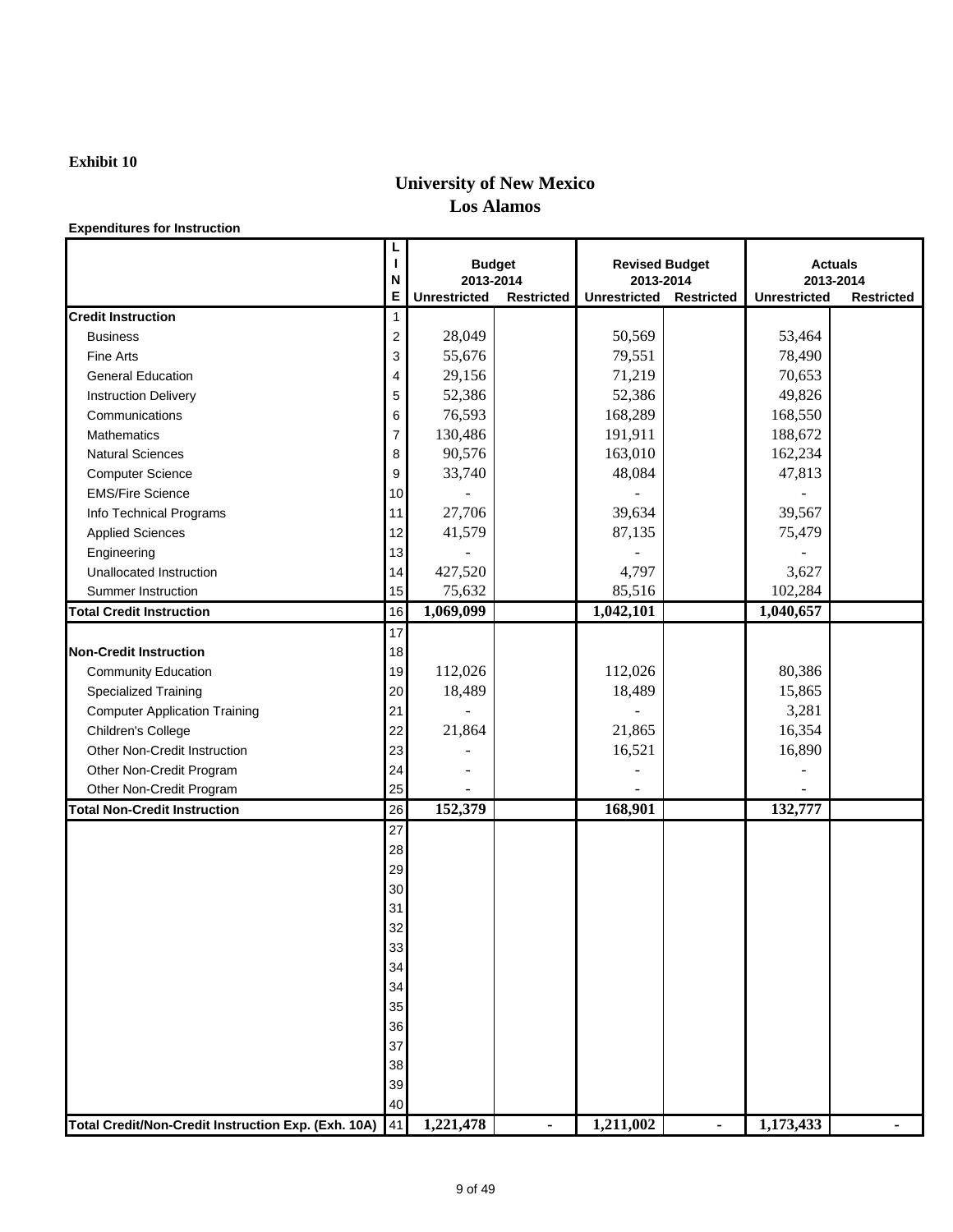## **University of New Mexico Los Alamos**

#### **Expenditures for Instruction**

|                                        |    | <b>Budget</b>       |                   | <b>Revised Budget</b> |                   | <b>Actuals</b>      |                   |
|----------------------------------------|----|---------------------|-------------------|-----------------------|-------------------|---------------------|-------------------|
|                                        | N  | 2013-2014           |                   | 2013-2014             |                   |                     | 2013-2014         |
|                                        | Ε  | <b>Unrestricted</b> | <b>Restricted</b> | <b>Unrestricted</b>   | <b>Restricted</b> | <b>Unrestricted</b> | <b>Restricted</b> |
| Items not on Exhibit 10A:              | 1  |                     |                   |                       |                   |                     |                   |
| <b>Grants and Contracts:</b>           | 2  |                     |                   |                       |                   |                     |                   |
| ABE Tutoring - 138000                  | 3  | 1,500               |                   | 1,500                 |                   | 170                 |                   |
| Adult Basic Education 144132/133       | 4  |                     | 159,500           |                       | 159,500           |                     | 158,047           |
| Improved Tech Training - 994004        | 5  |                     | 250,000           |                       | 250,000           |                     | 248,912           |
| STEM Capacity Serving -452005          | 6  |                     | 250,000           |                       | 250,000           |                     | 252,778           |
| Cyber Security - 463001                | 7  |                     | 250,000           |                       | 250,000           |                     | 35,131            |
| Instructional Materials - 132001       | 8  |                     |                   |                       |                   |                     | 2,821             |
| Associate of Applied Science - 144097  | 9  |                     |                   |                       |                   |                     | 8,798             |
| Faculty Assembly - 452000              | 10 | 750                 |                   | 750                   |                   | 603                 |                   |
|                                        | 11 |                     |                   |                       |                   |                     |                   |
| Workstudy:                             | 12 |                     |                   |                       |                   |                     |                   |
| State Workstudy                        | 13 |                     | 3,500             |                       | 3,500             |                     | 2,816             |
| <b>Federal Workstudy</b>               | 14 |                     | 6,000             |                       | 6,000             |                     | 393               |
|                                        | 15 |                     |                   |                       |                   |                     |                   |
| Fringe Benefits:                       | 16 |                     |                   |                       |                   |                     |                   |
| <b>Social Security</b>                 | 17 | 78,914              |                   | 87,151                |                   | 76,178              |                   |
| Retirement                             | 18 | 57,561              |                   | 54,051                |                   | 73,190              |                   |
| Group Insurance                        | 19 | 9,672               |                   | 4,330                 |                   | 10,662              |                   |
| Unemployment Comp.                     | 20 | 3,133               |                   | 3,510                 |                   | 3,016               |                   |
| Workers Comp.                          | 21 | 2,673               |                   | 2,581                 |                   | 2,141               |                   |
| <b>Other Benefits</b>                  | 22 | 16,286              |                   | 16,616                |                   | 16,862              |                   |
|                                        | 23 |                     |                   |                       |                   |                     |                   |
| <b>Total Items not on Exhibit 10A</b>  | 24 | 170,489             | 919,000           | 170,489               | 919,000           | 182,821             | 709,696           |
|                                        | 25 |                     |                   |                       |                   |                     |                   |
|                                        | 26 |                     |                   |                       |                   |                     |                   |
|                                        | 27 |                     |                   |                       |                   |                     |                   |
|                                        | 28 |                     |                   |                       |                   |                     |                   |
|                                        | 29 |                     |                   |                       |                   |                     |                   |
|                                        | 30 |                     |                   |                       |                   |                     |                   |
|                                        | 31 |                     |                   |                       |                   |                     |                   |
|                                        | 32 |                     |                   |                       |                   |                     |                   |
|                                        | 33 |                     |                   |                       |                   |                     |                   |
|                                        | 34 |                     |                   |                       |                   |                     |                   |
|                                        | 35 |                     |                   |                       |                   |                     |                   |
|                                        | 36 |                     |                   |                       |                   |                     |                   |
|                                        | 37 |                     |                   |                       |                   |                     |                   |
|                                        | 38 |                     |                   |                       |                   |                     |                   |
|                                        | 39 |                     |                   |                       |                   |                     |                   |
|                                        | 40 |                     |                   |                       |                   |                     |                   |
|                                        | 41 |                     |                   |                       |                   |                     |                   |
|                                        | 42 |                     |                   |                       |                   |                     |                   |
| <b>Total Instruction Exp. (Exh. 2)</b> | 43 | 1,391,967           | 919,000           | 1,381,491             | 919,000           | 1,356,254           | 709,696           |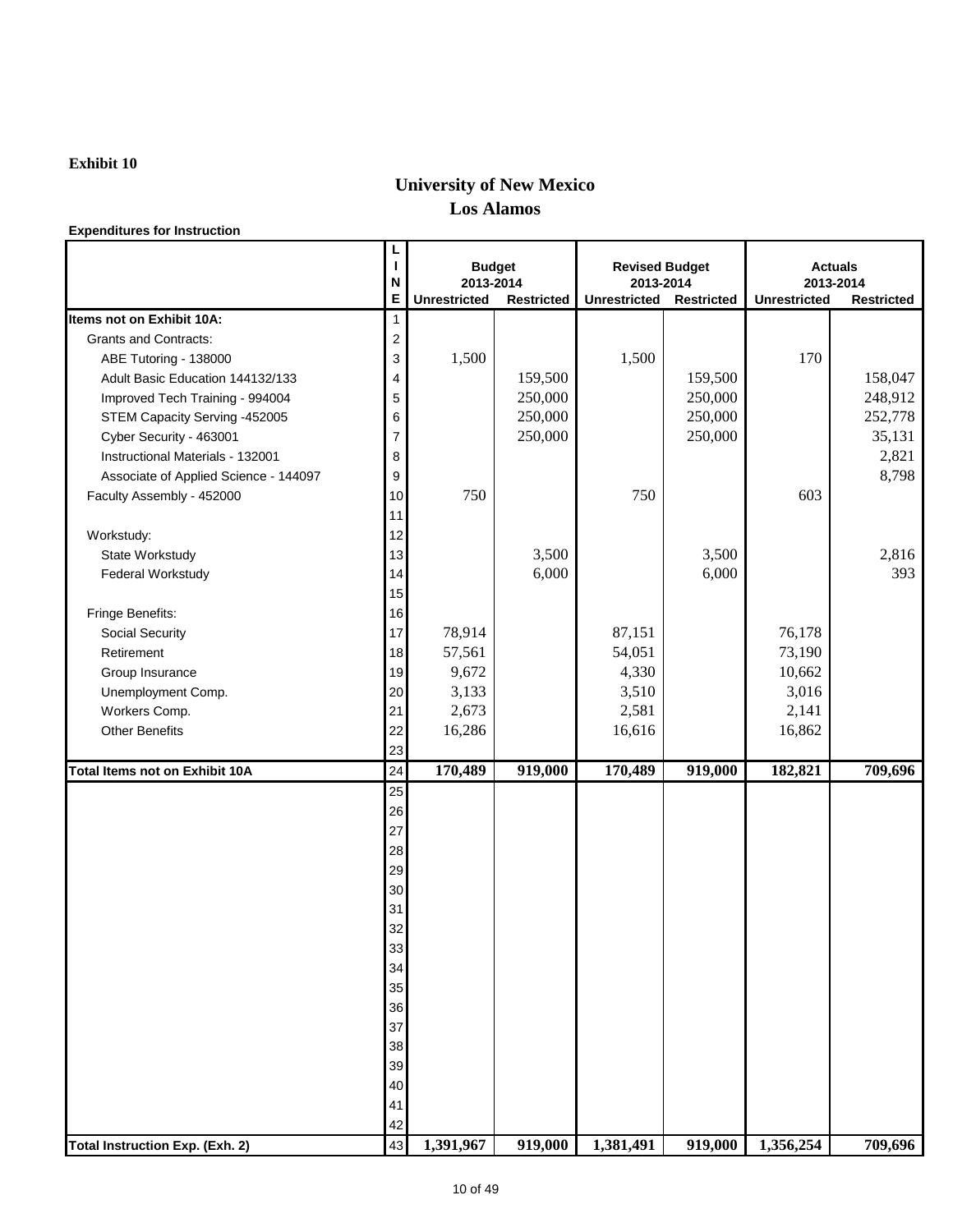|                                      | L<br>$\boldsymbol{\mathsf{N}}$ |            | <b>ORIGINAL BUDGET</b><br>2013-2014 | <b>REVISED BUDGET</b><br>2013-2014 |                     | <b>ACTUALS</b><br>2013-2014 |                     |
|--------------------------------------|--------------------------------|------------|-------------------------------------|------------------------------------|---------------------|-----------------------------|---------------------|
|                                      | E                              | <b>FTE</b> | <b>Unrestricted</b>                 | <b>FTE</b>                         | <b>Unrestricted</b> | <b>FTE</b>                  | <b>Unrestricted</b> |
| <b>Business - 453000</b>             | 1                              |            |                                     |                                    |                     |                             |                     |
| <b>Faculty Salaries</b>              | 2                              | 0.62       | 27,000                              | 0.62                               | 49,520              | 1.48                        | 52,205              |
| Administrative/Professional Salaries | 3                              |            |                                     |                                    |                     |                             |                     |
| <b>Technician Salaries</b>           | 4                              |            |                                     |                                    |                     |                             |                     |
| <b>Support Staff Salaries</b>        | 5                              |            |                                     |                                    |                     |                             |                     |
| <b>Student Salaries</b>              | 6                              |            |                                     |                                    |                     |                             |                     |
| <b>Temporary Salaries</b>            | 7                              |            |                                     |                                    |                     |                             |                     |
| <b>Other Salaries</b>                | 8                              |            |                                     |                                    |                     |                             |                     |
| <b>Fringe Benefits</b>               | 9                              |            |                                     |                                    |                     |                             |                     |
| Supplies and Expenses (3100)         | 10                             |            | 300                                 |                                    | 300                 |                             | 916                 |
| Equipment (3180/70F0)                | 11                             |            |                                     |                                    |                     |                             |                     |
| <b>Travel (3800)</b>                 | 12                             |            | 300                                 |                                    | 300                 |                             | 191                 |
| Communication (6000)                 | 13                             |            |                                     |                                    |                     |                             |                     |
| <b>Other Expenditures</b>            | 14                             |            | 449                                 |                                    | 449                 |                             | 151                 |
|                                      | 15                             |            |                                     |                                    |                     |                             |                     |
|                                      | 16                             |            |                                     |                                    |                     |                             |                     |
| Total 17                             |                                | 0.62       | 28,049                              | 0.62                               | 50,569              | 1.48                        | 53,464              |
| <b>Fine Arts - 139000</b>            | 18                             |            |                                     |                                    |                     |                             |                     |
| <b>Faculty Salaries</b>              | 19                             | 1.13       | 47,724                              | 1.13                               | 71,599              | 1.76                        | 71,391              |
| Administrative/Professional Salaries | 20                             |            |                                     |                                    |                     |                             |                     |
| <b>Technician Salaries</b>           | 21                             |            |                                     |                                    |                     |                             |                     |
| <b>Support Staff Salaries</b>        | 22                             |            |                                     |                                    |                     |                             |                     |
| <b>Student Salaries</b>              | 23                             |            |                                     |                                    |                     |                             |                     |
| <b>Temporary Salaries</b>            | 24                             |            |                                     |                                    |                     |                             |                     |
| <b>Other Salaries</b>                | 25                             |            |                                     |                                    |                     |                             |                     |
| <b>Fringe Benefits</b>               | 26                             |            |                                     |                                    |                     |                             |                     |
| Supplies and Expenses (3100)         | 27                             |            | 7,100                               |                                    | 7,100               |                             | 6,754               |
| Equipment (3180/70F0)                | 28                             |            |                                     |                                    |                     |                             |                     |
|                                      | 29                             |            |                                     |                                    |                     |                             |                     |
| <b>Travel (3800)</b>                 | 30                             |            |                                     |                                    |                     |                             |                     |
| Communication (6000)                 |                                |            |                                     |                                    |                     |                             |                     |
| <b>Other Expenditures</b>            | 31                             |            | 852                                 |                                    | 852                 |                             | 345                 |
|                                      | 32                             |            |                                     |                                    |                     |                             |                     |
| Total <sup>34</sup>                  | 33                             | 1.13       | 55,676                              | 1.13                               | 79,551              | 1.76                        | 78,490              |
| <b>General Education - 136000</b>    | 35                             |            |                                     |                                    |                     |                             |                     |
|                                      |                                |            |                                     |                                    |                     |                             |                     |
| <b>Faculty Salaries</b>              | 36                             | 0.63       | 28,380                              | 0.63                               | 70,443              | 1.93                        | 70,172              |
| Administrative/Professional Salaries | 37                             |            |                                     |                                    |                     |                             |                     |
| <b>Technician Salaries</b>           | 38                             |            |                                     |                                    |                     |                             |                     |
| <b>Support Staff Salaries</b>        | 39                             |            |                                     |                                    |                     |                             |                     |
| <b>Student Salaries</b>              | 40                             |            |                                     |                                    |                     |                             |                     |
| <b>Temporary Salaries</b>            | 41                             |            |                                     |                                    |                     |                             |                     |
| <b>Other Salaries</b>                | 42                             |            |                                     |                                    |                     |                             |                     |
| <b>Fringe Benefits</b>               | 43                             |            |                                     |                                    |                     |                             |                     |
| Supplies and Expenses (3100)         | 44                             |            | 200                                 |                                    | 200                 |                             | 332                 |
| Equipment (3180/70F0)                | 45                             |            |                                     |                                    |                     |                             |                     |
| <b>Travel (3800)</b>                 | 46                             |            |                                     |                                    |                     |                             |                     |
| Communication (6000)                 | 47                             |            |                                     |                                    |                     |                             |                     |
| <b>Other Expenditures</b>            | 48                             |            | 576                                 |                                    | 576                 |                             | 149                 |
|                                      | 49                             |            |                                     |                                    |                     |                             |                     |
|                                      | 50                             |            |                                     |                                    |                     |                             |                     |
| Total 51                             |                                | 0.63       | 29,156                              | 0.63                               | 71,219              | 1.93                        | 70,653              |

#### **University of New Mexico**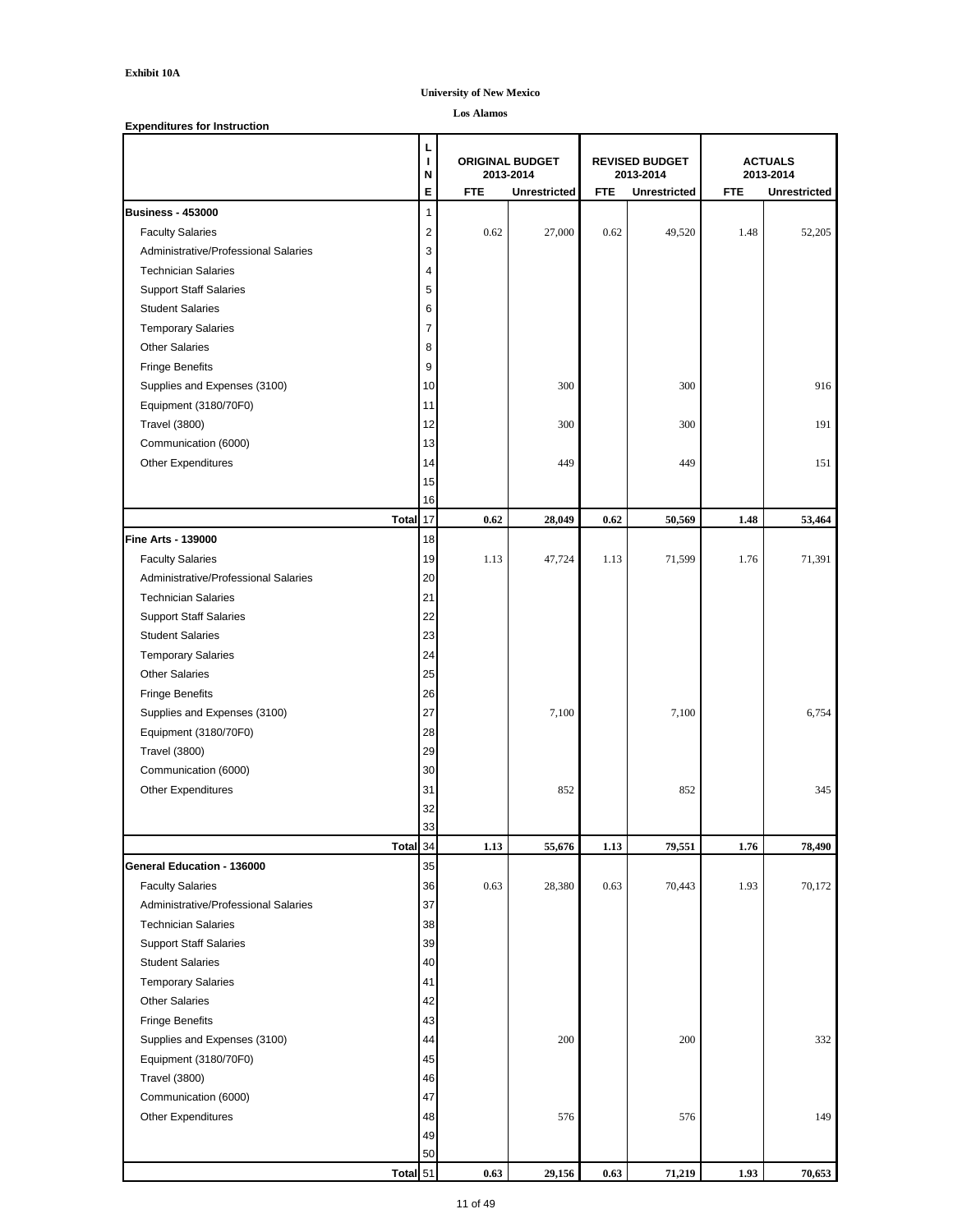|                                      | L<br>N         |            | <b>ORIGINAL BUDGET</b><br>2013-2014 |            | <b>REVISED BUDGET</b><br>2013-2014 | <b>ACTUALS</b><br>2013-2014 |                     |
|--------------------------------------|----------------|------------|-------------------------------------|------------|------------------------------------|-----------------------------|---------------------|
|                                      | E              | <b>FTE</b> | <b>Unrestricted</b>                 | <b>FTE</b> | <b>Unrestricted</b>                | <b>FTE</b>                  | <b>Unrestricted</b> |
| <b>Instruction Delivery - 450020</b> | 1              |            |                                     |            |                                    |                             |                     |
| <b>Faculty Salaries</b>              | $\overline{c}$ |            |                                     |            |                                    |                             |                     |
| Administrative/Professional Salaries | 3              |            |                                     |            |                                    |                             |                     |
| <b>Technician Salaries</b>           | 4              |            |                                     |            |                                    |                             |                     |
| <b>Support Staff Salaries</b>        | 5              |            |                                     |            |                                    |                             |                     |
| <b>Student Salaries</b>              | 6              |            |                                     |            |                                    |                             |                     |
| <b>Temporary Salaries</b>            | $\overline{7}$ | 1.25       | 52,125                              | 1.25       | 52,125                             | 1.37                        | 49,565              |
| <b>Other Salaries</b>                | 8              |            |                                     |            |                                    |                             |                     |
| <b>Fringe Benefits</b>               | 9              |            |                                     |            |                                    |                             |                     |
| Supplies and Expenses (3100)         | 10             |            |                                     |            |                                    |                             |                     |
| Equipment (3180/70F0)                | 11             |            |                                     |            |                                    |                             |                     |
| <b>Travel (3800)</b>                 | 12             |            |                                     |            |                                    |                             |                     |
| Communication (6000)                 | 13             |            |                                     |            |                                    |                             |                     |
| <b>Other Expenditures</b>            | 14             |            | 261                                 |            | 261                                |                             | 261                 |
|                                      | 15             |            |                                     |            |                                    |                             |                     |
|                                      | 16             |            |                                     |            |                                    |                             |                     |
| Total 17                             |                | 1.25       | 52,386                              | 1.25       | 52,386                             | 1.37                        | 49,826              |
| <b>Communications - 137000</b>       | 18             |            |                                     |            |                                    |                             |                     |
| <b>Faculty Salaries</b>              | 19             | 2.22       | 73,485                              | 2.22       | 165,181                            | 4.27                        | 165,181             |
| Administrative/Professional Salaries | 20             |            |                                     |            |                                    |                             |                     |
| <b>Technician Salaries</b>           | 21             |            |                                     |            |                                    |                             |                     |
| <b>Support Staff Salaries</b>        | 22             |            |                                     |            |                                    |                             |                     |
| <b>Student Salaries</b>              | 23             |            |                                     |            |                                    |                             |                     |
| <b>Temporary Salaries</b>            | 24             |            |                                     |            |                                    |                             |                     |
| <b>Other Salaries</b>                | 25             |            |                                     |            |                                    |                             |                     |
| <b>Fringe Benefits</b>               | 26             |            |                                     |            |                                    |                             |                     |
| Supplies and Expenses (3100)         | 27             |            | 1,000                               |            | 1,000                              |                             | 2,004               |
| Equipment (3180/70F0)                | 28             |            |                                     |            |                                    |                             |                     |
| <b>Travel (3800)</b>                 | 29             |            | 500                                 |            |                                    |                             | 954                 |
| Communication (6000)                 | 30             |            |                                     |            | 500                                |                             |                     |
| <b>Other Expenditures</b>            | 31             |            | 1,608                               |            | 1,608                              |                             | 411                 |
|                                      | 32             |            |                                     |            |                                    |                             |                     |
|                                      | 33             |            |                                     |            |                                    |                             |                     |
| Total 34                             |                | 2.22       | 76,593                              | 2.22       | 168,289                            | 4.27                        | 168,550             |
| Mathematics - 135000                 | 35             |            |                                     |            |                                    |                             |                     |
| <b>Faculty Salaries</b>              | 36             | 2.83       | 126,705                             | 2.83       | 188,130                            | 4.05                        | 185,275             |
| Administrative/Professional Salaries | 37             |            |                                     |            |                                    |                             |                     |
| <b>Technician Salaries</b>           | 38             |            |                                     |            |                                    |                             |                     |
| <b>Support Staff Salaries</b>        | 39             |            |                                     |            |                                    |                             |                     |
| <b>Student Salaries</b>              | 40             |            |                                     |            |                                    |                             |                     |
| <b>Temporary Salaries</b>            | 41             |            |                                     |            |                                    |                             |                     |
| <b>Other Salaries</b>                | 42             |            |                                     |            |                                    |                             |                     |
| <b>Fringe Benefits</b>               | 43             |            |                                     |            |                                    |                             |                     |
| Supplies and Expenses (3100)         | 44             |            | 300                                 |            | 300                                |                             | 2,165               |
| Equipment (3180/70F0)                | 45             |            |                                     |            |                                    |                             |                     |
| <b>Travel (3800)</b>                 | 46             |            | 300                                 |            | 300                                |                             | 555                 |
| Communication (6000)                 | 47             |            |                                     |            |                                    |                             |                     |
| <b>Other Expenditures</b>            | 48             |            | 3,181                               |            | 3,181                              |                             | 677                 |
|                                      | 49             |            |                                     |            |                                    |                             |                     |
|                                      | 50             |            |                                     |            |                                    |                             |                     |
| Total 51                             |                | 2.83       | 130,486                             | 2.83       | 191,911                            | 4.05                        | 188,672             |

#### **University of New Mexico**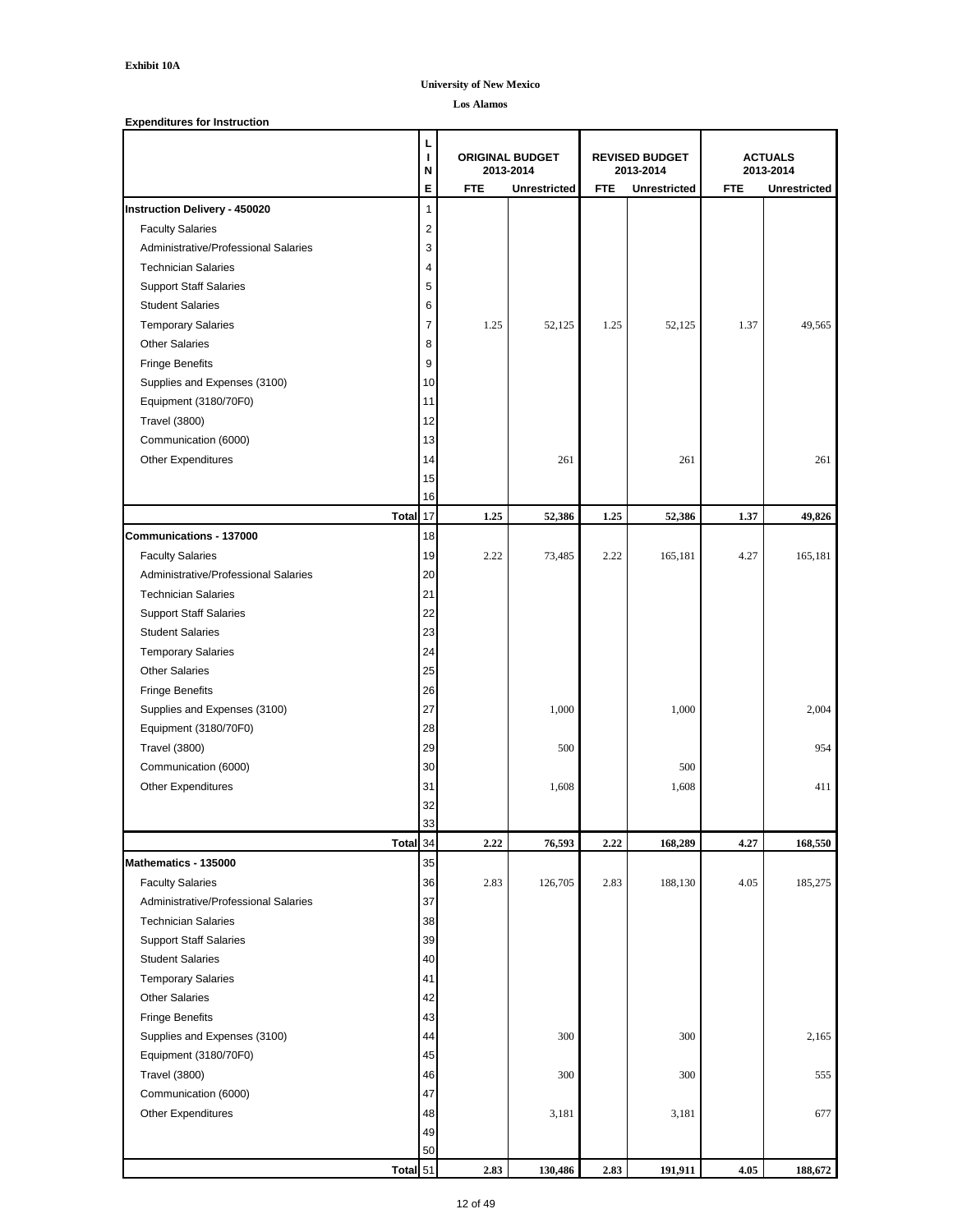|                                                   | L<br>$\mathbf{I}$<br>N |                | <b>ORIGINAL BUDGET</b><br>2013-2014 |            | <b>REVISED BUDGET</b><br>2013-2014 | <b>ACTUALS</b><br>2013-2014 |                     |  |
|---------------------------------------------------|------------------------|----------------|-------------------------------------|------------|------------------------------------|-----------------------------|---------------------|--|
|                                                   | E                      | <b>FTE</b>     | <b>Unrestricted</b>                 | <b>FTE</b> | <b>Unrestricted</b>                | <b>FTE</b>                  | <b>Unrestricted</b> |  |
| Natural Sciences - 460000                         | 1                      |                |                                     |            |                                    |                             |                     |  |
| <b>Faculty Salaries</b>                           | 2                      | 1.50           | 67,276                              | 1.50       | 139,711                            | 3.77                        | 137,672             |  |
| Administrative/Professional Salaries              | 3                      |                |                                     |            |                                    |                             |                     |  |
| <b>Technician Salaries</b>                        | 4                      | 0.50           | 16,557                              | 0.50       | 16,557                             | $0.50\,$                    | 16,621              |  |
| <b>Support Staff Salaries</b>                     | 5                      |                |                                     |            |                                    |                             |                     |  |
| <b>Student Salaries</b>                           | 6                      |                |                                     |            |                                    |                             |                     |  |
| <b>Temporary Salaries</b>                         | $\overline{7}$         |                |                                     |            |                                    |                             |                     |  |
| <b>Other Salaries</b>                             | 8                      |                |                                     |            |                                    |                             |                     |  |
| <b>Fringe Benefits</b>                            | 9                      |                |                                     |            |                                    |                             |                     |  |
| Supplies and Expenses (3100)                      | 10 <sup>1</sup>        |                | 4,930                               |            | 4,930                              |                             | 6,199               |  |
| Equipment (3180/70F0)                             | 11                     |                |                                     |            |                                    |                             | 92                  |  |
| <b>Travel (3800)</b>                              | 12                     |                | 300                                 |            | 300                                |                             |                     |  |
| Communication (6000)                              | 13                     |                |                                     |            |                                    |                             |                     |  |
| <b>Other Expenditures</b>                         | 14                     |                | 1,513                               |            | 1,512                              |                             | 1,651               |  |
|                                                   | 15                     |                |                                     |            |                                    |                             |                     |  |
|                                                   | 16                     |                |                                     |            |                                    |                             |                     |  |
|                                                   | Total 17               | 2.00           | 90,576                              | 2.00       | 163,010                            | 4.27                        | 162,234             |  |
| Computer Science - 995001                         | 18                     |                |                                     |            |                                    |                             |                     |  |
| <b>Faculty Salaries</b>                           | 19                     | 0.75           | 32,514                              | 0.75       | 46,858                             | 1.31                        | 46,850              |  |
| Administrative/Professional Salaries              | 20                     |                |                                     |            |                                    |                             |                     |  |
| <b>Technician Salaries</b>                        | 21                     |                |                                     |            |                                    |                             |                     |  |
| <b>Support Staff Salaries</b>                     | 22                     |                |                                     |            |                                    |                             |                     |  |
| <b>Student Salaries</b>                           | 23                     |                |                                     |            |                                    |                             |                     |  |
| <b>Temporary Salaries</b>                         | 24                     |                |                                     |            |                                    |                             |                     |  |
| <b>Other Salaries</b>                             | 25                     |                |                                     |            |                                    |                             |                     |  |
| <b>Fringe Benefits</b>                            | 26                     |                |                                     |            |                                    |                             |                     |  |
| Supplies and Expenses (3100)                      | 27                     |                | 400                                 |            | 400                                |                             | 799                 |  |
| Equipment (3180/70F0)                             | 28                     |                |                                     |            |                                    |                             |                     |  |
| <b>Travel (3800)</b>                              | 29                     |                | 222                                 |            | 222                                |                             |                     |  |
| Communication (6000)                              | 30                     |                |                                     |            |                                    |                             |                     |  |
| <b>Other Expenditures</b>                         | 31                     |                | 604                                 |            | 604                                |                             | 164                 |  |
|                                                   | 32                     |                |                                     |            |                                    |                             |                     |  |
|                                                   | 33                     |                |                                     |            |                                    |                             |                     |  |
|                                                   | Total <sup>34</sup>    | 0.75           | 33,740                              | 0.75       | 48,084                             | 1.31                        | 47,813              |  |
| <b>EMS/Fire Science - 134001</b>                  | 35                     |                |                                     |            |                                    |                             |                     |  |
| <b>Faculty Salaries</b>                           | 36                     |                |                                     |            |                                    |                             |                     |  |
| Administrative/Professional Salaries              | 37                     |                |                                     |            |                                    |                             |                     |  |
| <b>Technician Salaries</b>                        | 38                     |                |                                     |            |                                    |                             |                     |  |
| <b>Support Staff Salaries</b>                     | 39                     |                |                                     |            |                                    |                             |                     |  |
| <b>Student Salaries</b>                           | 40                     |                |                                     |            |                                    |                             |                     |  |
| <b>Temporary Salaries</b>                         | 41                     |                |                                     |            |                                    |                             |                     |  |
| <b>Other Salaries</b>                             | 42                     |                |                                     |            |                                    |                             |                     |  |
| <b>Fringe Benefits</b>                            | 43                     |                |                                     |            |                                    |                             |                     |  |
| Supplies and Expenses (3100)                      | 44                     |                |                                     |            |                                    |                             |                     |  |
| Equipment (3180/70F0)                             | 45                     |                |                                     |            |                                    |                             |                     |  |
| <b>Travel (3800)</b>                              | 46                     |                |                                     |            |                                    |                             |                     |  |
|                                                   | 47                     |                |                                     |            |                                    |                             |                     |  |
| Communication (6000)<br><b>Other Expenditures</b> |                        |                |                                     |            |                                    |                             |                     |  |
|                                                   | 48                     |                |                                     |            |                                    |                             |                     |  |
|                                                   | 49<br>50               |                |                                     |            |                                    |                             |                     |  |
|                                                   | Total 51               | $\blacksquare$ | $\blacksquare$                      |            | $\blacksquare$                     | $\blacksquare$              | $\blacksquare$      |  |
|                                                   |                        |                |                                     |            |                                    |                             |                     |  |

#### **University of New Mexico**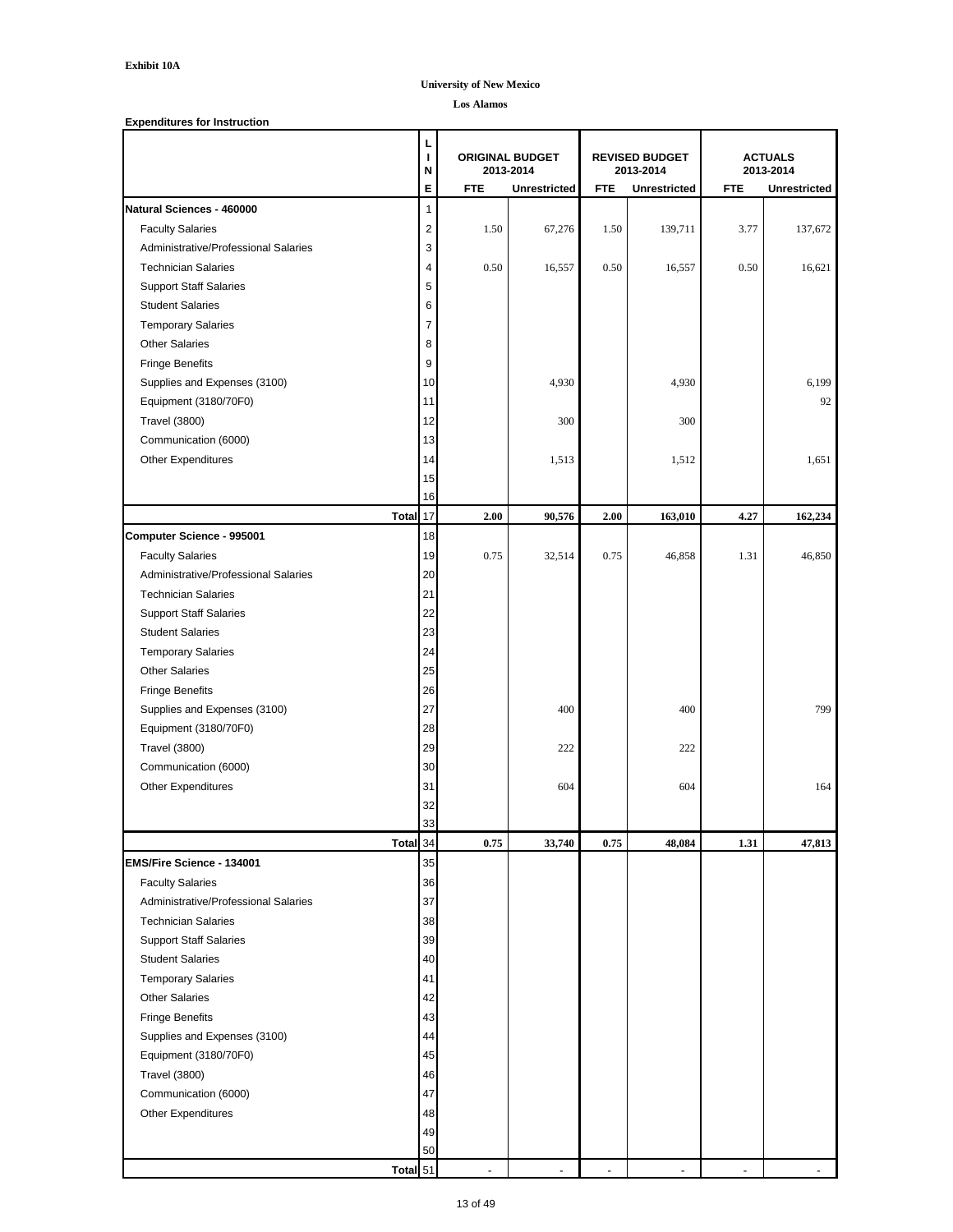|                                      | L<br>$\mathsf{N}$ |                | <b>ORIGINAL BUDGET</b><br>2013-2014 |            | <b>REVISED BUDGET</b><br>2013-2014 | <b>ACTUALS</b><br>2013-2014 |                     |  |
|--------------------------------------|-------------------|----------------|-------------------------------------|------------|------------------------------------|-----------------------------|---------------------|--|
|                                      | E                 | <b>FTE</b>     | <b>Unrestricted</b>                 | <b>FTE</b> | <b>Unrestricted</b>                | <b>FTE</b>                  | <b>Unrestricted</b> |  |
| Info Technical Programs - 463000     | 1                 |                |                                     |            |                                    |                             |                     |  |
| <b>Faculty Salaries</b>              | 2                 | 0.63           | 26,572                              | 0.63       | 38,500                             | 1.08                        | 38,499              |  |
| Administrative/Professional Salaries | 3                 |                |                                     |            |                                    |                             |                     |  |
| <b>Technician Salaries</b>           | 4                 |                |                                     |            |                                    |                             |                     |  |
| <b>Support Staff Salaries</b>        | 5                 |                |                                     |            |                                    |                             |                     |  |
| <b>Student Salaries</b>              | 6                 |                |                                     |            |                                    |                             |                     |  |
| <b>Temporary Salaries</b>            | $\overline{7}$    |                |                                     |            |                                    |                             |                     |  |
| <b>Other Salaries</b>                | 8                 |                |                                     |            |                                    |                             |                     |  |
| <b>Fringe Benefits</b>               | 9                 |                |                                     |            |                                    |                             |                     |  |
| Supplies and Expenses (3100)         | 10                |                | 500                                 |            | 625                                |                             | 446                 |  |
| Equipment (3180/70F0)                | 11                |                | 100                                 |            |                                    |                             |                     |  |
| <b>Travel (3800)</b>                 | 12                |                | 111                                 |            | 111                                |                             |                     |  |
| Communication (6000)                 | 13                |                |                                     |            |                                    |                             |                     |  |
| <b>Other Expenditures</b>            | 14                |                | 423                                 |            | 398                                |                             | 622                 |  |
|                                      | 15                |                |                                     |            |                                    |                             |                     |  |
|                                      | 16                |                |                                     |            |                                    |                             |                     |  |
| Total 17                             |                   | 0.63           | 27,706                              | 0.63       | 39,634                             | 1.08                        | 39,567              |  |
| <b>Applied Sciences - 994001</b>     | 18                |                |                                     |            |                                    |                             |                     |  |
| <b>Faculty Salaries</b>              | 19                | 1.03           | 30,364                              | 1.03       | 75,921                             | 2.17                        | 65,778              |  |
| Administrative/Professional Salaries | 20                |                |                                     |            |                                    |                             |                     |  |
| <b>Technician Salaries</b>           | 21                |                |                                     |            |                                    |                             |                     |  |
| <b>Support Staff Salaries</b>        | 22                |                |                                     |            |                                    |                             |                     |  |
| <b>Student Salaries</b>              | 23                |                |                                     |            |                                    |                             |                     |  |
| <b>Temporary Salaries</b>            | 24                |                |                                     |            |                                    |                             |                     |  |
| <b>Other Salaries</b>                | 25                |                |                                     |            |                                    |                             |                     |  |
| <b>Fringe Benefits</b>               | 26                |                |                                     |            |                                    |                             |                     |  |
| Supplies and Expenses (3100)         | 27                |                | 10,125                              |            | 10,125                             |                             | 7,317               |  |
| Equipment (3180/70F0)                | 28                |                |                                     |            |                                    |                             | 60                  |  |
| <b>Travel (3800)</b>                 | 29                |                | 250                                 |            | 250                                |                             |                     |  |
|                                      | 30                |                |                                     |            |                                    |                             |                     |  |
| Communication (6000)                 |                   |                |                                     |            |                                    |                             |                     |  |
| <b>Other Expenditures</b>            | 31                |                | 840                                 |            | 839                                |                             | 2,324               |  |
|                                      | 32                |                |                                     |            |                                    |                             |                     |  |
| Total 34                             | 33                | 1.03           | 41,579                              | 1.03       | 87,135                             | 2.17                        | 75,479              |  |
| Engineering - 287000                 | 35                |                |                                     |            |                                    |                             |                     |  |
| <b>Faculty Salaries</b>              | 36                |                |                                     |            |                                    |                             |                     |  |
|                                      |                   |                |                                     |            |                                    |                             |                     |  |
| Administrative/Professional Salaries | 37                |                |                                     |            |                                    |                             |                     |  |
| <b>Technician Salaries</b>           | 38                |                |                                     |            |                                    |                             |                     |  |
| <b>Support Staff Salaries</b>        | 39                |                |                                     |            |                                    |                             |                     |  |
| <b>Student Salaries</b>              | 40                |                |                                     |            |                                    |                             |                     |  |
| <b>Temporary Salaries</b>            | 41                |                |                                     |            |                                    |                             |                     |  |
| <b>Other Salaries</b>                | 42                |                |                                     |            |                                    |                             |                     |  |
| <b>Fringe Benefits</b>               | 43                |                |                                     |            |                                    |                             |                     |  |
| Supplies and Expenses (3100)         | 44                |                |                                     |            |                                    |                             |                     |  |
| Equipment (3180/70F0)                | 45                |                |                                     |            |                                    |                             |                     |  |
| <b>Travel (3800)</b>                 | 46                |                |                                     |            |                                    |                             |                     |  |
| Communication (6000)                 | 47                |                |                                     |            |                                    |                             |                     |  |
| <b>Other Expenditures</b>            | 48                |                |                                     |            |                                    |                             |                     |  |
|                                      | 49                |                |                                     |            |                                    |                             |                     |  |
|                                      | 50                |                |                                     |            |                                    |                             |                     |  |
| Total 51                             |                   | $\blacksquare$ | $\frac{1}{2}$                       |            | $\blacksquare$                     | $\blacksquare$              |                     |  |

#### **University of New Mexico**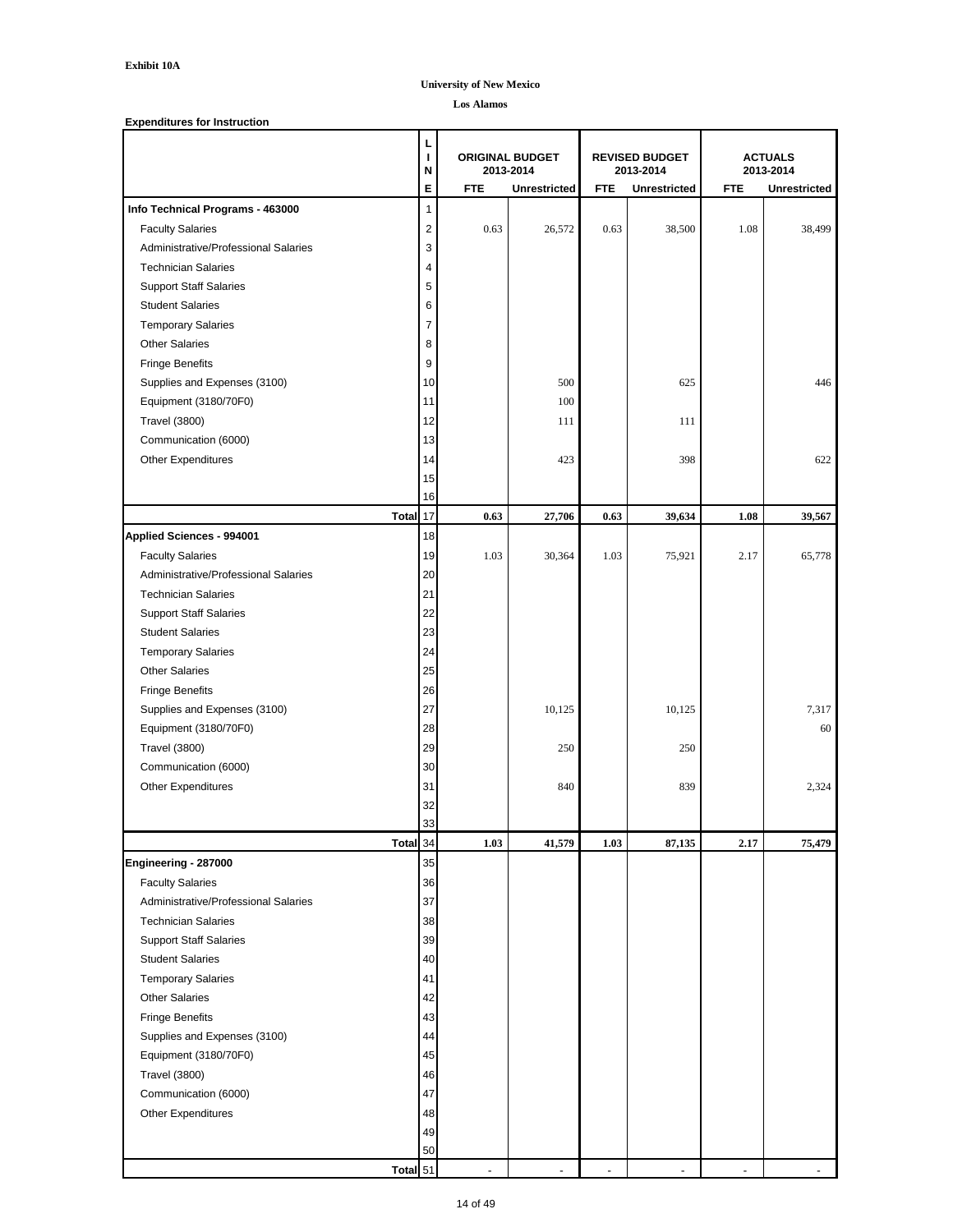|                                         | L<br>N              |                          | <b>ORIGINAL BUDGET</b><br>2013-2014 |            | <b>REVISED BUDGET</b><br>2013-2014 | <b>ACTUALS</b><br>2013-2014 |                          |  |
|-----------------------------------------|---------------------|--------------------------|-------------------------------------|------------|------------------------------------|-----------------------------|--------------------------|--|
|                                         | E                   | <b>FTE</b>               | <b>Unrestricted</b>                 | <b>FTE</b> | <b>Unrestricted</b>                | <b>FTE</b>                  | <b>Unrestricted</b>      |  |
| <b>Unallocated Instruction - 990003</b> | 1                   |                          |                                     |            |                                    |                             |                          |  |
| <b>Faculty Salaries</b>                 | 2                   | 15.00                    | 425,393                             | 15.00      | 2,670                              | 0.03                        | 1,500                    |  |
| Administrative/Professional Salaries    | 3                   |                          |                                     |            |                                    |                             |                          |  |
| <b>Technician Salaries</b>              | 4                   |                          |                                     |            |                                    |                             |                          |  |
| <b>Support Staff Salaries</b>           | 5                   |                          |                                     |            |                                    |                             |                          |  |
| <b>Student Salaries</b>                 | 6                   |                          |                                     |            |                                    |                             |                          |  |
| <b>Temporary Salaries</b>               | 7                   |                          |                                     |            |                                    |                             |                          |  |
| <b>Other Salaries</b>                   | 8                   |                          |                                     |            |                                    |                             |                          |  |
| <b>Fringe Benefits</b>                  | 9                   |                          |                                     |            |                                    |                             |                          |  |
| Supplies and Expenses (3100)            | 10                  |                          |                                     |            |                                    |                             |                          |  |
| Equipment (3180/70F0)                   | 11                  |                          |                                     |            |                                    |                             |                          |  |
| <b>Travel (3800)</b>                    | 12                  |                          |                                     |            |                                    |                             |                          |  |
| Communication (6000)                    | 13                  |                          |                                     |            |                                    |                             |                          |  |
| <b>Other Expenditures</b>               | 14                  |                          | 2,127                               |            | 2,127                              |                             | 2,127                    |  |
|                                         | 15                  |                          |                                     |            |                                    |                             |                          |  |
|                                         | 16                  |                          |                                     |            |                                    |                             |                          |  |
|                                         | Total 17            | 15.00                    | 427,520                             | 15.00      | 4,797                              | 0.03                        | 3,627                    |  |
| Summer Session - 990002                 | 18                  |                          |                                     |            |                                    |                             |                          |  |
| <b>Faculty Salaries</b>                 | 19                  | 3.00                     | 75,255                              | 3.00       | 85,139                             | 3.01                        | 101,907                  |  |
| Administrative/Professional Salaries    | 20                  |                          |                                     |            |                                    |                             |                          |  |
| <b>Technician Salaries</b>              | 21                  |                          |                                     |            |                                    |                             |                          |  |
| <b>Support Staff Salaries</b>           | 22                  |                          |                                     |            |                                    |                             |                          |  |
| <b>Student Salaries</b>                 | 23                  |                          |                                     |            |                                    |                             |                          |  |
| <b>Temporary Salaries</b>               | 24                  |                          |                                     |            |                                    |                             |                          |  |
| <b>Other Salaries</b>                   | 25                  |                          |                                     |            |                                    |                             |                          |  |
| <b>Fringe Benefits</b>                  | 26                  |                          |                                     |            |                                    |                             |                          |  |
| Supplies and Expenses (3100)            | 27                  |                          |                                     |            |                                    |                             |                          |  |
| Equipment (3180/70F0)                   | 28                  |                          |                                     |            |                                    |                             |                          |  |
| <b>Travel (3800)</b>                    | 29                  |                          |                                     |            |                                    |                             |                          |  |
|                                         | 30                  |                          |                                     |            |                                    |                             |                          |  |
| Communication (6000)                    |                     |                          |                                     |            |                                    |                             |                          |  |
| <b>Other Expenditures</b>               | 31                  |                          | 377                                 |            | 377                                |                             | 377                      |  |
|                                         | 32<br>33            |                          |                                     |            |                                    |                             |                          |  |
|                                         | Total 34            | 3.00                     | 75,632                              | 3.00       | 85,516                             | 3.01                        | 102,284                  |  |
| <b>Summary Credit Instruction</b>       | 35                  |                          |                                     |            |                                    |                             |                          |  |
| <b>Faculty Salaries</b>                 | 36                  | 29.34                    | 960,668                             | 29.34      | 933,672                            | 24.86                       | 936,430                  |  |
|                                         |                     |                          |                                     |            |                                    |                             |                          |  |
| Administrative/Professional Salaries    | 37                  | $\blacksquare$           |                                     |            | $\overline{\phantom{a}}$           |                             | $\blacksquare$           |  |
| <b>Technician Salaries</b>              | 38                  | 0.50                     | 16,557                              | 0.50       | 16,557                             | 0.50                        | 16,621                   |  |
| <b>Support Staff Salaries</b>           | 39                  | $\blacksquare$           | $\blacksquare$                      |            | $\blacksquare$                     |                             | $\blacksquare$           |  |
| <b>Student Salaries</b>                 | 40                  | $\overline{\phantom{a}}$ | $\blacksquare$                      |            | $\blacksquare$                     | $\blacksquare$              | $\blacksquare$           |  |
| <b>Temporary Salaries</b>               | 41                  | 1.25                     | 52,125                              | 1.25       | 52,125                             | 1.37                        | 49,565                   |  |
| <b>Other Salaries</b>                   | 42                  | Ξ.                       |                                     |            | $\overline{\phantom{a}}$           |                             | $\blacksquare$           |  |
| <b>Fringe Benefits</b>                  | 43                  |                          | $\blacksquare$                      |            | $\overline{\phantom{a}}$           |                             | $\blacksquare$           |  |
| Supplies and Expenses (3100)            | 44                  |                          | 24,855                              |            | 24,980                             |                             | 26,931                   |  |
| Equipment (3180/70F0)                   | 45                  |                          | 100                                 |            |                                    |                             | 152                      |  |
| <b>Travel (3800)</b>                    | 46                  |                          | 1,983                               |            | 1,483                              |                             | 1,700                    |  |
| Communication (6000)                    | 47                  |                          |                                     |            | 500                                |                             |                          |  |
| <b>Other Expenditures</b>               | 48                  |                          | 12,811                              |            | 12,784                             |                             | 9,259                    |  |
|                                         | 49                  |                          |                                     |            | $\overline{a}$                     |                             |                          |  |
|                                         | 50                  |                          | $\overline{\phantom{a}}$            |            | $\overline{\phantom{a}}$           |                             | $\overline{\phantom{a}}$ |  |
|                                         | Total <sup>51</sup> | 31.09                    | 1,069,099                           | 31.09      | 1,042,101                          | 26.73                       | 1,040,657                |  |

#### **University of New Mexico**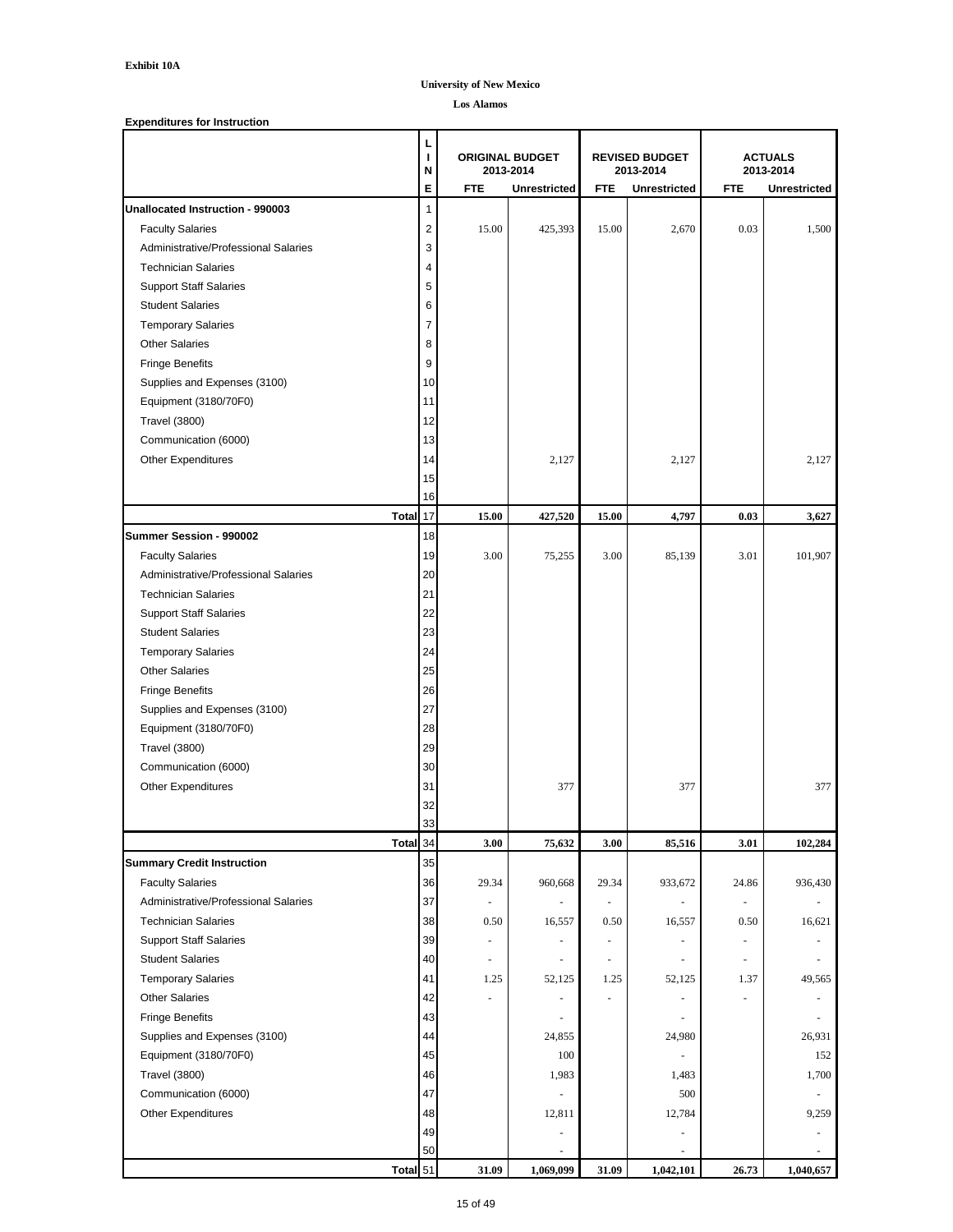|                                      | L<br>$\mathbf{I}$<br>$\mathsf{N}$ |                | <b>ORIGINAL BUDGET</b><br>2013-2014 |            | <b>REVISED BUDGET</b><br>2013-2014 | <b>ACTUALS</b><br>2013-2014 |                     |  |
|--------------------------------------|-----------------------------------|----------------|-------------------------------------|------------|------------------------------------|-----------------------------|---------------------|--|
|                                      | E                                 | <b>FTE</b>     | <b>Unrestricted</b>                 | <b>FTE</b> | <b>Unrestricted</b>                | <b>FTE</b>                  | <b>Unrestricted</b> |  |
| <b>Community Education - 464003</b>  | 1                                 |                |                                     |            |                                    |                             |                     |  |
| Non Credit Instructors               | 2                                 | 0.30           | 24,750                              | 0.30       | 24,750                             | 0.12                        | 10,608              |  |
| Administrative/Professional Salaries | 3                                 | 0.60           | 32,724                              | 0.60       | 32,724                             | 0.27                        | 14,894              |  |
| <b>Technician Salaries</b>           | 4                                 | 0.75           | 26,631                              | 0.75       | 26,631                             | 0.74                        | 27,464              |  |
| <b>Support Staff Salaries</b>        | 5                                 |                |                                     |            |                                    |                             |                     |  |
| <b>Student Salaries</b>              | 6                                 |                |                                     |            |                                    |                             |                     |  |
| <b>Temporary Salaries</b>            | $\overline{7}$                    |                |                                     |            |                                    |                             |                     |  |
| <b>Other Salaries</b>                | 8                                 |                |                                     |            |                                    |                             |                     |  |
| <b>Fringe Benefits</b>               | 9                                 |                | 21,960                              |            | 21,960                             |                             | 20,716              |  |
| Supplies and Expenses (3100)         | 10                                |                | 1,000                               |            | 1,000                              |                             | 2,262               |  |
| Equipment (3180/70F0)                | 11                                |                | 150                                 |            | 150                                |                             | 114                 |  |
| <b>Travel (3800)</b>                 | 12                                |                | 1,000                               |            | 1,000                              |                             |                     |  |
| Communication (6000)                 | 13                                |                | 2,276                               |            | 2,276                              |                             | 2,040               |  |
| <b>Other Expenditures</b>            | 14                                |                | 1,535                               |            | 1,535                              |                             | 2,288               |  |
|                                      | 15                                |                |                                     |            |                                    |                             |                     |  |
|                                      | 16                                |                |                                     |            |                                    |                             |                     |  |
|                                      | Total 17                          | 1.65           | 112,026                             | 1.65       | 112,026                            | 1.13                        | 80,386              |  |
| <b>Specialized Training - 464000</b> | 18                                |                |                                     |            |                                    |                             |                     |  |
| Non Credit Instructors               | 19                                | 0.75           | 6,250                               | 0.75       | 6,250                              | 0.03                        | 3,410               |  |
| Administrative/Professional Salaries | 20                                | 0.15           | 7,230                               | 0.15       | 7,229                              | 0.10                        | 5,554               |  |
| <b>Technician Salaries</b>           | 21                                |                |                                     |            |                                    | 0.05                        | 1,832               |  |
| <b>Support Staff Salaries</b>        | 22                                |                |                                     |            |                                    |                             |                     |  |
| <b>Student Salaries</b>              | 23                                |                |                                     |            |                                    |                             |                     |  |
| <b>Temporary Salaries</b>            | 24                                |                |                                     |            |                                    |                             |                     |  |
| <b>Other Salaries</b>                | 25                                |                |                                     |            |                                    |                             |                     |  |
| <b>Fringe Benefits</b>               | 26                                |                |                                     |            | 2,696                              |                             |                     |  |
|                                      |                                   |                | 2,696                               |            |                                    |                             | 3,983<br>964        |  |
| Supplies and Expenses (3100)         | 27                                |                | 1,200                               |            | 1,200                              |                             |                     |  |
| Equipment (3180/70F0)                | 28                                |                | 1,000                               |            | 1,000                              |                             |                     |  |
| <b>Travel (3800)</b>                 | 29                                |                |                                     |            |                                    |                             |                     |  |
| Communication (6000)                 | 30                                |                |                                     |            |                                    |                             |                     |  |
| <b>Other Expenditures</b>            | 31                                |                | 113                                 |            | 114                                |                             | 121                 |  |
|                                      | 32                                |                |                                     |            |                                    |                             |                     |  |
|                                      | 33<br>Total 34                    | 0.90           | 18,489                              | 0.90       | 18,489                             | 0.18                        |                     |  |
| NM Ctr Language Access - 183000      | 35                                |                |                                     |            |                                    |                             | 15,865              |  |
| <b>Faculty Salaries</b>              | 36                                |                |                                     |            |                                    |                             |                     |  |
|                                      |                                   |                |                                     |            |                                    |                             |                     |  |
| Administrative/Professional Salaries | 37                                |                |                                     |            |                                    |                             |                     |  |
| <b>Technician Salaries</b>           | 38                                |                |                                     |            |                                    |                             |                     |  |
| <b>Support Staff Salaries</b>        | 39                                |                |                                     |            |                                    |                             |                     |  |
| <b>Student Salaries</b>              | 40                                |                |                                     |            |                                    |                             |                     |  |
| <b>Temporary Salaries</b>            | 41                                |                |                                     |            |                                    |                             |                     |  |
| <b>Other Salaries</b>                | 42                                |                |                                     |            |                                    |                             |                     |  |
| <b>Fringe Benefits</b>               | 43                                |                |                                     |            |                                    |                             |                     |  |
| Supplies and Expenses (3100)         | 44                                |                |                                     |            |                                    |                             |                     |  |
| Equipment (3180/70F0)                | 45                                |                |                                     |            |                                    |                             |                     |  |
| <b>Travel (3800)</b>                 | 46                                |                |                                     |            |                                    |                             |                     |  |
| Communication (6000)                 | 47                                |                |                                     |            |                                    |                             |                     |  |
| <b>Other Expenditures</b>            | 48                                |                |                                     |            |                                    |                             |                     |  |
|                                      | 49                                |                |                                     |            |                                    |                             |                     |  |
|                                      | 50                                |                |                                     |            |                                    |                             |                     |  |
|                                      | Total 51                          | $\blacksquare$ |                                     |            |                                    |                             |                     |  |

#### **University of New Mexico**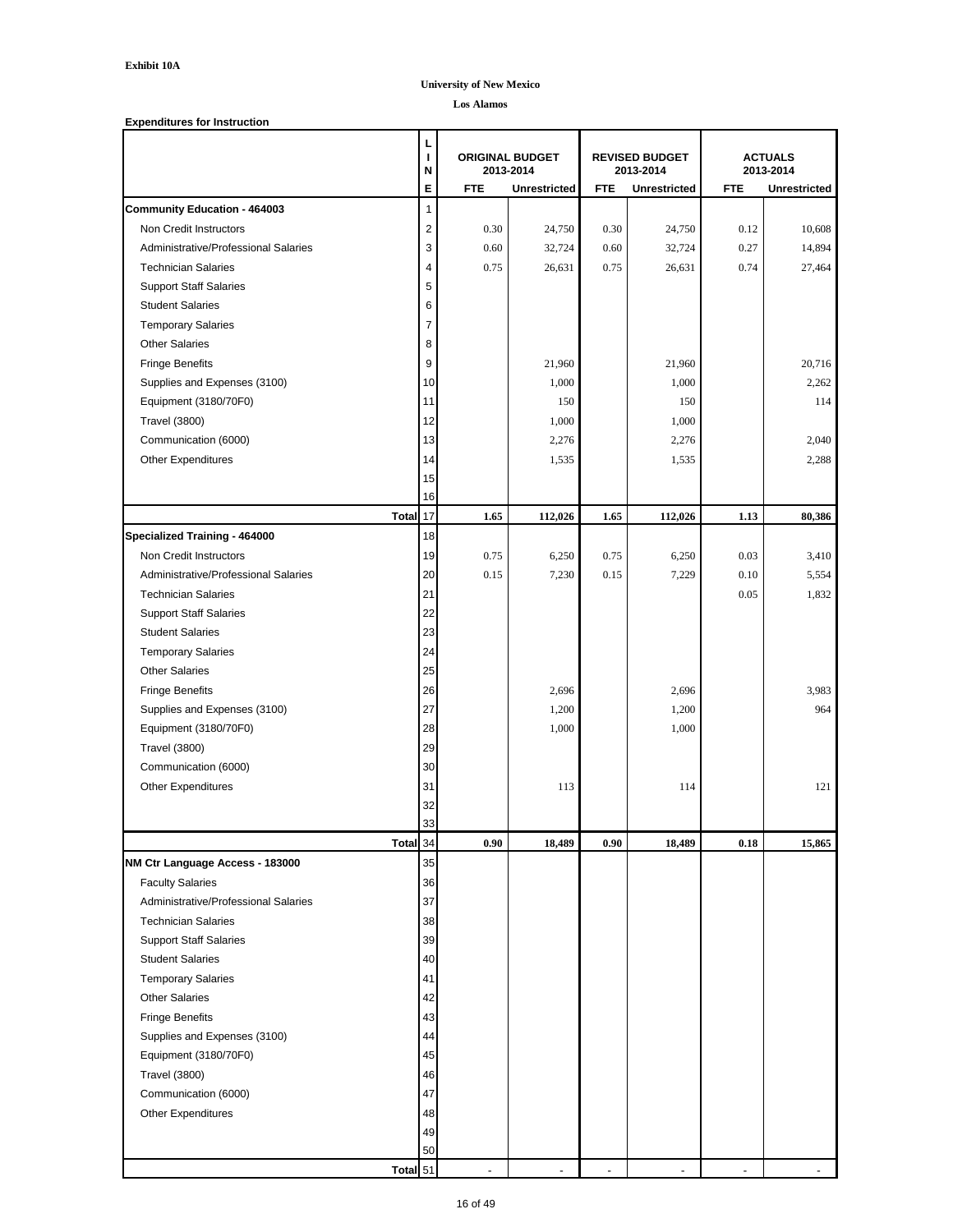|                                             |          | L<br>J.<br>N     | <b>ORIGINAL BUDGET</b><br>2013-2014 |                     |            | <b>REVISED BUDGET</b><br>2013-2014 |            | <b>ACTUALS</b><br>2013-2014 |
|---------------------------------------------|----------|------------------|-------------------------------------|---------------------|------------|------------------------------------|------------|-----------------------------|
|                                             |          | E                | <b>FTE</b>                          | <b>Unrestricted</b> | <b>FTE</b> | <b>Unrestricted</b>                | <b>FTE</b> | <b>Unrestricted</b>         |
| <b>Computer Application Train. - 464004</b> |          | 1                |                                     |                     |            |                                    |            |                             |
| <b>Faculty Salaries</b>                     |          | $\boldsymbol{2}$ |                                     |                     |            |                                    | 0.14       | 2,800                       |
| Administrative/Professional Salaries        |          | 3                |                                     |                     |            |                                    |            |                             |
| <b>Technician Salaries</b>                  |          | 4                |                                     |                     |            |                                    |            |                             |
| <b>Support Staff Salaries</b>               |          | 5                |                                     |                     |            |                                    |            |                             |
| <b>Student Salaries</b>                     |          | 6                |                                     |                     |            |                                    |            |                             |
| <b>Temporary Salaries</b>                   |          | $\overline{7}$   |                                     |                     |            |                                    |            |                             |
| <b>Other Salaries</b>                       |          | 8                |                                     |                     |            |                                    |            |                             |
| <b>Fringe Benefits</b>                      |          | 9                |                                     |                     |            |                                    |            | (851)                       |
| Supplies and Expenses (3100)                |          | 10               |                                     |                     |            |                                    |            | 1,117                       |
| Equipment (3180/70F0)                       |          | 11               |                                     |                     |            |                                    |            |                             |
| <b>Travel (3800)</b>                        |          | 12               |                                     |                     |            |                                    |            |                             |
| Communication (6000)                        |          | 13               |                                     |                     |            |                                    |            |                             |
| <b>Other Expenditures</b>                   |          | 14               |                                     |                     |            |                                    |            | 215                         |
|                                             |          | 15               |                                     |                     |            |                                    |            |                             |
|                                             |          | 16               |                                     |                     |            |                                    |            |                             |
|                                             | Total 17 |                  | $\blacksquare$                      | $\blacksquare$      | ٠          | $\blacksquare$                     | 0.14       | 3,281                       |
| Children's College - 464001                 |          | 18               |                                     |                     |            |                                    |            |                             |
| <b>Faculty Salaries</b>                     |          | 19               | 0.25                                | 4,755               | 0.25       | 4,755                              | 0.03       | 1,641                       |
| Administrative/Professional Salaries        |          | 20               | 0.25                                | 9,828               | 0.25       | 9,829                              |            |                             |
| <b>Technician Salaries</b>                  |          | 21               |                                     |                     |            |                                    | 0.20       | 7,324                       |
| <b>Support Staff Salaries</b>               |          | 22               |                                     |                     |            |                                    |            |                             |
| <b>Student Salaries</b>                     |          | 23               |                                     | 1,700               |            | 1,700                              |            |                             |
| <b>Temporary Salaries</b>                   |          | 24               |                                     |                     |            |                                    |            |                             |
| <b>Other Salaries</b>                       |          |                  |                                     |                     |            |                                    |            |                             |
|                                             |          | 25               |                                     |                     |            |                                    |            |                             |
| <b>Fringe Benefits</b>                      |          | 26               |                                     | 2,442               |            | 2,442                              |            | 4,608                       |
| Supplies and Expenses (3100)                |          | 27               |                                     | 2,000               |            | 2,000                              |            | 2,301                       |
| Equipment (3180/70F0)                       |          | 28               |                                     |                     |            |                                    |            |                             |
| <b>Travel (3800)</b>                        |          | 29               |                                     |                     |            |                                    |            |                             |
| Communication (6000)                        |          | 30               |                                     |                     |            |                                    |            |                             |
| <b>Other Expenditures</b>                   |          | 31               |                                     | 1,139               |            | 1,139                              |            | 480                         |
|                                             |          | 32               |                                     |                     |            |                                    |            |                             |
|                                             |          | 33               |                                     |                     |            |                                    |            |                             |
|                                             | Total 34 |                  | 0.50                                | 21,864              | 0.50       | 21,865                             | 0.23       | 16,354                      |
| Other Non-Credit Instruction - 199000       |          | 35               |                                     |                     |            |                                    |            |                             |
| <b>Faculty Salaries</b>                     |          | 36               |                                     |                     |            | 16,521                             | 0.21       | 11,362                      |
| Administrative/Professional Salaries        |          | 37               |                                     |                     |            |                                    |            |                             |
| <b>Technician Salaries</b>                  |          | 38               |                                     |                     |            |                                    |            |                             |
| <b>Support Staff Salaries</b>               |          | 39               |                                     |                     |            |                                    |            |                             |
| <b>Student Salaries</b>                     |          | 40               |                                     |                     |            |                                    |            |                             |
| <b>Temporary Salaries</b>                   |          | 41               |                                     |                     |            |                                    |            |                             |
| <b>Other Salaries</b>                       |          | 42               |                                     |                     |            |                                    |            |                             |
| <b>Fringe Benefits</b>                      |          | 43               |                                     |                     |            |                                    |            | 4,518                       |
| Supplies and Expenses (3100)                |          | 44               |                                     |                     |            |                                    |            |                             |
| Equipment (3180/70F0)                       |          | 45               |                                     |                     |            |                                    |            |                             |
| <b>Travel (3800)</b>                        |          | 46               |                                     |                     |            |                                    |            |                             |
| Communication (6000)                        |          | 47               |                                     |                     |            |                                    |            |                             |
| <b>Other Expenditures</b>                   |          | 48               |                                     |                     |            |                                    |            | 1,010                       |
|                                             |          | 49               |                                     |                     |            |                                    |            |                             |
|                                             |          | 50               |                                     |                     |            |                                    |            |                             |
|                                             | Total 51 |                  |                                     |                     |            | 16,521                             | 0.21       | 16,890                      |

#### **University of New Mexico**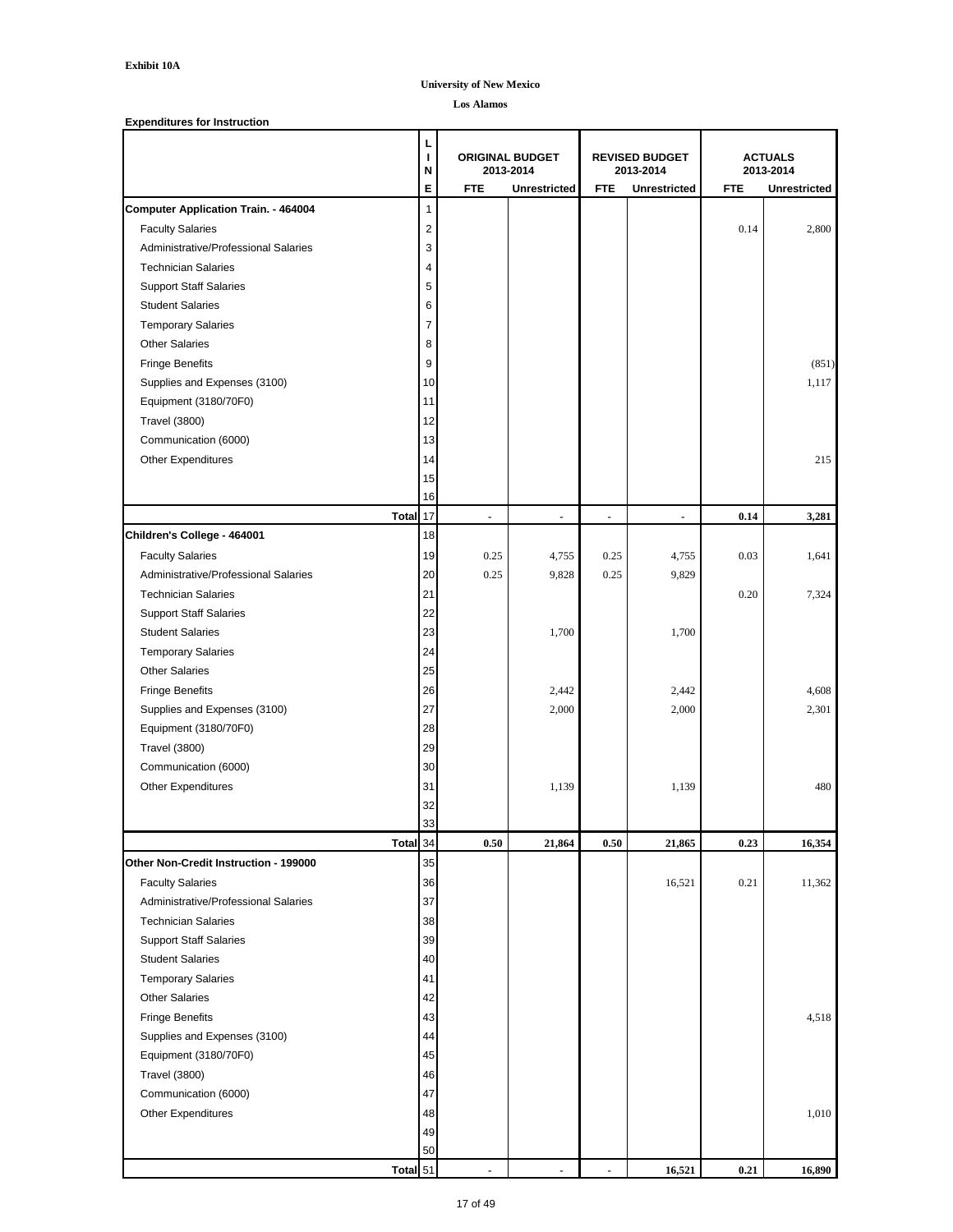|                                          | L<br>N | <b>ORIGINAL BUDGET</b>   | 2013-2014                |                          | <b>REVISED BUDGET</b><br>2013-2014 | <b>ACTUALS</b><br>2013-2014 |                          |
|------------------------------------------|--------|--------------------------|--------------------------|--------------------------|------------------------------------|-----------------------------|--------------------------|
|                                          | Е      | <b>FTE</b>               | <b>Unrestricted</b>      | <b>FTE</b>               | <b>Unrestricted</b>                | <b>FTE</b>                  | <b>Unrestricted</b>      |
| Other Non-Credit Programs                | 1      |                          |                          |                          |                                    |                             |                          |
| <b>Faculty Salaries</b>                  | 2      |                          |                          |                          |                                    |                             |                          |
| Administrative/Professional Salaries     | 3      |                          |                          |                          |                                    |                             |                          |
| <b>Technician Salaries</b>               | 4      |                          |                          |                          |                                    |                             |                          |
| <b>Support Staff Salaries</b>            | 5      |                          |                          |                          |                                    |                             |                          |
| <b>Student Salaries</b>                  | 6      |                          |                          |                          |                                    |                             |                          |
| <b>Temporary Salaries</b>                | 7      |                          |                          |                          |                                    |                             |                          |
| <b>Other Salaries</b>                    | 8      |                          |                          |                          |                                    |                             |                          |
| <b>Fringe Benefits</b>                   | 9      |                          |                          |                          |                                    |                             |                          |
| Supplies and Expenses (3100)             | 10     |                          |                          |                          |                                    |                             |                          |
| Equipment (3180/70F0)                    | 11     |                          |                          |                          |                                    |                             |                          |
| <b>Travel (3800)</b>                     | 12     |                          |                          |                          |                                    |                             |                          |
| Communication (6000)                     | 13     |                          |                          |                          |                                    |                             |                          |
| <b>Other Expenditures</b>                | 14     |                          |                          |                          |                                    |                             |                          |
|                                          | 15     |                          |                          |                          |                                    |                             |                          |
|                                          | 16     |                          |                          |                          |                                    |                             |                          |
| Total 17                                 |        | $\blacksquare$           | $\blacksquare$           | $\blacksquare$           | $\blacksquare$                     | $\blacksquare$              | $\blacksquare$           |
| <b>Other Non-Credit Programs</b>         | 18     |                          |                          |                          |                                    |                             |                          |
| <b>Faculty Salaries</b>                  | 19     |                          |                          |                          |                                    |                             |                          |
| Administrative/Professional Salaries     | 20     |                          |                          |                          |                                    |                             |                          |
| <b>Technician Salaries</b>               | 21     |                          |                          |                          |                                    |                             |                          |
| <b>Support Staff Salaries</b>            | 22     |                          |                          |                          |                                    |                             |                          |
| <b>Student Salaries</b>                  | 23     |                          |                          |                          |                                    |                             |                          |
| <b>Temporary Salaries</b>                | 24     |                          |                          |                          |                                    |                             |                          |
| <b>Other Salaries</b>                    | 25     |                          |                          |                          |                                    |                             |                          |
| <b>Fringe Benefits</b>                   | 26     |                          |                          |                          |                                    |                             |                          |
|                                          | 27     |                          |                          |                          |                                    |                             |                          |
| Supplies and Expenses (3100)             | 28     |                          |                          |                          |                                    |                             |                          |
| Equipment (3180/70F0)                    |        |                          |                          |                          |                                    |                             |                          |
| <b>Travel (3800)</b>                     | 29     |                          |                          |                          |                                    |                             |                          |
| Communication (6000)                     | 30     |                          |                          |                          |                                    |                             |                          |
| <b>Other Expenditures</b>                | 31     |                          |                          |                          |                                    |                             |                          |
|                                          | 32     |                          |                          |                          |                                    |                             |                          |
|                                          | 33     |                          |                          |                          |                                    |                             |                          |
| Total 34                                 |        | $\blacksquare$           |                          | ۰                        | $\blacksquare$                     | $\blacksquare$              | ۰                        |
| <b>Summary Other Non-Credit Programs</b> | 35     |                          |                          |                          |                                    |                             |                          |
| <b>Faculty Salaries</b>                  | 36     | 1.30                     | 35,755                   | 1.30                     | 52,276                             | 0.53                        | 29,821                   |
| Administrative/Professional Salaries     | 37     | 1.00                     | 49,782                   | 1.00                     | 49,782                             | 0.37                        | 20,448                   |
| <b>Technician Salaries</b>               | 38     | 0.75                     | 26,631                   | 0.75                     | 26,631                             | 0.99                        | 36,621                   |
| <b>Support Staff Salaries</b>            | 39     | $\blacksquare$           |                          | $\overline{\phantom{a}}$ | $\blacksquare$                     |                             | $\overline{a}$           |
| <b>Student Salaries</b>                  | 40     | $\overline{\phantom{a}}$ | 1,700                    | $\blacksquare$           | 1,700                              |                             | $\overline{\phantom{a}}$ |
| <b>Temporary Salaries</b>                | 41     | $\overline{\phantom{a}}$ |                          | $\blacksquare$           | $\overline{\phantom{a}}$           |                             | $\blacksquare$           |
| <b>Other Salaries</b>                    | 42     |                          |                          | $\overline{\phantom{0}}$ |                                    |                             | $\overline{\phantom{a}}$ |
| <b>Fringe Benefits</b>                   | 43     | $\overline{\phantom{0}}$ | 27,098                   | $\overline{\phantom{a}}$ | 27,098                             |                             | 32,974                   |
| Supplies and Expenses (3100)             | 44     |                          | 4,200                    | $\overline{\phantom{a}}$ | 4,200                              |                             | 6,644                    |
| Equipment (3180/70F0)                    | 45     | $\blacksquare$           | 1,150                    | $\blacksquare$           | 1,150                              |                             | 114                      |
| <b>Travel (3800)</b>                     | 46     |                          | 1,000                    | $\overline{\phantom{a}}$ | 1,000                              |                             |                          |
| Communication (6000)                     | 47     |                          | 2,276                    | $\overline{\phantom{a}}$ | 2,276                              |                             | 2,040                    |
| <b>Other Expenditures</b>                | 48     | $\sim$                   | 2,787                    | $\overline{\phantom{a}}$ | 2,788                              |                             | 4,115                    |
|                                          | 49     | $\overline{\phantom{a}}$ | $\overline{\phantom{a}}$ | $\blacksquare$           | $\overline{\phantom{a}}$           | $\overline{\phantom{a}}$    | $\blacksquare$           |
|                                          | 50     | $\overline{\phantom{a}}$ | $\blacksquare$           | $\blacksquare$           | $\blacksquare$                     | $\blacksquare$              | $\sim$                   |
| Total 51                                 |        | 3.05                     | 152,379                  | 3.05                     | 168,901                            | 1.89                        | 132,777                  |

#### **University of New Mexico**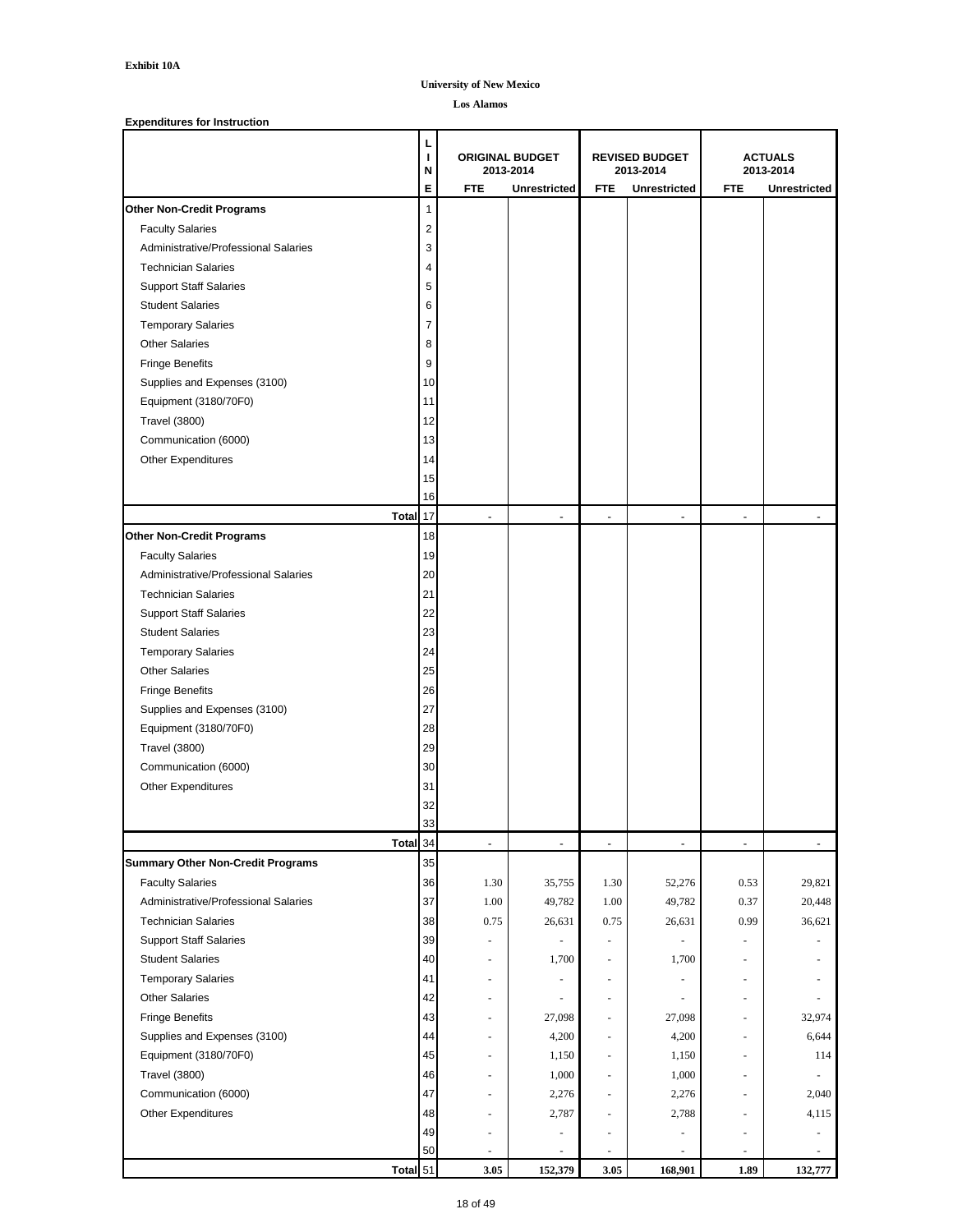## **University of New Mexico Los Alamos**

**Expenditures for Academic Support**

|                                                | L<br>ı<br>$\boldsymbol{\mathsf{N}}$ | 2013-2014           | <b>Budget</b>     | <b>Revised Budget</b><br>2013-2014 |                   | <b>Actuals</b><br>2013-2014 |                   |  |
|------------------------------------------------|-------------------------------------|---------------------|-------------------|------------------------------------|-------------------|-----------------------------|-------------------|--|
|                                                | E                                   | <b>Unrestricted</b> | <b>Restricted</b> | <b>Unrestricted</b>                | <b>Restricted</b> | <b>Unrestricted</b>         | <b>Restricted</b> |  |
| <b>Academic Support By Unit</b>                | 1                                   |                     |                   |                                    |                   |                             |                   |  |
| Los Alamos Library                             | $\overline{c}$                      | 132,887             |                   | 133,963                            |                   | 132,832                     |                   |  |
| Dean of Instruction                            | 3                                   | 153,380             |                   | 158,167                            |                   | 146,751                     |                   |  |
| Instructional Technology Center                | 4                                   | 12,689              |                   | 14,938                             |                   | 15,009                      |                   |  |
| IT & Teleconferincing Service                  | 5                                   | 132,279             |                   | 122,177                            |                   | 125,631                     |                   |  |
| Print Mgt & Computer Support                   | 6                                   |                     |                   | 10,099                             |                   |                             |                   |  |
|                                                | $\overline{7}$                      |                     |                   |                                    |                   |                             |                   |  |
| Total Academic Support By Unit Exp. (Exh. 11A) | $\bf 8$                             | 431,235             | $\blacksquare$    | 439,344                            | $\blacksquare$    | $\overline{420,}222$        | $\blacksquare$    |  |
| <b>Items not on Exhibit 11A</b>                | 9                                   |                     |                   |                                    |                   |                             |                   |  |
| Workstudy:                                     | 10 <sup>1</sup>                     |                     |                   |                                    |                   |                             |                   |  |
| State Workstudy                                | 11                                  |                     | 3,500             |                                    | 3,500             |                             | 5,015             |  |
| Federal Workstudy                              | 12                                  |                     | 7,000             |                                    | 7,000             |                             | 954               |  |
|                                                | 13                                  |                     |                   |                                    |                   |                             |                   |  |
| Fringe Benefits:                               | 14                                  |                     |                   |                                    |                   |                             |                   |  |
| Social Security                                | 15                                  | 31,673              |                   | 23,966                             |                   | 23,625                      |                   |  |
| Retirement                                     | 16                                  | 45,281              |                   | 40,450                             |                   | 42,704                      |                   |  |
| Group Insurance                                | 17                                  | 45,460              |                   | 37,504                             |                   | 37,687                      |                   |  |
| Unemployment Comp.                             | 18                                  | 1,338               |                   | 1,913                              |                   | 993                         |                   |  |
| Workers Comp.                                  | 19                                  | 617                 |                   | 894                                |                   | 473                         |                   |  |
| <b>Other Benefits</b>                          | 20                                  | 16,451              |                   | 16,093                             |                   | 16,780                      |                   |  |
|                                                | 21                                  |                     |                   |                                    |                   |                             |                   |  |
| Total Items not on Exhibit 11A                 | 22                                  | 140,820             | 10,500            | 120,820                            | 10,500            | 122,261                     | 5,969             |  |
|                                                | 23                                  |                     |                   |                                    |                   |                             |                   |  |
|                                                | 24                                  |                     |                   |                                    |                   |                             |                   |  |
|                                                | 25                                  |                     |                   |                                    |                   |                             |                   |  |
|                                                | 26                                  |                     |                   |                                    |                   |                             |                   |  |
|                                                | 27                                  |                     |                   |                                    |                   |                             |                   |  |
|                                                | 28                                  |                     |                   |                                    |                   |                             |                   |  |
|                                                | 29                                  |                     |                   |                                    |                   |                             |                   |  |
|                                                | 30                                  |                     |                   |                                    |                   |                             |                   |  |
|                                                | 31                                  |                     |                   |                                    |                   |                             |                   |  |
|                                                | 32                                  |                     |                   |                                    |                   |                             |                   |  |
|                                                | 33                                  |                     |                   |                                    |                   |                             |                   |  |
|                                                | 31                                  |                     |                   |                                    |                   |                             |                   |  |
|                                                | 32                                  |                     |                   |                                    |                   |                             |                   |  |
|                                                | 33                                  |                     |                   |                                    |                   |                             |                   |  |
|                                                | 34                                  |                     |                   |                                    |                   |                             |                   |  |
|                                                | 35                                  |                     |                   |                                    |                   |                             |                   |  |
|                                                | 36                                  |                     |                   |                                    |                   |                             |                   |  |
| Total Academic Support Exp. (Exh. 2)           | 37                                  | 572,055             | 10,500            | 560,164                            | 10,500            | 542,483                     | 5,969             |  |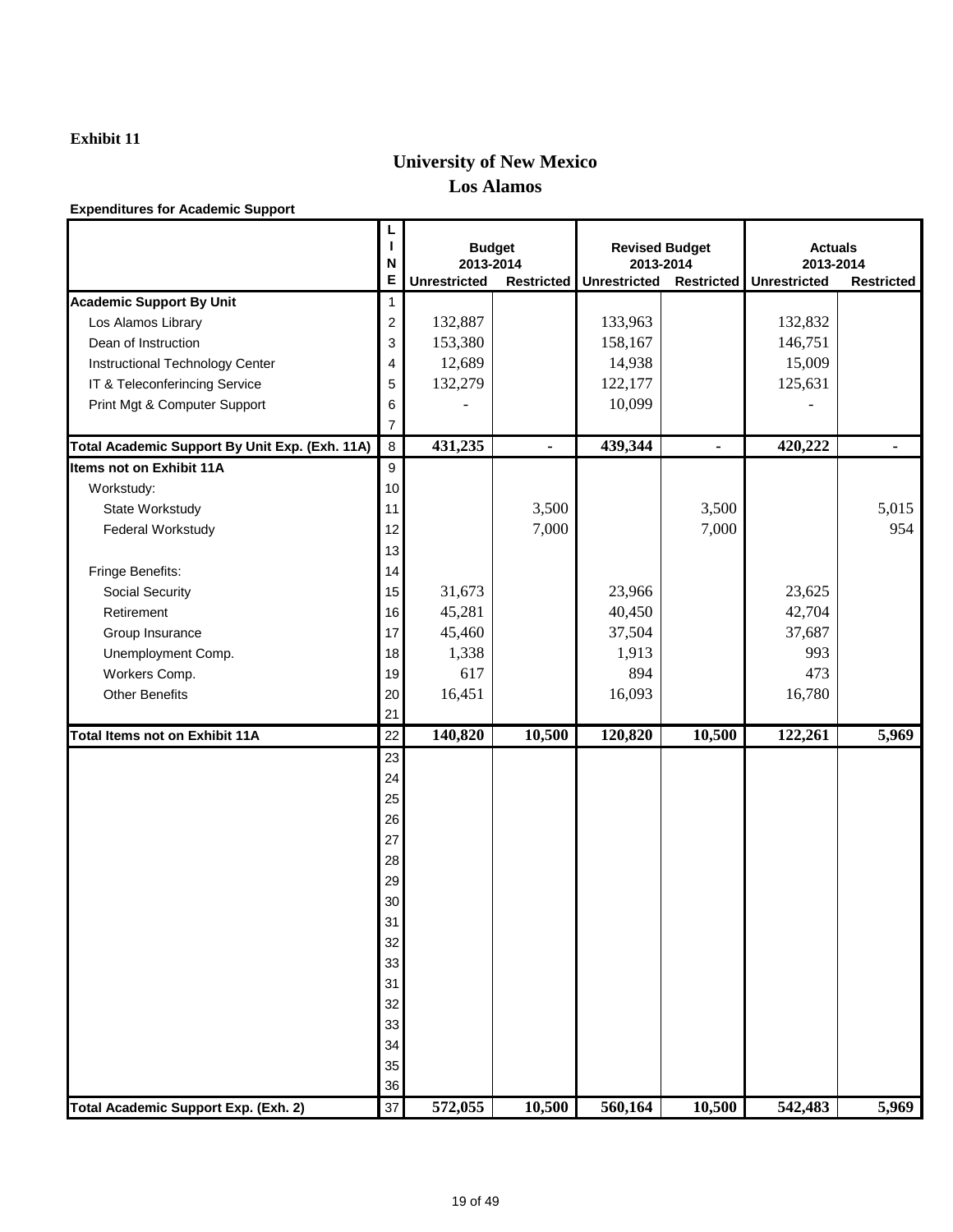## **University of New Mexico Los Alamos**

**Expenditures for Academic Support**

|                                                                    | L<br>I<br>N<br>E    |      | <b>ORIGINAL BUDGET</b><br>2013-2014<br><b>FTE</b> Unrestricted | <b>REVISED BUDGET</b><br>2013-2014<br><b>FTE Unrestricted</b> |         | <b>FTE</b> | <b>ACTUALS</b><br>2013-2014<br><b>Unrestricted</b> |
|--------------------------------------------------------------------|---------------------|------|----------------------------------------------------------------|---------------------------------------------------------------|---------|------------|----------------------------------------------------|
| Los Alamos Library - 465000                                        | 1                   |      |                                                                |                                                               |         |            |                                                    |
| <b>Faculty Salaries</b>                                            | $\overline{2}$      | 1.00 | 54,317                                                         | 1.00                                                          | 55,393  | 1.00       | 55,392                                             |
| Administrative/Professional Salaries                               | 3                   | 1.00 | 35,063                                                         | 1.00                                                          | 35,063  | 1.20       | 45,606                                             |
| <b>Technician Salaries</b>                                         | 4                   | 0.50 | 16,000                                                         | 0.50                                                          | 16,000  |            |                                                    |
| <b>Support Staff Salaries</b>                                      | 5                   |      |                                                                |                                                               |         |            |                                                    |
| <b>Student Salaries</b>                                            | 6                   | 0.38 | 1,913                                                          |                                                               | 1,913   | 0.06       | 1,175                                              |
| <b>Temporary Salaries</b>                                          | $\overline{7}$      |      |                                                                |                                                               |         |            |                                                    |
| <b>Other Salaries</b>                                              | 8                   |      |                                                                |                                                               |         |            |                                                    |
| <b>Fringe Benefits</b>                                             | 9                   |      |                                                                |                                                               |         |            |                                                    |
| Supplies and Expenses (3100)                                       | 10 <sub>1</sub>     |      | 2,550                                                          |                                                               | 2,550   |            | 3,493                                              |
| Equipment (3180/70F0)                                              | 11                  |      |                                                                |                                                               |         |            | 1,565                                              |
| <b>Travel (3800)</b>                                               | 12                  |      | 1,500                                                          |                                                               | 1,500   |            | 920                                                |
| Communication (6000)                                               | 13                  |      | 855                                                            |                                                               | 855     |            | 855                                                |
| Acquisitions                                                       | 14                  |      | 9,351                                                          |                                                               | 9,351   |            | 14,211                                             |
| <b>Other Expenditures</b>                                          | 15                  |      | 11,338                                                         |                                                               | 11,338  |            | 9,615                                              |
|                                                                    | 16<br>17            |      |                                                                |                                                               |         |            |                                                    |
|                                                                    | 18<br><b>Total</b>  | 2.88 | 132,887                                                        | 2.50                                                          | 133,963 | 2.26       | 132,832                                            |
| Dean of Instruction - 452001                                       | 19                  |      |                                                                |                                                               |         |            |                                                    |
| <b>Faculty Salaries</b>                                            | 20                  | 1.12 | 95,969                                                         | 1.12                                                          | 102,257 | 1.10       | 91,323                                             |
| Administrative/Professional Salaries                               | 21                  | 0.75 | 28,771                                                         | 0.75                                                          | 28,771  | 0.75       | 29,807                                             |
| <b>Technician Salaries</b>                                         | 22                  | 0.50 | 12,625                                                         | 0.50                                                          | 12,625  |            |                                                    |
| <b>Support Staff Salaries</b>                                      | 23                  | 0.05 | 1,500                                                          |                                                               |         | 0.44       | 12,820                                             |
| <b>Student Salaries</b>                                            | 24                  |      |                                                                |                                                               |         |            |                                                    |
| <b>Temporary Salaries</b>                                          | 25                  |      |                                                                |                                                               |         |            |                                                    |
| <b>Other Salaries</b>                                              | 26                  |      |                                                                |                                                               |         |            |                                                    |
| <b>Fringe Benefits</b>                                             | 27                  |      |                                                                |                                                               |         |            |                                                    |
| Supplies and Expenses (3100)                                       | 28                  |      | 1,000                                                          |                                                               | 1,000   |            | 2,787                                              |
| Equipment (3180/70F0)                                              | 29                  |      |                                                                |                                                               |         |            |                                                    |
| <b>Travel (3800)</b>                                               | 30                  |      | 1,000                                                          |                                                               | 1,000   |            | 1,438                                              |
| Communication (6000)                                               | 31                  |      | 8,166                                                          |                                                               | 8,166   |            | 7,213                                              |
| <b>Other Expenditures</b>                                          | 32                  |      | 4,349                                                          |                                                               | 4,348   |            | 1,362                                              |
|                                                                    | 33                  |      |                                                                |                                                               |         |            |                                                    |
|                                                                    | 34                  |      |                                                                |                                                               |         |            |                                                    |
|                                                                    | 35<br><b>Total</b>  | 2.42 | 153,380                                                        | 2.37                                                          | 158,167 | 2.29       | 146,751                                            |
| <b>Instructional Technology Center - 452004</b>                    | 36                  |      |                                                                |                                                               |         |            |                                                    |
| <b>Faculty Salaries</b>                                            | 37                  | 0.25 | 12,625                                                         | 0.25                                                          | 14,874  | 0.37       | 14,874                                             |
| Administrative/Professional Salaries<br><b>Technician Salaries</b> | 38                  |      |                                                                |                                                               |         |            |                                                    |
|                                                                    | 39<br>40            |      |                                                                |                                                               |         |            |                                                    |
| <b>Support Staff Salaries</b>                                      |                     |      |                                                                |                                                               |         |            |                                                    |
| <b>Student Salaries</b><br><b>Temporary Salaries</b>               | 41<br>42            |      |                                                                |                                                               |         |            |                                                    |
| <b>Other Salaries</b>                                              | 43                  |      |                                                                |                                                               |         |            |                                                    |
| <b>Fringe Benefits</b>                                             | 44                  |      |                                                                |                                                               |         |            | 70                                                 |
| Supplies and Expenses (3100)                                       | 45                  |      |                                                                |                                                               |         |            |                                                    |
| Equipment (3180/70F0)                                              | 46                  |      |                                                                |                                                               |         |            |                                                    |
| <b>Travel (3800)</b>                                               | 47                  |      |                                                                |                                                               |         |            |                                                    |
| Communication (6000)                                               | 48                  |      |                                                                |                                                               |         |            |                                                    |
| <b>Other Expenditures</b>                                          | 49                  |      | 64                                                             |                                                               | 64      |            | 65                                                 |
|                                                                    | 50                  |      |                                                                |                                                               |         |            |                                                    |
|                                                                    | Total <sup>51</sup> | 0.25 | 12,689                                                         | 0.25                                                          | 14,938  | 0.37       | 15,009                                             |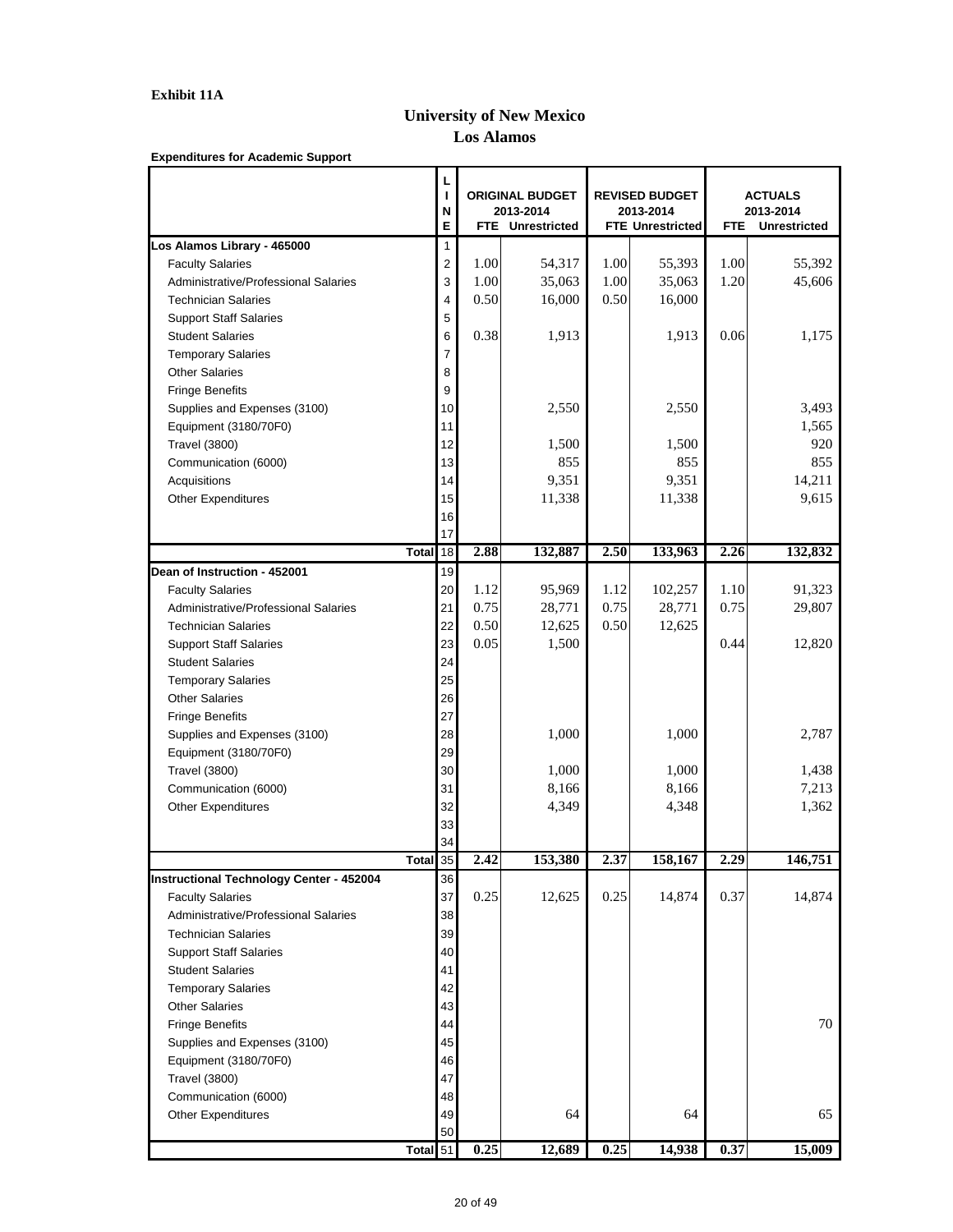#### **Exhibit 11A**

## **University of New Mexico Los Alamos**

**Expenditures for Academic Support**

|                                              | L<br>$\overline{\phantom{a}}$<br>N |      | <b>ORIGINAL BUDGET</b><br>2013-2014 |      | <b>REVISED BUDGET</b><br>2013-2014 |                          | <b>ACTUALS</b><br>2013-2014 |
|----------------------------------------------|------------------------------------|------|-------------------------------------|------|------------------------------------|--------------------------|-----------------------------|
|                                              | E                                  |      | <b>FTE</b> Unrestricted             |      | <b>FTE Unrestricted</b>            | <b>FTE</b>               | <b>Unrestricted</b>         |
| IT & Teleconferencing Services - 144003      | 1                                  |      |                                     |      |                                    |                          |                             |
| <b>Faculty Salaries</b>                      | $\overline{2}$                     |      |                                     |      |                                    |                          |                             |
| Administrative/Professional Salaries         | 3                                  | 1.00 | 54,957                              | 1.00 | 54,957                             | 1.00                     | 55,957                      |
| <b>Technician Salaries</b>                   | 4                                  | 1.00 | 34,967                              | 1.00 | 24,868                             | 0.71                     | 25,867                      |
| <b>Support Staff Salaries</b>                | 5                                  |      |                                     |      |                                    |                          |                             |
| <b>Student Salaries</b>                      | 6                                  | 0.25 | 3,000                               | 0.25 | 3,000                              | 0.07                     | 1,384                       |
| <b>Temporary Salaries</b>                    | 7                                  |      |                                     |      |                                    |                          |                             |
| <b>Other Salaries</b>                        | 8                                  |      |                                     |      |                                    |                          |                             |
| <b>Fringe Benefits</b>                       | 9                                  |      |                                     |      |                                    |                          |                             |
| Supplies and Expenses (3100)                 | 10                                 |      | 1,550                               |      | 1,550                              |                          | 1,920                       |
| Equipment (3180/70F0)                        | 11                                 |      | 4,200                               |      | 4,200                              |                          | 2,185                       |
| <b>Travel (3800)</b>                         | 12                                 |      | 1,200                               |      | 1,200                              |                          | 450                         |
| Communication (6000)                         | 13                                 |      | 30,565                              |      | 30,565                             |                          | 36,798                      |
| <b>Other Expenditures</b>                    | 14                                 |      | 1,840                               |      | 1,837                              |                          | 1,070                       |
|                                              | 15                                 |      |                                     |      |                                    |                          |                             |
| <b>Total</b>                                 | 16<br>17                           | 2.25 | 132,279                             | 2.25 | 122,177                            | 1.78                     | 125,631                     |
| Print Mgt & Computer Support - 144138&146000 | 18                                 |      |                                     |      |                                    |                          |                             |
| <b>Faculty Salaries</b>                      | 19                                 |      |                                     |      |                                    |                          |                             |
| Administrative/Professional Salaries         | 20                                 |      |                                     |      |                                    |                          |                             |
| <b>Technician Salaries</b>                   | 21                                 |      |                                     |      | 10,099                             |                          |                             |
| <b>Support Staff Salaries</b>                | 22                                 |      |                                     |      |                                    |                          |                             |
| <b>Student Salaries</b>                      | 23                                 |      |                                     |      |                                    |                          |                             |
| <b>Temporary Salaries</b>                    | 24                                 |      |                                     |      |                                    |                          |                             |
| <b>Other Salaries</b>                        | 25                                 |      |                                     |      |                                    |                          |                             |
| <b>Fringe Benefits</b>                       | 26                                 |      |                                     |      |                                    |                          |                             |
| Supplies and Expenses (3100)                 | 27                                 |      |                                     |      |                                    |                          |                             |
| Equipment (3180/70F0)                        | 28                                 |      |                                     |      |                                    |                          |                             |
| <b>Travel (3800)</b>                         | 29                                 |      |                                     |      |                                    |                          |                             |
| Communication (6000)                         | 30                                 |      |                                     |      |                                    |                          |                             |
| <b>Other Expenditures</b>                    | 31                                 |      |                                     |      |                                    |                          |                             |
|                                              | 32                                 |      |                                     |      |                                    |                          |                             |
|                                              | 33                                 |      |                                     |      |                                    |                          |                             |
| <b>Total</b>                                 | 34                                 |      |                                     |      | 10,099                             | $\overline{\phantom{0}}$ |                             |
| <b>Summary of Academic Support</b>           | 35                                 |      |                                     |      |                                    |                          |                             |
| <b>Faculty Salaries</b>                      | 36                                 | 2.37 | 162,911                             | 2.37 | 172,524                            | 2.47                     | 161,589                     |
| Administrative/Professional Salaries         | 37                                 | 2.75 | 118,791                             | 2.75 | 118,791                            | 2.95                     | 131,370                     |
| <b>Technician Salaries</b>                   | 38                                 | 2.00 | 63,592                              | 2.00 | 63,592                             | 0.71                     | 25,867                      |
| <b>Support Staff Salaries</b>                | 39                                 | 0.05 | 1,500                               |      |                                    | 0.44                     | 12,820                      |
| <b>Student Salaries</b>                      | 40                                 | 0.63 | 4,913                               | 0.25 | 4,913                              | 0.13                     | 2,558                       |
| <b>Temporary Salaries</b>                    | 41                                 |      |                                     |      |                                    |                          |                             |
| <b>Other Salaries</b>                        | 42                                 |      |                                     |      |                                    |                          |                             |
| <b>Fringe Benefits</b>                       | 43                                 |      |                                     |      |                                    |                          | 70                          |
| Supplies and Expenses (3100)                 | 44                                 |      | 5,100                               |      | 5,100                              |                          | 8,201                       |
| Equipment (3180/70F0)                        | 45                                 |      | 4,200                               |      | 4,200                              |                          | 3,750                       |
| <b>Travel (3800)</b>                         | 46                                 |      | 3,700                               |      | 3,700                              |                          | 2,808                       |
| Communication (6000)                         | 47                                 |      | 39,586                              |      | 39,586                             |                          | 44,865                      |
| Acquisitions                                 | 48                                 |      | 9,351                               |      | 9,351                              |                          | 14,211                      |
| <b>Other Expenditures</b>                    | 49                                 |      | 17,591                              |      | 17,587                             |                          | 12,111                      |
|                                              | 50                                 |      |                                     |      |                                    |                          |                             |
| Total <sup>51</sup>                          |                                    | 7.80 | 431,235                             | 7.37 | 439,344                            | 6.70                     | 420,222                     |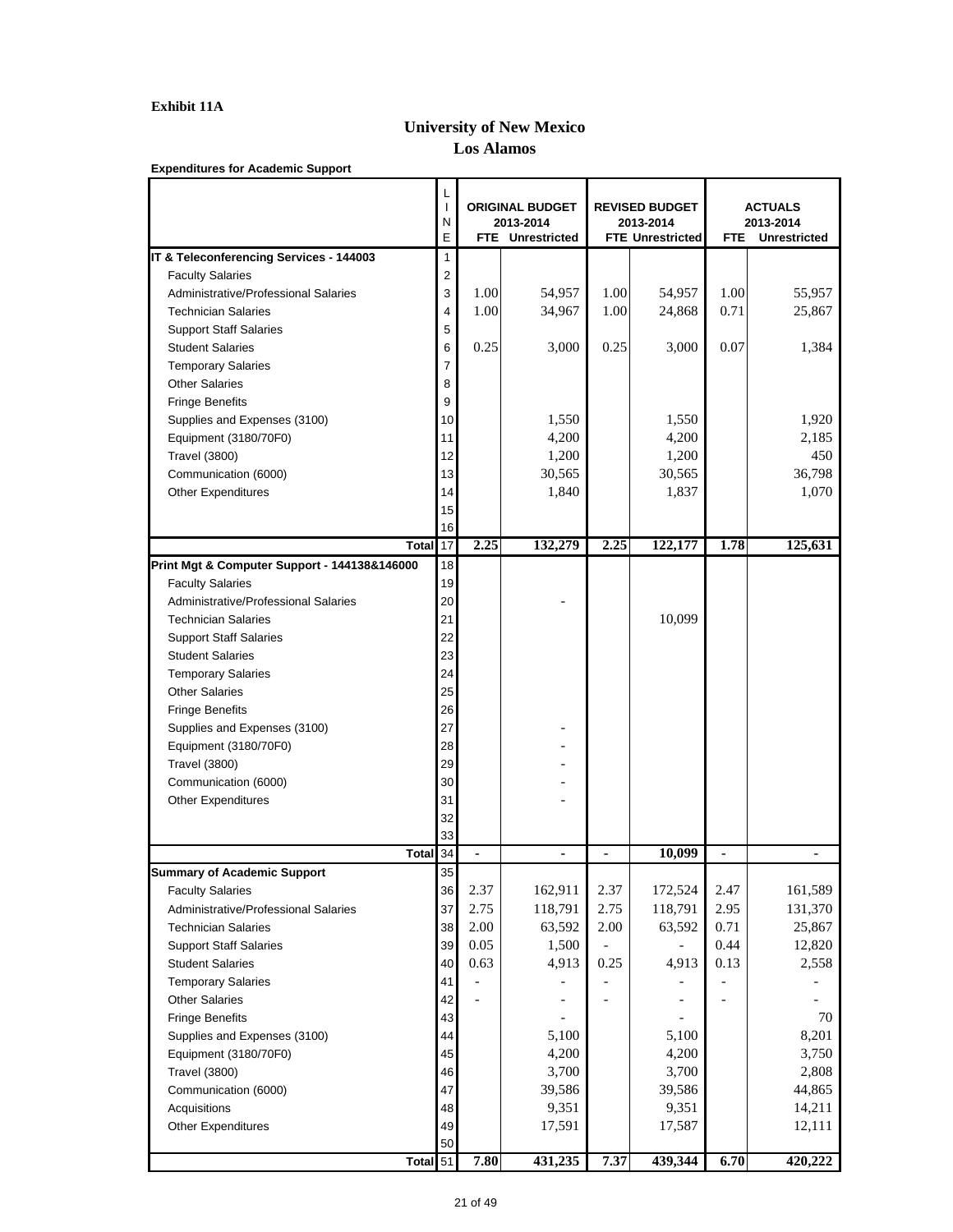## **University of New Mexico Los Alamos**

|                                                | N              | 2013-2014           | <b>Budget</b>     | <b>Revised Budget</b><br>2013-2014 |                   | <b>Actuals</b><br>2013-2014 |                   |
|------------------------------------------------|----------------|---------------------|-------------------|------------------------------------|-------------------|-----------------------------|-------------------|
|                                                | E              | <b>Unrestricted</b> | <b>Restricted</b> | <b>Unrestricted</b>                | <b>Restricted</b> | <b>Unrestricted</b>         | <b>Restricted</b> |
| <b>Student Services By Unit</b>                | 1              |                     |                   |                                    |                   |                             |                   |
| <b>Student Services Director</b>               | $\overline{2}$ | 119,425             |                   | 97,025                             |                   | 99,096                      |                   |
| Academic Support Center                        | 3              | 919                 |                   | 920                                |                   | 583                         |                   |
| <b>Student Recruitment Marketing</b>           | 4              | 54,128              |                   | 54,128                             |                   | 45,010                      |                   |
| <b>Student Recruitment/Retention</b>           | 5              | 6,760               |                   | 6,760                              |                   | 5,859                       |                   |
| <b>Career Center</b>                           | 6              |                     |                   |                                    |                   |                             |                   |
| <b>Financial Aid Office</b>                    | $\overline{7}$ | 32,500              |                   | 32,500                             |                   | 23,279                      |                   |
| Registrar's Office                             | 8              | 95,517              |                   | 92,818                             |                   | 88,862                      |                   |
| <b>Offsite Student Services</b>                | 9              |                     |                   | 12,580                             |                   | (2,847)                     |                   |
| Total Student Services By Unit Exp. (Exh. 12A) | $10$           | 309,249             |                   | 296,731                            |                   | 259,842                     |                   |
| <b>Items not on Exhibit 12A</b>                | 11             |                     |                   |                                    |                   |                             |                   |
| Workstudy:                                     | 12             |                     |                   |                                    |                   |                             |                   |
| State Workstudy                                | 13             |                     | 4,000             |                                    | 4,000             |                             | 1,515             |
| <b>Federal Workstudy</b>                       | 14             |                     | 8,500             |                                    | 8,500             |                             | 5,459             |
|                                                | 15             |                     |                   |                                    |                   |                             |                   |
| Fringe Benefits:                               | 16             |                     |                   |                                    |                   |                             |                   |
| <b>Social Security</b>                         | 17             | 18,243              |                   | 12,993                             |                   | 13,953                      |                   |
| Retirement                                     | 18             | 26,654              |                   | 22,837                             |                   | 24,262                      |                   |
| Group Insurance                                | 19             | 26,738              |                   | 7,452                              |                   | 9,182                       |                   |
| Unemployment Comp.                             | 20             | 754                 |                   | 632                                |                   | 554                         |                   |
| Workers Comp.                                  | 21             | 353                 |                   | 1,036                              |                   | 274                         |                   |
| <b>Other Benefits</b>                          | 22             | 9,722               |                   | 6,695                              |                   | 4,365                       |                   |
|                                                | 23             |                     |                   |                                    |                   |                             |                   |
| Total Items not on Exhibit 12A                 | 24             | 82,464              | 12,500            | 51,645                             | 12,500            | 52,590                      | 6,974             |
|                                                | 25             |                     |                   |                                    |                   |                             |                   |
|                                                | 26             |                     |                   |                                    |                   |                             |                   |
|                                                | 27             |                     |                   |                                    |                   |                             |                   |
|                                                | 28             |                     |                   |                                    |                   |                             |                   |
|                                                | 29             |                     |                   |                                    |                   |                             |                   |
|                                                | 30             |                     |                   |                                    |                   |                             |                   |
|                                                | 31             |                     |                   |                                    |                   |                             |                   |
|                                                | 32             |                     |                   |                                    |                   |                             |                   |
|                                                | 33             |                     |                   |                                    |                   |                             |                   |
|                                                | 34             |                     |                   |                                    |                   |                             |                   |
|                                                | 35             |                     |                   |                                    |                   |                             |                   |
|                                                | 36             |                     |                   |                                    |                   |                             |                   |
|                                                | 37             |                     |                   |                                    |                   |                             |                   |
|                                                | 38             |                     |                   |                                    |                   |                             |                   |
|                                                | 39             |                     |                   |                                    |                   |                             |                   |
|                                                | 40             |                     |                   |                                    |                   |                             |                   |
| Total Student Services Exp. (Exh. 2)           | 41             | 391,713             | 12,500            | 348,376                            | 12,500            | 312,432                     | 6,974             |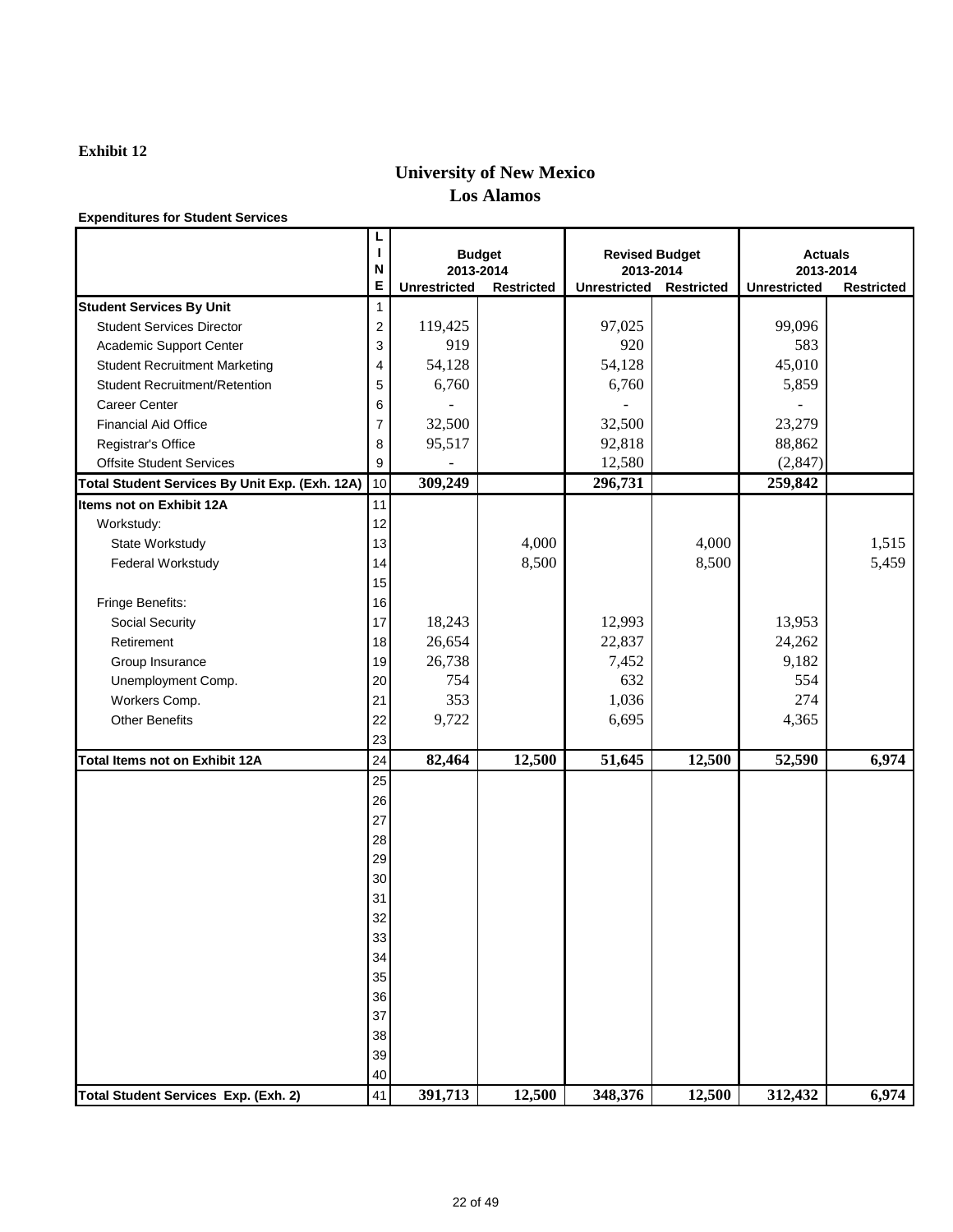### **Exhibit 12A**

### **University of New Mexico Los Alamos**

|                                                    | Ц<br>N<br>E               | <b>FTE</b>        | <b>ORIGINAL BUDGET</b><br>2013-2014<br><b>Unrestricted</b> | <b>FTE</b>     | <b>REVISED BUDGET</b><br>2013-2014<br><b>Unrestricted</b> | <b>FTE</b>     | <b>ACTUALS</b><br>2013-2014<br><b>Unrestricted</b> |
|----------------------------------------------------|---------------------------|-------------------|------------------------------------------------------------|----------------|-----------------------------------------------------------|----------------|----------------------------------------------------|
| <b>Student Services Director - 140002</b>          | 1                         |                   |                                                            |                |                                                           |                |                                                    |
| <b>Faculty Salaries</b>                            | $\overline{c}$            |                   |                                                            |                |                                                           |                |                                                    |
| Administrative/Professional Salaries               | $\ensuremath{\mathsf{3}}$ | 1.00              | 50,000                                                     | 1.00           | 32,600                                                    | 0.74           | 36,372                                             |
| <b>Technician Salaries</b>                         | 4                         |                   |                                                            |                |                                                           |                |                                                    |
| <b>Support Staff Salaries</b>                      | 5                         | 2.00              | 60,630                                                     | 2.00           | 55,630                                                    | 1.81           | 56,758                                             |
| <b>Student Salaries</b>                            | 6                         |                   |                                                            |                |                                                           |                |                                                    |
| <b>Temporary Salaries</b>                          | $\overline{7}$            |                   |                                                            |                |                                                           |                |                                                    |
| <b>Other Salaries</b>                              | 8                         |                   |                                                            |                |                                                           |                |                                                    |
| <b>Fringe Benefits</b>                             | 9                         |                   |                                                            |                |                                                           |                |                                                    |
| Supplies and Expenses (3100)                       | 10                        |                   |                                                            |                |                                                           |                | 1,415                                              |
| Equipment (3180/70F0)                              | 11                        |                   | 975                                                        |                | 975                                                       |                | 898                                                |
| <b>Travel (3800)</b>                               | 12                        |                   | 600                                                        |                | 600                                                       |                | 68                                                 |
| Communication (6000)                               | 13                        |                   | 1,545                                                      |                | 1,545                                                     |                | 1,580                                              |
| <b>Other Expenditures</b>                          | 14                        |                   | 5,675                                                      |                | 5,675                                                     |                | 2,006                                              |
|                                                    | 15                        |                   |                                                            |                |                                                           |                |                                                    |
|                                                    | 16                        |                   |                                                            |                |                                                           |                |                                                    |
| <b>Total</b>                                       | 17                        | $\overline{3.00}$ | 119,425                                                    | 3.00           | 97,025                                                    | 2.55           | 99,096                                             |
| <b>Academic Support Center - 465002</b>            | 18                        |                   |                                                            |                |                                                           |                |                                                    |
| <b>Faculty Salaries</b>                            | 19                        |                   |                                                            |                |                                                           |                |                                                    |
| Administrative/Professional Salaries               | 20                        |                   |                                                            |                |                                                           |                |                                                    |
| <b>Technician Salaries</b>                         | 21                        |                   |                                                            |                |                                                           |                |                                                    |
| <b>Support Staff Salaries</b>                      | 22                        |                   |                                                            |                |                                                           |                |                                                    |
| <b>Student Salaries</b>                            | 23                        |                   |                                                            |                |                                                           |                |                                                    |
| <b>Temporary Salaries</b>                          | 24                        |                   |                                                            |                |                                                           |                |                                                    |
| <b>Other Salaries</b>                              | 25                        |                   |                                                            |                |                                                           |                |                                                    |
| <b>Fringe Benefits</b>                             | 26                        |                   |                                                            |                |                                                           |                |                                                    |
| Supplies and Expenses (3100)                       | 27                        |                   | 855                                                        |                | 855                                                       |                | 573                                                |
| Equipment (3180/70F0)                              | 28                        |                   |                                                            |                |                                                           |                |                                                    |
| <b>Travel (3800)</b>                               | 29                        |                   |                                                            |                |                                                           |                |                                                    |
| Communication (6000)                               | 30                        |                   |                                                            |                |                                                           |                |                                                    |
| <b>Other Expenditures</b>                          | 31                        |                   | 64                                                         |                | 65                                                        |                | 11                                                 |
|                                                    | 32                        |                   |                                                            |                |                                                           |                |                                                    |
|                                                    | 33                        |                   |                                                            |                |                                                           |                |                                                    |
| <b>Total</b>                                       | 34                        | $\blacksquare$    | $\overline{919}$                                           | $\blacksquare$ | 920                                                       | $\blacksquare$ | 583                                                |
| <b>Student Recruitment Marketing - 450014</b>      | 35                        |                   |                                                            |                |                                                           |                |                                                    |
| <b>Faculty Salaries</b>                            | 36                        |                   |                                                            |                |                                                           |                |                                                    |
| Administrative/Professional Salaries               | 37                        |                   |                                                            |                |                                                           |                |                                                    |
| <b>Technician Salaries</b>                         | 38                        |                   |                                                            |                |                                                           |                |                                                    |
| <b>Support Staff Salaries</b>                      | 39                        |                   |                                                            |                |                                                           |                |                                                    |
| <b>Student Salaries</b>                            | 40                        |                   |                                                            |                |                                                           |                |                                                    |
| <b>Temporary Salaries</b><br><b>Other Salaries</b> | 41                        |                   |                                                            |                |                                                           |                |                                                    |
|                                                    | 42                        |                   |                                                            |                |                                                           |                |                                                    |
| <b>Fringe Benefits</b>                             | 43                        |                   | 53,328                                                     |                | 53,328                                                    |                | 44,300                                             |
| Supplies and Expenses (3100)                       | 44<br>45                  |                   |                                                            |                |                                                           |                |                                                    |
| Equipment (3180/70F0)<br><b>Travel (3800)</b>      | 46                        |                   |                                                            |                |                                                           |                |                                                    |
| Communication (6000)                               | 47                        |                   |                                                            |                |                                                           |                |                                                    |
| <b>Other Expenditures</b>                          | 48                        |                   | 800                                                        |                | 800                                                       |                | 710                                                |
|                                                    | 49                        |                   |                                                            |                |                                                           |                |                                                    |
|                                                    | 50                        |                   |                                                            |                |                                                           |                |                                                    |
| Total <sup>51</sup>                                |                           |                   | 54,128                                                     | $\blacksquare$ | 54,128                                                    |                | 45,010                                             |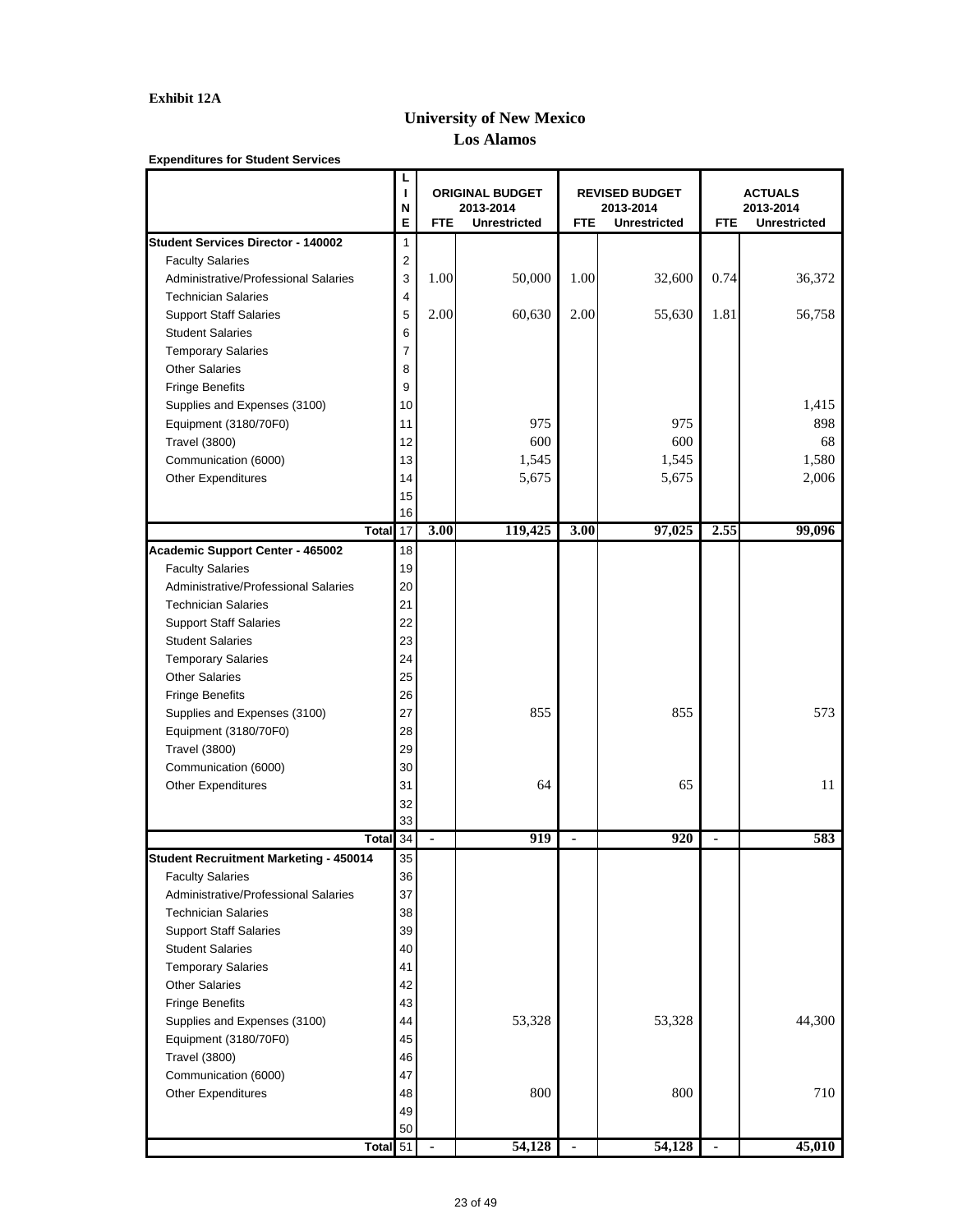#### **Exhibit 12A**

### **University of New Mexico Los Alamos**

|                                                     | L<br>ı<br>N<br>E    | <b>FTE</b>     | <b>ORIGINAL BUDGET</b><br>2013-2014<br><b>Unrestricted</b> | <b>FTE</b>     | <b>REVISED BUDGET</b><br>2013-2014<br><b>Unrestricted</b> | <b>FTE</b>     | <b>ACTUALS</b><br>2013-2014<br><b>Unrestricted</b> |
|-----------------------------------------------------|---------------------|----------------|------------------------------------------------------------|----------------|-----------------------------------------------------------|----------------|----------------------------------------------------|
| <b>Student Recruitment &amp; Retention - 979001</b> | 1                   |                |                                                            |                |                                                           |                |                                                    |
| <b>Faculty Salaries</b>                             | $\overline{2}$      |                |                                                            |                |                                                           |                |                                                    |
| Administrative/Professional Salaries                | 3                   |                |                                                            |                |                                                           |                |                                                    |
| <b>Technician Salaries</b>                          | 4                   |                |                                                            |                |                                                           |                |                                                    |
| <b>Support Staff Salaries</b>                       | 5                   |                |                                                            |                |                                                           |                |                                                    |
| <b>Student Salaries</b>                             | 6                   |                |                                                            |                |                                                           |                |                                                    |
| <b>Temporary Salaries</b>                           | 7                   |                |                                                            |                |                                                           |                |                                                    |
| <b>Other Salaries</b>                               | 8                   |                |                                                            |                |                                                           |                |                                                    |
| <b>Fringe Benefits</b>                              | 9                   |                |                                                            |                |                                                           |                |                                                    |
| Supplies and Expenses (3100)                        | 10                  |                | 4,000                                                      |                | 4,000                                                     |                | 4,332                                              |
| Equipment (3180/70F0)                               | 11                  |                |                                                            |                |                                                           |                |                                                    |
| <b>Travel (3800)</b>                                | 12                  |                | 2,000                                                      |                | 2,000                                                     |                | 776                                                |
| Communication (6000)                                | 13                  |                | 660                                                        |                | 660                                                       |                | 660                                                |
| <b>Other Expenditures</b>                           | 14                  |                | 100                                                        |                | 100                                                       |                | 91                                                 |
|                                                     | 15                  |                |                                                            |                |                                                           |                |                                                    |
|                                                     | 16                  |                |                                                            |                |                                                           |                |                                                    |
| <b>Total</b>                                        | 17                  | $\blacksquare$ | 6,760                                                      | $\blacksquare$ | 6,760                                                     | $\blacksquare$ | 5,859                                              |
| Career Center - 141000                              | 18                  |                |                                                            |                |                                                           |                |                                                    |
| <b>Faculty Salaries</b>                             | 19                  |                |                                                            |                |                                                           |                |                                                    |
| Administrative/Professional Salaries                | 20                  |                |                                                            |                |                                                           |                |                                                    |
| <b>Technician Salaries</b>                          | 21                  |                |                                                            |                |                                                           |                |                                                    |
| <b>Support Staff Salaries</b>                       | 22                  |                |                                                            |                |                                                           |                |                                                    |
| <b>Student Salaries</b>                             | 23                  |                |                                                            |                |                                                           |                |                                                    |
| <b>Temporary Salaries</b>                           | 24                  |                |                                                            |                |                                                           |                |                                                    |
| <b>Other Salaries</b>                               | 25                  |                |                                                            |                |                                                           |                |                                                    |
| <b>Fringe Benefits</b>                              | 26                  |                |                                                            |                |                                                           |                |                                                    |
| Supplies and Expenses (3100)                        | 27                  |                |                                                            |                |                                                           |                |                                                    |
| Equipment (3180/70F0)                               | 28                  |                |                                                            |                |                                                           |                |                                                    |
| <b>Travel (3800)</b>                                | 29                  |                |                                                            |                |                                                           |                |                                                    |
| Communication (6000)                                | 30                  |                |                                                            |                |                                                           |                |                                                    |
| <b>Other Expenditures</b>                           | 31                  |                |                                                            |                |                                                           |                |                                                    |
|                                                     | 32                  |                |                                                            |                |                                                           |                |                                                    |
|                                                     | 33                  |                |                                                            |                |                                                           |                |                                                    |
|                                                     | Total <sup>34</sup> |                |                                                            | $\blacksquare$ |                                                           | $\blacksquare$ |                                                    |
| Financial Aid Office - 469006                       | 35                  |                |                                                            |                |                                                           |                |                                                    |
| <b>Faculty Salaries</b>                             | 36                  |                |                                                            |                |                                                           |                |                                                    |
| Administrative/Professional Salaries                | 37                  |                |                                                            |                |                                                           |                |                                                    |
| <b>Technician Salaries</b>                          | 38                  |                |                                                            |                |                                                           |                |                                                    |
| <b>Support Staff Salaries</b>                       | 39                  | 0.75           | 29,227                                                     | 0.75           | 29,227                                                    | 0.49           | 20,089                                             |
| <b>Student Salaries</b>                             | 40                  |                |                                                            |                |                                                           |                |                                                    |
| <b>Temporary Salaries</b>                           | 41                  |                |                                                            |                |                                                           |                |                                                    |
| <b>Other Salaries</b>                               | 42                  |                |                                                            |                |                                                           |                |                                                    |
| <b>Fringe Benefits</b>                              | 43                  |                |                                                            |                |                                                           |                |                                                    |
| Supplies and Expenses (3100)                        | 44                  |                | 1,275                                                      |                | 1,275                                                     |                | 869                                                |
| Equipment (3180/70F0)                               | 45                  |                | 975                                                        |                | 975                                                       |                | 1,045                                              |
| <b>Travel (3800)</b>                                | 46                  |                | 500                                                        |                | 500                                                       |                | 754                                                |
| Communication (6000)                                | 47                  |                | 330                                                        |                | 330                                                       |                | 330                                                |
| <b>Other Expenditures</b>                           | 48                  |                | 193                                                        |                | 193                                                       |                | 192                                                |
|                                                     | 49                  |                |                                                            |                |                                                           |                |                                                    |
|                                                     | 50                  |                |                                                            |                |                                                           |                |                                                    |
|                                                     | Total <sup>51</sup> | 0.75           | 32,500                                                     | 0.75           | 32,500                                                    | 0.49           | 23,279                                             |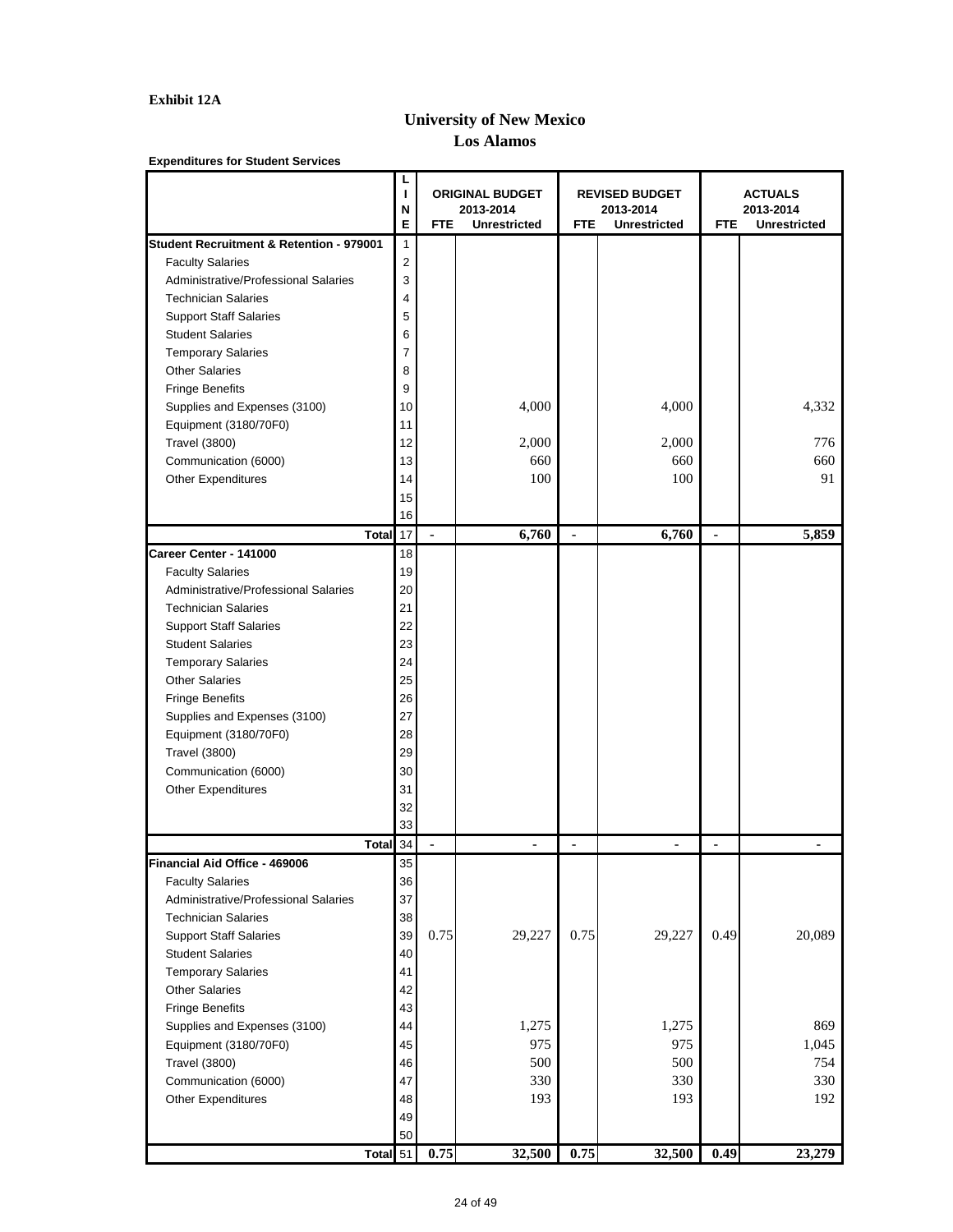#### **Exhibit 12A**

### **Los Alamos University of New Mexico**

|                                                          | L<br>N<br>E         | <b>FTE</b> | <b>ORIGINAL BUDGET</b><br>2013-2014<br><b>Unrestricted</b> | <b>FTE</b>     | <b>REVISED BUDGET</b><br>2013-2014<br><b>Unrestricted</b> | <b>ACTUALS</b><br>2013-2014<br><b>FTE</b><br><b>Unrestricted</b> |          |  |
|----------------------------------------------------------|---------------------|------------|------------------------------------------------------------|----------------|-----------------------------------------------------------|------------------------------------------------------------------|----------|--|
| Registrar's Office - 468001                              | 1                   |            |                                                            |                |                                                           |                                                                  |          |  |
| <b>Faculty Salaries</b>                                  | $\overline{2}$      |            |                                                            |                |                                                           |                                                                  |          |  |
| Administrative/Professional Salaries                     | 3                   | 1.00       | 53,025                                                     | 1.00           | 50,325                                                    | 0.90                                                             | 46,587   |  |
| <b>Technician Salaries</b>                               | 4                   |            |                                                            |                |                                                           |                                                                  |          |  |
| <b>Support Staff Salaries</b>                            | 5                   | 1.00       | 35,210                                                     | 1.00           | 35,210                                                    | 1.00                                                             | 36,374   |  |
| <b>Student Salaries</b>                                  | 6                   | 0.25       | 3,000                                                      | 0.25           | 3,000                                                     | 0.16                                                             | 3,169    |  |
| <b>Temporary Salaries</b>                                | $\overline{7}$      |            |                                                            |                |                                                           |                                                                  |          |  |
| <b>Other Salaries</b>                                    | 8                   |            |                                                            |                |                                                           |                                                                  |          |  |
| <b>Fringe Benefits</b>                                   | 9                   |            |                                                            |                |                                                           |                                                                  |          |  |
| Supplies and Expenses (3100)                             | 10                  |            | 1,715                                                      |                | 1,715                                                     |                                                                  | 894      |  |
| Equipment (3180/70F0)                                    | 11                  |            | 975                                                        |                | 975                                                       |                                                                  | 907      |  |
| <b>Travel (3800)</b>                                     | 12                  |            | 750                                                        |                | 750                                                       |                                                                  | 104      |  |
| Communication (6000)                                     | 13                  |            | 330                                                        |                | 330                                                       |                                                                  | 330      |  |
| <b>Other Expenditures</b>                                | 14                  |            | 512                                                        |                | 513                                                       |                                                                  | 497      |  |
|                                                          | 15                  |            |                                                            |                |                                                           |                                                                  |          |  |
|                                                          | 16                  |            |                                                            |                |                                                           |                                                                  |          |  |
| <b>Total</b>                                             | 17                  | 2.25       | 95,517                                                     | 2.25           | 92,818                                                    | 2.06                                                             | 88,862   |  |
| <b>Offsite Student Services - 140000</b>                 | 18                  |            |                                                            |                |                                                           |                                                                  |          |  |
| <b>Faculty Salaries</b>                                  | 19                  |            |                                                            |                |                                                           |                                                                  |          |  |
| Administrative/Professional Salaries                     | 20                  |            |                                                            |                | 7,580                                                     |                                                                  | (10,015) |  |
| <b>Technician Salaries</b>                               | 21                  |            |                                                            |                |                                                           |                                                                  |          |  |
| <b>Support Staff Salaries</b>                            | 22                  |            |                                                            |                | 5,000                                                     |                                                                  |          |  |
| <b>Student Salaries</b>                                  | 23                  |            |                                                            |                |                                                           |                                                                  |          |  |
| <b>Temporary Salaries</b>                                | 24                  |            |                                                            |                |                                                           |                                                                  |          |  |
| <b>Other Salaries</b>                                    | 25                  |            |                                                            |                |                                                           |                                                                  |          |  |
| <b>Fringe Benefits</b>                                   | 26                  |            |                                                            |                |                                                           |                                                                  |          |  |
| Supplies and Expenses (3100)                             | 27                  |            |                                                            |                |                                                           |                                                                  | 5,708    |  |
| Equipment (3180/70F0)                                    | 28                  |            |                                                            |                |                                                           |                                                                  |          |  |
| <b>Travel (3800)</b>                                     | 29                  |            |                                                            |                |                                                           |                                                                  |          |  |
| Communication (6000)                                     | 30                  |            |                                                            |                |                                                           |                                                                  |          |  |
| <b>Other Expenditures</b>                                | 31                  |            |                                                            |                |                                                           |                                                                  | 1,460    |  |
|                                                          | 32                  |            |                                                            |                |                                                           |                                                                  |          |  |
|                                                          | 33                  |            |                                                            |                |                                                           |                                                                  |          |  |
|                                                          | Total $34$          |            |                                                            | $\blacksquare$ | 12,580                                                    | $\blacksquare$                                                   | (2, 847) |  |
| <b>Summary of Student Services</b>                       | 35                  |            |                                                            |                |                                                           |                                                                  |          |  |
| <b>Faculty Salaries</b>                                  | 36                  |            |                                                            |                |                                                           |                                                                  |          |  |
| Administrative/Professional Salaries                     | 37                  | 2.00       | 103,025                                                    | 2.00           | 90,505                                                    | 1.64                                                             | 72,944   |  |
| <b>Technician Salaries</b>                               | 38<br>39            | 3.75       | 125,067                                                    | 3.75           | 125,067                                                   | 3.30                                                             | 113,221  |  |
| <b>Support Staff Salaries</b><br><b>Student Salaries</b> | 40                  | 0.25       | 3,000                                                      | 0.25           | 3,000                                                     | 0.16                                                             | 3,169    |  |
| <b>Temporary Salaries</b>                                | 41                  |            |                                                            |                |                                                           |                                                                  |          |  |
| <b>Other Salaries</b>                                    | 42                  |            |                                                            |                |                                                           |                                                                  |          |  |
| <b>Fringe Benefits</b>                                   | 43                  |            |                                                            |                |                                                           |                                                                  |          |  |
| Supplies and Expenses (3100)                             | 44                  |            | 61,173                                                     |                | 61,173                                                    |                                                                  | 58,090   |  |
| Equipment (3180/70F0)                                    | 45                  |            | 2,925                                                      |                | 2,925                                                     |                                                                  | 2,849    |  |
| <b>Travel (3800)</b>                                     | 46                  |            | 3,850                                                      |                | 3,850                                                     |                                                                  | 1,702    |  |
| Communication (6000)                                     | 47                  |            | 2,865                                                      |                | 2,865                                                     |                                                                  | 2,900    |  |
| <b>Other Expenditures</b>                                | 48                  |            | 7,344                                                      |                | 7,346                                                     |                                                                  | 4,967    |  |
|                                                          | 49                  |            |                                                            |                |                                                           |                                                                  |          |  |
|                                                          | 50                  |            |                                                            |                |                                                           |                                                                  |          |  |
|                                                          | Total <sup>51</sup> | 6.00       | 309,249                                                    | 6.00           | 296,731                                                   | 5.10                                                             | 259,842  |  |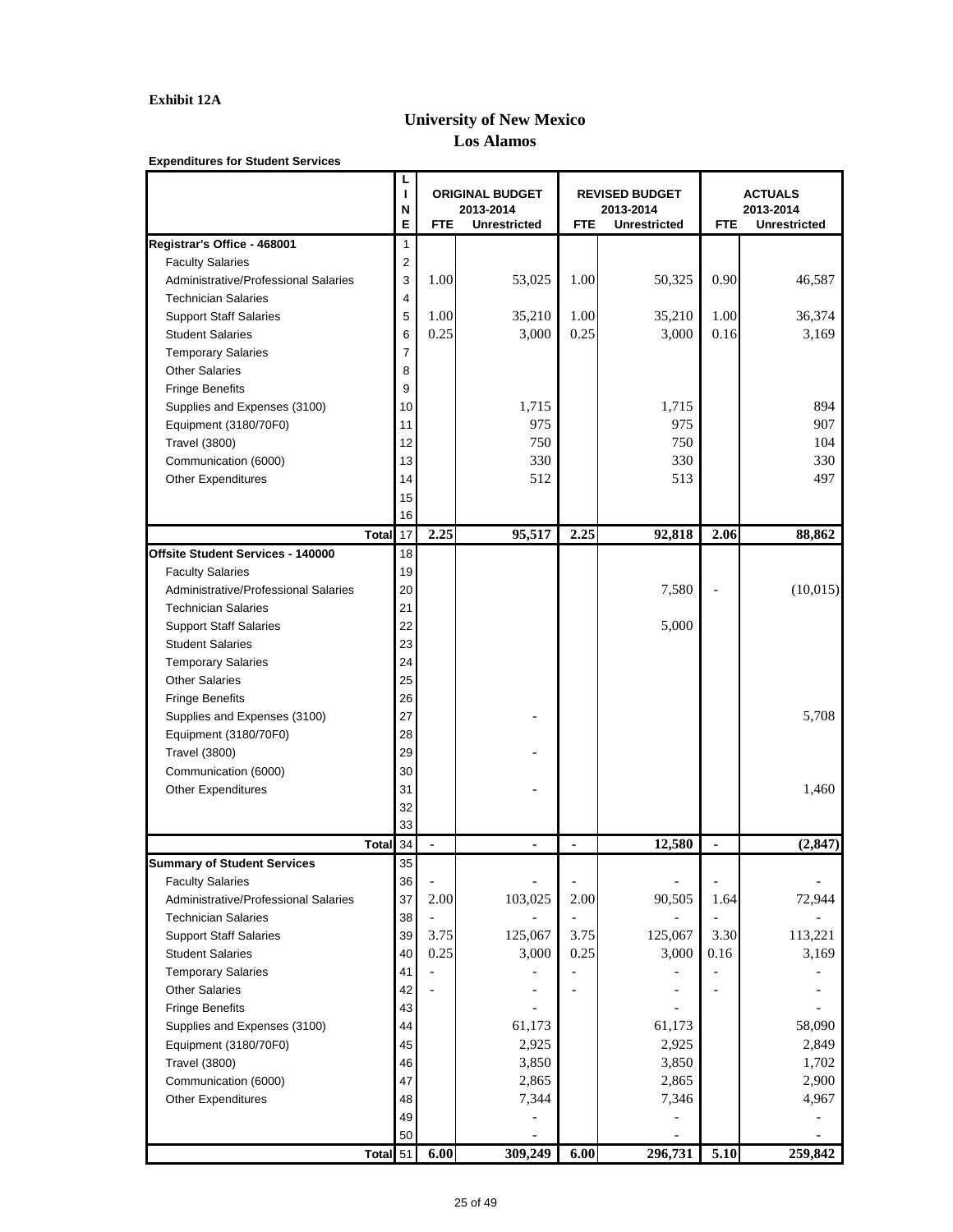### **University of New Mexico Los Alamos**

|                                                     | L<br>$\mathbf{I}$<br>N |                     | <b>Budget</b><br>2013-2014 |                     | <b>Revised Budget</b><br>2013-2014 | <b>Actuals</b><br>2013-2014 |                   |  |
|-----------------------------------------------------|------------------------|---------------------|----------------------------|---------------------|------------------------------------|-----------------------------|-------------------|--|
|                                                     | E                      | <b>Unrestricted</b> | <b>Restricted</b>          | <b>Unrestricted</b> | <b>Restricted</b>                  | <b>Unrestricted</b>         | <b>Restricted</b> |  |
| <b>Institutional Support By Unit</b>                | $\mathbf{1}$           |                     |                            |                     |                                    |                             |                   |  |
| <b>Executive Director's Office</b>                  | $\overline{c}$         | 125,248             |                            | 125,133             |                                    | 122,937                     |                   |  |
| <b>Business Office</b>                              | 3                      | 258,272             |                            | 258,272             |                                    | 260,296                     |                   |  |
| <b>Administrative Services</b>                      | 4                      | 16,997              |                            | 16,997              |                                    | 17,407                      |                   |  |
| <b>Institutional Payments</b>                       | 5                      | 212,503             |                            | 197,469             |                                    | 177,324                     |                   |  |
| <b>Other Institutional Support</b>                  | $\,6$                  |                     |                            |                     |                                    |                             |                   |  |
| <b>Institutional Research</b>                       | $\overline{7}$         | 76,099              |                            | 67,699              |                                    | 66,559                      |                   |  |
| <b>Advisory Board</b>                               | 8                      | 1,446               |                            | 1,446               |                                    | 827                         |                   |  |
| Public Information                                  | 9                      | 42,520              |                            | 42,520              |                                    | 40,703                      |                   |  |
| <b>Staff Council</b>                                | 10                     | 250                 |                            | 11,130              |                                    |                             |                   |  |
|                                                     | 11                     |                     |                            |                     |                                    |                             |                   |  |
| Total Institutional Support By Unit Exp. (Exh. 13A) | 12                     | 733,335             |                            | 720,666             |                                    | 686,052                     |                   |  |
| Items not on Exhibit 13A                            | 14                     |                     |                            |                     |                                    |                             |                   |  |
| Workstudy:                                          | 15                     |                     |                            |                     |                                    |                             |                   |  |
| State Workstudy                                     | 16                     |                     | 4,000                      |                     | 4,000                              |                             |                   |  |
| Federal Workstudy                                   | 17                     |                     | 9,500                      |                     | 9,500                              |                             |                   |  |
|                                                     | 18                     |                     |                            |                     |                                    |                             |                   |  |
| Fringe Benefits:                                    | 19                     |                     |                            |                     |                                    |                             |                   |  |
| Social Security                                     | 20                     | 39,346              |                            | 43,185              |                                    | 36,102                      |                   |  |
| Retirement                                          | 21                     | 57,416              |                            | 47,808              |                                    | 63,461                      |                   |  |
| Group Insurance                                     | 22                     | 35,029              |                            | 34,884              |                                    | 32,227                      |                   |  |
| Unemployment Comp.                                  | 23                     | 1,617               |                            | 4,347               |                                    | 1,465                       |                   |  |
| Workers Comp.                                       | 24                     | 722                 |                            | 658                 |                                    | 670                         |                   |  |
| Other benefits                                      | 25                     | 20,852              |                            | 24,100              |                                    | 21,047                      |                   |  |
|                                                     | 26                     |                     |                            |                     |                                    |                             |                   |  |
| Total Items not on Exhibit 13A                      | 27                     | 154,982             | 13,500                     | 154,982             | 13,500                             | 154,973                     |                   |  |
|                                                     | 28                     |                     |                            |                     |                                    |                             |                   |  |
|                                                     | 29                     |                     |                            |                     |                                    |                             |                   |  |
|                                                     |                        |                     |                            |                     |                                    |                             |                   |  |
|                                                     | 30                     |                     |                            |                     |                                    |                             |                   |  |
|                                                     | 31                     |                     |                            |                     |                                    |                             |                   |  |
|                                                     | 32                     |                     |                            |                     |                                    |                             |                   |  |
|                                                     | 33                     |                     |                            |                     |                                    |                             |                   |  |
|                                                     | 34                     |                     |                            |                     |                                    |                             |                   |  |
|                                                     | 35                     |                     |                            |                     |                                    |                             |                   |  |
|                                                     | 36                     |                     |                            |                     |                                    |                             |                   |  |
|                                                     | 37                     |                     |                            |                     |                                    |                             |                   |  |
|                                                     | 38                     |                     |                            |                     |                                    |                             |                   |  |
|                                                     | 39                     |                     |                            |                     |                                    |                             |                   |  |
|                                                     | 40                     |                     |                            |                     |                                    |                             |                   |  |
| <b>Total Institutional Support Exp. (Exh. 2)</b>    | 41                     | 888,317             | 13,500                     | 875,648             | 13,500                             | 841,025                     | $\blacksquare$    |  |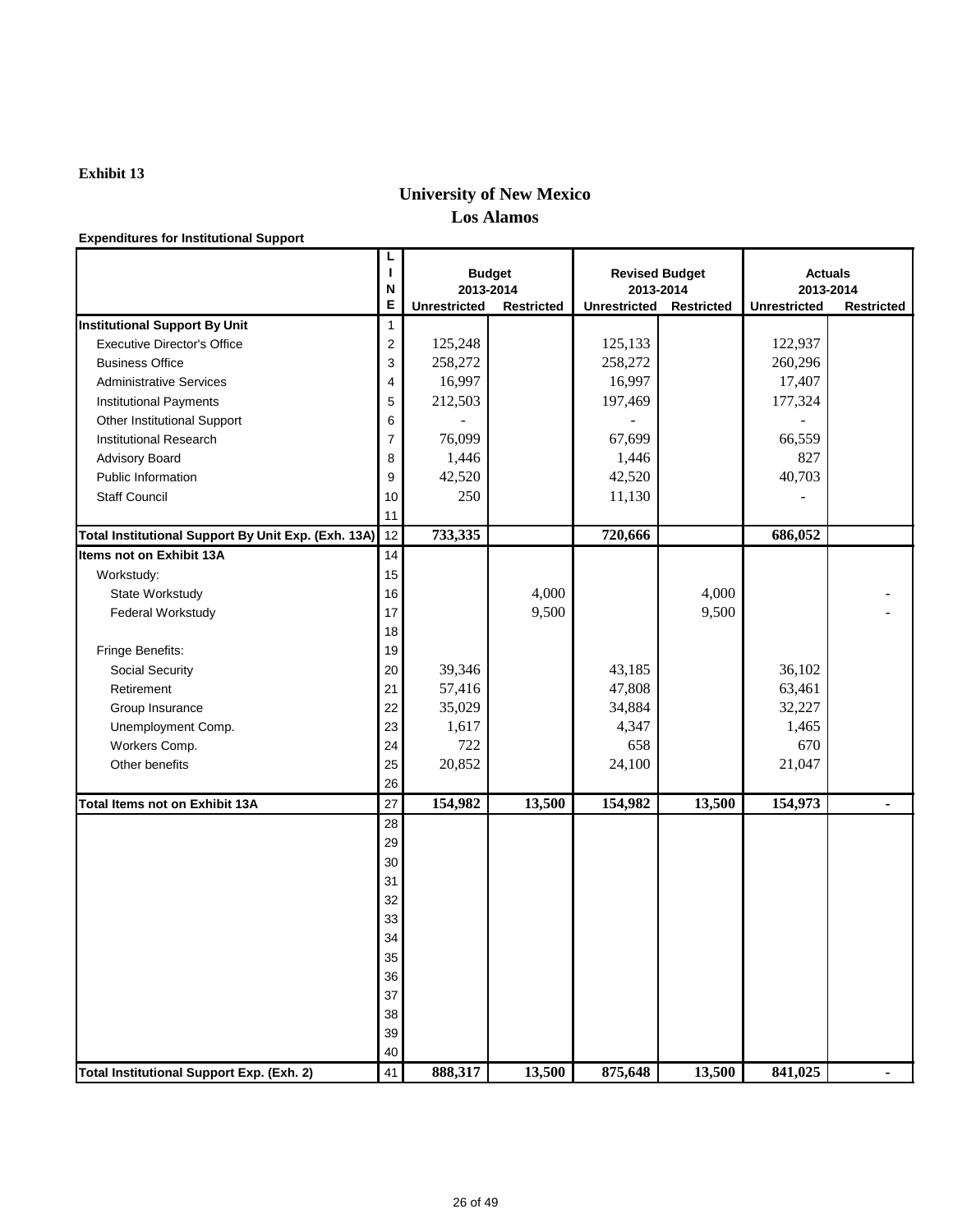# **University of New Mexico**

**Los Alamos**

|                                             |              | L<br>ı<br>N    |                   | <b>ORIGINAL BUDGET</b><br>2013-2014 |                   | <b>REVISED BUDGET</b><br>2013-2014 | <b>ACTUALS</b><br>2013-2014 |                     |  |  |
|---------------------------------------------|--------------|----------------|-------------------|-------------------------------------|-------------------|------------------------------------|-----------------------------|---------------------|--|--|
|                                             |              | E              | <b>FTE</b>        | <b>Unrestricted</b>                 | <b>FTE</b>        | <b>Unrestricted</b>                | <b>FTE</b>                  | <b>Unrestricted</b> |  |  |
| <b>Executive Director's Office - 450011</b> |              | 1              |                   |                                     |                   |                                    |                             |                     |  |  |
| <b>Faculty Salaries</b>                     |              | $\overline{2}$ | 1.00              | 119,322                             | 1.00              | 119,207                            | 1.00                        | 119,208             |  |  |
| Administrative/Professional Salaries        |              | 3              |                   |                                     |                   |                                    |                             |                     |  |  |
| <b>Technician Salaries</b>                  |              | 4              |                   |                                     |                   |                                    |                             |                     |  |  |
| <b>Support Staff Salaries</b>               |              | 5              |                   |                                     |                   |                                    |                             |                     |  |  |
| <b>Student Salaries</b>                     |              | 6              |                   |                                     |                   |                                    |                             |                     |  |  |
| <b>Temporary Salaries</b>                   |              | $\overline{7}$ |                   |                                     |                   |                                    |                             |                     |  |  |
| <b>Other Salaries</b>                       |              | 8              |                   |                                     |                   |                                    |                             |                     |  |  |
| <b>Fringe Benefits</b>                      |              | 9              |                   |                                     |                   |                                    |                             |                     |  |  |
| Supplies and Expenses (3100)                |              | 10             |                   | 750                                 |                   | 750                                |                             | 488                 |  |  |
| Equipment (3180/70F0)                       |              | 11             |                   |                                     |                   |                                    |                             |                     |  |  |
| <b>Travel (3800)</b>                        |              | 12             |                   | 2,100                               |                   | 2,100                              |                             | 1,206               |  |  |
| Communication (6000)                        |              | 13             |                   | 2,400                               |                   | 2,400                              |                             | 1,381               |  |  |
| <b>Other Expenditures</b>                   |              | 14             |                   | 676                                 |                   | 676                                |                             | 654                 |  |  |
|                                             |              | 15             |                   |                                     |                   |                                    |                             |                     |  |  |
|                                             |              | 16             |                   |                                     |                   |                                    |                             |                     |  |  |
|                                             | <b>Total</b> | 17             | 1.00              | 125,248                             | 1.00              | 125,133                            | 1.00                        | 122,937             |  |  |
| <b>Business Office - 144005</b>             |              | 18             |                   |                                     |                   |                                    |                             |                     |  |  |
| <b>Faculty Salaries</b>                     |              | 19             |                   |                                     |                   |                                    |                             |                     |  |  |
| Administrative/Professional Salaries        |              | 20             | 2.00              | 142,410                             | 2.00              | 142,410                            | 2.00                        | 144,410             |  |  |
| <b>Technician Salaries</b>                  |              | 21             | 2.00              | 66,890                              | 2.00              | 66,890                             | 1.93                        | 66,935              |  |  |
| <b>Support Staff Salaries</b>               |              | 22             | 1.00              | 40,400                              | 1.00              | 40,400                             | 1.00                        | 41,400              |  |  |
| <b>Student Salaries</b>                     |              | 23             |                   |                                     |                   |                                    |                             |                     |  |  |
| <b>Temporary Salaries</b>                   |              | 24             |                   |                                     |                   |                                    |                             |                     |  |  |
| <b>Other Salaries</b>                       |              | 25             |                   |                                     |                   |                                    |                             |                     |  |  |
| <b>Fringe Benefits</b>                      |              | 26             |                   |                                     |                   |                                    |                             |                     |  |  |
| Supplies and Expenses (3100)                |              | 27             |                   | 3,115                               |                   | 3,115                              |                             | 2,676               |  |  |
| Equipment (3180/70F0)                       |              | 28             |                   |                                     |                   |                                    |                             |                     |  |  |
| <b>Travel (3800)</b>                        |              | 29             |                   | 1,500                               |                   | 1,500                              |                             | 466                 |  |  |
| Communication (6000)                        |              | 30             |                   | 2,600                               |                   | 2,600                              |                             | 3,062               |  |  |
| <b>Other Expenditures</b>                   |              | 31             |                   | 1,357                               |                   | 1,357                              |                             | 1,347               |  |  |
|                                             |              | 32             |                   |                                     |                   |                                    |                             |                     |  |  |
|                                             | <b>Total</b> | 33<br>34       | 5.00              | 258,272                             | 5.00              | 258,272                            | 4.93                        | 260,296             |  |  |
| <b>Administrative Services - 450022</b>     |              | 35             |                   |                                     |                   |                                    |                             |                     |  |  |
| <b>Faculty Salaries</b>                     |              | 36             |                   |                                     |                   |                                    |                             |                     |  |  |
| Administrative/Professional Salaries        |              | 37             |                   |                                     |                   |                                    |                             |                     |  |  |
| <b>Technician Salaries</b>                  |              | 38             |                   |                                     |                   |                                    |                             |                     |  |  |
| <b>Support Staff Salaries</b>               |              | 39             | 0.50              | 14,706                              | 0.50              | 14,706                             | 0.49                        | 14,976              |  |  |
| <b>Student Salaries</b>                     |              | 40             |                   |                                     |                   |                                    |                             |                     |  |  |
| <b>Temporary Salaries</b>                   |              | 41             |                   |                                     |                   |                                    |                             |                     |  |  |
| <b>Other Salaries</b>                       |              | 42             |                   |                                     |                   |                                    |                             |                     |  |  |
| <b>Fringe Benefits</b>                      |              | 43             |                   |                                     |                   |                                    |                             |                     |  |  |
| Supplies and Expenses (3100)                |              | 44             |                   | 250                                 |                   | 250                                |                             | 351                 |  |  |
| Equipment (3180/70F0)                       |              | 45             |                   |                                     |                   |                                    |                             |                     |  |  |
| <b>Travel (3800)</b>                        |              | 46             |                   |                                     |                   |                                    |                             | 224                 |  |  |
| Communication (6000)                        |              | 47             |                   | 1,935                               |                   | 1,935                              |                             | 1,748               |  |  |
| <b>Other Expenditures</b>                   |              | 48             |                   | 106                                 |                   | 106                                |                             | 108                 |  |  |
|                                             |              | 49             |                   |                                     |                   |                                    |                             |                     |  |  |
|                                             |              | 50             |                   |                                     |                   |                                    |                             |                     |  |  |
|                                             | Total $51$   |                | $\overline{0.50}$ | 16,997                              | $\overline{0.50}$ | 16,997                             | $\overline{0.49}$           | 17,407              |  |  |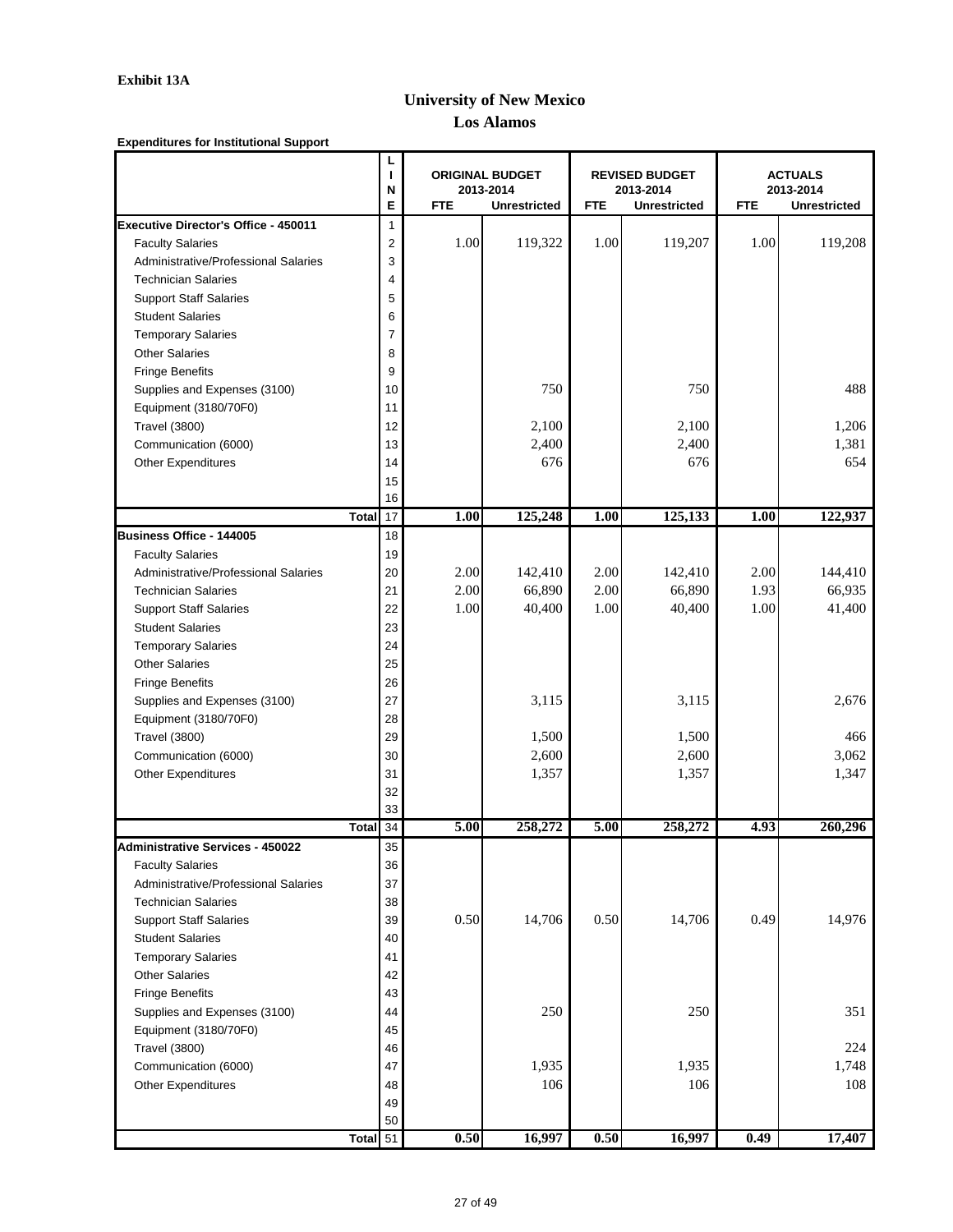### **University of New Mexico Los Alamos**

|                                        |              | L<br>N         |                | <b>ORIGINAL BUDGET</b><br>2013-2014 |                | <b>REVISED BUDGET</b><br>2013-2014 | <b>ACTUALS</b><br>2013-2014 |                     |  |  |
|----------------------------------------|--------------|----------------|----------------|-------------------------------------|----------------|------------------------------------|-----------------------------|---------------------|--|--|
|                                        |              | E              | <b>FTE</b>     | <b>Unrestricted</b>                 | <b>FTE</b>     | <b>Unrestricted</b>                | <b>FTE</b>                  | <b>Unrestricted</b> |  |  |
| <b>Institutional Payments - 450015</b> |              | 1              |                |                                     |                |                                    |                             |                     |  |  |
| <b>Faculty Salaries</b>                |              | $\overline{2}$ |                |                                     |                |                                    |                             |                     |  |  |
| Administrative/Professional Salaries   |              | 3              |                |                                     |                |                                    |                             |                     |  |  |
| <b>Technician Salaries</b>             |              | 4              |                |                                     |                |                                    |                             |                     |  |  |
| <b>Support Staff Salaries</b>          |              | 5              |                |                                     |                |                                    |                             |                     |  |  |
| <b>Student Salaries</b>                |              | 6              |                |                                     |                |                                    |                             |                     |  |  |
| <b>Temporary Salaries</b>              |              | 7              |                |                                     |                |                                    |                             |                     |  |  |
| <b>Other Salaries</b>                  |              | 8              |                |                                     |                |                                    |                             |                     |  |  |
| <b>Fringe Benefits</b>                 |              | 9              |                |                                     |                |                                    |                             |                     |  |  |
| Supplies and Expenses (3100)           |              | 10             |                | 1,500                               |                | 1,500                              |                             | 3,505               |  |  |
| Equipment (3180/70F0)                  |              | 11             |                | 12,000                              |                | 12,000                             |                             | 11,327              |  |  |
| <b>Travel (3800)</b>                   |              | 12             |                |                                     |                |                                    |                             |                     |  |  |
| Communication (6000)                   |              | 13             |                | 13,350                              |                | 13,350                             |                             | 12,755              |  |  |
| <b>Other Expenditures</b>              |              | 14             |                | 185,653                             |                | 170,619                            |                             | 149,737             |  |  |
|                                        |              | 15             |                |                                     |                |                                    |                             |                     |  |  |
|                                        |              | 16             |                |                                     |                |                                    |                             |                     |  |  |
|                                        | <b>Total</b> | 17             |                | 212,503                             | $\blacksquare$ | 197,469                            | $\blacksquare$              | 177,324             |  |  |
| <b>Other Institutional Support</b>     |              | 18             |                |                                     |                |                                    |                             |                     |  |  |
| <b>Faculty Salaries</b>                |              | 19             |                |                                     |                |                                    |                             |                     |  |  |
| Administrative/Professional Salaries   |              | 20             |                |                                     |                |                                    |                             |                     |  |  |
| <b>Technician Salaries</b>             |              | 21             |                |                                     |                |                                    |                             |                     |  |  |
| <b>Support Staff Salaries</b>          |              | 22             |                |                                     |                |                                    |                             |                     |  |  |
| <b>Student Salaries</b>                |              | 23             |                |                                     |                |                                    |                             |                     |  |  |
| <b>Temporary Salaries</b>              |              | 24             |                |                                     |                |                                    |                             |                     |  |  |
| <b>Other Salaries</b>                  |              | 25             |                |                                     |                |                                    |                             |                     |  |  |
| <b>Fringe Benefits</b>                 |              | 26             |                |                                     |                |                                    |                             |                     |  |  |
| Supplies and Expenses (3100)           |              | 27             |                |                                     |                |                                    |                             |                     |  |  |
| Equipment (3180/70F0)                  |              | 28             |                |                                     |                |                                    |                             |                     |  |  |
| <b>Travel (3800)</b>                   |              | 29             |                |                                     |                |                                    |                             |                     |  |  |
| Communication (6000)                   |              | 30             |                |                                     |                |                                    |                             |                     |  |  |
| <b>Other Expenditures</b>              |              | 31             |                |                                     |                |                                    |                             |                     |  |  |
|                                        |              | 32             |                |                                     |                |                                    |                             |                     |  |  |
|                                        |              | 33             |                |                                     |                |                                    |                             |                     |  |  |
|                                        | <b>Total</b> | 34             | $\blacksquare$ | $\blacksquare$                      | $\blacksquare$ | $\blacksquare$                     | $\blacksquare$              |                     |  |  |
| <b>Institutional Research - 450037</b> |              | 35             |                |                                     |                |                                    |                             |                     |  |  |
| <b>Faculty Salaries</b>                |              | 36             |                |                                     |                |                                    |                             |                     |  |  |
| Administrative/Professional Salaries   |              | 37             | 1.50           | 74,307                              | 1.50           | 65,906                             | 1.30                        | 64,749              |  |  |
| <b>Technician Salaries</b>             |              | 38             |                |                                     |                |                                    |                             |                     |  |  |
| <b>Support Staff Salaries</b>          |              | 39             |                |                                     |                |                                    |                             |                     |  |  |
| <b>Student Salaries</b>                |              | 40             |                |                                     |                |                                    |                             |                     |  |  |
| <b>Temporary Salaries</b>              |              | 41             |                |                                     |                |                                    |                             |                     |  |  |
| <b>Other Salaries</b>                  |              | 42             |                |                                     |                |                                    |                             |                     |  |  |
| <b>Fringe Benefits</b>                 |              | 43             |                |                                     |                |                                    |                             |                     |  |  |
| Supplies and Expenses (3100)           |              | 44             |                | 500                                 |                | 500                                |                             | 255                 |  |  |
| Equipment (3180/70F0)                  |              | 45             |                |                                     |                |                                    |                             |                     |  |  |
| <b>Travel (3800)</b>                   |              | 46             |                | 250                                 |                | 250                                |                             | 369                 |  |  |
| Communication (6000)                   |              | 47             |                | 650                                 |                | 650                                |                             | 602                 |  |  |
| <b>Other Expenditures</b>              |              | 48             |                | 392                                 |                | 393                                |                             | 584                 |  |  |
|                                        |              | 49             |                |                                     |                |                                    |                             |                     |  |  |
|                                        | Total 51     | 50             | 1.50           | 76,099                              | 1.50           | 67,699                             | 1.30                        | 66,559              |  |  |
|                                        |              |                |                |                                     |                |                                    |                             |                     |  |  |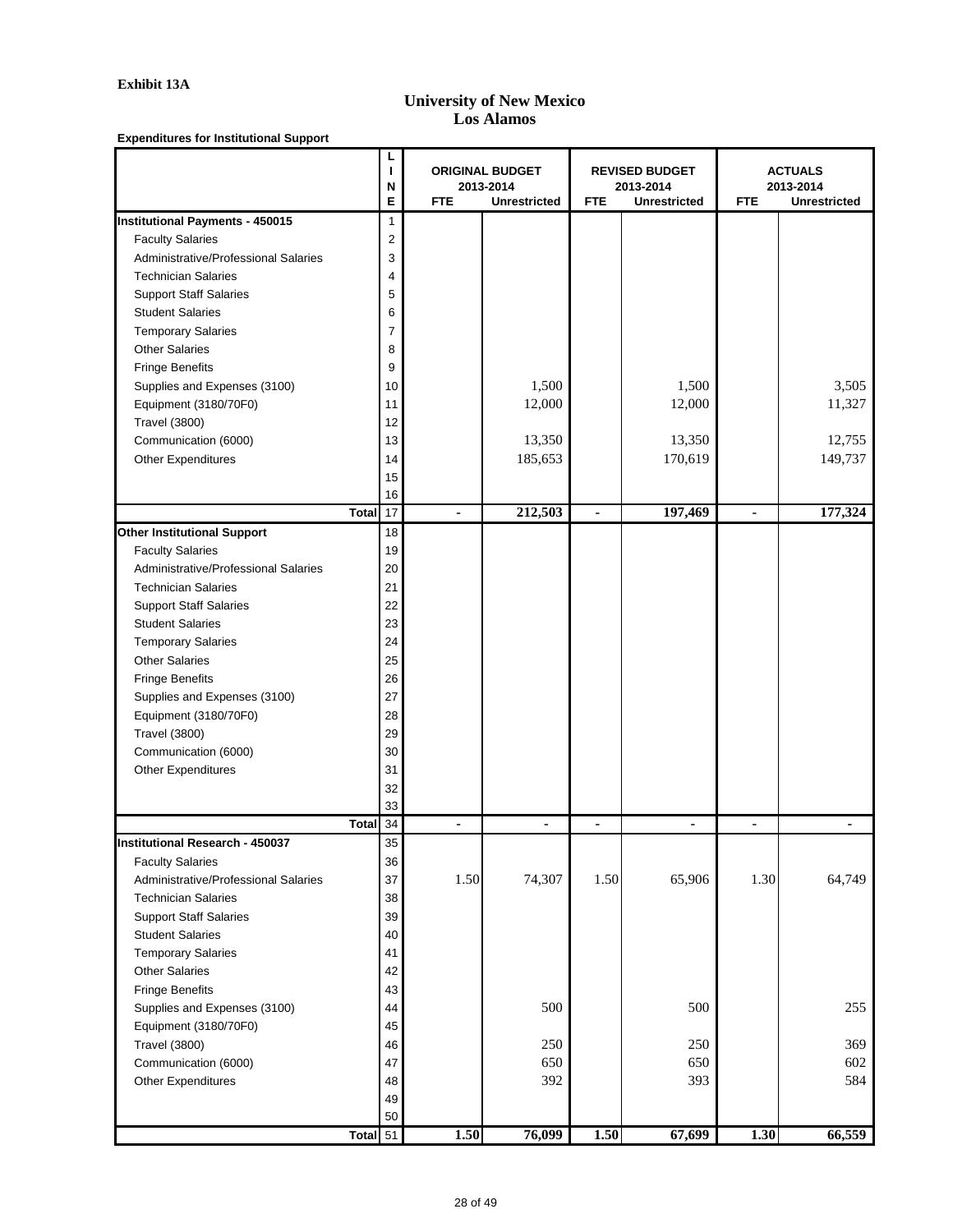### **University of New Mexico Los Alamos**

|                                                          | L<br>N         |                | <b>ORIGINAL BUDGET</b><br>2013-2014 |                | <b>REVISED BUDGET</b><br>2013-2014 | <b>ACTUALS</b><br>2013-2014 |                     |  |  |
|----------------------------------------------------------|----------------|----------------|-------------------------------------|----------------|------------------------------------|-----------------------------|---------------------|--|--|
|                                                          | E              | <b>FTE</b>     | <b>Unrestricted</b>                 | <b>FTE</b>     | <b>Unrestricted</b>                | <b>FTE</b>                  | <b>Unrestricted</b> |  |  |
| <b>Advisory Board - 144066</b>                           | 1              |                |                                     |                |                                    |                             |                     |  |  |
| <b>Faculty Salaries</b>                                  | $\overline{2}$ |                |                                     |                |                                    |                             |                     |  |  |
| Administrative/Professional Salaries                     | 3              |                |                                     |                |                                    |                             |                     |  |  |
| <b>Technician Salaries</b>                               | 4              |                |                                     |                |                                    |                             |                     |  |  |
| <b>Support Staff Salaries</b>                            | 5              |                |                                     |                |                                    |                             |                     |  |  |
| <b>Student Salaries</b>                                  | 6              |                |                                     |                |                                    |                             |                     |  |  |
| <b>Temporary Salaries</b>                                | $\overline{7}$ |                |                                     |                |                                    |                             |                     |  |  |
| <b>Other Salaries</b>                                    | 8              |                |                                     |                |                                    |                             |                     |  |  |
| <b>Fringe Benefits</b>                                   | 9              |                |                                     |                |                                    |                             |                     |  |  |
| Supplies and Expenses (3100)                             | 10             |                | 1,425                               |                | 1,425                              |                             | 812                 |  |  |
| Equipment (3180/70F0)                                    | 11             |                |                                     |                |                                    |                             |                     |  |  |
| <b>Travel (3800)</b>                                     | 12             |                |                                     |                |                                    |                             |                     |  |  |
| Communication (6000)                                     | 13             |                |                                     |                |                                    |                             |                     |  |  |
| <b>Other Expenditures</b>                                | 14             |                | 21                                  |                | 21                                 |                             | 15                  |  |  |
|                                                          | 15             |                |                                     |                |                                    |                             |                     |  |  |
|                                                          | 16             |                |                                     |                |                                    |                             |                     |  |  |
| <b>Total</b>                                             | 17             | $\blacksquare$ | 1,446                               | $\blacksquare$ | 1,446                              | $\blacksquare$              | 827                 |  |  |
| Public Information - 132000                              | 18             |                |                                     |                |                                    |                             |                     |  |  |
| <b>Faculty Salaries</b>                                  | 19             |                |                                     |                |                                    |                             |                     |  |  |
| Administrative/Professional Salaries                     | 20             | 1.00           | 36,425                              | 1.00           | 36,425                             | 1.00                        | 37,331              |  |  |
| <b>Technician Salaries</b>                               | 21             |                |                                     |                |                                    |                             |                     |  |  |
| <b>Support Staff Salaries</b>                            | 22             |                |                                     |                |                                    |                             |                     |  |  |
| <b>Student Salaries</b>                                  | 23             | 0.33           | 2,500                               |                | 2,500                              | 0.02                        | 490                 |  |  |
| <b>Temporary Salaries</b>                                | 24             |                |                                     |                |                                    |                             |                     |  |  |
| <b>Other Salaries</b>                                    | 25             |                |                                     |                |                                    |                             |                     |  |  |
| <b>Fringe Benefits</b>                                   | 26             |                |                                     |                |                                    |                             |                     |  |  |
| Supplies and Expenses (3100)                             | 27             |                | 2,750                               |                | 2,750                              |                             | 1,220               |  |  |
| Equipment (3180/70F0)                                    | 28             |                |                                     |                |                                    |                             |                     |  |  |
| <b>Travel (3800)</b>                                     | 29             |                | 270                                 |                | 270                                |                             | 461                 |  |  |
| Communication (6000)                                     | 30             |                | 330                                 |                | 330                                |                             | 963                 |  |  |
| <b>Other Expenditures</b>                                | 31             |                | 245                                 |                | 245                                |                             | 237                 |  |  |
|                                                          | 32             |                |                                     |                |                                    |                             |                     |  |  |
|                                                          | 33             |                |                                     |                |                                    |                             |                     |  |  |
| <b>Total</b>                                             | 34             | 1.33           | 42,520                              | 1.00           | 42,520                             | $\overline{1.02}$           | 40,703              |  |  |
| Staff Council - 450017                                   | 35             |                |                                     |                |                                    |                             |                     |  |  |
| <b>Faculty Salaries</b>                                  | 36             |                |                                     |                |                                    |                             |                     |  |  |
| Administrative/Professional Salaries                     | 37             |                | -                                   |                | 10,880                             |                             |                     |  |  |
| <b>Technician Salaries</b>                               | 38             |                |                                     |                |                                    |                             |                     |  |  |
| <b>Support Staff Salaries</b><br><b>Student Salaries</b> | 39             |                |                                     |                |                                    |                             |                     |  |  |
|                                                          | 40<br>41       |                |                                     |                |                                    |                             |                     |  |  |
| <b>Temporary Salaries</b><br><b>Other Salaries</b>       | 42             |                |                                     |                |                                    |                             |                     |  |  |
|                                                          | 43             |                |                                     |                |                                    |                             |                     |  |  |
| <b>Fringe Benefits</b>                                   | 44             |                | 247                                 |                | 247                                |                             |                     |  |  |
| Supplies and Expenses (3100)                             | 45             |                |                                     |                |                                    |                             |                     |  |  |
| Equipment (3180/70F0)                                    |                |                |                                     |                |                                    |                             |                     |  |  |
| <b>Travel (3800)</b>                                     | 46<br>47       |                |                                     |                |                                    |                             |                     |  |  |
| Communication (6000)                                     |                |                | 3                                   |                | 3                                  |                             |                     |  |  |
| <b>Other Expenditures</b>                                | 48<br>49       |                |                                     |                |                                    |                             |                     |  |  |
|                                                          | 50             |                |                                     |                |                                    |                             |                     |  |  |
| Total 51                                                 |                |                | 250                                 |                | 11,130                             |                             |                     |  |  |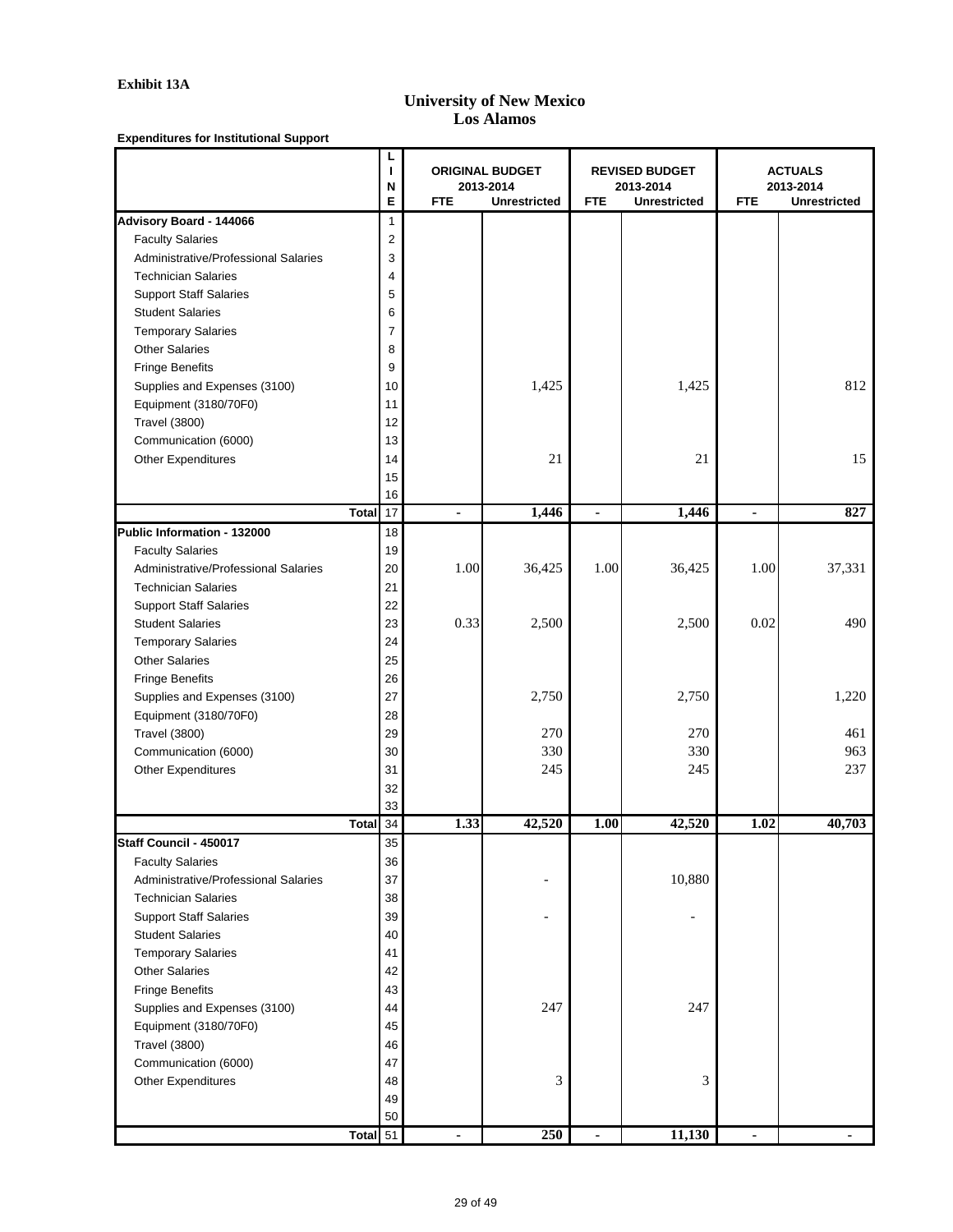#### **Exhibit 13A**

### **University of New Mexico Los Alamos**

|                                         | N<br>Е         | <b>FTE</b> | <b>ORIGINAL BUDGET</b><br>2013-2014<br>Unrestricted | <b>FTE</b>               | <b>REVISED BUDGET</b><br>2013-2014<br><b>Unrestricted</b> | <b>FTE</b> | <b>ACTUALS</b><br>2013-2014<br><b>Unrestricted</b> |
|-----------------------------------------|----------------|------------|-----------------------------------------------------|--------------------------|-----------------------------------------------------------|------------|----------------------------------------------------|
| <b>Summary of Institutional Support</b> |                |            |                                                     |                          |                                                           |            |                                                    |
| <b>Faculty Salaries</b>                 | $\overline{2}$ | 1.00       | 119,322                                             | 1.00                     | 119,207                                                   | 1.00       | 119,208                                            |
| Administrative/Professional Salaries    | 3              | 4.50       | 253,142                                             | 4.50                     | 255,621                                                   | 4.30       | 246,490                                            |
| <b>Technician Salaries</b>              | 4              | 2.00       | 66,890                                              | 2.00                     | 66,890                                                    | 1.93       | 66,935                                             |
| <b>Support Staff Salaries</b>           | 5              | 1.50       | 55,106                                              | 1.50                     | 55,106                                                    | 1.49       | 56,376                                             |
| <b>Student Salaries</b>                 | 6              | 0.33       | 2,500                                               | $\overline{\phantom{0}}$ | 2,500                                                     | 0.02       | 490                                                |
| <b>Temporary Salaries</b>               | 7              |            |                                                     | $\overline{\phantom{a}}$ |                                                           |            |                                                    |
| <b>Other Salaries</b>                   | 8              |            |                                                     |                          |                                                           |            |                                                    |
| <b>Fringe Benefits</b>                  | 9              |            |                                                     |                          |                                                           |            |                                                    |
| Supplies and Expenses (3100)            | 10             |            | 10,537                                              |                          | 10,537                                                    |            | 9,307                                              |
| Equipment (3180/70F0)                   | 11             |            | 12,000                                              |                          | 12,000                                                    |            | 11,327                                             |
| <b>Travel (3800)</b>                    | 12             |            | 4,120                                               |                          | 4,120                                                     |            | 2,726                                              |
| Communication (6000)                    | 13             |            | 21,265                                              |                          | 21,265                                                    |            | 20,510                                             |
| <b>Other Expenditures</b>               | 14             |            | 188,453                                             |                          | 173,420                                                   |            | 152,683                                            |
|                                         | 15             |            |                                                     |                          |                                                           |            |                                                    |
|                                         | 16             |            |                                                     |                          |                                                           |            |                                                    |
| Total 17                                |                | 9.33       | 733,335                                             | 9.00                     | 720,666                                                   | 8.74       | 686,052                                            |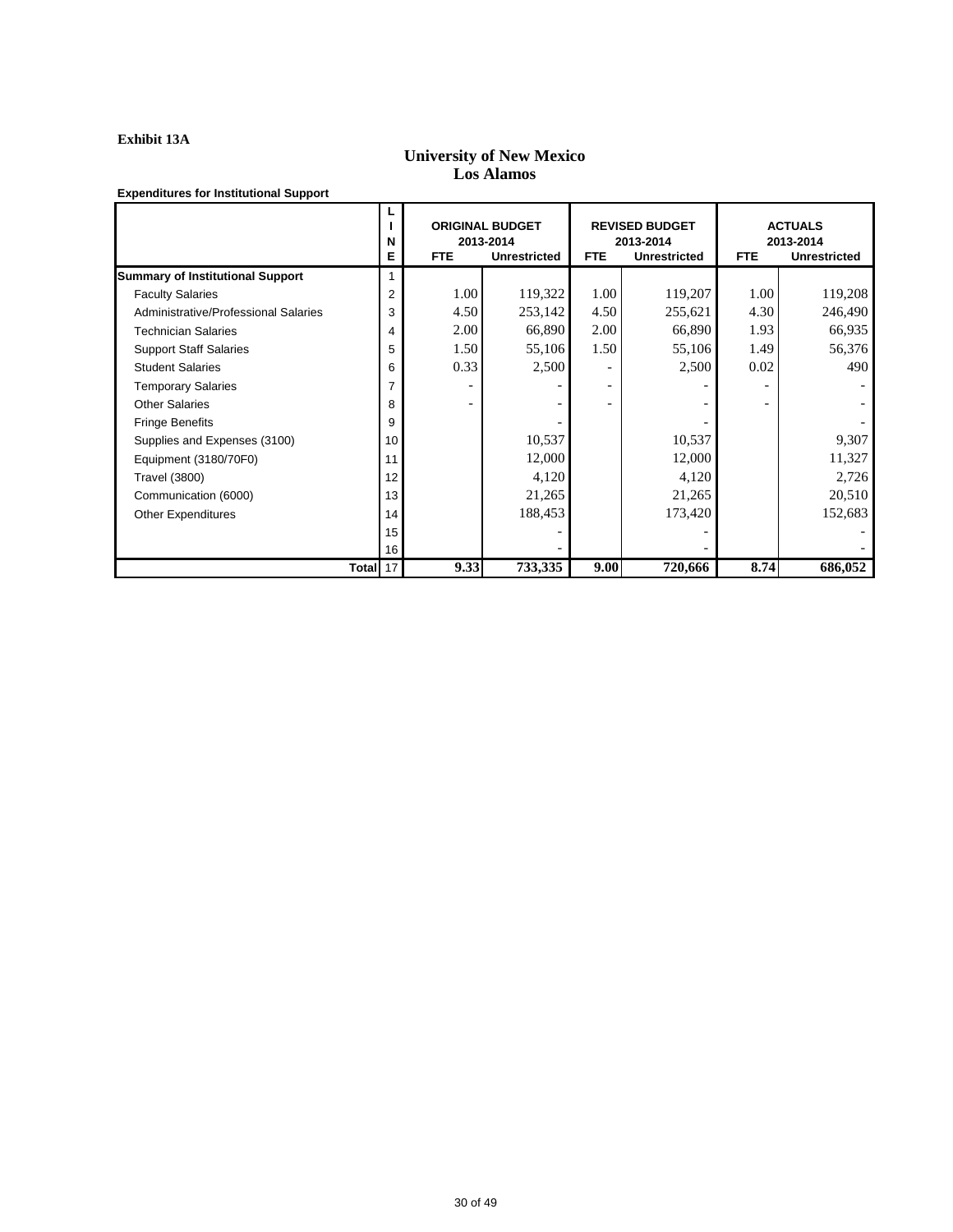## **University of New Mexico Los Alamos**

**Expenditures for Operations and Maintenance Plant**

|                                                   | L<br>$\mathbf{I}$<br>N<br>E |                     | <b>Budget</b><br>2013-2014 | 2013-2014           | <b>Revised Budget</b><br><b>Restricted</b> |                     | <b>Actuals</b><br>2013-2014<br><b>Restricted</b> |  |
|---------------------------------------------------|-----------------------------|---------------------|----------------------------|---------------------|--------------------------------------------|---------------------|--------------------------------------------------|--|
| <b>Oper&amp;Maint of Plant by Unit</b>            | 1                           | <b>Unrestricted</b> | <b>Restricted</b>          | <b>Unrestricted</b> |                                            | <b>Unrestricted</b> |                                                  |  |
| <b>Custodial Services</b>                         | $\overline{2}$              | 129,885             |                            | 129,885             |                                            | 131,792             |                                                  |  |
| Other Oper&Maint                                  | $\ensuremath{\mathsf{3}}$   |                     |                            |                     |                                            |                     |                                                  |  |
| <b>Facility Engagement</b>                        | $\overline{\mathbf{4}}$     | 79,696              |                            | 79,696              |                                            | 80,872              |                                                  |  |
| Total Oper&Maint of Plant by Unit Exp. (Exh. 14A) | 5                           | 209,581             |                            | 209,581             |                                            | 212,664             |                                                  |  |
| Items not on Exhibit 14A                          | $\,6$                       |                     |                            |                     |                                            |                     |                                                  |  |
| Insurance - 150003                                | $\overline{7}$              | 70,000              |                            | 70,000              |                                            | 42,644              |                                                  |  |
| Utilities Supplies and Expense - 150001           | 8                           | 90,000              |                            | 90,000              |                                            | 85,433              |                                                  |  |
| Workstudy:                                        | $\boldsymbol{9}$            |                     |                            |                     |                                            |                     |                                                  |  |
| State Workstudy                                   | 10                          |                     |                            |                     |                                            |                     |                                                  |  |
| Federal Workstudy                                 | 11                          |                     |                            |                     |                                            |                     |                                                  |  |
|                                                   | 12                          |                     |                            |                     |                                            |                     |                                                  |  |
| Fringe Benefits:                                  | 13                          |                     |                            |                     |                                            |                     |                                                  |  |
| <b>Social Security</b>                            | 14                          | 6,710               |                            | 8,628               |                                            | 7,116               |                                                  |  |
| Retirement                                        | 15                          | 9,208               |                            | 10,058              |                                            | 13,050              |                                                  |  |
| Group Insurance                                   | 16                          | 23,837              |                            | 20,835              |                                            | 25,627              |                                                  |  |
| Unemployment Comp.                                | 17                          | 286                 |                            | 318                 |                                            | 301                 |                                                  |  |
| Workers Comp.                                     | 18                          | 1,164               |                            | 2,064               |                                            | 642                 |                                                  |  |
| <b>Miscellaneous Benefits</b>                     | 19                          | 3,685               |                            | 2,987               |                                            | 6,606               |                                                  |  |
|                                                   | 20                          |                     |                            |                     |                                            |                     |                                                  |  |
| <b>Total Items not on Exhibit 14A</b>             | 21                          | 204,890             | $\blacksquare$             | 204,890             | $\blacksquare$                             | 181,418             | $\blacksquare$                                   |  |
|                                                   | 22                          |                     |                            |                     |                                            |                     |                                                  |  |
|                                                   | 23                          |                     |                            |                     |                                            |                     |                                                  |  |
|                                                   | 24                          |                     |                            |                     |                                            |                     |                                                  |  |
|                                                   | 25                          |                     |                            |                     |                                            |                     |                                                  |  |
|                                                   | 26                          |                     |                            |                     |                                            |                     |                                                  |  |
|                                                   | 27                          |                     |                            |                     |                                            |                     |                                                  |  |
|                                                   | 28                          |                     |                            |                     |                                            |                     |                                                  |  |
|                                                   | 29                          |                     |                            |                     |                                            |                     |                                                  |  |
|                                                   | $30\,$                      |                     |                            |                     |                                            |                     |                                                  |  |
|                                                   | 31                          |                     |                            |                     |                                            |                     |                                                  |  |
|                                                   | 32                          |                     |                            |                     |                                            |                     |                                                  |  |
|                                                   | 33                          |                     |                            |                     |                                            |                     |                                                  |  |
|                                                   | 34                          |                     |                            |                     |                                            |                     |                                                  |  |
|                                                   | 35                          |                     |                            |                     |                                            |                     |                                                  |  |
|                                                   | 36                          |                     |                            |                     |                                            |                     |                                                  |  |
| Total Oper.&Maint. Exp. (Exh. 2)                  | 37                          | 414,471             |                            | 414,471             | $\blacksquare$                             | 394,081             | ٠                                                |  |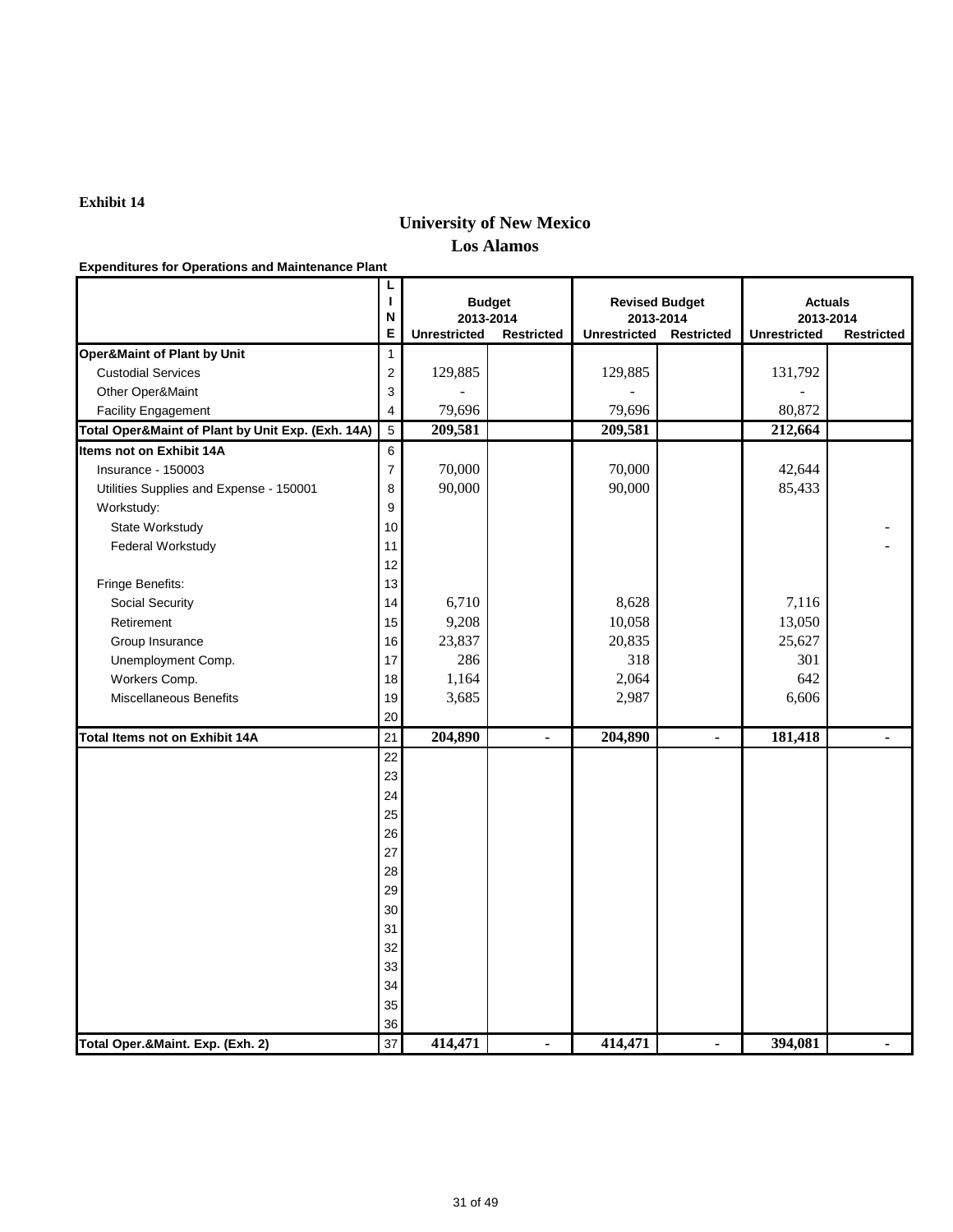## **University of New Mexico**

|                                                         | L<br>N<br>E              | <b>FTE</b> | <b>ORIGINAL BUDGET</b><br>2013-2014<br><b>Unrestricted</b> | <b>FTE</b>     | <b>REVISED BUDGET</b><br>2013-2014<br><b>Unrestricted</b> | <b>ACTUALS</b><br>2013-2014<br><b>FTE</b><br><b>Unrestricted</b> |         |  |
|---------------------------------------------------------|--------------------------|------------|------------------------------------------------------------|----------------|-----------------------------------------------------------|------------------------------------------------------------------|---------|--|
| <b>Custodial Services - 150000</b>                      | 1                        |            |                                                            |                |                                                           |                                                                  |         |  |
| <b>Faculty Salaries</b>                                 | $\overline{2}$           |            |                                                            |                |                                                           |                                                                  |         |  |
| Administrative/Professional Salaries                    | 3                        |            |                                                            |                |                                                           |                                                                  |         |  |
| <b>Technician Salaries</b>                              | 4                        | 1.00       | 24,882                                                     | 1.00           | 24,882                                                    | 1.00                                                             | 25,978  |  |
| <b>Support Staff Salaries</b>                           | 5                        |            |                                                            |                |                                                           |                                                                  |         |  |
| <b>Student Salaries</b>                                 | 6                        |            |                                                            |                |                                                           |                                                                  |         |  |
| <b>Temporary Salaries</b>                               | $\overline{7}$           |            |                                                            |                |                                                           |                                                                  |         |  |
| <b>Other Salaries</b>                                   | 8                        |            |                                                            |                |                                                           |                                                                  |         |  |
| <b>Fringe Benefits</b>                                  | 9                        |            |                                                            |                |                                                           |                                                                  |         |  |
| Supplies and Expenses (3100)                            | 10                       |            | 17,400                                                     |                | 17,400                                                    |                                                                  | 4,439   |  |
| Equipment (3180)                                        | 11                       |            | 2,500                                                      |                | 2,500                                                     |                                                                  | 1,264   |  |
| <b>Travel (3800)</b>                                    | 12                       |            | 750                                                        |                | 750                                                       |                                                                  | 1,324   |  |
| Communication (6000)                                    | 13                       |            | 1,700                                                      |                | 1,700                                                     |                                                                  | 401     |  |
| <b>Other Expenditures</b>                               | 14                       |            | 82,653                                                     |                | 82,653                                                    |                                                                  | 98,386  |  |
|                                                         | 15                       |            |                                                            |                |                                                           |                                                                  |         |  |
|                                                         | 16                       |            |                                                            |                |                                                           |                                                                  |         |  |
|                                                         | <b>Total</b><br>17       | 1.00       | 129,885                                                    | 1.00           | 129,885                                                   | 1.00                                                             | 131,792 |  |
| <b>Other Oper&amp;Maint</b>                             | 18                       |            |                                                            |                |                                                           |                                                                  |         |  |
| <b>Faculty Salaries</b>                                 | 19                       |            |                                                            |                |                                                           |                                                                  |         |  |
| Administrative/Professional Salaries                    | 20                       |            |                                                            |                |                                                           |                                                                  |         |  |
| <b>Technician Salaries</b>                              | 21                       |            |                                                            |                |                                                           |                                                                  |         |  |
| <b>Support Staff Salaries</b>                           | 22                       |            |                                                            |                |                                                           |                                                                  |         |  |
| <b>Student Salaries</b>                                 | 23                       |            |                                                            |                |                                                           |                                                                  |         |  |
| <b>Temporary Salaries</b>                               | 24                       |            |                                                            |                |                                                           |                                                                  |         |  |
| <b>Other Salaries</b>                                   | 25                       |            |                                                            |                |                                                           |                                                                  |         |  |
| <b>Fringe Benefits</b>                                  | 26                       |            |                                                            |                |                                                           |                                                                  |         |  |
| Supplies and Expenses (3100)                            | 27                       |            |                                                            |                |                                                           |                                                                  |         |  |
| Equipment (3180)                                        | 28                       |            |                                                            |                |                                                           |                                                                  |         |  |
| <b>Travel (3800)</b>                                    | 29                       |            |                                                            |                |                                                           |                                                                  |         |  |
| Communication (6000)                                    | 30                       |            |                                                            |                |                                                           |                                                                  |         |  |
| <b>Other Expenditures</b>                               | 31                       |            |                                                            |                |                                                           |                                                                  |         |  |
|                                                         | 32                       |            |                                                            |                |                                                           |                                                                  |         |  |
|                                                         | 33                       |            |                                                            |                |                                                           |                                                                  |         |  |
|                                                         | <b>Total</b><br>34<br>35 |            | $\blacksquare$                                             | $\blacksquare$ | $\blacksquare$                                            |                                                                  |         |  |
| Facility Engagement - 150005<br><b>Faculty Salaries</b> | 36                       |            |                                                            |                |                                                           |                                                                  |         |  |
| Administrative/Professional Salaries                    | 37                       |            |                                                            |                |                                                           |                                                                  |         |  |
| <b>Technician Salaries</b>                              | 38                       | 2.00       | 74,320                                                     | 2.00           | 74,320                                                    | 1.00                                                             | 42,758  |  |
| <b>Support Staff Salaries</b>                           | 39                       |            |                                                            |                |                                                           | 0.99                                                             | 32,364  |  |
| <b>Student Salaries</b>                                 | 40                       |            |                                                            |                |                                                           |                                                                  |         |  |
| <b>Temporary Salaries</b>                               | 41                       |            |                                                            |                |                                                           |                                                                  |         |  |
| <b>Other Salaries</b>                                   | 42                       |            |                                                            |                |                                                           |                                                                  |         |  |
| <b>Fringe Benefits</b>                                  | 43                       |            |                                                            |                |                                                           |                                                                  |         |  |
| Supplies and Expenses (3100)                            | 44                       |            | 2,500                                                      |                | 2,501                                                     |                                                                  | 2,424   |  |
| Equipment (3180)                                        | 45                       |            |                                                            |                |                                                           |                                                                  |         |  |
| <b>Travel (3800)</b>                                    | 46                       |            |                                                            |                |                                                           |                                                                  | 12      |  |
| Communication (6000)                                    | 47                       |            | 2,430                                                      |                | 2,430                                                     |                                                                  | 1,774   |  |
| <b>Other Expenditures</b>                               | 48                       |            | 446                                                        |                | 445                                                       |                                                                  | 1,541   |  |
|                                                         | 49                       |            |                                                            |                |                                                           |                                                                  |         |  |
|                                                         | 50                       |            |                                                            |                |                                                           |                                                                  |         |  |
|                                                         | Total <sup>51</sup>      | 2.00       | 79,696                                                     | 2.00           | 79,696                                                    | 1.99                                                             | 80,872  |  |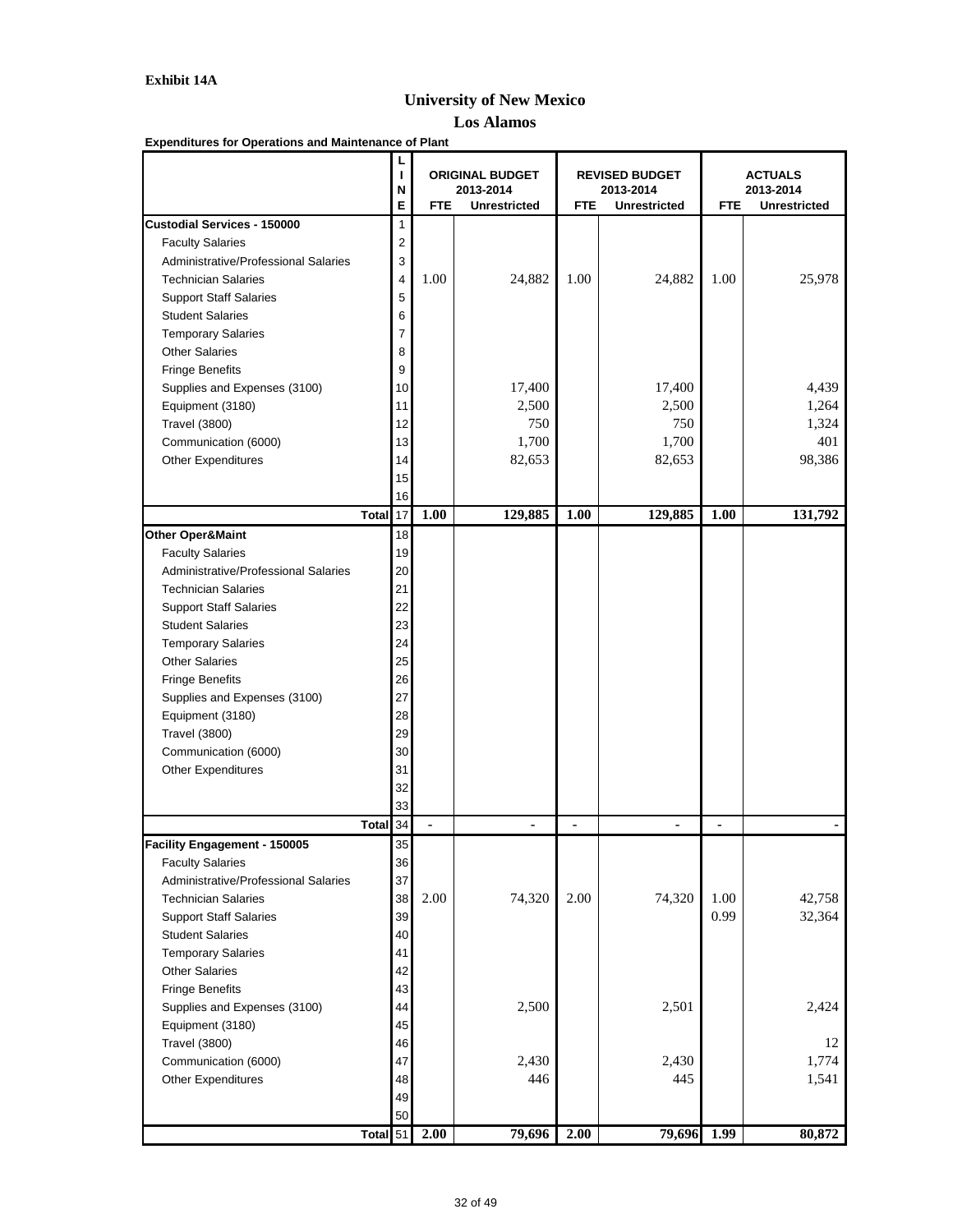### **Exhibit 14A**

### **University of New Mexico Los Alamos**

**Expenditures for Operations and Maintenance of Plant**

|                                      | N<br>Е          | <b>FTE</b> | <b>ORIGINAL BUDGET</b><br>2013-2014<br><b>Unrestricted</b> | <b>FTE</b> | <b>REVISED BUDGET</b><br>2013-2014<br><b>Unrestricted</b> | <b>ACTUALS</b><br>2013-2014<br><b>FTE</b><br><b>Unrestricted</b> |         |  |
|--------------------------------------|-----------------|------------|------------------------------------------------------------|------------|-----------------------------------------------------------|------------------------------------------------------------------|---------|--|
| <b>O&amp;M Total</b>                 |                 |            |                                                            |            |                                                           |                                                                  |         |  |
| <b>Faculty Salaries</b>              | 2               |            |                                                            |            |                                                           |                                                                  |         |  |
| Administrative/Professional Salaries | 3               |            |                                                            |            |                                                           |                                                                  |         |  |
| <b>Technician Salaries</b>           | 4               | 3.00       | 99,202                                                     | 3.00       | 99,202                                                    | 2.00                                                             | 68,736  |  |
| <b>Support Staff Salaries</b>        | 5               |            |                                                            |            |                                                           | 0.99                                                             | 32,364  |  |
| <b>Student Salaries</b>              | 6               |            | $\overline{a}$                                             |            |                                                           |                                                                  |         |  |
| <b>Temporary Salaries</b>            |                 |            |                                                            |            |                                                           |                                                                  |         |  |
| <b>Other Salaries</b>                | 8               |            |                                                            |            |                                                           |                                                                  |         |  |
| <b>Fringe Benefits</b>               | 9               |            |                                                            |            |                                                           |                                                                  |         |  |
| Supplies and Expenses (3100)         | 10 <sub>1</sub> |            | 19,900                                                     |            | 19,901                                                    |                                                                  | 6,862   |  |
| Equipment (3180)                     | 11              |            | 2,500                                                      |            | 2,500                                                     |                                                                  | 1,264   |  |
| <b>Travel (3800)</b>                 | 12              |            | 750                                                        |            | 750                                                       |                                                                  | 1,336   |  |
| Communication (6000)                 | 13              |            | 4,130                                                      |            | 4,130                                                     |                                                                  | 2,175   |  |
| <b>Other Expenditures</b>            | 14              |            | 83,099                                                     |            | 83,098                                                    |                                                                  | 99,927  |  |
|                                      | 15              |            |                                                            |            |                                                           |                                                                  |         |  |
|                                      | 16              |            |                                                            |            |                                                           |                                                                  |         |  |
| Total 17                             |                 | 3.00       | 209,581                                                    | 3.00       | 209,581                                                   | 2.99                                                             | 212,664 |  |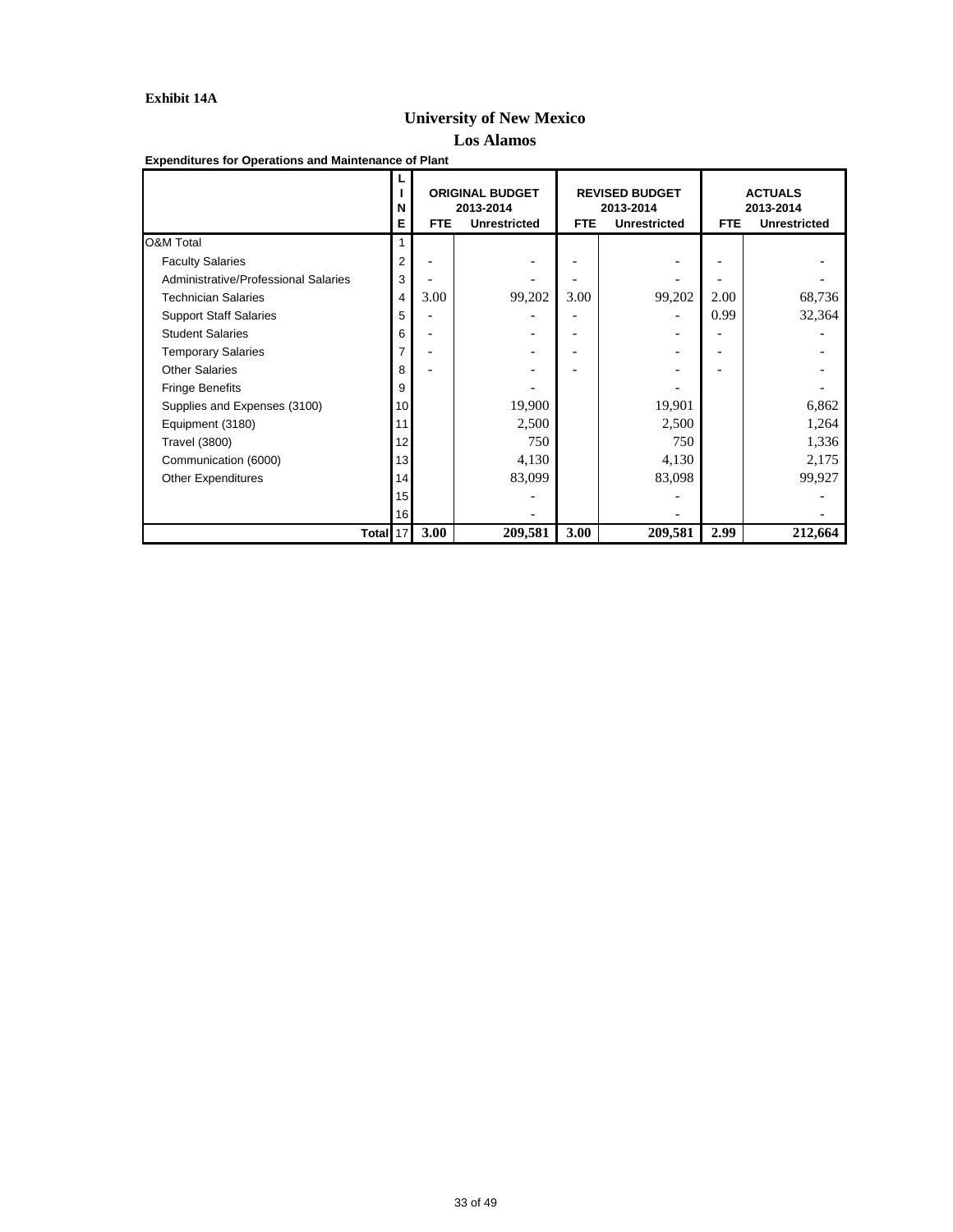**Summary of Student Social and Cultural Development Activities**

|                                       | L<br>N          |            | <b>Budget</b><br>2013-2014 |            |                   |                | <b>Revised Budget</b><br>2013-2014 |            |                   |            | <b>Actuals</b><br>2013-2014 |            |                   |
|---------------------------------------|-----------------|------------|----------------------------|------------|-------------------|----------------|------------------------------------|------------|-------------------|------------|-----------------------------|------------|-------------------|
| 142000, 142001                        | Е               | <b>FTE</b> | <b>Unrestricted</b>        | <b>FTE</b> | <b>Restricted</b> | <b>FTE</b>     | <b>Unrestricted</b>                | <b>FTE</b> | <b>Restricted</b> | <b>FTE</b> | <b>Unrestricted</b>         | <b>FTE</b> | <b>Restricted</b> |
| <b>Revenues</b>                       | $\mathbf{1}$    |            |                            |            |                   |                |                                    |            |                   |            |                             |            |                   |
| <b>Student Tuition and Fees</b>       | $\overline{2}$  |            | 59,000                     |            |                   |                | 59,000                             |            |                   |            | 57,835                      |            |                   |
| <b>Government Appropriations</b>      | $\mathfrak{B}$  |            |                            |            |                   |                |                                    |            |                   |            |                             |            |                   |
| Federal                               | 4               |            |                            |            |                   |                | $\overline{\phantom{a}}$           |            |                   |            |                             |            |                   |
| <b>State</b>                          | 5               |            |                            |            |                   |                | $\overline{\phantom{0}}$           |            |                   |            |                             |            |                   |
| Local                                 | 6               |            |                            |            |                   |                | $\overline{\phantom{a}}$           |            |                   |            |                             |            |                   |
| <b>Government Grants &amp; Others</b> | $\overline{7}$  |            |                            |            |                   |                | $\overline{\phantom{a}}$           |            |                   |            |                             |            |                   |
| Federal                               | 8               |            |                            |            |                   |                | $\overline{\phantom{a}}$           |            |                   |            |                             |            |                   |
| <b>State</b>                          | 9               |            |                            |            |                   |                | $\overline{\phantom{a}}$           |            |                   |            |                             |            |                   |
| Local                                 | 10              |            |                            |            |                   |                | $\overline{\phantom{a}}$           |            |                   |            |                             |            |                   |
| <b>Private Gifts &amp; Grants</b>     | 11              |            |                            |            |                   |                | $\overline{\phantom{a}}$           |            |                   |            |                             |            |                   |
| <b>Endowment Gifts</b>                | 12 <sub>2</sub> |            |                            |            |                   |                |                                    |            |                   |            |                             |            |                   |
| <b>Student Fundraisers</b>            | 13              |            |                            |            |                   |                | $\overline{\phantom{a}}$           |            |                   |            |                             |            |                   |
| <b>Miscellaneous Fees</b>             | 14              |            |                            |            |                   |                | $\sim$                             |            |                   |            |                             |            |                   |
| Total Revenue (Exh. 1)                | 15              |            | 59,000                     |            | Ξ.                |                | 59,000                             |            |                   |            | 57,835                      |            |                   |
| <b>Beginning Balance (Exh. 1)</b>     | 16              |            | 24,855                     |            |                   |                | 13,371                             |            |                   |            | 13,371                      |            |                   |
| Total Available (Exh. 1)              | 17              |            | 83,855                     |            |                   |                | 72,371                             |            |                   |            | 71,207                      |            |                   |
|                                       | 18              |            |                            |            |                   |                |                                    |            |                   |            |                             |            |                   |
| <b>Expenditures</b>                   | 19              |            |                            |            |                   |                |                                    |            |                   |            |                             |            |                   |
| <b>Professional Salaries</b>          | 20              |            |                            |            |                   |                |                                    |            |                   |            |                             |            |                   |
| <b>Technician Salaries</b>            | 21              |            |                            |            |                   |                |                                    |            |                   |            |                             |            |                   |
| <b>Temporary Salaries</b>             | 22              |            |                            |            |                   |                |                                    |            |                   |            |                             |            |                   |
| Supplies and Expenses                 | 23              |            | 17,719                     |            |                   |                | 17,719                             |            |                   |            | 15,985                      |            |                   |
| Travel                                | 24              |            | 500                        |            |                   |                | 500                                |            |                   |            | 597                         |            |                   |
| <b>Telephone Costs</b>                | 25              |            |                            |            |                   |                |                                    |            |                   |            |                             |            |                   |
| <b>Contract Services</b>              | 26              |            |                            |            |                   |                | $\overline{\phantom{a}}$           |            |                   |            |                             |            |                   |
|                                       | 27              |            | 281                        |            |                   |                | $\overline{\phantom{a}}$<br>281    |            |                   |            | 281                         |            |                   |
| <b>Other Expenditures</b>             |                 |            |                            |            |                   |                |                                    |            |                   |            |                             |            |                   |
| <b>Student Gov. Scholarships</b>      | 28              |            | 500                        |            |                   |                | 500                                |            |                   |            | 800                         |            |                   |
| <b>Student Center Maint.</b>          | 29              |            |                            |            |                   |                | $\overline{\phantom{a}}$           |            |                   |            |                             |            |                   |
| Workstudy:                            | 30 <sup>°</sup> |            |                            |            |                   |                | $\overline{\phantom{a}}$           |            |                   |            |                             |            |                   |
| State Workstudy                       | 31              |            | $\overline{\phantom{a}}$   |            |                   |                | $\overline{\phantom{a}}$           |            |                   |            | $\overline{\phantom{a}}$    |            |                   |
| <b>Federal Workstudy</b>              | 32              |            |                            |            |                   |                | $\overline{\phantom{a}}$           |            |                   |            |                             |            |                   |
| Fringe Benefits:                      | 33              |            |                            |            |                   |                | $\overline{\phantom{a}}$           |            |                   |            |                             |            |                   |
| <b>Social Security</b>                | 34              |            |                            |            |                   |                | $\overline{\phantom{a}}$           |            |                   |            |                             |            |                   |
| Retirement                            | 35              |            |                            |            |                   |                | $\overline{\phantom{a}}$           |            |                   |            | $\overline{\phantom{0}}$    |            |                   |
| Group Insurance                       | 36              |            |                            |            |                   |                | $\overline{\phantom{a}}$           |            |                   |            |                             |            |                   |
| Unemployment Comp.                    | 37              |            |                            |            |                   |                | $\overline{\phantom{a}}$           |            |                   |            |                             |            |                   |
| Workers Comp.                         | 38              |            |                            |            |                   |                | $\overline{\phantom{a}}$           |            |                   |            | $\overline{\phantom{0}}$    |            |                   |
| <b>Tuition Waivers</b>                | 39              |            |                            |            |                   |                |                                    |            |                   |            |                             |            |                   |
| Total Expenditures (Exh. 1)           | 40              |            | 19,000                     |            | $\blacksquare$    | $\blacksquare$ | 19,000                             |            | $\blacksquare$    |            | 17,663                      |            |                   |
| <b>Transfers To (From)</b>            | 41              |            |                            |            |                   |                |                                    |            |                   |            |                             |            |                   |
| Transfer to Plant Fund Minor          | 42              |            |                            |            |                   |                |                                    |            |                   |            |                             |            |                   |
| Transfer to Renewal & Replacement     | 43              |            | 40,000                     |            |                   |                | 40,000                             |            |                   |            | 40,000                      |            |                   |
|                                       | 44              |            |                            |            |                   |                |                                    |            |                   |            |                             |            |                   |
|                                       | 45              |            |                            |            |                   |                |                                    |            |                   |            |                             |            |                   |
|                                       | 46              |            |                            |            |                   |                |                                    |            |                   |            |                             |            |                   |
| <b>Total Transfers</b>                | 47              |            | 40,000                     |            | $\blacksquare$    |                | 40,000                             |            | $\blacksquare$    |            | 40,000                      |            | $\sim$            |
| <b>Ending Balance (Exh. 1)</b>        | 48              |            | 24,855                     |            |                   |                | 13,371                             |            |                   |            | 13,543                      |            | $\blacksquare$    |

# **University of New Mexico**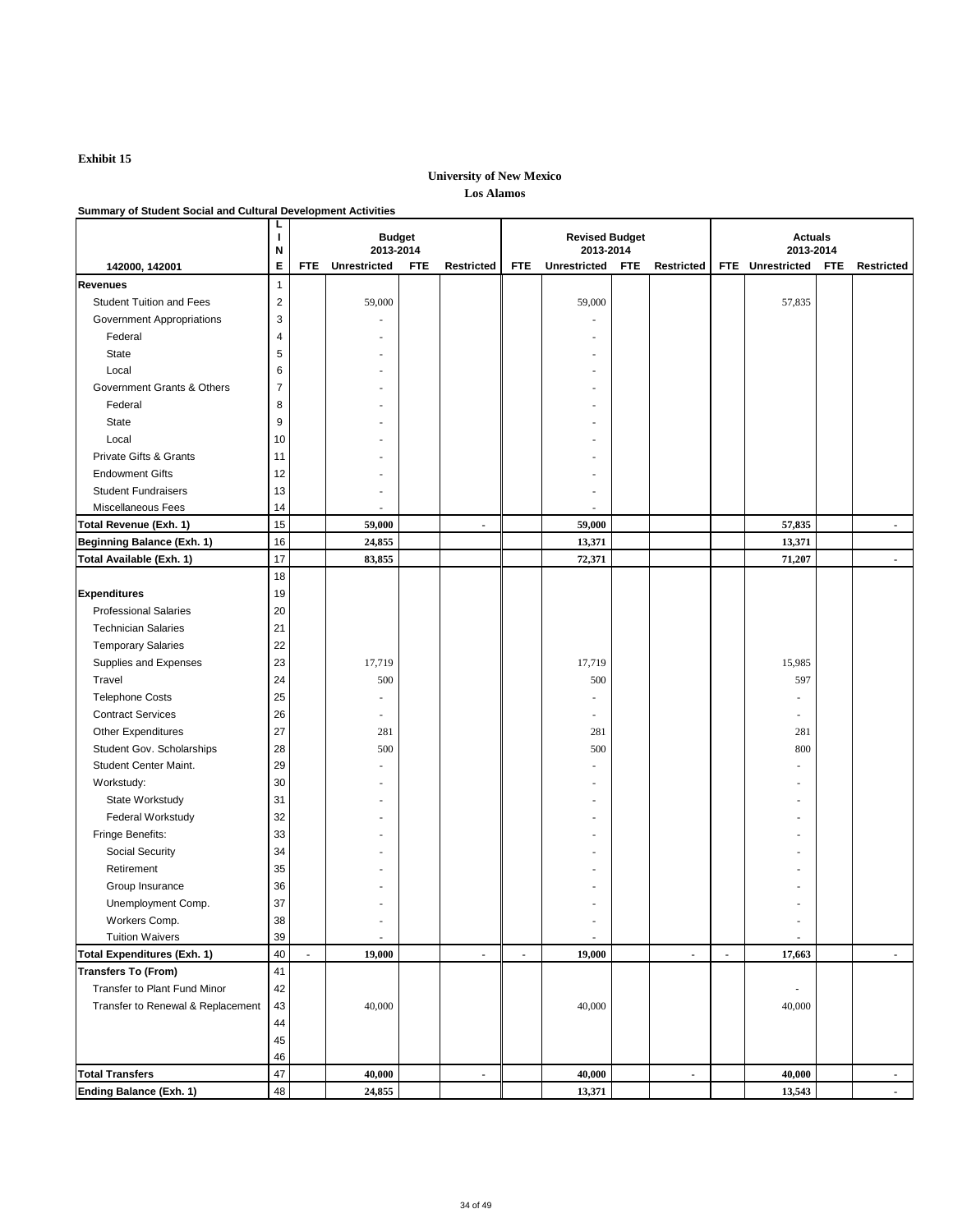### **Summary of Research**

|                                         | L              |                |                      | <b>Budget</b><br><b>Revised Budget</b><br><b>Actuals</b> |                   |                |                     |            |                   |                |                     |            |                   |
|-----------------------------------------|----------------|----------------|----------------------|----------------------------------------------------------|-------------------|----------------|---------------------|------------|-------------------|----------------|---------------------|------------|-------------------|
|                                         | $\mathsf N$    |                |                      | 2013-2014                                                |                   |                | 2013-2014           |            |                   |                |                     | 2013-2014  |                   |
|                                         | E              |                | FTE Unrestricted FTE |                                                          | <b>Restricted</b> | <b>FTE</b>     | <b>Unrestricted</b> | <b>FTE</b> | <b>Restricted</b> | <b>FTE</b>     | <b>Unrestricted</b> | <b>FTE</b> | <b>Restricted</b> |
| <b>Revenues</b>                         | $\overline{1}$ |                |                      |                                                          |                   |                |                     |            |                   |                |                     |            |                   |
| <b>Student Tuition and Fees</b>         | $\overline{2}$ |                |                      |                                                          |                   |                |                     |            |                   |                |                     |            |                   |
| <b>Government Appropriations</b>        | $\mathbf 3$    |                |                      |                                                          |                   |                |                     |            |                   |                |                     |            |                   |
| Federal                                 | $\overline{4}$ |                |                      |                                                          |                   |                |                     |            |                   |                |                     |            |                   |
| State                                   | $\,$ 5 $\,$    |                |                      |                                                          |                   |                |                     |            |                   |                |                     |            |                   |
| Local                                   | 6              |                |                      |                                                          |                   |                |                     |            |                   |                |                     |            |                   |
| Government Grants & Others              | $\overline{7}$ |                |                      |                                                          |                   |                |                     |            |                   |                |                     |            |                   |
| Federal                                 | 8              |                |                      |                                                          |                   |                |                     |            |                   |                |                     |            |                   |
| State                                   | 9              |                |                      |                                                          |                   |                |                     |            |                   |                |                     |            |                   |
| Local                                   | 10             |                |                      |                                                          |                   |                |                     |            |                   |                |                     |            |                   |
| Private Gifts & Grants                  | 11             |                |                      |                                                          |                   |                |                     |            |                   |                |                     |            |                   |
| <b>Endowment Gifts</b>                  | 12             |                |                      |                                                          |                   |                |                     |            |                   |                |                     |            |                   |
| <b>Student Fundraisers</b>              | 13             |                |                      |                                                          |                   |                |                     |            |                   |                |                     |            |                   |
| Miscellaneous Fees                      | 14             |                |                      |                                                          |                   |                |                     |            |                   |                |                     |            |                   |
| <b>Total Revenue (Exh. 1)</b>           | 15             |                | $\blacksquare$       |                                                          | $\blacksquare$    |                | $\blacksquare$      |            | $\blacksquare$    |                | $\blacksquare$      |            | $\sim$            |
| <b>Beginning Balance (Exh. 1)</b>       | 16             |                |                      |                                                          | $\blacksquare$    |                |                     |            | $\blacksquare$    |                |                     |            |                   |
| <b>Total Available (Exh. 1)</b>         | 17             |                | $\blacksquare$       |                                                          | $\sim$            |                | $\blacksquare$      |            | $\blacksquare$    |                | $\blacksquare$      |            | $\sim$            |
|                                         | 18             |                |                      |                                                          |                   |                |                     |            |                   |                |                     |            |                   |
| <b>Expenditures</b>                     | 19             |                |                      |                                                          |                   |                |                     |            |                   |                |                     |            |                   |
| <b>Professional Salaries</b>            | 20             |                |                      |                                                          |                   |                |                     |            |                   |                |                     |            |                   |
| <b>Technician Salaries</b>              | 21             |                |                      |                                                          |                   |                |                     |            |                   |                |                     |            |                   |
| <b>Temporary Salaries</b>               | 22             |                |                      |                                                          |                   |                |                     |            |                   |                |                     |            |                   |
| Supplies and Expenses                   | 23             |                |                      |                                                          |                   |                |                     |            |                   |                |                     |            |                   |
| Travel                                  | 24             |                |                      |                                                          |                   |                |                     |            |                   |                |                     |            |                   |
| <b>Telephone Costs</b>                  | 25             |                |                      |                                                          |                   |                |                     |            |                   |                |                     |            |                   |
| <b>Contract Services</b>                | 26             |                |                      |                                                          |                   |                |                     |            |                   |                |                     |            |                   |
| Other Expenditures                      | 27             |                |                      |                                                          |                   |                |                     |            |                   |                |                     |            |                   |
| Student Gov. Scholarships               | 28             |                |                      |                                                          |                   |                |                     |            |                   |                |                     |            |                   |
| Student Center Maint.                   | 29             |                |                      |                                                          |                   |                |                     |            |                   |                |                     |            |                   |
| Workstudy:                              | 30             |                |                      |                                                          |                   |                |                     |            |                   |                |                     |            |                   |
| State Workstudy                         | 31             |                |                      |                                                          |                   |                |                     |            |                   |                |                     |            |                   |
| Federal Workstudy                       | 32             |                |                      |                                                          |                   |                |                     |            |                   |                |                     |            |                   |
| Fringe Benefits:                        | 33             |                |                      |                                                          |                   |                |                     |            |                   |                |                     |            |                   |
| <b>Social Security</b>                  | 34             |                |                      |                                                          |                   |                |                     |            |                   |                |                     |            |                   |
| Retirement                              | 35             |                |                      |                                                          |                   |                |                     |            |                   |                |                     |            |                   |
| Group Insurance                         | 36             |                |                      |                                                          |                   |                |                     |            |                   |                |                     |            |                   |
| Unemployment Comp.                      | 37             |                |                      |                                                          |                   |                |                     |            |                   |                |                     |            |                   |
|                                         | 38             |                |                      |                                                          |                   |                |                     |            |                   |                |                     |            |                   |
| Workers Comp.<br><b>Tuition Waivers</b> | 39             |                |                      |                                                          |                   |                |                     |            |                   |                |                     |            |                   |
| <b>Total Expenditures (Exh. 1)</b>      | 40             | $\blacksquare$ | $\blacksquare$       |                                                          | $\blacksquare$    | $\blacksquare$ | $\blacksquare$      |            | $\blacksquare$    | $\blacksquare$ | $\blacksquare$      |            | $\blacksquare$    |
|                                         |                |                |                      |                                                          |                   |                |                     |            |                   |                |                     |            |                   |
| <b>Transfers To (From)</b>              | 41             |                |                      |                                                          |                   |                |                     |            |                   |                |                     |            |                   |
| Transfer to Exhibit 19                  | 42             |                |                      |                                                          |                   |                |                     |            |                   |                |                     |            |                   |
| <b>Transfer to Capital Outlay</b>       | 43             |                |                      |                                                          |                   |                |                     |            |                   |                |                     |            |                   |
|                                         | 44             |                |                      |                                                          |                   |                |                     |            |                   |                |                     |            |                   |
|                                         | 45             |                |                      |                                                          |                   |                |                     |            |                   |                |                     |            |                   |
|                                         | 46             |                |                      |                                                          |                   |                |                     |            |                   |                |                     |            |                   |
| <b>Total Transfers</b>                  | 47             |                | $\blacksquare$       |                                                          | $\sim$            |                | $\blacksquare$      |            | $\blacksquare$    |                | $\blacksquare$      |            | $\sim$            |
| <b>Ending Balance (Exh. 1)</b>          | 48             |                | $\blacksquare$       |                                                          | $\blacksquare$    |                | $\blacksquare$      |            | $\blacksquare$    |                | $\blacksquare$      |            | $\sim$            |

## **University of New Mexico Los Alamos**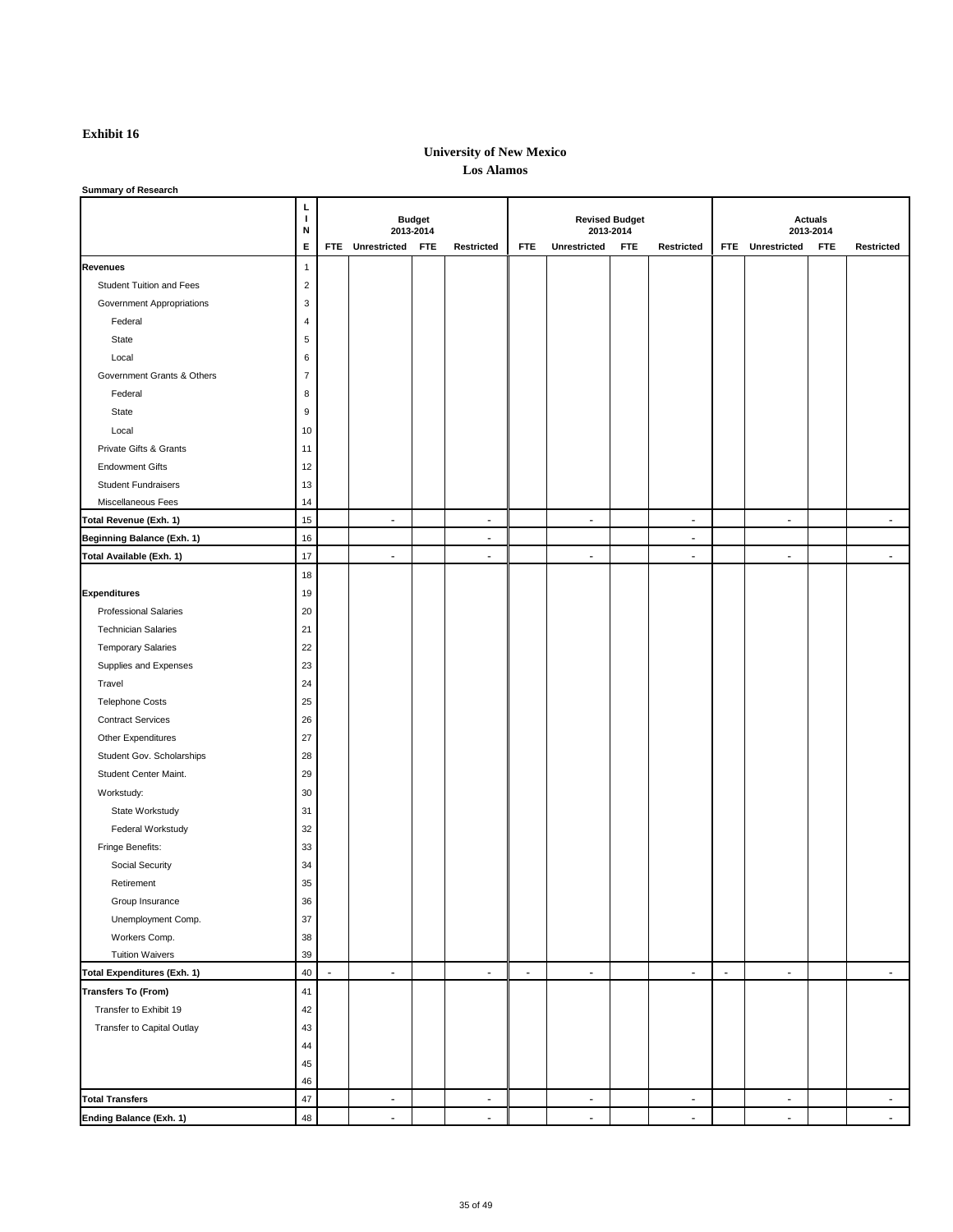#### **Summary of Public Service**

|                                          | N  |                          | 2013-2014                | <b>Budget</b>            |                          | <b>Revised Budget</b><br>2013-2014 |                          |                          |                          |            | <b>Actuals</b><br>2013-2014 |                          |                   |  |  |
|------------------------------------------|----|--------------------------|--------------------------|--------------------------|--------------------------|------------------------------------|--------------------------|--------------------------|--------------------------|------------|-----------------------------|--------------------------|-------------------|--|--|
|                                          | E  | <b>FTE</b>               | <b>Unrestricted</b>      | <b>FTE</b>               | <b>Restricted</b>        | <b>FTE</b>                         | <b>Unrestricted</b>      | <b>FTE</b>               | <b>Restricted</b>        | <b>FTE</b> | <b>Unrestricted</b>         | <b>FTE</b>               | <b>Restricted</b> |  |  |
| <b>Revenues</b>                          |    |                          |                          |                          |                          |                                    |                          |                          |                          |            |                             |                          |                   |  |  |
| <b>Student Tuition and Fees</b>          | 2  |                          |                          |                          |                          |                                    |                          |                          |                          |            | -                           |                          |                   |  |  |
| <b>Government Appropriations</b>         | 3  |                          |                          |                          |                          |                                    |                          |                          |                          |            |                             |                          |                   |  |  |
| Federal                                  | 4  |                          |                          |                          |                          |                                    |                          |                          |                          |            |                             |                          |                   |  |  |
| State                                    | 5  |                          |                          |                          |                          |                                    |                          |                          |                          |            |                             |                          |                   |  |  |
| Local                                    | 6  |                          |                          |                          |                          |                                    | $\overline{\phantom{a}}$ |                          |                          |            | -                           |                          |                   |  |  |
| Government Grants & Others               |    |                          |                          |                          |                          |                                    | $\overline{\phantom{a}}$ |                          |                          |            | -                           |                          |                   |  |  |
| Federal (SBDCs, FF, Accelerate)          | 8  |                          |                          |                          | 82,966                   |                                    | $\overline{\phantom{a}}$ |                          | 82,966                   |            |                             |                          | 102,252           |  |  |
| State                                    | 9  |                          | $\overline{\phantom{0}}$ |                          | 316,642                  |                                    | $\overline{\phantom{a}}$ |                          | 316,642                  |            | -                           |                          | 270,393           |  |  |
| Local                                    | 10 |                          | $\overline{\phantom{a}}$ |                          |                          |                                    | $\overline{\phantom{a}}$ |                          |                          |            | $\overline{\phantom{a}}$    |                          |                   |  |  |
| Private Gifts & Grants                   | 11 |                          | 5,000                    |                          |                          |                                    | 10,000                   |                          |                          |            | 5,571                       |                          |                   |  |  |
| <b>Community Service Grants</b>          | 12 |                          |                          |                          |                          |                                    |                          |                          |                          |            |                             |                          |                   |  |  |
| <b>Other Sources</b>                     | 13 |                          | 25,000                   |                          | 4,000                    |                                    | 20,000                   |                          | 4,000                    |            | 25,500                      |                          | 3,606             |  |  |
| Miscellaneous Fees                       | 14 |                          |                          |                          |                          |                                    |                          |                          |                          |            |                             |                          |                   |  |  |
| Total Revenue (Exh. 1)                   | 15 |                          | 30,000                   |                          | 403,608                  |                                    | 30,000                   |                          | 403,608                  |            | 31,071                      |                          | 376,251           |  |  |
| <b>Beginning Balance (Exh. 1)</b>        | 16 |                          | 274,868                  |                          |                          |                                    | 169,374                  |                          |                          |            | 169,374                     |                          |                   |  |  |
| Total Available (Exh. 1)                 | 17 |                          | 304,868                  |                          | 403,608                  |                                    | 199,374                  |                          | 403,608                  |            | 200,445                     |                          | 376,251           |  |  |
|                                          | 18 |                          |                          |                          |                          |                                    |                          |                          |                          |            |                             |                          |                   |  |  |
| Expenditures                             | 19 |                          |                          |                          |                          |                                    |                          |                          |                          |            |                             |                          |                   |  |  |
| <b>Professional Salaries</b>             |    | 20 0.25                  | $13,635$ 5.70            |                          | 238,200 0.25             |                                    | $13,635$ 5.70            |                          | $238,200$ 0.02           |            | (3,641)                     | 5.24                     | 251,222           |  |  |
| <b>Support Staff Salaries</b>            | 21 |                          |                          | $\overline{\phantom{a}}$ |                          |                                    |                          | $\overline{\phantom{a}}$ |                          |            |                             |                          |                   |  |  |
| <b>Technician Salaries</b>               | 22 | $\overline{\phantom{a}}$ | $\overline{\phantom{a}}$ | $\overline{\phantom{0}}$ | $\overline{\phantom{a}}$ |                                    | $\overline{\phantom{a}}$ | $\overline{\phantom{a}}$ | $\overline{\phantom{0}}$ |            | (356)                       | $\overline{\phantom{a}}$ |                   |  |  |
| <b>Temporary Salaries</b>                | 23 | $\overline{\phantom{a}}$ | $\overline{\phantom{a}}$ | $\overline{\phantom{0}}$ | $\overline{\phantom{a}}$ |                                    | $\overline{\phantom{a}}$ | $\overline{\phantom{a}}$ |                          |            |                             |                          |                   |  |  |
| <b>Other Salaries</b>                    | 24 | $\overline{\phantom{a}}$ | $\overline{\phantom{a}}$ | $\overline{\phantom{0}}$ |                          |                                    | $\overline{\phantom{a}}$ | $\overline{\phantom{a}}$ |                          |            | $\blacksquare$              | $\overline{\phantom{a}}$ |                   |  |  |
| Supplies and Expenses                    | 25 |                          | 4,926                    |                          | 21,270                   |                                    | 4,926                    |                          | 21,270                   |            | 521                         |                          | 5,917             |  |  |
| Travel                                   | 26 |                          |                          |                          | 17,599                   |                                    |                          |                          | 17,599                   |            | $\overline{\phantom{0}}$    |                          | 4,207             |  |  |
| Equipment                                | 27 |                          |                          |                          | 1,000                    |                                    | $\overline{\phantom{a}}$ |                          | 1,000                    |            |                             |                          |                   |  |  |
| <b>Contract Services</b>                 | 28 |                          | $\overline{\phantom{a}}$ |                          | 10,500                   |                                    | $\overline{\phantom{a}}$ |                          | 10,500                   |            |                             |                          |                   |  |  |
| <b>Other Expenditures</b>                | 29 |                          | 5,165                    |                          | 53,486                   |                                    | 35,165                   |                          | 53,486                   |            | 45,268                      |                          | 25,615            |  |  |
| Workstudy:                               | 30 |                          |                          |                          | $\overline{\phantom{a}}$ |                                    |                          |                          |                          |            |                             |                          |                   |  |  |
| State Workstudy                          | 31 |                          |                          |                          |                          |                                    |                          |                          |                          |            |                             |                          |                   |  |  |
| Federal Workstudy                        | 32 |                          | $\overline{\phantom{a}}$ |                          |                          |                                    | $\overline{\phantom{a}}$ |                          |                          |            |                             |                          |                   |  |  |
| Fringe Benefits:                         | 33 |                          | 4,636                    |                          | 61,553                   |                                    | 4,636                    |                          | 61,553                   |            | (3,381)                     |                          | 95,956            |  |  |
| Social Security                          | 34 |                          |                          |                          |                          |                                    |                          |                          |                          |            |                             |                          |                   |  |  |
| Retirement                               | 35 |                          |                          |                          |                          |                                    | $\overline{\phantom{a}}$ |                          |                          |            |                             |                          |                   |  |  |
| Group Insurance                          | 36 |                          |                          |                          |                          |                                    |                          |                          |                          |            |                             |                          |                   |  |  |
| Unemployment Comp.                       | 37 |                          |                          |                          |                          |                                    |                          |                          |                          |            |                             |                          |                   |  |  |
| Workers Comp.                            | 38 |                          |                          |                          |                          |                                    |                          |                          |                          |            |                             |                          |                   |  |  |
| <b>Other Benefits</b>                    | 39 |                          |                          |                          |                          |                                    |                          |                          |                          |            |                             |                          |                   |  |  |
| Total Expenditures (Exh. 1)              | 40 | 0.25                     | 28,362                   | 5.70                     | 403,608                  | 0.25                               | 58,362                   | 5.70                     | 403,608                  | 0.02       | 38,411                      | 5.24                     | 382,916           |  |  |
| <b>Transfers To (From)</b>               | 41 |                          |                          |                          |                          |                                    |                          |                          |                          |            |                             |                          |                   |  |  |
| Transfer To (From) I&G (Exh. 1A)         | 42 |                          |                          |                          |                          |                                    |                          |                          |                          |            |                             |                          | (3,665)           |  |  |
| Transfer To (From) Student Aid (Exh. 19) | 43 |                          |                          |                          |                          |                                    |                          |                          |                          |            |                             |                          |                   |  |  |
| Transfer To (From) PS Res (Exh. 17)      | 44 |                          | $\overline{\phantom{a}}$ |                          | $\overline{\phantom{a}}$ |                                    | $\overline{\phantom{a}}$ |                          | $\overline{\phantom{a}}$ |            | 3,000                       |                          | (3,000)           |  |  |
| Transfer To (From) Auxiliaries (Exh. 20) | 45 |                          |                          |                          |                          |                                    | (30,000)                 |                          |                          |            | (30,000)                    |                          |                   |  |  |
|                                          | 46 |                          |                          |                          |                          |                                    |                          |                          |                          |            |                             |                          |                   |  |  |
| <b>Total Transfers</b>                   | 47 |                          | $\blacksquare$           |                          | $\blacksquare$           |                                    | (30,000)                 |                          | $\blacksquare$           |            | (27,000)                    |                          | (6,665)           |  |  |
| <b>Ending Balance (Exh. 1)</b>           | 48 |                          | 276,506                  |                          | $\sim$                   |                                    | 171,012                  |                          |                          |            | 189,034                     |                          |                   |  |  |

## **University of New Mexico Los Alamos**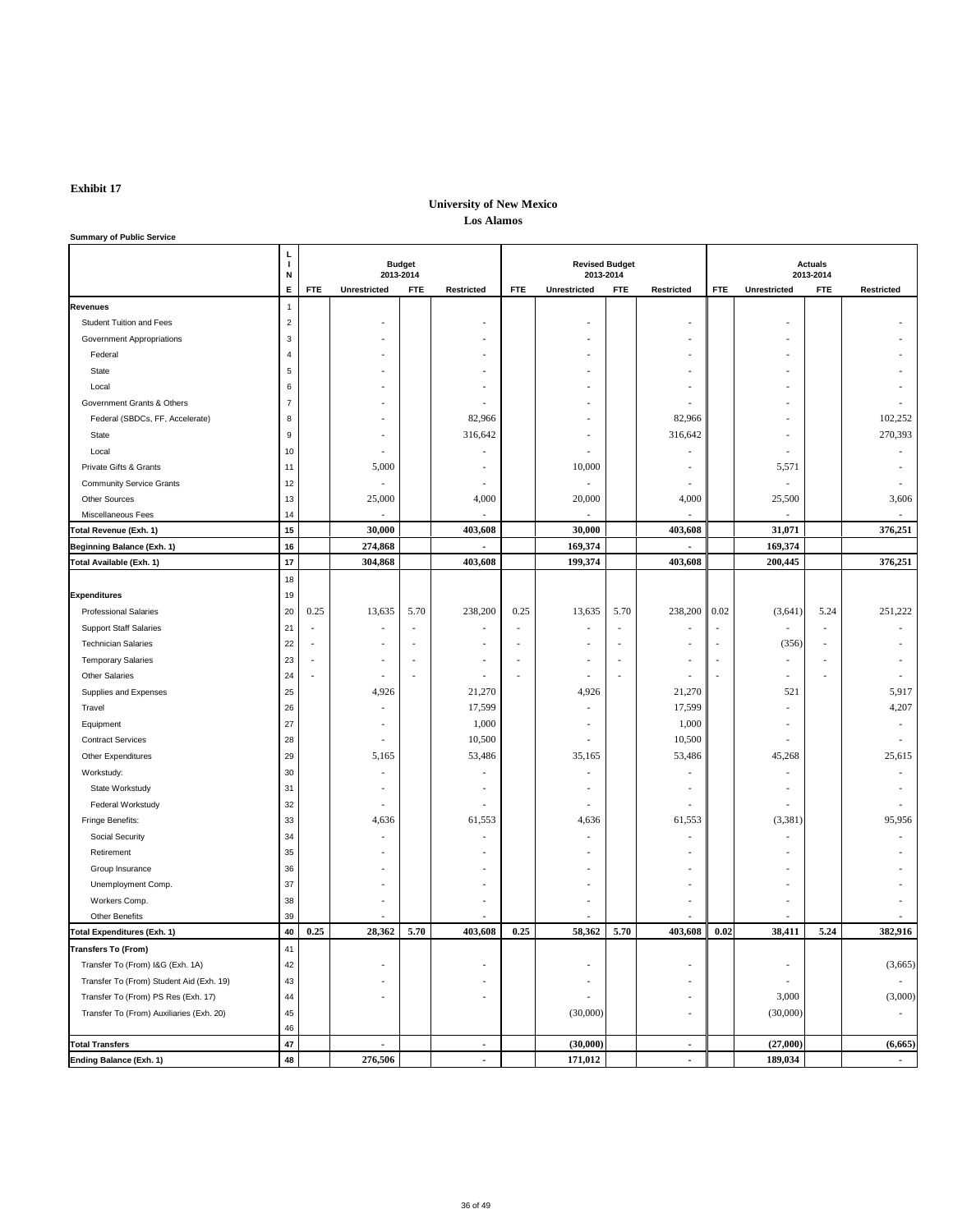### **Summary of Internal Service Departments**

|                                         | N              | <b>Budget</b><br>2013-2014 |                         |  |                   | <b>Revised Budget</b><br>2013-2014 |                     |            |                   |                | <b>Actuals</b><br>2013-2014 |  |                   |  |
|-----------------------------------------|----------------|----------------------------|-------------------------|--|-------------------|------------------------------------|---------------------|------------|-------------------|----------------|-----------------------------|--|-------------------|--|
|                                         | E              | <b>FTE</b>                 | <b>Unrestricted FTE</b> |  | <b>Restricted</b> | <b>FTE</b>                         | <b>Unrestricted</b> | <b>FTE</b> | <b>Restricted</b> | <b>FTE</b>     | <b>Unrestricted FTE</b>     |  | <b>Restricted</b> |  |
| <b>Revenues</b>                         | 1              |                            |                         |  |                   |                                    |                     |            |                   |                |                             |  |                   |  |
| <b>External Sales &amp; Services</b>    | $\overline{2}$ |                            |                         |  |                   |                                    |                     |            |                   |                |                             |  |                   |  |
|                                         | 3              |                            |                         |  |                   |                                    |                     |            |                   |                |                             |  |                   |  |
| <b>Government Appropriations</b>        | 4              |                            |                         |  |                   |                                    |                     |            |                   |                |                             |  |                   |  |
|                                         | $\overline{5}$ |                            |                         |  |                   |                                    |                     |            |                   |                |                             |  |                   |  |
| <b>Government Grants &amp; Others</b>   | 6              |                            |                         |  |                   |                                    |                     |            |                   |                |                             |  |                   |  |
|                                         | $\overline{7}$ |                            |                         |  |                   |                                    |                     |            |                   |                |                             |  |                   |  |
| <b>Other Sources</b>                    | 8              |                            |                         |  |                   |                                    |                     |            |                   |                |                             |  |                   |  |
| <b>Total Revenue (Exh. 1)</b>           | $\overline{9}$ |                            | $\blacksquare$          |  |                   |                                    | $\blacksquare$      |            | $\blacksquare$    |                | $\sim$                      |  |                   |  |
| <b>Beginning Balance (Exh. 1)</b>       | 10             |                            | $\blacksquare$          |  |                   |                                    | $\blacksquare$      |            | $\blacksquare$    |                |                             |  |                   |  |
| Total Available (Exh. 1)                | 11             |                            | $\sim$                  |  | $\blacksquare$    |                                    | $\blacksquare$      |            | $\blacksquare$    |                | $\blacksquare$              |  | $\blacksquare$    |  |
|                                         | 12             |                            |                         |  |                   |                                    |                     |            |                   |                |                             |  |                   |  |
| <b>Expenditures</b>                     | 13             |                            |                         |  |                   |                                    |                     |            |                   |                |                             |  |                   |  |
| <b>Professional Salaries</b>            | 14             |                            |                         |  |                   |                                    |                     |            |                   |                |                             |  |                   |  |
| <b>Technician Salaries</b>              | 15             |                            |                         |  |                   |                                    |                     |            |                   |                |                             |  |                   |  |
| <b>Temporary Salaries</b>               | 16             |                            |                         |  |                   |                                    |                     |            |                   |                |                             |  |                   |  |
| Supplies and Expenses                   | 17             |                            |                         |  |                   |                                    |                     |            |                   |                |                             |  |                   |  |
| Software                                | 18             |                            |                         |  |                   |                                    |                     |            |                   |                |                             |  |                   |  |
| Maintenance and Repair                  | 19             |                            |                         |  |                   |                                    |                     |            |                   |                |                             |  |                   |  |
| Telephone costs                         | 20             |                            |                         |  |                   |                                    |                     |            |                   |                |                             |  |                   |  |
| <b>Travel</b>                           | 21             |                            |                         |  |                   |                                    |                     |            |                   |                |                             |  |                   |  |
| Consultants                             | 22             |                            |                         |  |                   |                                    |                     |            |                   |                |                             |  |                   |  |
| Equipment                               | 23             |                            |                         |  |                   |                                    |                     |            |                   |                |                             |  |                   |  |
| Workstudy:                              | 24             |                            |                         |  |                   |                                    |                     |            |                   |                |                             |  |                   |  |
| State Workstudy                         | 25             |                            |                         |  |                   |                                    |                     |            |                   |                |                             |  |                   |  |
| Federal Workstudy                       | 26             |                            |                         |  |                   |                                    |                     |            |                   |                |                             |  |                   |  |
| Fringe Benefits:                        | 27             |                            |                         |  |                   |                                    |                     |            |                   |                |                             |  |                   |  |
| <b>Social Security</b>                  | 28             |                            |                         |  |                   |                                    |                     |            |                   |                |                             |  |                   |  |
| Retirement                              | 29             |                            |                         |  |                   |                                    |                     |            |                   |                |                             |  |                   |  |
| Group Insurance                         | 30             |                            |                         |  |                   |                                    |                     |            |                   |                |                             |  |                   |  |
| Unemployment Comp.                      | 31             |                            |                         |  |                   |                                    |                     |            |                   |                |                             |  |                   |  |
| Workers Comp.                           | 32             |                            |                         |  |                   |                                    |                     |            |                   |                |                             |  |                   |  |
| Misc. Fringe Benefits                   | 33             |                            |                         |  |                   |                                    |                     |            |                   |                |                             |  |                   |  |
| Recovery - FEMA                         | 34             |                            |                         |  |                   |                                    |                     |            |                   |                |                             |  |                   |  |
| Total Expenditures (Exh. 1)             | 35             |                            | $\sim$                  |  |                   |                                    | $\blacksquare$      |            |                   |                | $\blacksquare$              |  |                   |  |
|                                         | 36             |                            |                         |  |                   |                                    |                     |            |                   |                |                             |  |                   |  |
|                                         | 37             |                            |                         |  |                   |                                    |                     |            |                   |                |                             |  |                   |  |
| <b>Expenses net of Internal Charges</b> | 38             |                            | $\blacksquare$          |  |                   |                                    | $\blacksquare$      |            |                   |                |                             |  |                   |  |
| Transfer To (From)                      | 39             |                            |                         |  |                   |                                    |                     |            |                   |                |                             |  |                   |  |
| Transfer To(From) Aux (Exh. 20)         | 40             |                            |                         |  |                   |                                    |                     |            |                   |                |                             |  |                   |  |
|                                         | 41             |                            |                         |  |                   |                                    |                     |            |                   |                |                             |  |                   |  |
|                                         | 42             |                            |                         |  |                   |                                    |                     |            |                   |                |                             |  |                   |  |
| <b>Total Transfers</b>                  | 43             |                            |                         |  |                   |                                    | $\blacksquare$      |            | $\blacksquare$    |                |                             |  |                   |  |
| Renewals & Replacement (Exh. II)        | 44             |                            |                         |  |                   |                                    |                     |            |                   |                |                             |  |                   |  |
| <b>Ending Balance (Exh. 1)</b>          | 45             |                            | Ξ.                      |  |                   | $\blacksquare$                     | $\blacksquare$      |            | $\blacksquare$    | $\blacksquare$ | $\blacksquare$              |  | $\sim$            |  |

## **University of New Mexico**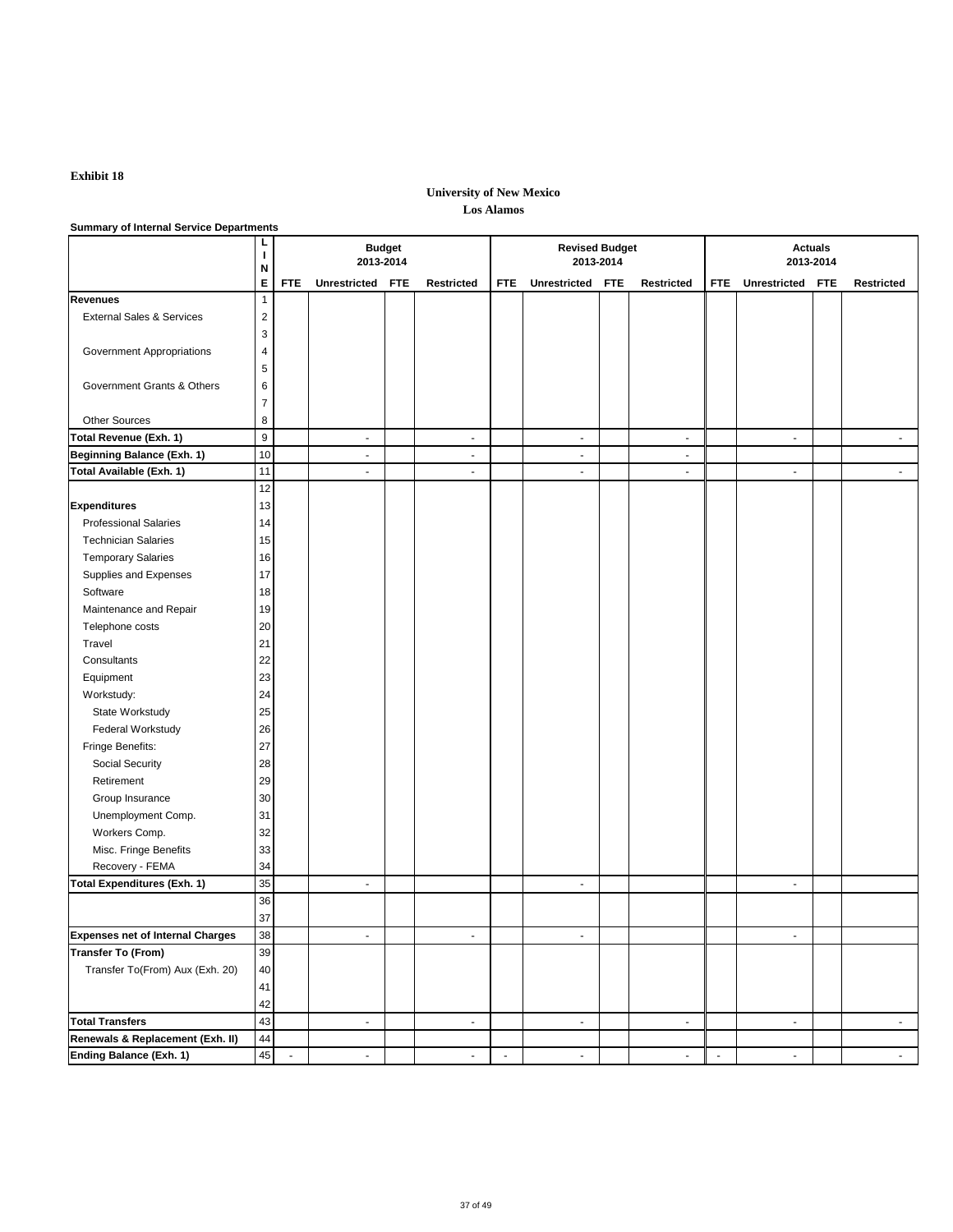**Summary of Student Aid and Stipends**

|                                             |    |            |                         | <b>Budget</b> |                   | <b>Revised Budget</b> |                         |  |                   |            | <b>Actuals</b>           |  |                   |  |
|---------------------------------------------|----|------------|-------------------------|---------------|-------------------|-----------------------|-------------------------|--|-------------------|------------|--------------------------|--|-------------------|--|
|                                             | N  |            | 2013-2014               |               |                   |                       | 2013-2014               |  |                   |            | 2013-2014                |  |                   |  |
|                                             | Е  | <b>FTE</b> | <b>Unrestricted FTE</b> |               | <b>Restricted</b> | <b>FTE</b>            | <b>Unrestricted FTE</b> |  | <b>Restricted</b> | <b>FTE</b> | <b>Unrestricted FTE</b>  |  | <b>Restricted</b> |  |
| <b>Revenues</b>                             |    |            |                         |               |                   |                       |                         |  |                   |            |                          |  |                   |  |
| <b>Government Appropriations</b>            | 2  |            |                         |               |                   |                       |                         |  |                   |            |                          |  |                   |  |
| Federal                                     | 3  |            |                         |               |                   |                       |                         |  |                   |            |                          |  |                   |  |
| <b>State</b>                                | 4  |            |                         |               |                   |                       |                         |  |                   |            | $\overline{\phantom{a}}$ |  |                   |  |
| Local                                       | 5  |            |                         |               |                   |                       |                         |  |                   |            | $\overline{\phantom{a}}$ |  |                   |  |
| <b>Government Grants &amp; Others</b>       | 6  |            |                         |               |                   |                       |                         |  |                   |            |                          |  |                   |  |
| Federal                                     |    |            |                         |               |                   |                       |                         |  |                   |            |                          |  | 5,261             |  |
| <b>State</b>                                | 8  |            |                         |               |                   |                       |                         |  |                   |            |                          |  |                   |  |
| Local                                       | 9  |            |                         |               |                   |                       |                         |  |                   |            | $\overline{a}$           |  |                   |  |
| <b>Other Sources</b>                        | 10 |            | 10,755                  |               |                   |                       | 10,755                  |  |                   |            |                          |  |                   |  |
| <b>Gifts</b>                                | 11 |            |                         |               |                   |                       |                         |  |                   |            | 18,250                   |  |                   |  |
| <b>Budgeted Use of Reserve</b>              | 12 |            |                         |               |                   |                       |                         |  |                   |            |                          |  |                   |  |
| <b>Enowment Distribution</b>                | 13 |            |                         |               |                   |                       |                         |  |                   |            | 9,034                    |  |                   |  |
| <b>Total Revenue (Exh. 1)</b>               | 14 |            | 10,755                  |               |                   |                       | 10,755                  |  |                   |            | 27,284                   |  | 5,261             |  |
| <b>Beginning Balance (Exh. 1)</b>           | 15 |            | 72,592                  |               |                   |                       | 150,657                 |  |                   |            | 150,657                  |  |                   |  |
| <b>Total Available (Exh. 1)</b>             | 16 |            | 83,347                  |               | $\blacksquare$    |                       | 161,412                 |  |                   |            | 177,941                  |  | 5,261             |  |
|                                             | 17 |            |                         |               |                   |                       |                         |  |                   |            |                          |  |                   |  |
| <b>Expenditures</b>                         | 18 |            |                         |               |                   |                       |                         |  |                   |            |                          |  |                   |  |
| <b>Undergraduate Education Grnts</b>        | 19 |            |                         |               |                   |                       |                         |  |                   |            |                          |  |                   |  |
| <b>Instruction Prg. Stipends</b>            | 20 |            |                         |               |                   |                       |                         |  |                   | 0.06       | 11,069                   |  |                   |  |
| Scholarships                                | 21 |            |                         |               |                   |                       |                         |  |                   |            | 16,970                   |  | 5,261             |  |
| State Scholarships - 469000, 469002, 469    | 22 |            |                         |               |                   |                       |                         |  |                   |            | 36,530                   |  |                   |  |
| Other                                       | 23 |            |                         |               |                   |                       |                         |  |                   |            | 455                      |  |                   |  |
| <b>Student Exchange</b>                     | 24 |            | 49,075                  |               |                   |                       | 79,894                  |  |                   |            |                          |  |                   |  |
| <b>Federal Workstudy</b>                    | 25 |            |                         |               |                   |                       |                         |  |                   |            | $\overline{\phantom{a}}$ |  |                   |  |
|                                             | 26 |            |                         |               |                   |                       |                         |  |                   |            |                          |  |                   |  |
| <b>Total Expenditures (Exh. 1)</b>          | 27 |            | 49,075                  |               | $\blacksquare$    |                       | 79,894                  |  |                   |            | 65,024                   |  | 5,261             |  |
| <b>Transfers To (From)</b>                  | 28 |            |                         |               |                   |                       |                         |  |                   |            |                          |  |                   |  |
| Transfer To(From) I&G (Exh. 2)              | 29 |            |                         |               |                   |                       | (30, 819)               |  |                   |            | (30, 819)                |  |                   |  |
| Transfer To(From) Stdt Soc (Exh. 15)        | 30 |            |                         |               |                   |                       |                         |  |                   |            |                          |  |                   |  |
| Transfer To(From) Endowments (Exh. 1A)   31 |    |            | (8,000)                 |               |                   |                       | (8,000)                 |  |                   |            | (6,616)                  |  |                   |  |
| Transfer To(From) Public Svc (Exh. 17)      | 32 |            |                         |               |                   |                       |                         |  |                   |            |                          |  |                   |  |
|                                             | 33 |            |                         |               |                   |                       |                         |  |                   |            |                          |  |                   |  |
| <b>Total Transfers</b>                      | 34 |            | (8,000)                 |               | $\blacksquare$    |                       | (38, 819)               |  |                   |            | (37, 435)                |  |                   |  |
| <b>Ending Balance (Exh. 1)</b>              | 35 |            | 42,272                  |               | $\blacksquare$    |                       | 120,337                 |  | $\blacksquare$    |            | 150,352                  |  |                   |  |

## **University of New Mexico Los Alamos**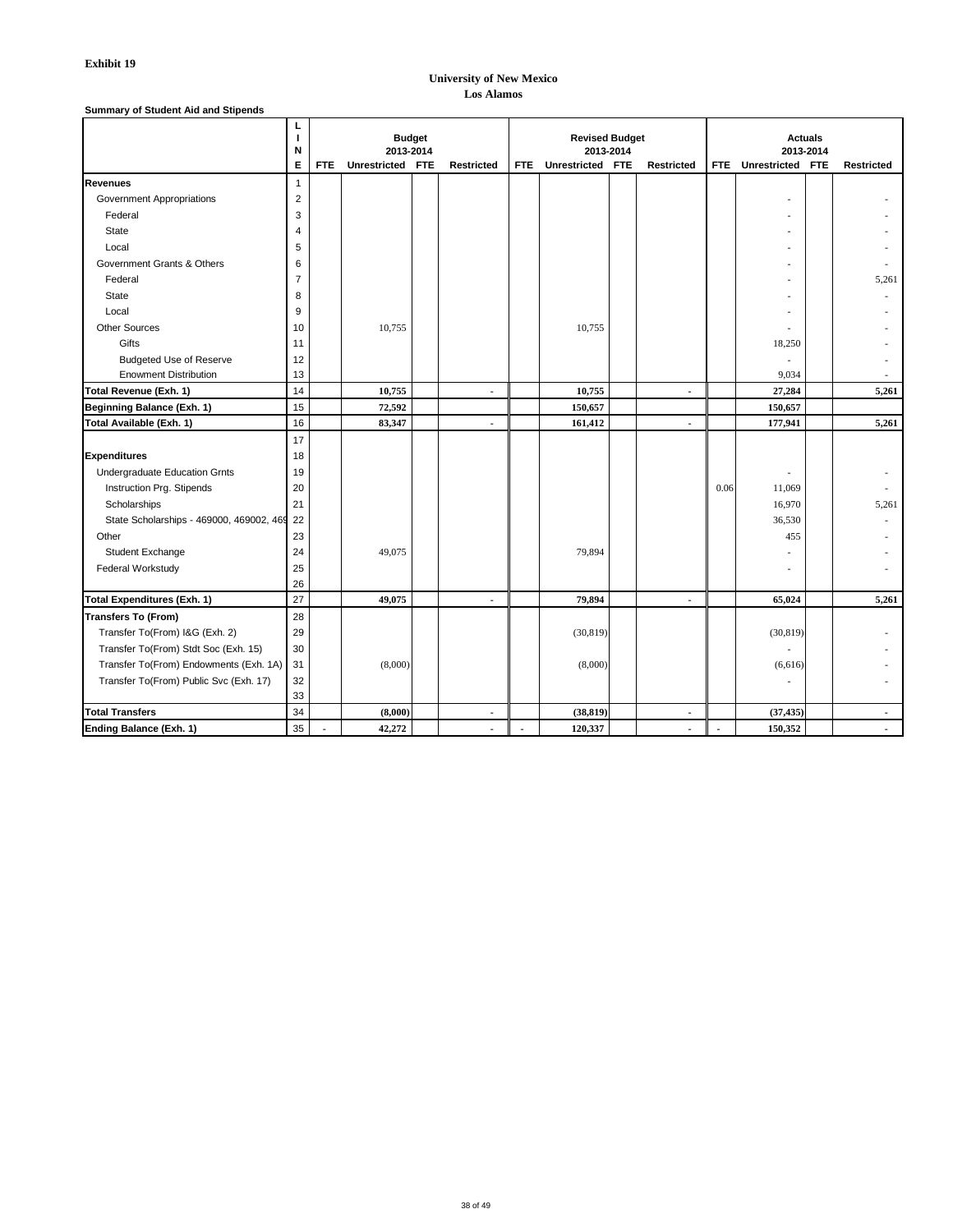### **Summary of Auxiliary Enterprises**

|                                     | N              | <b>Budget</b><br>2013-2014 |                                 |                          | <b>Revised Budget</b><br>2013-2014 |                          |                          |                          | <b>Actuals</b><br>2013-2014 |                          |                          |            |                     |
|-------------------------------------|----------------|----------------------------|---------------------------------|--------------------------|------------------------------------|--------------------------|--------------------------|--------------------------|-----------------------------|--------------------------|--------------------------|------------|---------------------|
|                                     | E              | <b>FTE</b>                 | <b>Unrestricted</b>             | <b>FTE</b>               | <b>Restricted</b>                  | <b>FTE</b>               | <b>Unrestricted</b>      | <b>FTE</b>               | <b>Restricted</b>           | <b>FTE</b>               | <b>Unrestricted</b>      | <b>FTE</b> | <b>Restricted</b>   |
| <b>Revenues</b>                     |                |                            |                                 |                          |                                    |                          |                          |                          |                             |                          |                          |            |                     |
| <b>Housing Sales and Service</b>    | $\overline{2}$ |                            | 35,000                          |                          |                                    |                          | 35,000                   |                          | $\overline{a}$              |                          | 99,826                   |            |                     |
| <b>Other Aux Sales and Service</b>  | $\mathbf{3}$   |                            | 79,000                          |                          |                                    |                          | 79,000                   |                          | $\overline{\phantom{a}}$    |                          | 76,096                   |            |                     |
| <b>Federal Appropriations</b>       | $\overline{4}$ |                            | $\overline{\phantom{a}}$        |                          |                                    |                          |                          |                          | $\overline{a}$              |                          | $\overline{\phantom{a}}$ |            |                     |
| <b>State Appropriations</b>         | $\overline{5}$ |                            | $\overline{\phantom{a}}$        |                          |                                    |                          |                          |                          | $\overline{\phantom{a}}$    |                          | $\overline{\phantom{a}}$ |            |                     |
| <b>Total Revenue (Exh. 1)</b>       | $6\phantom{a}$ |                            | 114,000                         |                          | $\blacksquare$                     |                          | 114,000                  |                          | $\blacksquare$              |                          | 175,921                  |            | $\sim$              |
| <b>Beginning Balance (Exh. 1)</b>   | $\overline{7}$ |                            | 180,768                         |                          | $\blacksquare$                     |                          | 255,996                  |                          | $\blacksquare$              |                          | 255,996                  |            | $\sim$              |
| <b>Total Available (Exh. 1)</b>     | $\,8\,$        |                            | 294,768                         |                          | $\blacksquare$                     |                          | 369,996                  |                          | $\blacksquare$              |                          | 431,917                  |            | $\sim$ $-$          |
|                                     | $9\,$          |                            |                                 |                          |                                    |                          |                          |                          |                             |                          |                          |            |                     |
| <b>Expenditures</b>                 | 10             |                            |                                 |                          |                                    |                          |                          |                          | $\overline{\phantom{a}}$    |                          |                          |            |                     |
| <b>Professional Salaries</b>        | 11             | $\overline{\phantom{0}}$   | $\overline{\phantom{a}}$        | $\overline{\phantom{a}}$ | $\overline{\phantom{a}}$           | $\overline{\phantom{a}}$ | $\overline{\phantom{a}}$ | $\overline{\phantom{a}}$ | $\overline{\phantom{a}}$    | $\overline{\phantom{a}}$ | $\overline{\phantom{a}}$ |            |                     |
| <b>Temporary Salaries</b>           | 12             | $\overline{a}$             | $\overline{\phantom{a}}$        | $\overline{\phantom{0}}$ | $\overline{\phantom{a}}$           |                          | $\overline{\phantom{a}}$ | $\overline{\phantom{a}}$ | $\overline{\phantom{a}}$    |                          | $\overline{\phantom{a}}$ |            |                     |
| <b>Support Staff Salaries</b>       | 13             |                            | $\overline{\phantom{a}}$        | $\overline{\phantom{0}}$ | $\overline{\phantom{a}}$           | $\overline{\phantom{0}}$ | $\overline{\phantom{a}}$ | $\overline{\phantom{0}}$ | $\overline{\phantom{a}}$    | $\overline{\phantom{a}}$ | $\overline{\phantom{a}}$ |            |                     |
| <b>Technician Salaries</b>          | 14             |                            | $\overline{\phantom{a}}$        |                          | $\overline{\phantom{a}}$           | $\overline{\phantom{0}}$ | $\overline{\phantom{a}}$ | $\overline{\phantom{a}}$ | $\overline{\phantom{a}}$    | $\overline{\phantom{0}}$ | $\overline{\phantom{a}}$ |            |                     |
| <b>Supplies and Expenses</b>        | 15             |                            |                                 |                          |                                    |                          |                          |                          |                             |                          | 128                      |            |                     |
| Travel                              | 16             |                            | $\overline{\phantom{a}}$<br>100 |                          | $\overline{\phantom{a}}$           |                          | 100                      |                          | $\overline{\phantom{a}}$    |                          | 305                      |            |                     |
|                                     | 17             |                            |                                 |                          |                                    |                          |                          |                          | $\overline{a}$              |                          |                          |            |                     |
| Equipment                           |                |                            | 2,000                           |                          |                                    |                          | 2,000                    |                          | $\overline{\phantom{a}}$    |                          | 2,774                    |            |                     |
| <b>Cost of Sales</b>                | 18             |                            |                                 |                          |                                    |                          |                          |                          |                             |                          |                          |            |                     |
| Telephone costs                     | 19             |                            | 50,461                          |                          |                                    |                          | 50,461                   |                          |                             |                          | 4,617                    |            |                     |
| <b>Indirect Costs</b>               | 20             |                            | $\overline{\phantom{a}}$        |                          |                                    |                          |                          |                          | $\overline{a}$              |                          | $\overline{\phantom{a}}$ |            |                     |
| <b>Other Costs</b>                  | 21             |                            | 12,804                          |                          |                                    |                          | 12,804                   |                          | $\qquad \qquad$             |                          | 106,568                  |            |                     |
| <b>Utilities</b>                    | 22             |                            | 20,000                          |                          |                                    |                          | 20,000                   |                          |                             |                          | 35,213                   |            |                     |
| Workstudy:                          | 23             |                            |                                 |                          |                                    |                          |                          |                          | $\overline{\phantom{a}}$    |                          | $\overline{\phantom{a}}$ |            |                     |
| <b>State Workstudy</b>              | 24             |                            | $\overline{\phantom{a}}$        |                          |                                    |                          |                          |                          | $\overline{\phantom{a}}$    |                          | $\overline{\phantom{a}}$ |            |                     |
| <b>Federal Workstudy</b>            | 25             |                            |                                 |                          |                                    |                          |                          |                          |                             |                          | -                        |            |                     |
| Fringe Benefits:                    | 26             |                            | $\overline{\phantom{a}}$        |                          |                                    |                          |                          |                          | $\overline{\phantom{a}}$    |                          | $\overline{\phantom{a}}$ |            |                     |
| <b>Social Security</b>              | 27             |                            |                                 |                          |                                    |                          |                          |                          |                             |                          | $\overline{\phantom{a}}$ |            |                     |
| Retirement                          | 28             |                            |                                 |                          |                                    |                          |                          |                          |                             |                          |                          |            |                     |
| Group Insurance                     | 29             |                            |                                 |                          |                                    |                          |                          |                          | $\overline{\phantom{a}}$    |                          | -                        |            |                     |
| Unemployment Comp.                  | 30             |                            |                                 |                          |                                    |                          |                          |                          |                             |                          |                          |            |                     |
| Workers Comp.                       | 31             |                            |                                 |                          |                                    |                          |                          |                          |                             |                          |                          |            |                     |
| Other                               | 32             |                            |                                 |                          |                                    |                          |                          |                          |                             |                          |                          |            |                     |
| <b>Total Expenditures (Exh. 1)</b>  | 33             |                            | 85,365                          |                          | $\blacksquare$                     |                          | 85,365                   |                          | $\blacksquare$              |                          | 149,605                  |            | $\sim$              |
|                                     | 34             |                            |                                 |                          |                                    |                          |                          |                          |                             |                          |                          |            |                     |
|                                     | 35             |                            |                                 |                          |                                    |                          |                          |                          |                             |                          |                          |            |                     |
|                                     | 36             |                            |                                 |                          |                                    |                          |                          |                          |                             |                          |                          |            |                     |
|                                     | 37             |                            |                                 |                          |                                    |                          |                          |                          |                             |                          |                          |            |                     |
|                                     | 38             |                            |                                 |                          |                                    |                          |                          |                          |                             |                          |                          |            |                     |
|                                     | 39             |                            |                                 |                          |                                    |                          |                          |                          |                             |                          |                          |            |                     |
| <b>Transfers To (From)</b>          | 40             |                            |                                 |                          |                                    |                          |                          |                          |                             |                          |                          |            |                     |
| Transfer To(From) Int Svc (Exh. 18) | 41             |                            |                                 |                          |                                    |                          |                          |                          |                             |                          |                          |            |                     |
| Transfer To(From) Plant             | 42             |                            |                                 |                          |                                    |                          |                          |                          |                             |                          |                          |            |                     |
|                                     | 43             |                            | $\overline{\phantom{a}}$        |                          | $\overline{\phantom{a}}$           |                          |                          |                          | $\overline{\phantom{a}}$    |                          | $\overline{\phantom{a}}$ |            |                     |
| Transfer To(From) Public Service    | 44             |                            | $\overline{\phantom{a}}$        |                          | $\blacksquare$                     |                          | 30,000                   |                          | $\blacksquare$              |                          | 30,000                   |            | $\sim$              |
|                                     | 45             |                            | $\overline{\phantom{a}}$        |                          | $\blacksquare$                     |                          |                          |                          | $\blacksquare$              |                          |                          |            | $\sim$              |
| <b>Total Transfers</b>              | 46             |                            | $\blacksquare$                  |                          | $\blacksquare$                     |                          | 30,000                   |                          | $\blacksquare$              |                          | 30,000                   |            | $\sim$              |
| <b>Ending Balance (Exh. 1)</b>      | 47             |                            | 209,403                         |                          |                                    |                          | 254,631                  |                          |                             |                          | 252,312                  |            | $\sigma_{\rm{max}}$ |

### **University of New Mexico Los Alamos**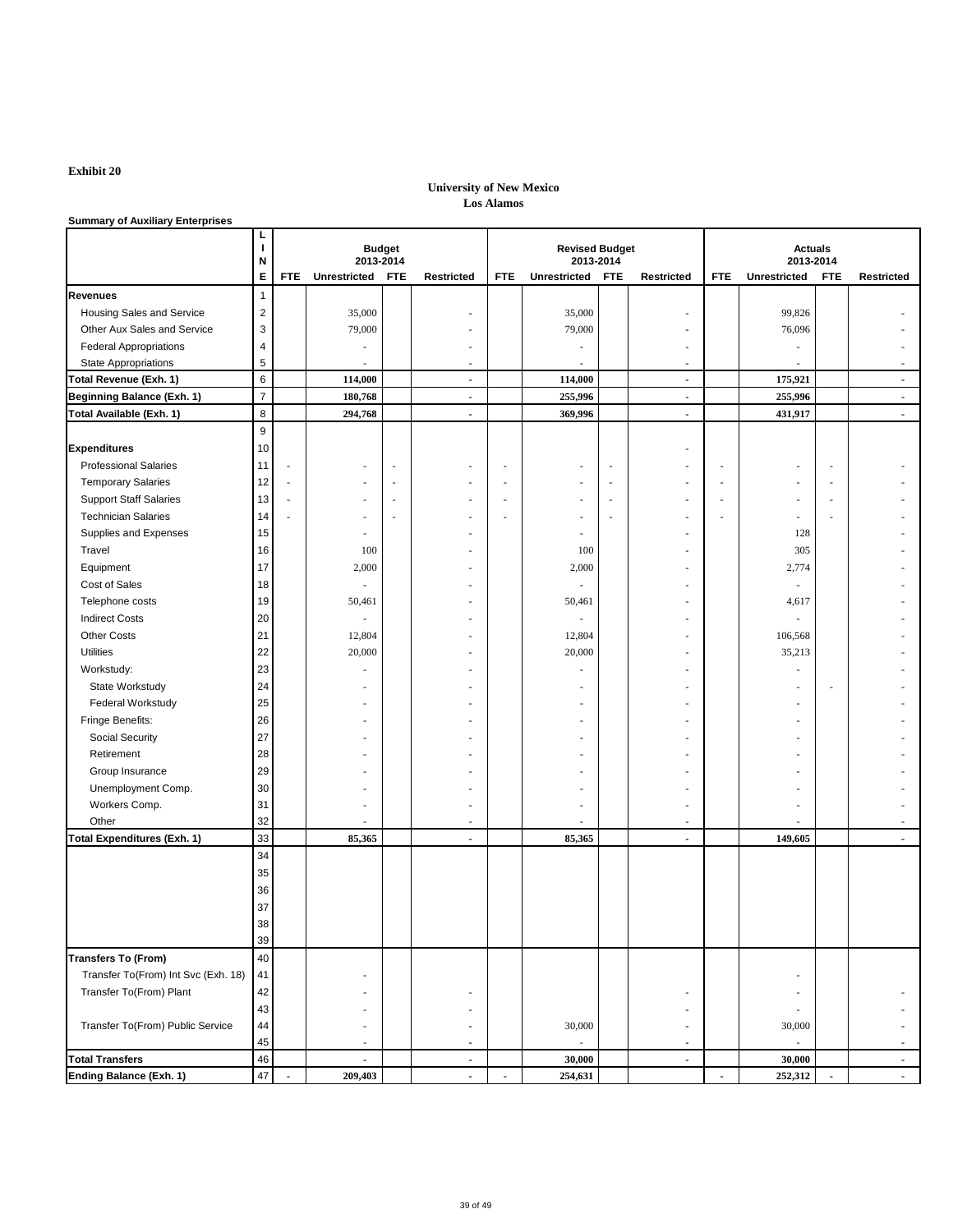## **University of New Mexico Los Alamos**

|                                         | N              | <b>Budget</b><br>2013-2014<br>Е<br><b>Unrestricted</b><br><b>Restricted</b> |                | <b>Revised Budget</b><br>2013-2014 |                   | <b>Actuals</b><br>2013-2014<br><b>Unrestricted</b> |                   |  |
|-----------------------------------------|----------------|-----------------------------------------------------------------------------|----------------|------------------------------------|-------------------|----------------------------------------------------|-------------------|--|
| <b>Tuition and Fees</b>                 | 1              |                                                                             |                | <b>Unrestricted</b>                | <b>Restricted</b> |                                                    | <b>Restricted</b> |  |
|                                         |                | 970,123                                                                     |                |                                    |                   |                                                    |                   |  |
| Instruction & General (Exh. 2)          | $\overline{2}$ |                                                                             |                | 970,123                            |                   | 896,207                                            |                   |  |
| Student Soc. & Cul. Dev. Act. (Exh. 15) | 3              | 59,000                                                                      |                | 59,000                             |                   | 57,835                                             |                   |  |
| Research (Exh. 16)                      | 4              |                                                                             |                |                                    |                   |                                                    |                   |  |
| Public Service (Exh. 17)                | 5              |                                                                             |                |                                    |                   |                                                    |                   |  |
| Internal Service Sept. (Exh 18)         | 6              |                                                                             |                |                                    |                   |                                                    |                   |  |
| Student Aid Grants&Stipends (Exh. 19)   | 7              |                                                                             |                |                                    |                   |                                                    |                   |  |
| Auxiliary Enterprises (Exh. 20)         | 8              |                                                                             |                |                                    |                   |                                                    |                   |  |
| Intercollegiate Athletics               | 9              |                                                                             |                |                                    |                   |                                                    |                   |  |
| <b>Independent Operations</b>           | 10             |                                                                             |                |                                    |                   |                                                    |                   |  |
| <b>Total Tuition and Fees</b>           | 11             | 1,029,123                                                                   |                | 1,029,123                          |                   | 954,042                                            |                   |  |
|                                         | 12             |                                                                             |                |                                    |                   |                                                    |                   |  |
| <b>Federal Appropriations</b>           | 13             |                                                                             |                |                                    |                   |                                                    |                   |  |
| Instruction & General (Exh. 2)          | 14             |                                                                             |                |                                    |                   |                                                    |                   |  |
| Student Soc. & Cul. Dev. Act. (Exh. 15) | 15             |                                                                             |                |                                    |                   |                                                    |                   |  |
| Research (Exh. 16)                      | 16             |                                                                             |                |                                    |                   |                                                    |                   |  |
| Public Service (Exh. 17)                | 17             |                                                                             |                |                                    |                   |                                                    |                   |  |
| Internal Service Sept. (Exh 18)         | 18             |                                                                             |                |                                    |                   |                                                    |                   |  |
| Student Aid Grants&Stipends (Exh. 19)   | 19             |                                                                             |                |                                    |                   |                                                    |                   |  |
| Auxiliary Enterprises (Exh. 20)         | 20             |                                                                             |                |                                    |                   |                                                    |                   |  |
| Intercollegiate Athletics               | 21             |                                                                             |                |                                    |                   |                                                    |                   |  |
| <b>Independent Operations</b>           | 22             |                                                                             |                |                                    |                   |                                                    |                   |  |
| <b>Total Federal Appropriations</b>     | 23             |                                                                             | -              |                                    | $\blacksquare$    | $\blacksquare$                                     |                   |  |
|                                         | 24             |                                                                             |                |                                    |                   |                                                    |                   |  |
| <b>State Appropriations</b>             | 25             |                                                                             |                |                                    |                   |                                                    |                   |  |
| Instruction & General (Exh. 2)          | 26             | 1,876,000                                                                   |                | 1,876,000                          |                   | 1,876,000                                          |                   |  |
| Student Soc. & Cul. Dev. Act. (Exh. 15) | 27             |                                                                             |                |                                    |                   |                                                    |                   |  |
| Research (Exh. 16)                      | 28             |                                                                             |                |                                    |                   |                                                    |                   |  |
| Public Service (Exh. 17)                | 29             |                                                                             |                |                                    |                   |                                                    |                   |  |
| Internal Service Sept. (Exh 18)         | 30             |                                                                             |                |                                    |                   |                                                    |                   |  |
| Student Aid Grants&Stipends (Exh. 19)   | 31             |                                                                             |                |                                    |                   |                                                    |                   |  |
| Auxiliary Enterprises (Exh. 20)         | 32             |                                                                             |                |                                    |                   |                                                    |                   |  |
| Intercollegiate Athletics               | 33             |                                                                             |                |                                    |                   |                                                    |                   |  |
| <b>Independent Operations</b>           | 34             |                                                                             |                |                                    |                   |                                                    |                   |  |
|                                         |                |                                                                             |                |                                    |                   |                                                    |                   |  |
| <b>Total State Appropriations</b>       | 35             | 1,876,000                                                                   | $\blacksquare$ | 1,876,000                          | $\blacksquare$    | 1,876,000                                          |                   |  |
|                                         | 36             |                                                                             |                |                                    |                   |                                                    |                   |  |
|                                         | 37             |                                                                             |                |                                    |                   |                                                    |                   |  |
|                                         | 38             |                                                                             |                |                                    |                   |                                                    |                   |  |
|                                         | 39             |                                                                             |                |                                    |                   |                                                    |                   |  |
|                                         | 40             |                                                                             |                |                                    |                   |                                                    |                   |  |
|                                         | 41             |                                                                             |                |                                    |                   |                                                    |                   |  |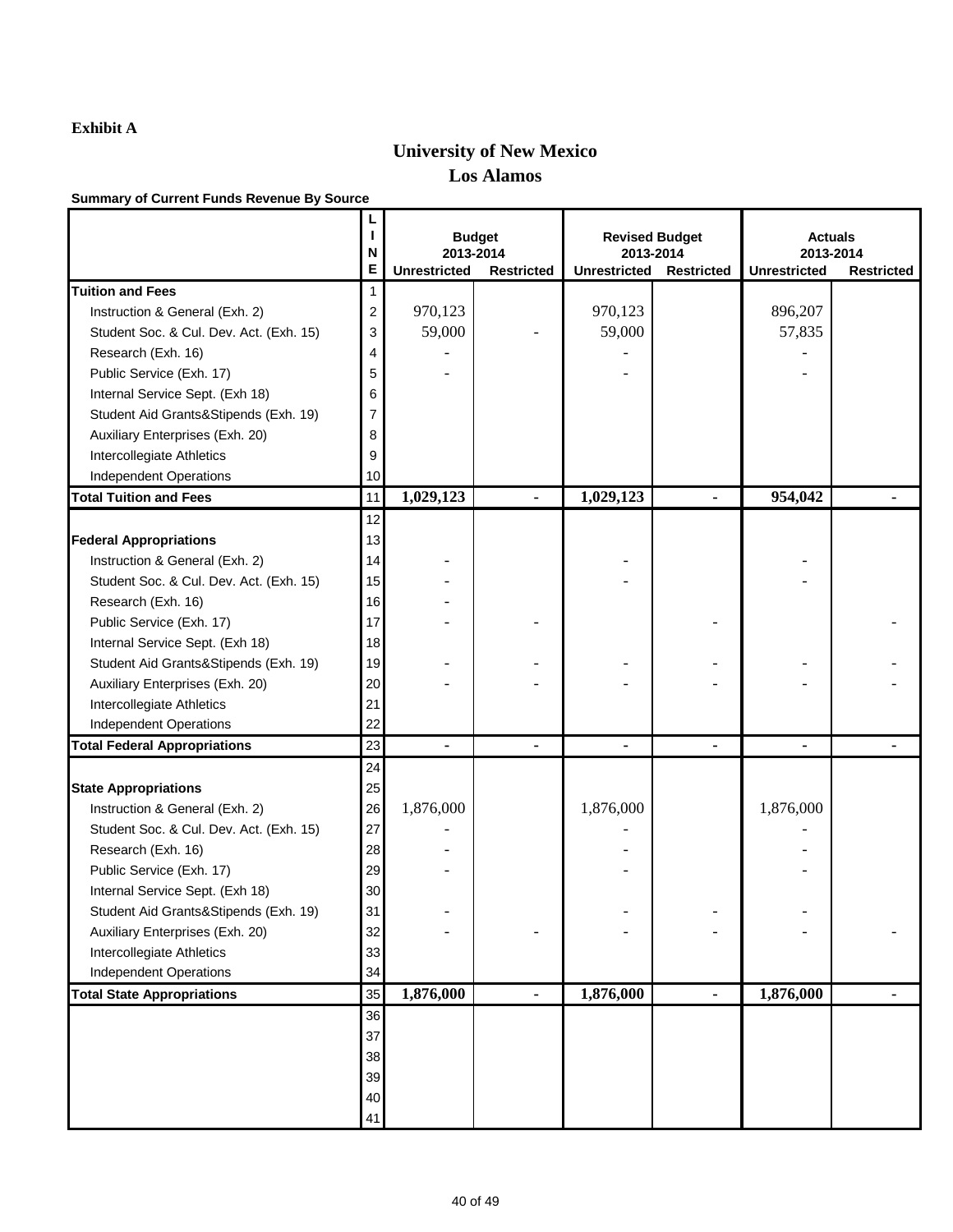## **University of New Mexico Los Alamos**

|                                             | N<br>E         | <b>Budget</b><br>2013-2014<br><b>Unrestricted</b><br><b>Restricted</b> |         | <b>Revised Budget</b><br>2013-2014<br><b>Unrestricted</b> | <b>Restricted</b> | <b>Actuals</b><br>2013-2014<br><b>Unrestricted</b><br><b>Restricted</b> |         |  |
|---------------------------------------------|----------------|------------------------------------------------------------------------|---------|-----------------------------------------------------------|-------------------|-------------------------------------------------------------------------|---------|--|
| <b>Local Appropriations</b>                 |                |                                                                        |         |                                                           |                   |                                                                         |         |  |
| Instruction & General (Exh. 2)              | $\overline{2}$ | 686,500                                                                |         | 686,500                                                   |                   | 691,214                                                                 |         |  |
| Student Soc. & Cul. Dev. Act. (Exh. 15)     | 3              |                                                                        |         |                                                           |                   |                                                                         |         |  |
| Research (Exh. 16)                          | 4              |                                                                        |         |                                                           |                   |                                                                         |         |  |
| Public Service (Exh. 17)                    | 5              |                                                                        |         |                                                           |                   |                                                                         |         |  |
| Internal Service Sept. (Exh 18)             | 6              |                                                                        |         |                                                           |                   |                                                                         |         |  |
| Student Aid Grants&Stipends (Exh. 19)       | 7              |                                                                        |         |                                                           |                   |                                                                         |         |  |
| Auxiliary Enterprises (Exh. 20)             | 8              |                                                                        |         |                                                           |                   |                                                                         |         |  |
| Intercollegiate Athletics                   | 9              |                                                                        |         |                                                           |                   |                                                                         |         |  |
| <b>Independent Operations</b>               | 10             |                                                                        |         |                                                           |                   |                                                                         |         |  |
| <b>Total Local Appropriations</b>           | 11             | 686,500                                                                |         | 686,500                                                   | $\blacksquare$    | 691,214                                                                 |         |  |
|                                             | 12             |                                                                        |         |                                                           |                   |                                                                         |         |  |
| <b>Federal Grants &amp; Contracts</b>       | 13             |                                                                        |         |                                                           |                   |                                                                         |         |  |
| Instruction & General (Exh. 2)              | 14             |                                                                        | 839,500 |                                                           | 839,500           |                                                                         | 599,262 |  |
| Student Soc. & Cul. Dev. Act. (Exh. 15)     | 15             |                                                                        |         |                                                           |                   |                                                                         |         |  |
| Research (Exh. 16)                          | 16             |                                                                        |         |                                                           |                   |                                                                         |         |  |
| Public Service (Exh. 17)                    | 17             |                                                                        | 82,966  |                                                           | 82,966            |                                                                         | 102,252 |  |
| Internal Service Sept. (Exh 18)             | 18             |                                                                        |         |                                                           |                   |                                                                         |         |  |
| Student Aid Grants&Stipends (Exh. 19)       | 19             |                                                                        |         |                                                           |                   |                                                                         | 5,261   |  |
| Auxiliary Enterprises (Exh. 20)             | 20             |                                                                        |         |                                                           |                   |                                                                         |         |  |
| Intercollegiate Athletics                   | 21             |                                                                        |         |                                                           |                   |                                                                         |         |  |
| <b>Independent Operations</b>               | 22             |                                                                        |         |                                                           |                   |                                                                         |         |  |
| <b>Total Federal Grants &amp; Contracts</b> | 23             |                                                                        | 922,466 |                                                           | 922,466           |                                                                         | 706,775 |  |
|                                             | 24             |                                                                        |         |                                                           |                   |                                                                         |         |  |
| <b>State Grants &amp; Contracts</b>         | 25             |                                                                        |         |                                                           |                   |                                                                         |         |  |
| Instruction & General (Exh. 2)              | 26             | 20,000                                                                 | 116,000 | 20,000                                                    | 116,000           | 2,284                                                                   | 114,580 |  |
| Student Soc. & Cul. Dev. Act. (Exh. 15)     | 27             |                                                                        |         |                                                           |                   |                                                                         |         |  |
| Research (Exh. 16)                          | 28             |                                                                        |         |                                                           |                   |                                                                         |         |  |
| Public Service (Exh. 17)                    | 29             |                                                                        | 316,642 |                                                           | 316,642           |                                                                         | 270,393 |  |
| Internal Service Sept. (Exh 18)             | 30             |                                                                        |         |                                                           |                   |                                                                         |         |  |
| Student Aid Grants&Stipends (Exh. 19)       | 31             |                                                                        |         |                                                           |                   |                                                                         |         |  |
| Auxiliary Enterprises (Exh. 20)             | 32             |                                                                        |         |                                                           |                   |                                                                         |         |  |
| Intercollegiate Athletics                   | 33             |                                                                        |         |                                                           |                   |                                                                         |         |  |
| <b>Independent Operations</b>               | 34             |                                                                        |         |                                                           |                   |                                                                         |         |  |
| <b>Total State Grants &amp; Contracts</b>   | 35             | 20,000                                                                 | 432,642 | 20,000                                                    | 432,642           | 2,284                                                                   | 384,973 |  |
|                                             | 36             |                                                                        |         |                                                           |                   |                                                                         |         |  |
|                                             | 37             |                                                                        |         |                                                           |                   |                                                                         |         |  |
|                                             | 38             |                                                                        |         |                                                           |                   |                                                                         |         |  |
|                                             | 39             |                                                                        |         |                                                           |                   |                                                                         |         |  |
|                                             | 40             |                                                                        |         |                                                           |                   |                                                                         |         |  |
|                                             | 41             |                                                                        |         |                                                           |                   |                                                                         |         |  |
|                                             |                |                                                                        |         |                                                           |                   |                                                                         |         |  |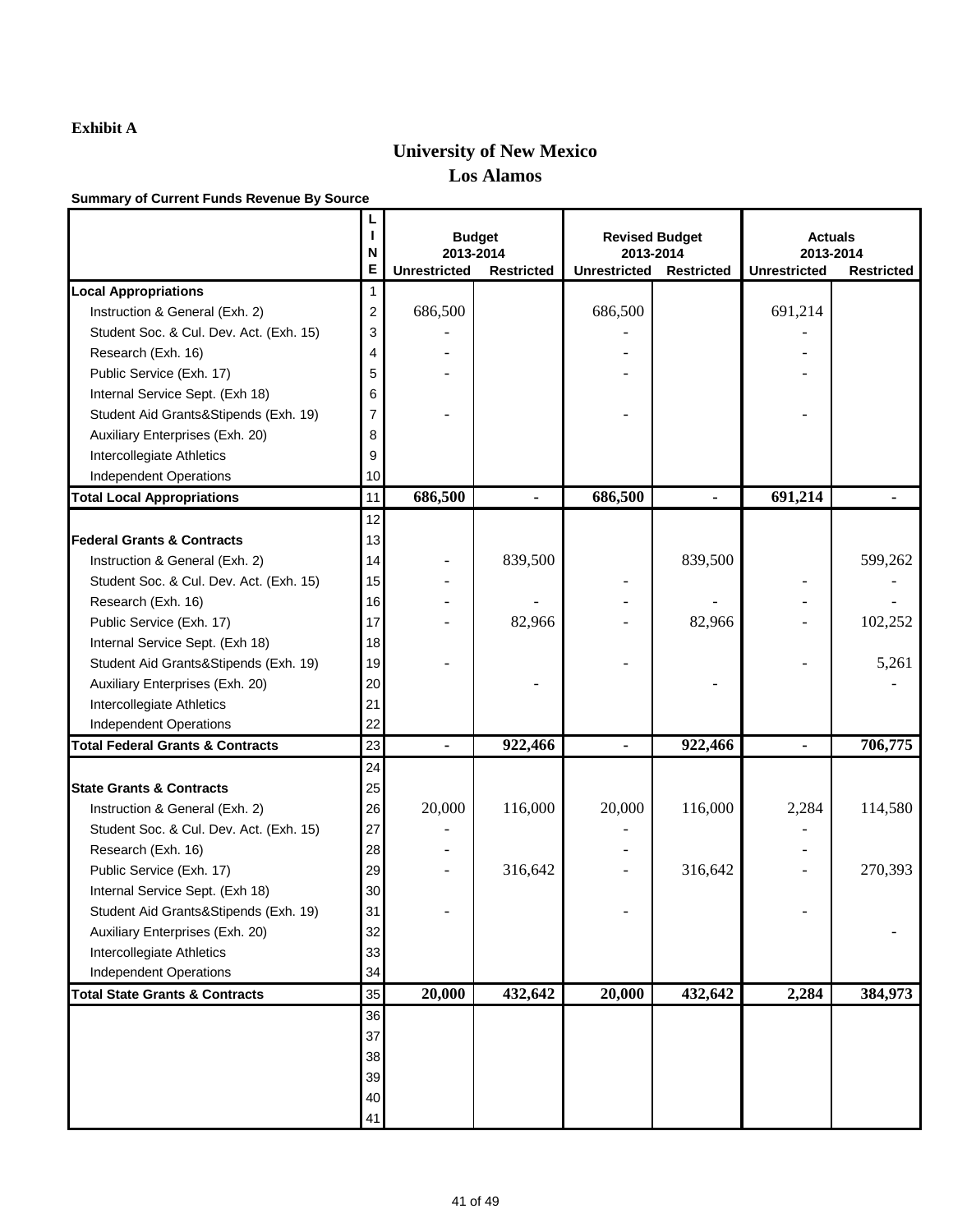## **University of New Mexico Los Alamos**

|                                                    | N<br>E         | <b>Unrestricted</b> | <b>Budget</b><br>2013-2014<br><b>Restricted</b> | 2013-2014<br><b>Unrestricted</b> | <b>Revised Budget</b><br><b>Restricted</b> | 2013-2014<br><b>Unrestricted</b> | <b>Actuals</b><br><b>Restricted</b> |
|----------------------------------------------------|----------------|---------------------|-------------------------------------------------|----------------------------------|--------------------------------------------|----------------------------------|-------------------------------------|
| <b>Local Grants &amp; Contracts</b>                | 1              |                     |                                                 |                                  |                                            |                                  |                                     |
| Instruction & General (Exh. 2)                     | $\overline{2}$ |                     |                                                 |                                  |                                            |                                  |                                     |
| Student Soc. & Cul. Dev. Act. (Exh. 15)            | 3              |                     |                                                 |                                  |                                            |                                  |                                     |
| Research (Exh. 16)                                 | 4              |                     |                                                 |                                  |                                            |                                  |                                     |
| Public Service (Exh. 17)                           | 5              |                     |                                                 |                                  |                                            |                                  |                                     |
| Internal Service Sept. (Exh 18)                    | 6              |                     |                                                 |                                  |                                            |                                  |                                     |
| Student Aid Grants&Stipends (Exh. 19)              | $\overline{7}$ |                     |                                                 |                                  |                                            |                                  |                                     |
| Auxiliary Enterprises (Exh. 20)                    | 8              |                     |                                                 |                                  |                                            |                                  |                                     |
| Intercollegiate Athletics                          | 9              |                     |                                                 |                                  |                                            |                                  |                                     |
| <b>Independent Operations</b>                      | 10             |                     |                                                 |                                  |                                            |                                  |                                     |
| <b>Total Local Grants &amp; Contracts</b>          | 11             |                     |                                                 | $\blacksquare$                   | $\blacksquare$                             | $\blacksquare$                   |                                     |
|                                                    | 12             |                     |                                                 |                                  |                                            |                                  |                                     |
| <b>Private Gifts, Grants &amp; Contracts</b>       | 13             |                     |                                                 |                                  |                                            |                                  |                                     |
| Instruction & General (Exh. 2)                     | 14             |                     |                                                 |                                  |                                            |                                  | 8,798                               |
| Student Soc. & Cul. Dev. Act. (Exh. 15)            | 15             |                     |                                                 |                                  |                                            |                                  |                                     |
| Research (Exh. 16)                                 | 16             |                     |                                                 |                                  |                                            |                                  |                                     |
| Public Service (Exh. 17)                           | 17             | 5,000               |                                                 | 10,000                           |                                            | 5,571                            |                                     |
| Internal Service Sept. (Exh 18)                    | 18             |                     |                                                 |                                  |                                            |                                  |                                     |
| Student Aid Grants&Stipends (Exh. 19)              | 19             |                     |                                                 |                                  |                                            |                                  |                                     |
| Auxiliary Enterprises (Exh. 20)                    | 20             |                     |                                                 |                                  |                                            |                                  |                                     |
| Intercollegiate Athletics                          | 21             |                     |                                                 |                                  |                                            |                                  |                                     |
| <b>Independent Operations</b>                      | 22             |                     |                                                 |                                  |                                            |                                  |                                     |
| <b>Total Private Gifts, Grants &amp; Contracts</b> | 23             | 5,000               | $\blacksquare$                                  | 10,000                           | -                                          | 5,571                            | 8,798                               |
|                                                    | 24             |                     |                                                 |                                  |                                            |                                  |                                     |
| <b>Endowments, Land &amp; Permanent Funds</b>      | 25             |                     |                                                 |                                  |                                            |                                  |                                     |
| Instruction & General (Exh. 2)                     | 26             |                     |                                                 |                                  |                                            |                                  |                                     |
| Student Soc. & Cul. Dev. Act. (Exh. 15)            | 27             |                     |                                                 |                                  |                                            |                                  |                                     |
| Research (Exh. 16)                                 | 28             |                     |                                                 |                                  |                                            |                                  |                                     |
| Public Service (Exh. 17)                           | 29             |                     |                                                 |                                  |                                            |                                  |                                     |
| Internal Service Sept. (Exh 18)                    | 30             |                     |                                                 |                                  |                                            |                                  |                                     |
| Student Aid Grants&Stipends (Exh. 19)              | 31             |                     |                                                 |                                  |                                            |                                  |                                     |
| Auxiliary Enterprises (Exh. 20)                    | 32             |                     |                                                 |                                  |                                            |                                  |                                     |
| Intercollegiate Athletics                          | 33             |                     |                                                 |                                  |                                            |                                  |                                     |
| <b>Independent Operations</b>                      | 34             |                     |                                                 |                                  |                                            |                                  |                                     |
| <b>Total Endowments, Land &amp; Perm. Funds</b>    | 35             | $\blacksquare$      | Ξ.                                              | $\blacksquare$                   | $\blacksquare$                             | $\blacksquare$                   | $\blacksquare$                      |
|                                                    | 36             |                     |                                                 |                                  |                                            |                                  |                                     |
|                                                    | 37             |                     |                                                 |                                  |                                            |                                  |                                     |
|                                                    | 38             |                     |                                                 |                                  |                                            |                                  |                                     |
|                                                    | 39             |                     |                                                 |                                  |                                            |                                  |                                     |
|                                                    | 40             |                     |                                                 |                                  |                                            |                                  |                                     |
|                                                    | 41             |                     |                                                 |                                  |                                            |                                  |                                     |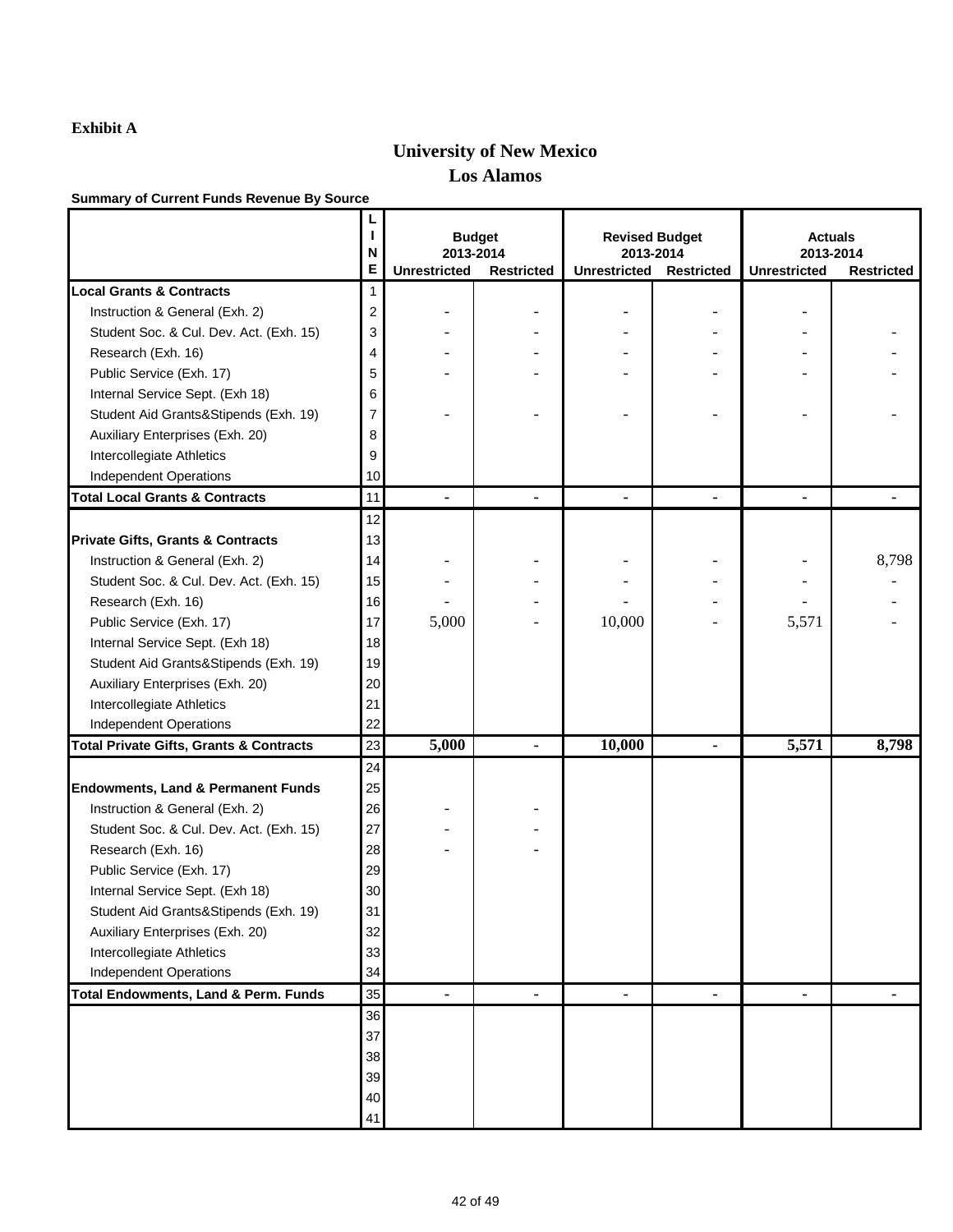## **University of New Mexico Los Alamos**

|                                               | N<br>Е         | 2013-2014<br><b>Unrestricted</b> | <b>Budget</b><br><b>Restricted</b> | 2013-2014<br><b>Unrestricted</b> | <b>Revised Budget</b><br><b>Restricted</b> | <b>Actuals</b><br>2013-2014<br><b>Unrestricted</b> | <b>Restricted</b> |
|-----------------------------------------------|----------------|----------------------------------|------------------------------------|----------------------------------|--------------------------------------------|----------------------------------------------------|-------------------|
| <b>Sales &amp; Services</b>                   | 1              |                                  |                                    |                                  |                                            |                                                    |                   |
| Instruction & General (Exh. 2)                | $\overline{c}$ |                                  |                                    |                                  |                                            |                                                    |                   |
| Student Soc. & Cul. Dev. Act. (Exh. 15)       | 3              |                                  |                                    |                                  |                                            |                                                    |                   |
| Research (Exh. 16)                            | 4              |                                  |                                    |                                  |                                            |                                                    |                   |
| Public Service (Exh. 17)                      | 5              |                                  |                                    |                                  |                                            |                                                    |                   |
| Internal Service Sept. (Exh 18)               | 6              |                                  |                                    |                                  |                                            |                                                    |                   |
| Student Aid Grants&Stipends (Exh. 19)         | 7              |                                  |                                    |                                  |                                            |                                                    |                   |
| Auxiliary Enterprises (Exh. 20)               | 8              | 114,000                          |                                    | 114,000                          |                                            | 175,921                                            |                   |
| Intercollegiate Athletics                     | 9              |                                  |                                    |                                  |                                            |                                                    |                   |
| <b>Independent Operations</b>                 | 10             |                                  |                                    |                                  |                                            |                                                    |                   |
| <b>Total Sales &amp; Services</b>             | 11             | 114,000                          |                                    | 114,000                          |                                            | 175,921                                            |                   |
|                                               | 12             |                                  |                                    |                                  |                                            |                                                    |                   |
| <b>Other Sources</b>                          | 13             |                                  |                                    |                                  |                                            |                                                    |                   |
| Instruction & General (Exh. 2)                | 14             | 100,000                          |                                    | 100,000                          |                                            | 66,664                                             |                   |
| Student Soc. & Cul. Dev. Act. (Exh. 15)       | 15             |                                  |                                    |                                  |                                            |                                                    |                   |
| Research (Exh. 16)                            | 16             |                                  |                                    |                                  |                                            |                                                    |                   |
| Public Service (Exh. 17)                      | 17             | 25,000                           | 4,000                              | 20,000                           | 4,000                                      | 25,500                                             | 3,606             |
| Internal Service Sept. (Exh 18)               | 18             |                                  |                                    |                                  |                                            |                                                    |                   |
| Student Aid Grants&Stipends (Exh. 19)         | 19             | 10,755                           |                                    | 10,755                           |                                            | 27,284                                             |                   |
| Auxiliary Enterprises (Exh. 20)               | 20             |                                  |                                    |                                  |                                            |                                                    |                   |
| Intercollegiate Athletics                     | 21             |                                  |                                    |                                  |                                            |                                                    |                   |
| <b>Independent Operations</b>                 | 22             |                                  |                                    |                                  |                                            |                                                    |                   |
| <b>Total Other Sources</b>                    | 23             | 135,755                          | 4,000                              | 130,755                          | 4,000                                      | 119,447                                            | 3,606             |
|                                               | 24             |                                  |                                    |                                  |                                            |                                                    |                   |
| <b>Total Current Funds Revenue</b>            | 25             |                                  |                                    |                                  |                                            |                                                    |                   |
| Instruction & General (Exh. 2)                | 26             | 3,652,623                        | 955,500                            | 3,652,623                        | 955,500                                    | 3,532,369                                          | 722,639           |
| Student Soc. & Cul. Dev. Act. (Exh. 15)       | 27             | 59,000                           |                                    | 59,000                           |                                            | 57,835                                             |                   |
| Research (Exh. 16)                            | 28             |                                  |                                    |                                  |                                            |                                                    |                   |
| Public Service (Exh. 17)                      | 29             | 30,000                           | 403,608                            | 30,000                           | 403,608                                    | 31,071                                             | 376,251           |
| Internal Service Sept. (Exh 18)               | 30             |                                  |                                    |                                  |                                            |                                                    |                   |
| Student Aid Grants&Stipends (Exh. 19)         | 31             | 10,755                           |                                    | 10,755                           |                                            | 27,284                                             | 5,261             |
| Auxiliary Enterprises (Exh. 20)               | 32             | 114,000                          |                                    | 114,000                          |                                            | 175,921                                            |                   |
| Intercollegiate Athletics                     | 33             |                                  |                                    |                                  |                                            |                                                    |                   |
| <b>Independent Operations</b>                 | 34             |                                  |                                    |                                  |                                            |                                                    |                   |
| <b>Grand Total Summary Current Funds Rev.</b> | 35             | 3,866,378                        | 1,359,108                          | 3,866,378                        | 1,359,108                                  | 3,824,479                                          | 1,104,152         |
|                                               | 36             |                                  |                                    |                                  |                                            |                                                    |                   |
|                                               | 37             |                                  |                                    |                                  |                                            |                                                    |                   |
|                                               | 38             |                                  |                                    |                                  |                                            |                                                    |                   |
|                                               | 39             |                                  |                                    |                                  |                                            |                                                    |                   |
|                                               | 40             |                                  |                                    |                                  |                                            |                                                    |                   |
|                                               | 41             |                                  |                                    |                                  |                                            |                                                    |                   |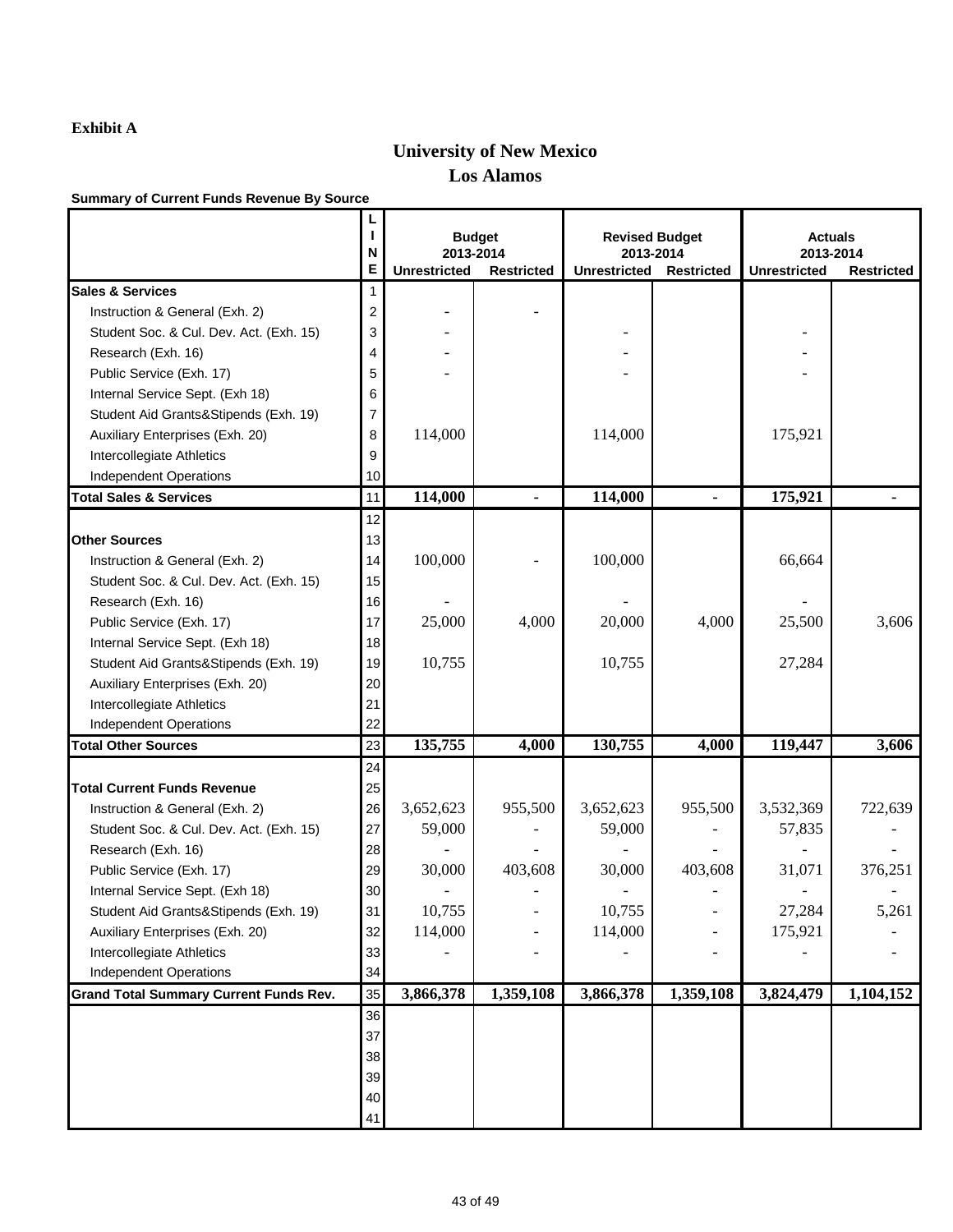#### **Exhibit B**

## **University of New Mexico Los Alamos**

**Summary of Salaries in All Current Funds**

|                                                   |                | <b>Revised Budget</b> |                     |            | <b>Actuals</b>    |            |                     |                |                   |
|---------------------------------------------------|----------------|-----------------------|---------------------|------------|-------------------|------------|---------------------|----------------|-------------------|
|                                                   | N              |                       |                     | 2013-2014  |                   |            | 2013-2014           |                |                   |
|                                                   | E              | <b>FTE</b>            | <b>Unrestricted</b> | <b>FTE</b> | <b>Restricted</b> | <b>FTE</b> | <b>Unrestricted</b> | <b>FTE</b>     | <b>Restricted</b> |
| <b>Faculty Salaries</b>                           | 1              |                       |                     |            |                   |            |                     |                |                   |
| Instruction (Exh. 10A)                            | 2              | 30.64                 | 985,948             |            |                   | 25.39      | 966,251             | 4.23           | 195,825           |
| Academic Support (Exh. 11A)                       | 3              | 2.37                  | 172,524             |            |                   | 2.47       | 161,589             |                |                   |
| Student Services (Exh. 12A)                       | 4              |                       |                     |            |                   |            |                     |                |                   |
| Institutional Support (Exh. 13A)                  | 5              | 1.00                  | 119,207             |            |                   | 1.00       | 119,208             |                |                   |
| Operation&Maint of Plant (Exh. 14A)               | 6              |                       |                     |            |                   |            |                     |                |                   |
| Student Soc. & Cul. Dev. Act. (Exh. 15)           | $\overline{7}$ |                       |                     |            |                   |            |                     |                |                   |
| Research (Exh. 16)                                | 8              |                       |                     |            |                   |            |                     |                |                   |
| Public Service (Exh. 17)                          | 9              |                       |                     |            |                   |            |                     |                |                   |
| Internal Service Sept. (Exh 18)                   | 10             |                       |                     |            |                   |            |                     |                |                   |
| Student Aid (Exh 19)                              | 11             |                       |                     |            |                   | 0.06       | 9,785               |                |                   |
| Auxiliary Enterprises (Exh. 20)                   | 12             |                       |                     |            |                   |            |                     |                |                   |
| <b>Independent Operations</b>                     | 13             |                       |                     |            |                   |            |                     |                |                   |
| <b>Total Faculty Salaries</b>                     | 14             | 34.01                 | 1,277,679           |            |                   | 28.92      | 1,256,834           | 4.23           | 195,825           |
| <b>Administrative/Professional Salaries</b>       | 15             |                       |                     |            |                   |            |                     |                |                   |
| Instruction (Exh. 10A)                            | 16             | 1.00                  | 49,782              |            |                   | 0.37       | 20,448              | 2.53           | 119,093           |
| Academic Support (Exh. 11A)                       | 17             | 2.75                  | 118,791             |            |                   | 2.95       | 131,370             |                |                   |
| Student Services (Exh. 12A)                       | 18             | 2.00                  | 90,505              |            |                   | 1.64       | 72,944              |                |                   |
| Institutional Support (Exh. 13A)                  | 19             | 4.50                  | 255,621             |            |                   | 4.30       | 246,490             |                |                   |
| Operation&Maint of Plant (Exh. 14A)               | 20             |                       |                     |            |                   |            |                     |                |                   |
| Student Soc. & Cul. Dev. Act. (Exh. 15)           | 21             |                       |                     |            |                   |            |                     |                |                   |
| Research (Exh. 16)                                | 22             |                       |                     |            |                   |            |                     |                |                   |
| Public Service (Exh. 17)                          | 23             | 0.25                  | 13,635              | 5.70       | 238,200           | 0.02       | (3,641)             | 5.24           | 251,222           |
| Internal Service Sept. (Exh 18)                   | 24             |                       |                     |            |                   |            |                     |                |                   |
| Student Aid (Exh 19)                              | 25             |                       |                     |            |                   |            |                     |                |                   |
| Auxiliary Enterprises (Exh. 20)                   | 26             |                       |                     |            |                   |            |                     |                |                   |
| <b>Independent Operations</b>                     | 27             |                       |                     |            |                   |            |                     |                |                   |
| <b>Total Administrative/Professional Salaries</b> | 28             | 10.50                 | 528,334             | 5.70       | 238,200           | 9.28       | 467,611             | 7.77           | 370,315           |
| <b>Support Staff Salaries</b>                     | 29             |                       |                     |            |                   |            |                     |                |                   |
| Instruction (Exh. 10A)                            | 30             |                       |                     |            |                   |            |                     |                |                   |
| Academic Support (Exh. 11A)                       | 31             |                       |                     |            |                   | 0.44       | 12,820              |                |                   |
| Student Services (Exh. 12A)                       | 32             | 3.75                  | 125,067             |            |                   | 3.30       | 113,221             |                |                   |
| Institutional Support (Exh. 13A)                  | 33             | 1.50                  | 55,106              |            |                   | 1.49       | 56,376              |                |                   |
| Operation&Maint of Plant (Exh. 14A)               | 34             |                       |                     |            |                   | 0.99       | 32,364              |                |                   |
| Student Soc. & Cul. Dev. Act. (Exh. 15)           | 35             |                       |                     |            |                   |            |                     |                |                   |
| Research (Exh. 16)                                | 36             |                       |                     |            |                   |            |                     |                |                   |
| Public Service (Exh. 17)                          | 37             |                       |                     |            |                   |            |                     |                |                   |
| Internal Service Sept. (Exh 18)                   | 38             |                       |                     |            |                   |            |                     |                |                   |
| Student Aid (Exh 19)                              | 39             |                       |                     |            |                   |            |                     |                |                   |
| Auxiliary Enterprises (Exh. 20)                   | 40             |                       |                     |            |                   |            |                     |                |                   |
| <b>Independent Operations</b>                     | 41             |                       |                     |            |                   |            |                     |                |                   |
| <b>Total Support Staff Salaries</b>               | 42             | 5.25                  | 180,173             | Ξ.         |                   | 6.22       | 214,781             | $\blacksquare$ |                   |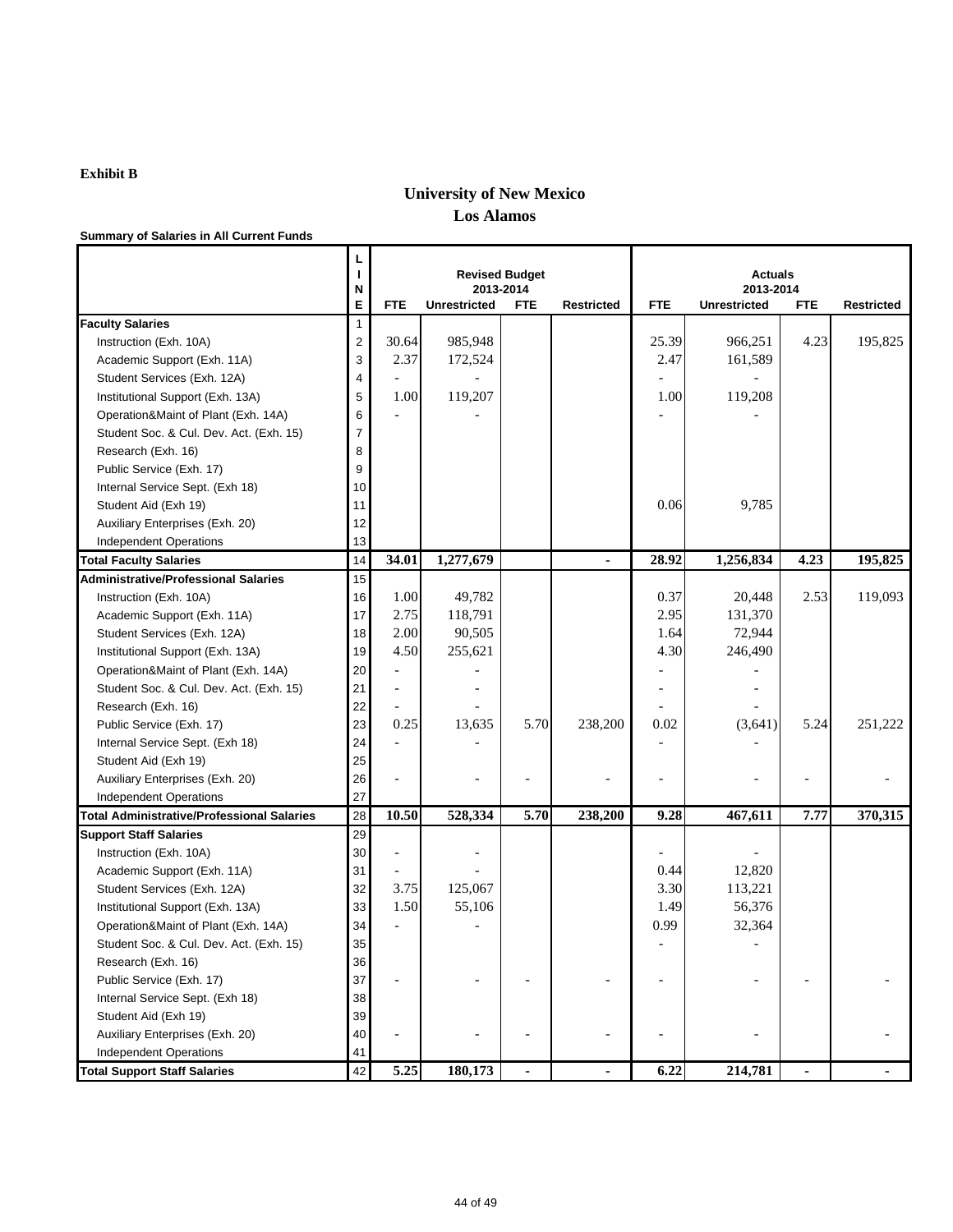#### **Exhibit B**

## **Los Alamos University of New Mexico**

**Summary of Salaries in All Current Funds**

|                                          | N              | <b>Revised Budget</b><br>2013-2014 |                     |            |                   | <b>Actuals</b><br>2013-2014 |                     |            |                   |  |
|------------------------------------------|----------------|------------------------------------|---------------------|------------|-------------------|-----------------------------|---------------------|------------|-------------------|--|
|                                          | E              | <b>FTE</b>                         | <b>Unrestricted</b> | <b>FTE</b> | <b>Restricted</b> | <b>FTE</b>                  | <b>Unrestricted</b> | <b>FTE</b> | <b>Restricted</b> |  |
| <b>Student Salaries</b>                  | 1              |                                    |                     |            |                   |                             |                     |            |                   |  |
| Instruction (Exh. 10A)                   | $\overline{c}$ |                                    | 1,700               |            |                   |                             |                     | 0.36       | 7,934             |  |
| Academic Support (Exh. 11A)              | 3              | 0.25                               | 4,913               |            |                   | 0.13                        | 2,558               |            |                   |  |
| Student Services (Exh. 12A)              | 4              | 0.25                               | 3,000               |            |                   | 0.16                        | 3,169               |            |                   |  |
| Institutional Support (Exh. 13A)         | 5              |                                    | 2,500               |            |                   | 0.02                        | 490                 |            |                   |  |
| Operation&Maint of Plant (Exh. 14A)      | 6              |                                    |                     |            |                   |                             |                     |            |                   |  |
| Student Soc. & Cul. Dev. Act. (Exh. 15)  | $\overline{7}$ |                                    |                     |            |                   |                             |                     |            |                   |  |
| Research (Exh. 16)                       | 8              |                                    |                     |            |                   |                             |                     |            |                   |  |
| Public Service (Exh. 17)                 | 9              |                                    |                     |            |                   |                             |                     |            |                   |  |
| Internal Service Sept. (Exh 18)          | 10             |                                    |                     |            |                   |                             |                     |            |                   |  |
| Student Aid (Exh 19)                     | 11             |                                    |                     |            |                   |                             |                     |            |                   |  |
| Auxiliary Enterprises (Exh. 20)          | 12             |                                    |                     |            |                   |                             |                     |            |                   |  |
| <b>Independent Operations</b>            | 13             |                                    |                     |            |                   |                             |                     |            |                   |  |
| <b>Total Student Salaries</b>            | 14             | 0.50                               | 12,113              |            |                   | 0.31                        | 6,217               | 0.36       | 7,934             |  |
| <b>Temporary Salaries</b>                | 15             |                                    |                     |            |                   |                             |                     |            |                   |  |
| Instruction (Exh. 10A)                   | 16             | 1.25                               | 52,125              |            |                   | 1.37                        | 49,565              | 0.13       | 2,547             |  |
| Academic Support (Exh. 11A)              | 17             |                                    |                     |            |                   |                             |                     |            |                   |  |
| Student Services (Exh. 12A)              | 18             | $\overline{\phantom{a}}$           |                     |            |                   |                             |                     |            |                   |  |
| Institutional Support (Exh. 13A)         | 19             | $\overline{\phantom{a}}$           |                     |            |                   |                             |                     |            |                   |  |
| Operation&Maint of Plant (Exh. 14A)      | 20             | $\overline{\phantom{a}}$           |                     |            |                   |                             |                     |            |                   |  |
| Student Soc. & Cul. Dev. Act. (Exh. 15)  | 21             | $\overline{\phantom{a}}$           |                     |            |                   |                             |                     |            |                   |  |
| Research (Exh. 16)                       | 22             | $\overline{\phantom{a}}$           |                     |            |                   |                             |                     |            |                   |  |
| Public Service (Exh. 17)                 | 23             | $\overline{\phantom{a}}$           |                     |            |                   |                             |                     |            |                   |  |
| Internal Service Sept. (Exh 18)          | 24             | $\overline{\phantom{a}}$           |                     |            |                   |                             |                     |            |                   |  |
| Student Aid (Exh 19)                     | 25             |                                    |                     |            |                   |                             |                     |            |                   |  |
| Auxiliary Enterprises (Exh. 20)          | 26             |                                    |                     |            |                   |                             |                     |            |                   |  |
| <b>Independent Operations</b>            | 27             |                                    |                     |            |                   |                             |                     |            |                   |  |
| <b>Total Temporary Salaries</b>          | 28             | 1.25                               | 52,125              |            |                   | 1.37                        | 49,565              | 0.13       | 2,547             |  |
| <b>Federal Work Study Salaries</b>       | 29             |                                    |                     |            |                   |                             |                     |            |                   |  |
| Instruction (Exh. 10)                    | 30             |                                    |                     |            | 6,000             |                             |                     | 0.03       | 561               |  |
| Academic Support (Exh. 11)               | 31             |                                    |                     |            | 7,000             |                             |                     | 0.05       | 954               |  |
| Student Services (Exh. 12)               | 32             |                                    |                     |            | 8,500             |                             |                     | 0.29       | 5,459             |  |
| Institutional Support (Exh. 13)          | 33             |                                    |                     |            | 9,500             |                             |                     |            |                   |  |
| Operation&Maint of Plant (Exh. 14)       | 34             |                                    |                     |            |                   |                             |                     |            |                   |  |
| Student Soc. & Cul. Dev. Act. (Exh. 15)  | 35             |                                    |                     |            |                   |                             |                     |            |                   |  |
| Research (Exh. 16)                       | 36             |                                    |                     |            |                   |                             |                     |            |                   |  |
| Public Service (Exh. 17)                 | 37             |                                    |                     |            |                   |                             |                     |            |                   |  |
| Internal Service Sept. (Exh 18)          | 38             |                                    |                     |            |                   |                             |                     |            |                   |  |
| Student Aid (Exh 19)                     | 39             |                                    |                     |            |                   |                             |                     |            |                   |  |
| Auxiliary Enterprises (Exh. 20)          | 40             |                                    |                     |            |                   |                             |                     |            |                   |  |
| <b>Independent Operations</b>            | 41             |                                    |                     |            |                   |                             |                     |            |                   |  |
| <b>Total Federal Work Study Salaries</b> | 42             |                                    |                     |            | 31,000            |                             |                     | 0.37       | 6,974             |  |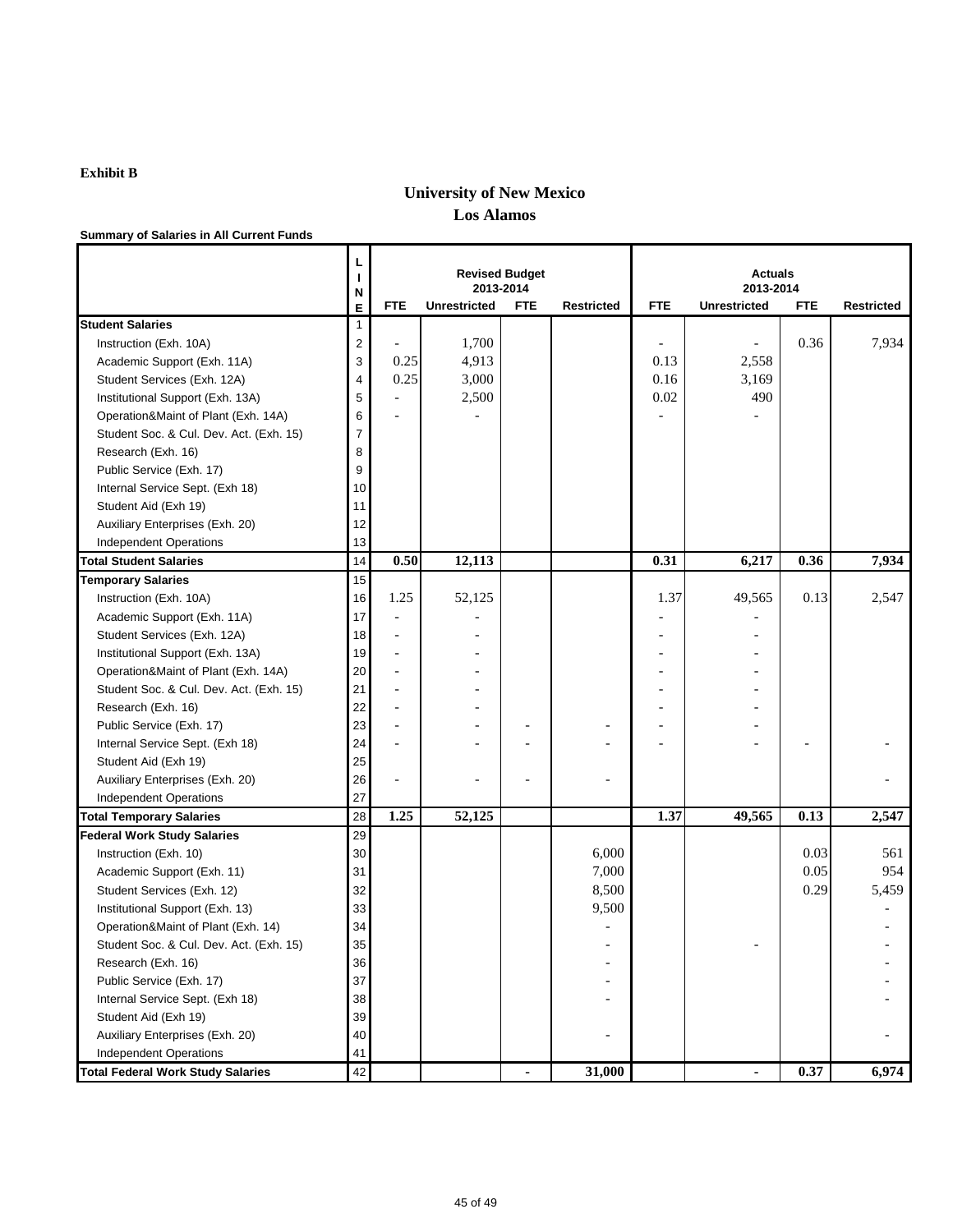### **University of New Mexico Los Alamos**

#### **Summary of Salaries in All Current Funds**

|                                                                 |          | <b>Revised Budget</b><br>2013-2014 |                     |                          |                   | <b>Actuals</b><br>2013-2014 |                      |                |                   |  |
|-----------------------------------------------------------------|----------|------------------------------------|---------------------|--------------------------|-------------------|-----------------------------|----------------------|----------------|-------------------|--|
|                                                                 | N<br>E   | <b>FTE</b>                         | <b>Unrestricted</b> | <b>FTE</b>               | <b>Restricted</b> | <b>FTE</b>                  | <b>Unrestricted</b>  | <b>FTE</b>     | <b>Restricted</b> |  |
| <b>State Work Study Salaries</b>                                | 1        |                                    |                     |                          |                   |                             |                      |                |                   |  |
| Instruction (Exh. 10)                                           | 2        |                                    |                     |                          | 3,500             |                             |                      | 0.21           | 4,023             |  |
| Academic Support (Exh. 11)                                      | 3        |                                    |                     |                          | 3,500             |                             |                      | 0.26           | 5,015             |  |
| Student Services (Exh. 12)                                      | 4        |                                    |                     |                          | 4,000             |                             |                      | 0.08           | 1,515             |  |
| Institutional Support (Exh. 13)                                 | 5        |                                    |                     |                          | 4,000             |                             |                      |                |                   |  |
| Operation&Maint of Plant (Exh. 14)                              | 6        |                                    |                     |                          |                   |                             |                      |                |                   |  |
| Student Soc. & Cul. Dev. Act. (Exh. 15)                         | 7        |                                    |                     |                          |                   |                             |                      |                |                   |  |
| Research (Exh. 16)                                              | 8        |                                    |                     |                          |                   |                             |                      |                |                   |  |
| Public Service (Exh. 17)                                        | 9        |                                    |                     |                          |                   |                             |                      |                |                   |  |
| Internal Service Sept. (Exh 18)                                 | 10       |                                    |                     |                          |                   |                             |                      |                |                   |  |
| Student Aid (Exh 19)                                            | 11       |                                    |                     |                          |                   |                             |                      |                |                   |  |
| Auxiliary Enterprises (Exh. 20)                                 | 12       |                                    |                     |                          |                   |                             |                      |                |                   |  |
| <b>Independent Operations</b>                                   | 13       |                                    |                     |                          |                   |                             |                      |                |                   |  |
| <b>Total State Work Study Salaries</b>                          | 14       |                                    |                     | $\blacksquare$           | 15,000            |                             | $\blacksquare$       | 0.55           | 10,553            |  |
| <b>Technician Salaries</b>                                      | 15       |                                    |                     |                          |                   |                             |                      |                |                   |  |
| Instruction (Exh. 10A)                                          | 16       | 1.25                               | 43,188              |                          |                   | 1.49                        | 53,242               | 0.49           | 17,844            |  |
| Academic Support (Exh. 11A)                                     | 17       | 2.00                               | 63,592              |                          |                   | 0.71                        | 25,867               |                |                   |  |
| Student Services (Exh. 12A)                                     | 18       |                                    |                     |                          |                   |                             |                      |                |                   |  |
| Institutional Support (Exh. 13A)                                | 19       | 2.00                               | 66,890              |                          |                   | 1.93                        | 66,935               |                |                   |  |
| Operation&Maint of Plant (Exh. 14A)                             | 20       | 3.00                               | 99,202              |                          |                   | 2.00                        | 68,736               |                |                   |  |
| Student Soc. & Cul. Dev. Act. (Exh. 15)                         | 21       |                                    |                     |                          |                   |                             |                      |                |                   |  |
| Research (Exh. 16)                                              | 22       | $\overline{\phantom{a}}$           |                     |                          |                   |                             |                      |                |                   |  |
| Public Service (Exh. 17)                                        | 23       | $\overline{\phantom{a}}$           |                     |                          |                   |                             | (356)                |                |                   |  |
| Internal Service Sept. (Exh 18)                                 | 24       |                                    |                     |                          |                   |                             |                      |                |                   |  |
| Student Aid (Exh 19)                                            | 25       |                                    |                     |                          |                   |                             |                      |                |                   |  |
| Auxiliary Enterprises (Exh. 20)                                 | 26       |                                    |                     |                          |                   |                             |                      |                |                   |  |
| <b>Independent Operations</b>                                   | 27       |                                    |                     |                          |                   |                             |                      |                |                   |  |
| <b>Total Technician Salaries</b>                                | 28       | 8.25                               | 272,872             |                          |                   | 6.13                        | 214,424              | 0.49           | 17,844            |  |
| <b>Other Salaries</b>                                           | 29       |                                    |                     |                          |                   |                             |                      |                |                   |  |
| Instruction (Exh. 10A)                                          | 30       |                                    |                     |                          |                   |                             |                      |                |                   |  |
| Academic Support (Exh. 11A)                                     | 31       |                                    |                     |                          |                   |                             |                      |                |                   |  |
| Student Services (Exh. 12A)                                     | 32       |                                    |                     |                          |                   |                             |                      |                |                   |  |
| Institutional Support (Exh. 13A)                                | 33       |                                    |                     |                          |                   |                             |                      |                |                   |  |
| Operation&Maint of Plant (Exh. 14A)                             | 34       |                                    |                     |                          |                   |                             |                      |                |                   |  |
| Student Soc. & Cul. Dev. Act. (Exh. 15)                         | 35       |                                    |                     |                          |                   |                             |                      |                |                   |  |
| Research (Exh. 16)                                              | 36       |                                    |                     |                          |                   |                             |                      |                |                   |  |
| Public Service (Exh. 17)                                        | 37       |                                    |                     |                          |                   |                             |                      |                |                   |  |
| Internal Service Sept. (Exh 18)                                 | 38       |                                    |                     |                          |                   |                             |                      |                |                   |  |
| Student Aid (Exh 19)                                            | 39       |                                    |                     |                          |                   |                             |                      |                |                   |  |
| Auxiliary Enterprises (Exh. 20)                                 | 40       |                                    |                     |                          |                   |                             |                      |                |                   |  |
| <b>Independent Operations</b>                                   | 41       |                                    |                     |                          |                   |                             |                      |                |                   |  |
| <b>Total Other Salaries</b>                                     | 42       | $\blacksquare$                     | $\blacksquare$      | $\blacksquare$           |                   | $\blacksquare$              |                      | $\blacksquare$ |                   |  |
| <b>Summary of Total Salaries</b>                                | 43       | 34.01                              |                     |                          |                   | 28.92                       |                      | 4.23           |                   |  |
| <b>Faculty Salaries</b><br>Administrative/Professional Salaries | 44<br>45 | 10.50                              | 1,277,679           | 5.70                     |                   | 9.28                        | 1,256,834<br>467,611 | 7.77           | 195,825           |  |
| <b>Support Staff Salaries</b>                                   | 46       | 5.25                               | 528,334<br>180,173  |                          | 238,200           | 6.22                        | 214,781              |                | 370,315           |  |
| <b>Student Salaries</b>                                         | 47       | 0.50                               | 12,113              | $\overline{\phantom{0}}$ |                   | 0.31                        | 6,217                | 0.36           | 7,934             |  |
| <b>Temporary Salaries</b>                                       | 48       | 1.25                               | 52,125              |                          |                   | 1.37                        | 49,565               | 0.13           | 2,547             |  |
| <b>Federal Work Study Salaries</b>                              | 49       |                                    |                     |                          | 31,000            |                             |                      | 0.37           | 6,974             |  |
| <b>State Work Study Salaries</b>                                | 50       |                                    |                     |                          | 15,000            |                             |                      | 0.55           | 10,553            |  |
| <b>Total Technician Salaries</b>                                | 51       | 8.25                               | 272,872             |                          |                   | 6.13                        | 214,424              | 0.49           | 17,844            |  |
| <b>Total Other Salaries</b>                                     | 52       |                                    |                     |                          |                   |                             |                      |                |                   |  |
| <b>Grand Total Summary Total Salaries</b>                       | 54       | 59.76                              | 2,323,296           | 5.70                     | 284,200           | 52.23                       | 2,209,431            | 13.90          | 611,992           |  |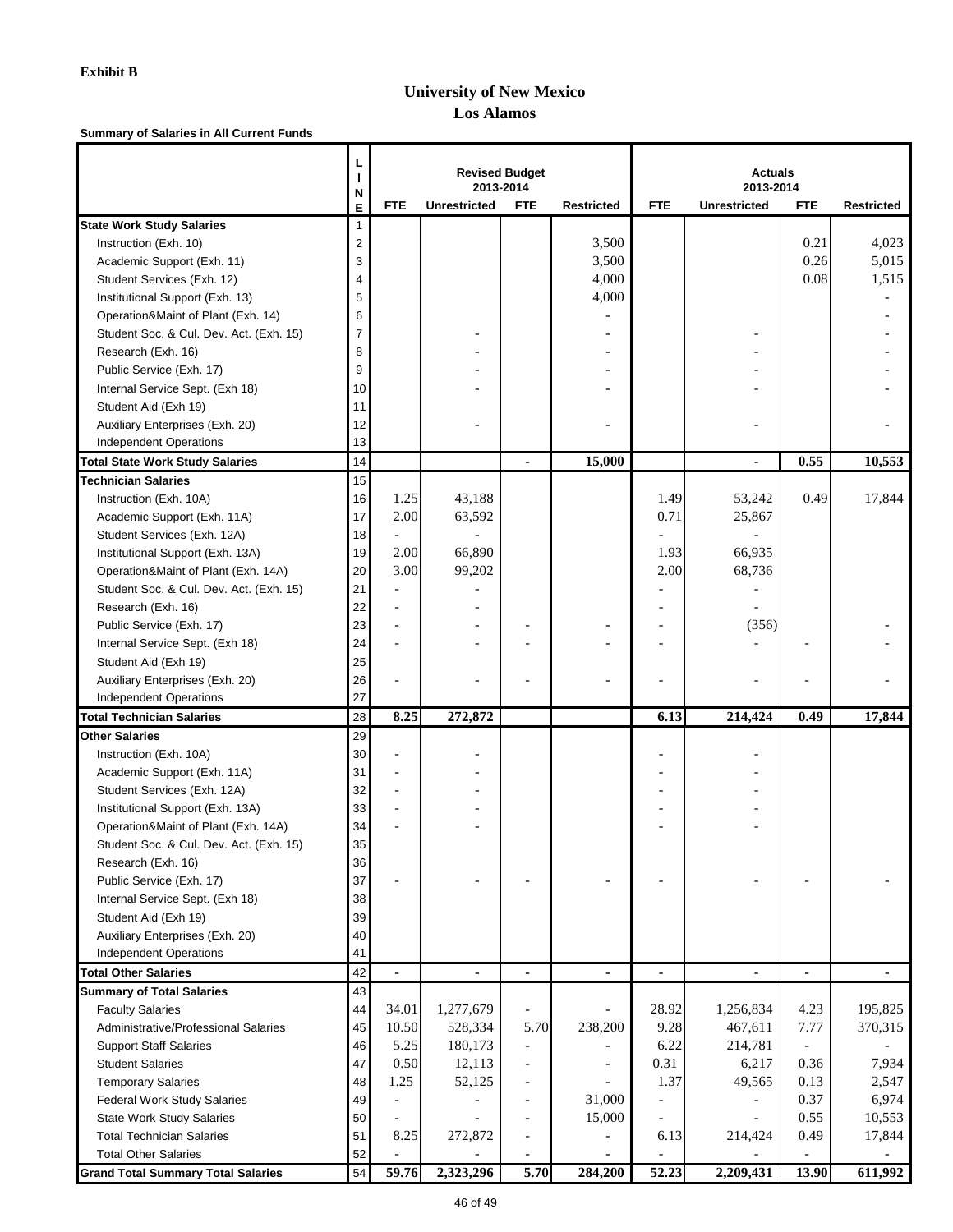### **Exhibit C**

## **University of New Mexico Los Alamos**

### **Proposed Salary Increase**

|                                            | L                |                                 |
|--------------------------------------------|------------------|---------------------------------|
|                                            | L                |                                 |
|                                            | N                |                                 |
| <b>FY14</b>                                | E                | FY14 Percentage Salary Increase |
| <b>Returning Faculty</b>                   | 1                | 3.00%                           |
|                                            | $\boldsymbol{2}$ |                                 |
| Adjunct Faculty (see note below)           | $\mathbf{3}$     | None                            |
|                                            | 4                |                                 |
| Returning Professional Staff (FLSA Exempt) | 5                | None                            |
|                                            | $\,6$            |                                 |
| Returning Support Staff (FLSA Non-Exempt)  | $\overline{7}$   | None                            |
|                                            | 8                |                                 |
| GA/TA                                      | 9                | N/A                             |
|                                            | $10$             |                                 |
| <b>Students</b>                            | 11               | None                            |
|                                            | 12               |                                 |
|                                            | 13               |                                 |
|                                            | 14               |                                 |
| Note on Adjunct Faculty:                   | 15               | No Change                       |
| Salary Scale<br>BA/BS - \$650.00/ch        | 16<br>17         |                                 |
| MA/MS/JD - \$700.00/ch                     | 18               | \$650/ch<br>\$700/ch            |
| PhD - \$750.00/ch                          | 19               | \$750/ch                        |
|                                            | 20               |                                 |
|                                            | 21               |                                 |
|                                            | 22               |                                 |
|                                            | 23               |                                 |
|                                            | 24               |                                 |
|                                            | 25               |                                 |
|                                            | 26               |                                 |
|                                            | 27               |                                 |
|                                            | 28               |                                 |
|                                            | 29               |                                 |
|                                            | 30               |                                 |
|                                            | 31               |                                 |
|                                            | 32               |                                 |
|                                            | 33               |                                 |
|                                            | 34               |                                 |
|                                            | 35               |                                 |
|                                            | 36               |                                 |
|                                            | 37               |                                 |
|                                            | 38               |                                 |
|                                            | 39               |                                 |
|                                            | 40               |                                 |
|                                            | 41               |                                 |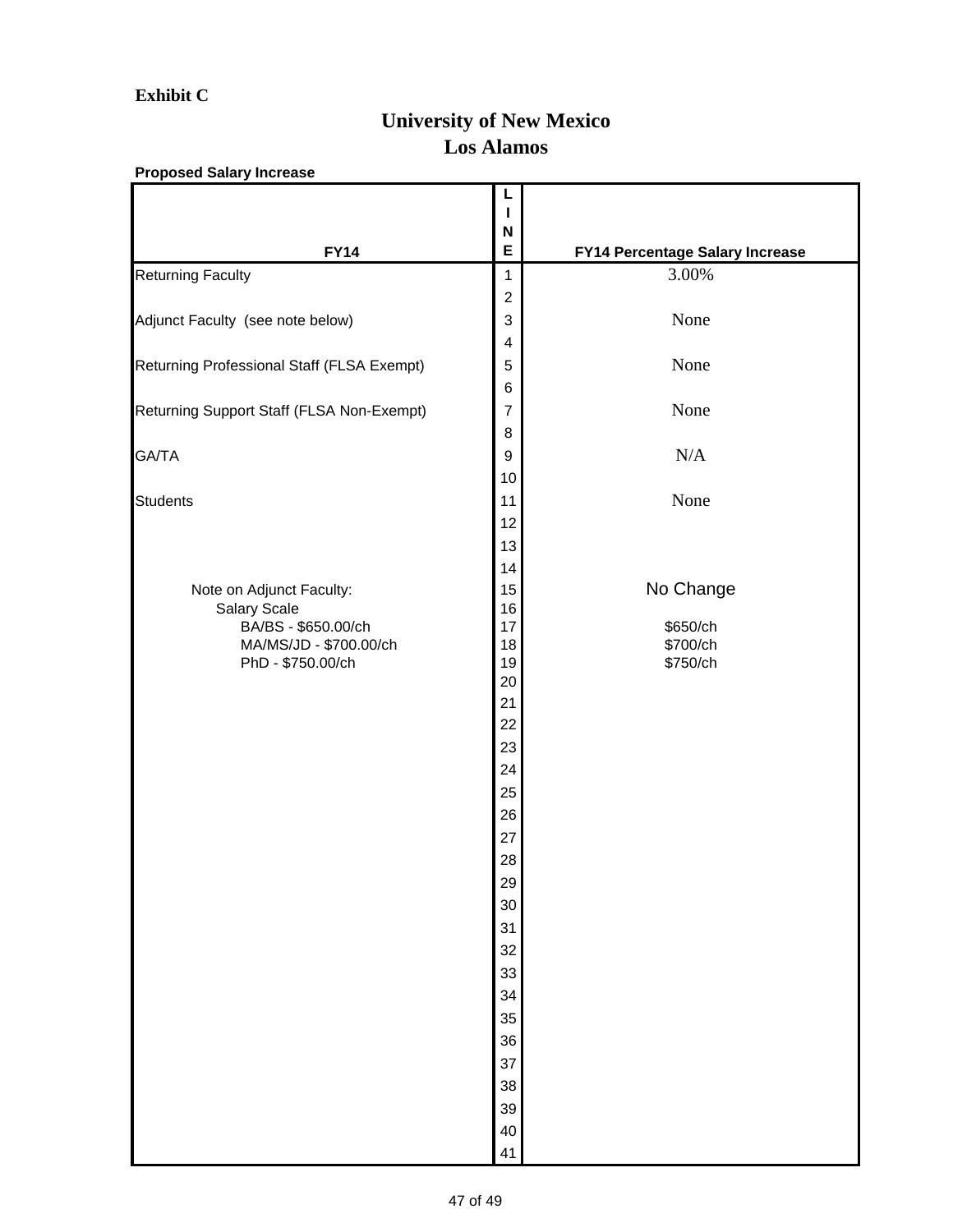## **University of New Mexico**

### **Los Alamos**

### **Tuition, Summer Session, Required Fees, Revenue from Fees & Board**

|                                                              | L<br>N<br>E    | <b>ORIGINAL</b><br><b>BUDGET</b><br>2013-2014 | <b>REVISED</b><br><b>BUDGET</b><br>2013-2014 | <b>ACTUALS</b><br>2013-2014 |
|--------------------------------------------------------------|----------------|-----------------------------------------------|----------------------------------------------|-----------------------------|
| <b>Undergraduate Tuition</b>                                 | 1              |                                               |                                              |                             |
| Part-time Students (Hourly Rate)                             | $\overline{2}$ |                                               |                                              |                             |
| <b>Resident In-District</b>                                  | 3              | \$63.75                                       | \$66.00                                      | \$66.00                     |
| <b>Resident Out-of-District</b>                              | 4              | \$63.75                                       | \$66.00                                      | \$66.00                     |
| Non-Resident                                                 | 5              | \$182.50                                      | \$189.50                                     | \$189.50                    |
| Full-time Students (Per Semester)                            | 6              |                                               |                                              |                             |
| <b>Resident In-District</b>                                  | $\overline{7}$ | \$765.00                                      | \$792.00                                     | \$792.00                    |
| <b>Resident Out-of-District</b>                              | 8              | \$765.00                                      | \$792.00                                     | \$792.00                    |
| Non-Resident                                                 | 9              | \$2,190.00                                    | \$2,274.00                                   | \$2,274.00                  |
| <b>Summer Session</b>                                        | 10             |                                               |                                              |                             |
| <b>Hourly Tuition Rate</b>                                   | 11             | \$63.75                                       | \$66.00                                      | \$66.00                     |
|                                                              | 12             |                                               |                                              |                             |
| <b>Required Fees Hourly Rate (Itemize Uses)</b>              | 13             |                                               |                                              |                             |
| <b>Student Activities</b>                                    | 14             | \$1.50                                        | \$1.50                                       | \$1.50                      |
| Other-Facility Fee (\$12 flat 1-4ch, \$3 ea for 5 ch and up) | 15             | \$3.00                                        | \$3.00                                       | \$3.00                      |
|                                                              | 16             |                                               |                                              |                             |
| <b>Total Tuition and Required Fees</b>                       | 17             |                                               |                                              |                             |
| Full Time Undergraduate                                      | 18             |                                               |                                              |                             |
| <b>Resident In-District</b>                                  | 19             | \$819.00                                      | \$846.00                                     | \$846.00                    |
| <b>Resident Out-of-District</b>                              | 20             | \$819.00                                      | \$846.00                                     | \$846.00                    |
| Non-Resident                                                 | 21             | \$2,244.00                                    | \$2,328.00                                   | \$2,328.00                  |
|                                                              | 22             |                                               |                                              |                             |
| <b>Room Rates</b>                                            | 23             |                                               |                                              |                             |
| <b>Maximum Rate</b>                                          | 24             | \$450.00                                      | \$450.00                                     | \$450.00                    |
| Minimum Rate                                                 | 25             | \$450.00                                      | \$450.00                                     | \$450.00                    |
|                                                              | 26             |                                               |                                              |                             |
| <b>Board Rates</b>                                           | 27             |                                               |                                              |                             |
| Maximum Rate                                                 |                | 28 N/A                                        | N/A                                          | N/A                         |
| Minimum Rate                                                 |                | $29$ N/A                                      | N/A                                          | N/A                         |
|                                                              | 30             |                                               |                                              |                             |
|                                                              | 31             |                                               |                                              |                             |
|                                                              |                |                                               |                                              |                             |
| Certification                                                |                |                                               |                                              |                             |
| <b>Chief Executive Officer</b>                               |                | <b>Director, Business Operations</b>          |                                              |                             |
| Dr. Wynn Goering                                             |                | Lisa J. Wismer                                |                                              |                             |